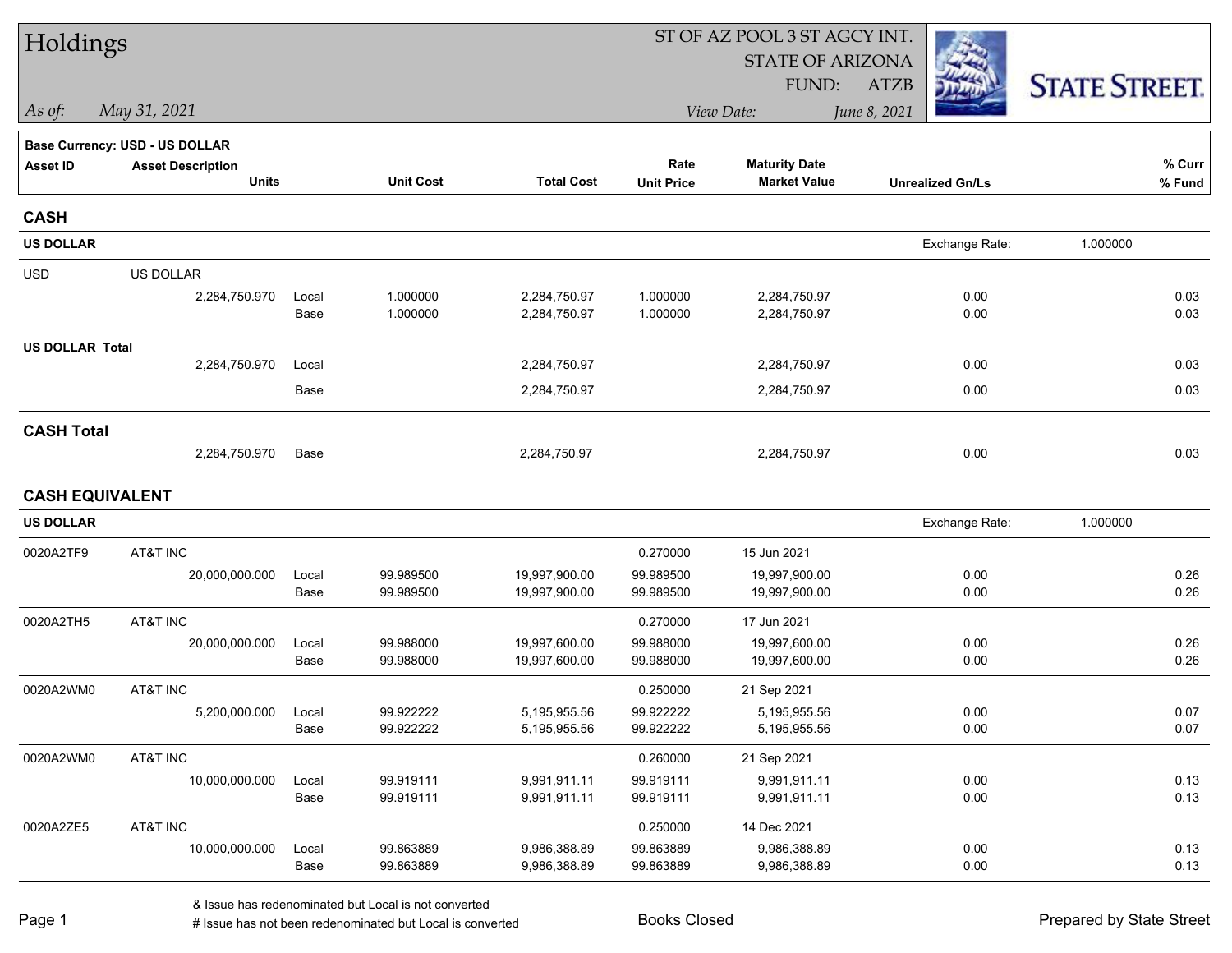| Holdings        |                                                |                      |                  |                   |                   |                         |              |                         |                      |
|-----------------|------------------------------------------------|----------------------|------------------|-------------------|-------------------|-------------------------|--------------|-------------------------|----------------------|
|                 |                                                |                      |                  |                   |                   | <b>STATE OF ARIZONA</b> |              |                         |                      |
|                 |                                                |                      |                  |                   |                   | FUND:                   | <b>ATZB</b>  |                         | <b>STATE STREET.</b> |
| As of:          | May 31, 2021                                   |                      |                  |                   |                   | View Date:              | June 8, 2021 |                         |                      |
|                 | Base Currency: USD - US DOLLAR                 |                      |                  |                   |                   |                         |              |                         |                      |
| <b>Asset ID</b> | <b>Asset Description</b>                       |                      |                  |                   | Rate              | <b>Maturity Date</b>    |              |                         | % Curr               |
|                 | <b>Units</b>                                   |                      | <b>Unit Cost</b> | <b>Total Cost</b> | <b>Unit Price</b> | <b>Market Value</b>     |              | <b>Unrealized Gn/Ls</b> | % Fund               |
| 0020A2ZF2       | AT&T INC                                       |                      |                  |                   | 0.290000          | 15 Dec 2021             |              |                         |                      |
|                 | 10,000,000.000                                 | Local                | 99.841306        | 9,984,130.55      | 99.841306         | 9,984,130.55            |              | 0.00                    | 0.13                 |
|                 |                                                | Base                 | 99.841306        | 9,984,130.55      | 99.841306         | 9,984,130.55            |              | 0.00                    | 0.13                 |
| 0020A2ZF2       | AT&T INC                                       |                      |                  |                   | 0.420000          | 15 Dec 2021             |              |                         |                      |
|                 | 10,000,000.000                                 | Local                | 99.770167        | 9,977,016.66      | 99.770167         | 9,977,016.66            |              | 0.00                    | 0.13                 |
|                 |                                                | Base                 | 99.770167        | 9,977,016.66      | 99.770167         | 9,977,016.66            |              | 0.00                    | 0.13                 |
| 02314PU25       | AMAZON COM INC DISC COML                       |                      |                  |                   | 0.090000          | 02 Jul 2021             |              |                         |                      |
|                 | 25,000,000.000                                 | Local                | 99.992250        | 24,998,062.50     | 99.992250         | 24,998,062.50           |              | 0.00                    | 0.33                 |
|                 |                                                | Base                 | 99.992250        | 24,998,062.50     | 99.992250         | 24,998,062.50           |              | 0.00                    | 0.33                 |
| 02314PUS8       | AMAZON COM INC DISC COML                       |                      |                  |                   | 0.080000          | 26 Jul 2021             |              |                         |                      |
|                 | 10,000,000.000                                 | Local                | 99.987778        | 9,998,777.78      | 99.987778         | 9,998,777.78            |              | 0.00                    | 0.13                 |
|                 |                                                | Base                 | 99.987778        | 9,998,777.78      | 99.987778         | 9,998,777.78            |              | 0.00                    | 0.13                 |
| 02665JT42       | AMERICAN HONDA FINAN                           |                      |                  |                   | 0.250000          | 04 Jun 2021             |              |                         |                      |
|                 | 25,000,000.000                                 | Local                | 99.997917        | 24,999,479.17     | 99.997917         | 24,999,479.17           |              | 0.00                    | 0.33                 |
|                 |                                                | Base                 | 99.997917        | 24,999,479.17     | 99.997917         | 24,999,479.17           |              | 0.00                    | 0.33                 |
| 02665JTG5       |                                                | AMERICAN HONDA FINAN |                  |                   |                   | 16 Jun 2021             |              |                         |                      |
|                 | 10,000,000.000                                 | Local                | 99.990417        | 9,999,041.67      | 99.990417         | 9,999,041.67            |              | 0.00                    | 0.13                 |
|                 |                                                | Base                 | 99.990417        | 9,999,041.67      | 99.990417         | 9,999,041.67            |              | 0.00                    | 0.13                 |
| 02665JVG2       | AMERICAN HONDA FINAN                           |                      |                  |                   | 0.200000          | 16 Aug 2021             |              |                         |                      |
|                 | 25,000,000.000                                 | Local                | 99.957778        | 24,989,444.44     | 99.957778         | 24,989,444.44           |              | 0.00                    | 0.33                 |
|                 |                                                | Base                 | 99.957778        | 24,989,444.44     | 99.957778         | 24,989,444.44           |              | 0.00                    | 0.33                 |
| 02665WDC2       | AMERICAN HONDA FINANCE SR UNSECURED 01/23 2.05 |                      |                  |                   | 2.050000          | 10 Jan 2023             |              |                         |                      |
|                 | 5,000,000.000                                  | Local                | 99.982138        | 4,999,106.89      | 99.982138         | 4,999,106.89            |              | 0.00                    | 0.07                 |
|                 |                                                | Base                 | 99.982138        | 4,999,106.89      | 99.982138         | 4,999,106.89            |              | 0.00                    | 0.07                 |
| 03785DT14       | APPLE INC                                      |                      |                  |                   | 0.050000          | 01 Jun 2021             |              |                         |                      |
|                 | 55,000,000.000                                 | Local                | 100.000000       | 55,000,000.00     | 100.000000        | 55,000,000.00           |              | 0.00                    | 0.72                 |
|                 |                                                | Base                 | 100.000000       | 55,000,000.00     | 100.000000        | 55,000,000.00           |              | 0.00                    | 0.72                 |
| 03799W009       | GOLDMAN SACHS GROUP INC                        |                      |                  |                   | 0.000000          | 01 Jun 2021             |              |                         |                      |
|                 | 25,002,827.880                                 | Local                | 100.000000       | 25,002,827.88     | 100.000000        | 25,002,827.88           |              | 0.00                    | 0.33                 |
|                 |                                                | Base                 | 100.000000       | 25,002,827.88     | 100.000000        | 25,002,827.88           |              | 0.00                    | 0.33                 |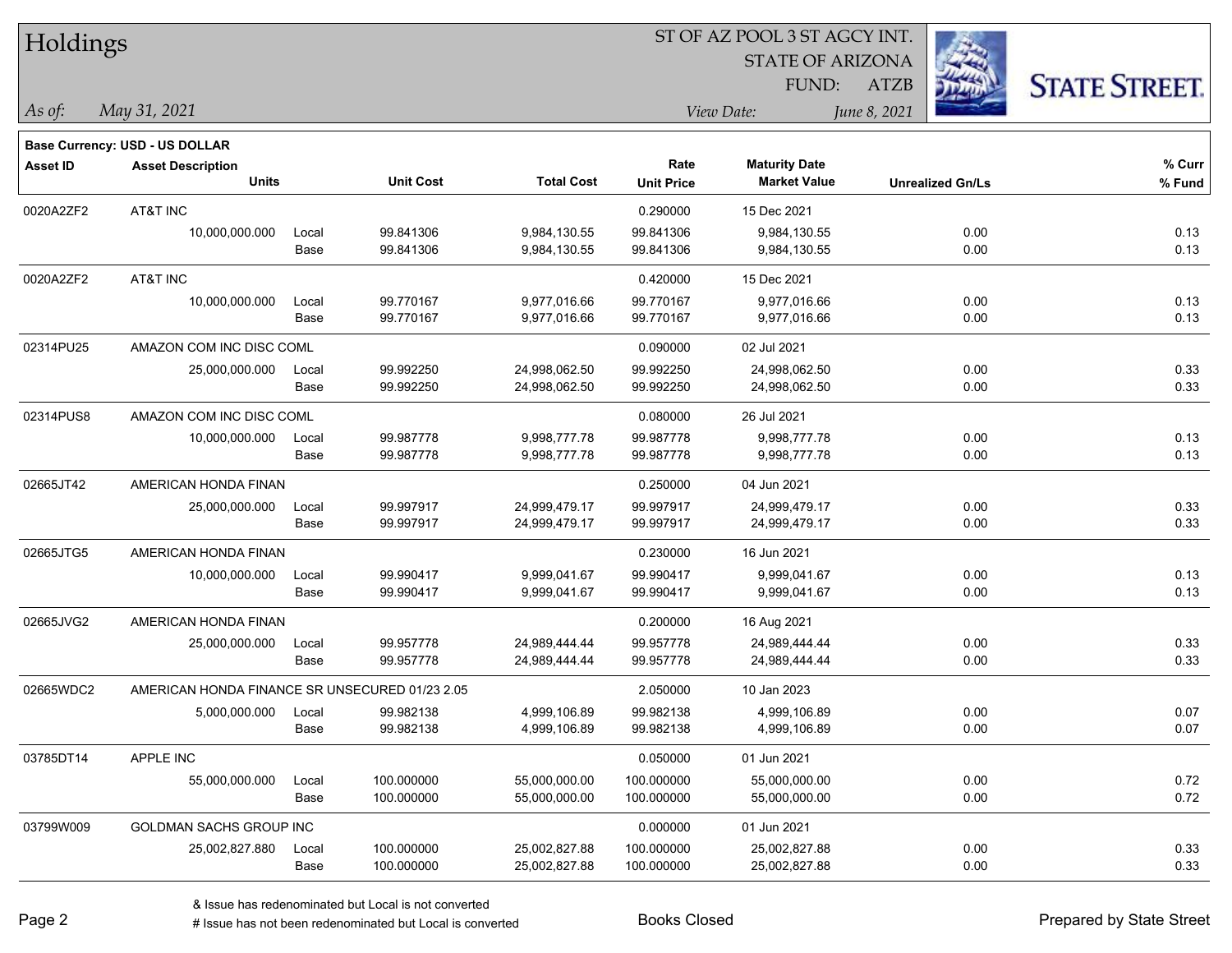| Holdings        |                                |       |                  | ST OF AZ POOL 3 ST AGCY INT. |                   |                      |                         |                      |  |  |  |
|-----------------|--------------------------------|-------|------------------|------------------------------|-------------------|----------------------|-------------------------|----------------------|--|--|--|
|                 |                                |       |                  | <b>STATE OF ARIZONA</b>      |                   |                      |                         |                      |  |  |  |
|                 |                                |       |                  |                              |                   | FUND:                | <b>ATZB</b>             | <b>STATE STREET.</b> |  |  |  |
| As of:          | May 31, 2021                   |       |                  |                              | View Date:        |                      | June 8, 2021            |                      |  |  |  |
|                 | Base Currency: USD - US DOLLAR |       |                  |                              |                   |                      |                         |                      |  |  |  |
| <b>Asset ID</b> | <b>Asset Description</b>       |       |                  |                              | Rate              | <b>Maturity Date</b> |                         | % Curr               |  |  |  |
|                 | <b>Units</b>                   |       | <b>Unit Cost</b> | <b>Total Cost</b>            | <b>Unit Price</b> | <b>Market Value</b>  | <b>Unrealized Gn/Ls</b> | % Fund               |  |  |  |
| 03799W009       | <b>GOLDMAN SACHS GROUP INC</b> |       |                  |                              | 0.000001          | 01 Jun 2021          |                         |                      |  |  |  |
|                 | 60,000,000.000                 | Local | 100.000000       | 60,000,000.00                | 100.000000        | 60,000,000.00        | 0.00                    | 0.79                 |  |  |  |
|                 |                                | Base  | 100.000000       | 60,000,000.00                | 100.000000        | 60,000,000.00        | 0.00                    | 0.79                 |  |  |  |
| 06054NTW1       | <b>BANK AMER SECS INC</b>      |       |                  |                              | 0.150000          | 30 Jun 2021          |                         |                      |  |  |  |
|                 | 25,000,000.000                 | Local | 99.987917        | 24,996,979.17                | 99.991944         | 24,997,986.00        | 1,006.83                | 0.33                 |  |  |  |
|                 |                                | Base  | 99.987917        | 24,996,979.17                | 99.991944         | 24,997,986.00        | 1,006.83                | 0.33                 |  |  |  |
| 06367CD20       | <b>BANK OF MONTREAL-</b>       |       |                  |                              | 0.130000          | 02 Jul 2021          |                         |                      |  |  |  |
|                 | 30,000,000.000                 | Local | 100.000000       | 30,000,000.00                | 100.005940        | 30,001,782.00        | 1,782.00                | 0.39                 |  |  |  |
|                 |                                | Base  | 100.000000       | 30,000,000.00                | 100.005940        | 30,001,782.00        | 1,782.00                | 0.39                 |  |  |  |
| 06367CD61       | <b>BANK OF MONTREAL-</b>       |       |                  |                              | 0.140000          | 21 Jun 2021          |                         |                      |  |  |  |
|                 | 10,000,000.000                 | Local | 100.000000       | 10,000,000.00                | 100.000000        | 10,000,000.00        | 0.00                    | 0.13                 |  |  |  |
|                 |                                | Base  | 100.000000       | 10,000,000.00                | 100.000000        | 10,000,000.00        | 0.00                    | 0.13                 |  |  |  |
| 06367CFF9       | <b>BANK OF MONTREAL-</b>       |       |                  |                              | 0.110000          | 17 Aug 2021          |                         |                      |  |  |  |
|                 | 15,000,000.000                 | Local | 100.000000       | 15,000,000.00                | 100.005132        | 15,000,769.80        | 769.80                  | 0.20                 |  |  |  |
|                 |                                | Base  | 100.000000       | 15,000,000.00                | 100.005132        | 15,000,769.80        | 769.80                  | 0.20                 |  |  |  |
| 06367CFG7       | <b>BANK OF MONTREAL-</b>       |       |                  |                              | 0.220000          | 18 May 2022          |                         |                      |  |  |  |
|                 | 10,000,000.000                 | Local | 100.000000       | 10,000,000.00                | 100.013605        | 10,001,360.50        | 1,360.50                | 0.13                 |  |  |  |
|                 |                                | Base  | 100.000000       | 10,000,000.00                | 100.013605        | 10,001,360.50        | 1,360.50                | 0.13                 |  |  |  |
| 06417KEA3       | BANK OF NOVA SCOTIA/THE        |       |                  |                              | 0.200000          | 10 May 2022          |                         |                      |  |  |  |
|                 | 14,000,000.000                 | Local | 99.809444        | 13,973,322.22                | 99.806586         | 13,972,922.04        | $-400.18$               | 0.18                 |  |  |  |
|                 |                                | Base  | 99.809444        | 13,973,322.22                | 99.806586         | 13,972,922.04        | $-400.18$               | 0.18                 |  |  |  |
| 06417MMH5       | <b>BANK OF NOVA SCOTIA</b>     |       |                  |                              | 0.230000          | 02 Jul 2021          |                         |                      |  |  |  |
|                 | 25,000,000.000                 | Local | 100.000000       | 25,000,000.00                | 100.012046        | 25,003,011.50        | 3,011.50                | 0.33                 |  |  |  |
|                 |                                | Base  | 100.000000       | 25,000,000.00                | 100.012046        | 25,003,011.50        | 3,011.50                | 0.33                 |  |  |  |
| 06742XDM6       | <b>BARCLAYS BK PLC</b>         |       |                  |                              | 0.010000          | 13 Sep 2021          |                         |                      |  |  |  |
|                 | 4,700,000.000                  | Local | 99.948000        | 4,697,556.00                 | 99.953778         | 4,697,827.57         | 271.57                  | 0.06                 |  |  |  |
|                 |                                | Base  | 99.948000        | 4,697,556.00                 | 99.953778         | 4,697,827.57         | 271.57                  | 0.06                 |  |  |  |
| 07010JT43       | <b>BASIN ELEC PWR COOP</b>     |       |                  |                              | 0.140000          | 04 Jun 2021          |                         |                      |  |  |  |
|                 | 8,500,000.000                  | Local | 99.998833        | 8,499,900.83                 | 99.998833         | 8,499,900.83         | 0.00                    | 0.11                 |  |  |  |
|                 |                                | Base  | 99.998833        | 8,499,900.83                 | 99.998833         | 8,499,900.83         | 0.00                    | 0.11                 |  |  |  |

 $\overline{\phantom{0}}$ 

 $\overline{\phantom{0}}$ 

 $\overline{\phantom{0}}$ 

 $\overline{\phantom{0}}$ 

 $\overline{\phantom{0}}$ 

÷.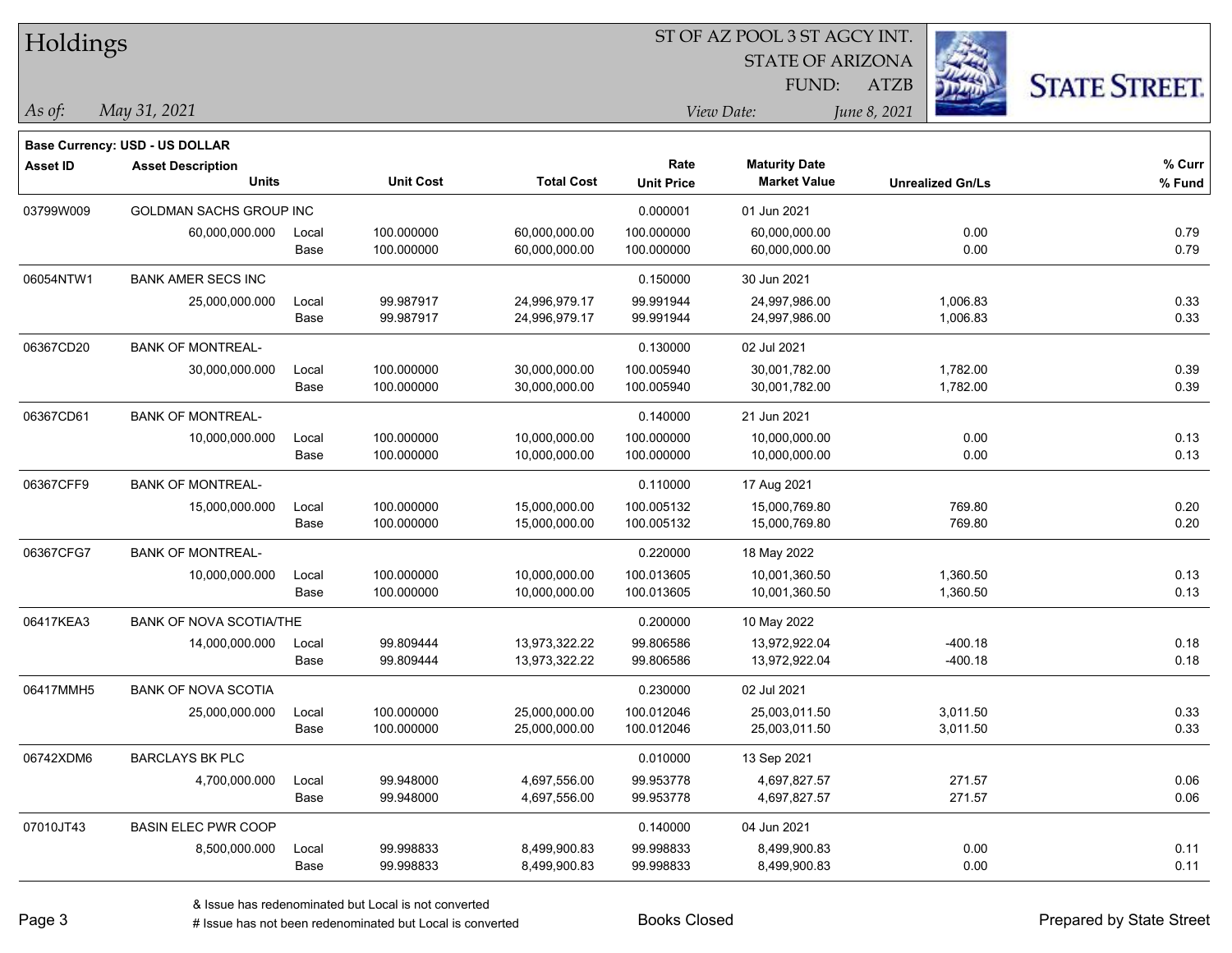| Holdings        |                                |       |                  | ST OF AZ POOL 3 ST AGCY INT. |                   |                         |                         |                      |  |  |
|-----------------|--------------------------------|-------|------------------|------------------------------|-------------------|-------------------------|-------------------------|----------------------|--|--|
|                 |                                |       |                  |                              |                   | <b>STATE OF ARIZONA</b> |                         |                      |  |  |
|                 |                                |       |                  |                              |                   | FUND:                   | <b>ATZB</b>             | <b>STATE STREET.</b> |  |  |
| As of:          | May 31, 2021                   |       |                  |                              |                   | View Date:              | June 8, 2021            |                      |  |  |
|                 | Base Currency: USD - US DOLLAR |       |                  |                              |                   |                         |                         |                      |  |  |
| <b>Asset ID</b> | <b>Asset Description</b>       |       |                  |                              | Rate              | <b>Maturity Date</b>    |                         | % Curr               |  |  |
|                 | <b>Units</b>                   |       | <b>Unit Cost</b> | <b>Total Cost</b>            | <b>Unit Price</b> | <b>Market Value</b>     | <b>Unrealized Gn/Ls</b> | % Fund               |  |  |
| 07010JU17       | <b>BASIN ELEC PWR COOP</b>     |       |                  |                              | 0.100000          | 01 Jul 2021             |                         |                      |  |  |
|                 | 10,000,000.000                 | Local | 99.991667        | 9,999,166.67                 | 99.995000         | 9,999,500.00            | 333.33                  | 0.13                 |  |  |
|                 |                                | Base  | 99.991667        | 9,999,166.67                 | 99.995000         | 9,999,500.00            | 333.33                  | 0.13                 |  |  |
| 07644AZ72       | BEDFORD ROW FDG CORP           |       |                  |                              | 0.140000          | 07 Dec 2021             |                         |                      |  |  |
|                 | 15,000,000.000                 | Local | 99.926500        | 14,988,975.00                | 99.909175         | 14,986,376.25           | $-2,598.75$             | 0.20                 |  |  |
|                 |                                | Base  | 99.926500        | 14,988,975.00                | 99.909175         | 14,986,376.25           | $-2,598.75$             | 0.20                 |  |  |
| 091995001       | <b>BLACKROCK INVT QUALITY</b>  |       |                  |                              | 0.000001          | 01 Jun 2021             |                         |                      |  |  |
|                 | 100,016,301.220                | Local | 100.000000       | 100,016,301.22               | 100.000000        | 100,016,301.22          | 0.00                    | 1.31                 |  |  |
|                 |                                | Base  | 100.000000       | 100,016,301.22               | 100.000000        | 100,016,301.22          | 0.00                    | 1.31                 |  |  |
| 13608AU20       | <b>CANADIAN IMPERIAL BK</b>    |       |                  |                              | 0.110000          | 02 Jul 2021             |                         |                      |  |  |
|                 | 40,000,000.000                 | Local | 99.990528        | 39,996,211.11                | 99.995694         | 39,998,277.60           | 2,066.49                | 0.53                 |  |  |
|                 |                                | Base  | 99.990528        | 39,996,211.11                | 99.995694         | 39,998,277.60           | 2,066.49                | 0.53                 |  |  |
| 13608AZ17       | <b>CANADIAN IMPERIAL BK</b>    |       |                  |                              | 0.140000          | 01 Dec 2021             |                         |                      |  |  |
|                 | 51,450,000.000                 | Local | 99.928833        | 51,413,384.76                | 99.943067         | 51,420,707.97           | 7,323.21                | 0.68                 |  |  |
|                 |                                | Base  | 99.928833        | 51,413,384.76                | 99.943067         | 51,420,707.97           | 7,323.21                | 0.68                 |  |  |
| 138994009       | CANTOR FITZGERALD REPO REPO    |       |                  |                              | 0.005000          | 01 Jun 2021             |                         |                      |  |  |
|                 | 550,000,000.000                | Local | 100.000000       | 550,000,000.00               | 100.000000        | 550,000,000.00          | 0.00                    | 7.22                 |  |  |
|                 |                                | Base  | 100.000000       | 550,000,000.00               | 100.000000        | 550,000,000.00          | 0.00                    | 7.22                 |  |  |
| 138994009       | CANTOR FITZGERALD REPO REPO    |       |                  |                              | 0.230000          | 01 Jun 2021             |                         |                      |  |  |
|                 | 15,000,000.000                 | Local | 100.000000       | 15,000,000.00                | 100.000000        | 15,000,000.00           | 0.00                    | 0.20                 |  |  |
|                 |                                | Base  | 100.000000       | 15,000,000.00                | 100.000000        | 15,000,000.00           | 0.00                    | 0.20                 |  |  |
| 138994009       | CANTOR FITZGERALD REPO REPO    |       |                  |                              | 0.230000          | 09 Jun 2021             |                         |                      |  |  |
|                 | 60,000,000.000                 | Local | 100.000000       | 60,000,000.00                | 100.000000        | 60,000,000.00           | 0.00                    | 0.79                 |  |  |
|                 |                                | Base  | 100.000000       | 60,000,000.00                | 100.000000        | 60,000,000.00           | 0.00                    | 0.79                 |  |  |
| 138994009       | CANTOR FITZGERALD REPO REPO    |       |                  |                              | 0.300000          | 19 Jul 2021             |                         |                      |  |  |
|                 | 15,000,000.000                 | Local | 100.000000       | 15,000,000.00                | 100.000000        | 15,000,000.00           | 0.00                    | 0.20                 |  |  |
|                 |                                | Base  | 100.000000       | 15,000,000.00                | 100.000000        | 15,000,000.00           | 0.00                    | 0.20                 |  |  |
| 138994009       | CANTOR FITZGERALD REPO REPO    |       |                  |                              | 0.300000          | 02 Aug 2021             |                         |                      |  |  |
|                 | 20,000,000.000                 | Local | 100.000000       | 20,000,000.00                | 100.000000        | 20,000,000.00           | 0.00                    | 0.26                 |  |  |
|                 |                                | Base  | 100.000000       | 20,000,000.00                | 100.000000        | 20,000,000.00           | 0.00                    | 0.26                 |  |  |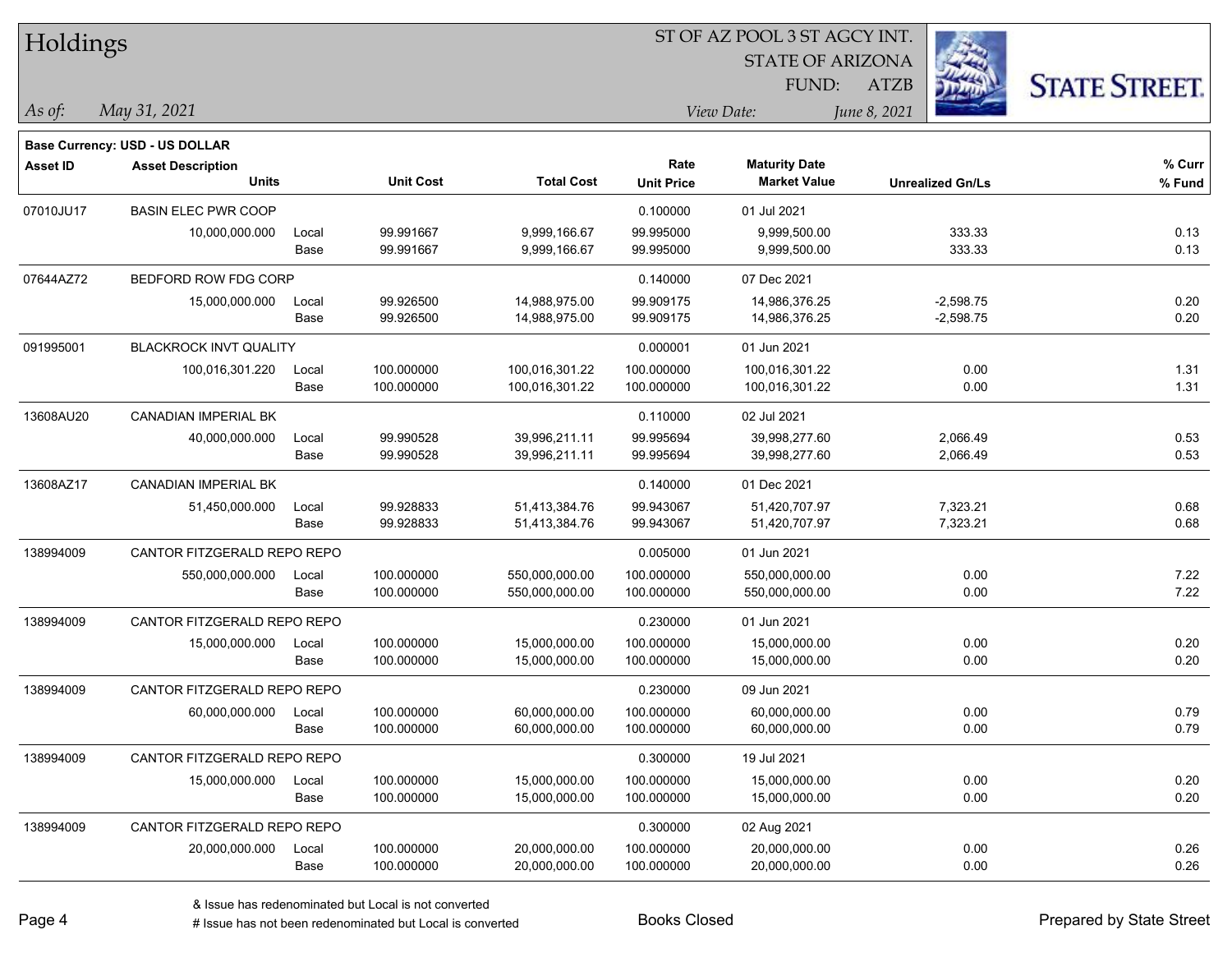| Holdings        |                                |       |                  |                   |                   |                         |                         |                      |
|-----------------|--------------------------------|-------|------------------|-------------------|-------------------|-------------------------|-------------------------|----------------------|
|                 |                                |       |                  |                   |                   | <b>STATE OF ARIZONA</b> |                         |                      |
|                 |                                |       |                  |                   |                   | FUND:                   | <b>ATZB</b>             | <b>STATE STREET.</b> |
| As of:          | May 31, 2021                   |       |                  |                   |                   | View Date:              | June 8, 2021            |                      |
|                 | Base Currency: USD - US DOLLAR |       |                  |                   |                   |                         |                         |                      |
| <b>Asset ID</b> | <b>Asset Description</b>       |       |                  |                   | Rate              | <b>Maturity Date</b>    |                         | $%$ Curr             |
|                 | <b>Units</b>                   |       | <b>Unit Cost</b> | <b>Total Cost</b> | <b>Unit Price</b> | <b>Market Value</b>     | <b>Unrealized Gn/Ls</b> | % Fund               |
| 138994009       | CANTOR FITZGERALD REPO REPO    |       |                  |                   | 0.300000          | 09 Aug 2021             |                         |                      |
|                 | 15,000,000.000                 | Local | 100.000000       | 15,000,000.00     | 100.000000        | 15,000,000.00           | 0.00                    | 0.20                 |
|                 |                                | Base  | 100.000000       | 15,000,000.00     | 100.000000        | 15,000,000.00           | 0.00                    | 0.20                 |
| 15060XUS9       | CEDAR SPRING CPTL CO           |       |                  |                   | 0.200000          | 26 Jul 2021             |                         |                      |
|                 | 25,000,000.000                 | Local | 99.969444        | 24,992,361.11     | 99.986708         | 24,996,677.00           | 4,315.89                | 0.33                 |
|                 |                                | Base  | 99.969444        | 24,992,361.11     | 99.986708         | 24,996,677.00           | 4,315.89                | 0.33                 |
| 15963TU64       | <b>CHARIOT FNDG LLC</b>        |       |                  |                   | 0.160000          | 06 Jul 2021             |                         |                      |
|                 | 25,000,000.000                 | Local | 99.984444        | 24,996,111.11     | 99.994847         | 24,998,711.75           | 2,600.64                | 0.33                 |
|                 |                                | Base  | 99.984444        | 24,996,111.11     | 99.994847         | 24,998,711.75           | 2,600.64                | 0.33                 |
| 16677JTB2       | CHEVRON CORP                   |       |                  |                   | 0.110000          | 11 Jun 2021             |                         |                      |
|                 | 15,000,000.000                 | Local | 99.996944        | 14,999,541.67     | 99.996944         | 14,999,541.67           | 0.00                    | 0.20                 |
|                 |                                | Base  | 99.996944        | 14,999,541.67     | 99.996944         | 14,999,541.67           | 0.00                    | 0.20                 |
| 16677JUU8       | <b>CHEVRON CORP</b>            |       |                  |                   | 0.030000          | 28 Jul 2021             |                         |                      |
|                 | 20,000,000.000                 | Local | 99.995250        | 19,999,050.00     | 99.993508         | 19,998,701.60           | $-348.40$               | 0.26                 |
|                 |                                | Base  | 99.995250        | 19,999,050.00     | 99.993508         | 19,998,701.60           | $-348.40$               | 0.26                 |
| 16677JV37       | <b>CHEVRON CORP</b>            |       |                  |                   | 0.050000          | 03 Aug 2021             |                         |                      |
|                 | 45,000,000.000                 | Local | 99.991250        | 44,996,062.50     | 99.992825         | 44,996,771.25           | 708.75                  | 0.59                 |
|                 |                                | Base  | 99.991250        | 44,996,062.50     | 99.992825         | 44,996,771.25           | 708.75                  | 0.59                 |
| 17327AU62       | CITIGROUP GLOBAL MKTS INC S    |       |                  |                   | 0.150000          | 06 Jul 2021             |                         |                      |
|                 | 12,000,000.000                 | Local | 99.985417        | 11,998,250.00     | 99.993972         | 11,999,276.64           | 1,026.64                | 0.16                 |
|                 |                                | Base  | 99.985417        | 11,998,250.00     | 99.993972         | 11,999,276.64           | 1,026.64                | 0.16                 |
| 19121AU25       | COCA-COLA COMPANY              |       |                  |                   | 0.050000          | 02 Jul 2021             |                         |                      |
|                 | 25,000,000.000                 | Local | 99.995694        | 24,998,923.61     | 99.997417         | 24,999,354.25           | 430.64                  | 0.33                 |
|                 |                                | Base  | 99.995694        | 24,998,923.61     | 99.997417         | 24,999,354.25           | 430.64                  | 0.33                 |
| 19121AV24       | COCA-COLA COMPANY              |       |                  |                   | 0.060000          | 02 Aug 2021             |                         |                      |
|                 | 25,000,000.000                 | Local | 99.989667        | 24,997,416.67     | 99.994833         | 24,998,708.25           | 1,291.58                | 0.33                 |
|                 |                                | Base  | 99.989667        | 24,997,416.67     | 99.994833         | 24,998,708.25           | 1,291.58                | 0.33                 |
| 19416ET15       | COLGATE PALMOLIVE CO           |       |                  |                   | 0.060000          | 01 Jun 2021             |                         |                      |
|                 | 10,000,000.000                 | Local | 100.000000       | 10,000,000.00     | 100.000000        | 10,000,000.00           | 0.00                    | 0.13                 |
|                 |                                | Base  | 100.000000       | 10,000,000.00     | 100.000000        | 10,000,000.00           | 0.00                    | 0.13                 |

 $\overline{\phantom{0}}$ 

 $\overline{\phantom{0}}$ 

 $\overline{\phantom{0}}$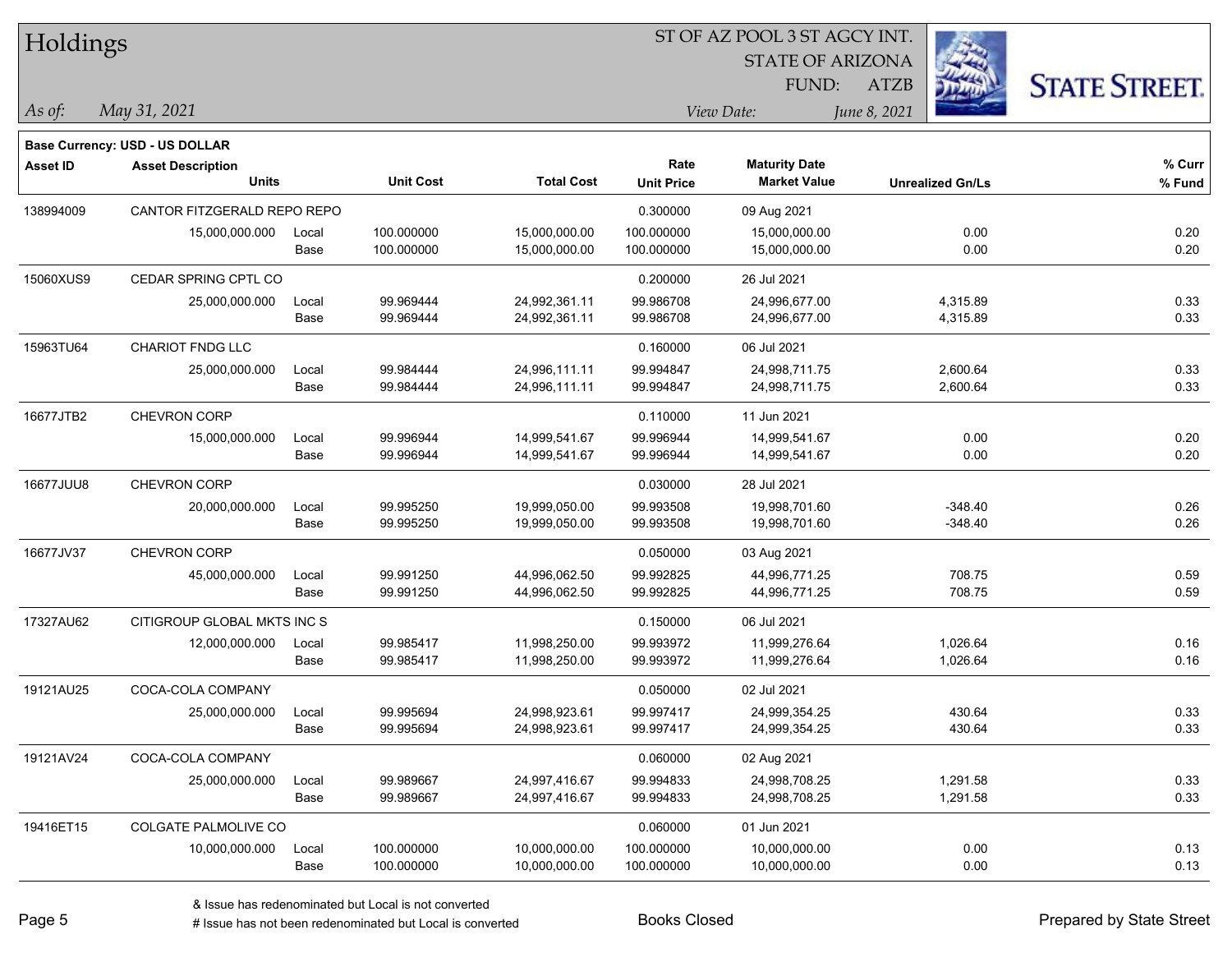| Holdings        |                                  |       |                  |                   |                   |                         |                         |                      |
|-----------------|----------------------------------|-------|------------------|-------------------|-------------------|-------------------------|-------------------------|----------------------|
|                 |                                  |       |                  |                   |                   | <b>STATE OF ARIZONA</b> |                         |                      |
|                 |                                  |       |                  |                   |                   | FUND:                   | <b>ATZB</b>             | <b>STATE STREET.</b> |
| As of:          | May 31, 2021                     |       |                  |                   | View Date:        |                         | June 8, 2021            |                      |
|                 | Base Currency: USD - US DOLLAR   |       |                  |                   |                   |                         |                         |                      |
| <b>Asset ID</b> | <b>Asset Description</b>         |       |                  |                   | Rate              | <b>Maturity Date</b>    |                         | % Curr               |
|                 | <b>Units</b>                     |       | <b>Unit Cost</b> | <b>Total Cost</b> | <b>Unit Price</b> | <b>Market Value</b>     | <b>Unrealized Gn/Ls</b> | % Fund               |
| 2063C0VG4       | CONCORD MIN CPTL CO              |       |                  |                   | 0.120000          | 16 Aug 2021             |                         |                      |
|                 | 15,000,000.000                   | Local | 99.974667        | 14,996,200.00     | 99.975300         | 14,996,295.00           | 95.00                   | 0.20                 |
|                 |                                  | Base  | 99.974667        | 14,996,200.00     | 99.975300         | 14,996,295.00           | 95.00                   | 0.20                 |
| 22535CA84       | <b>CREDIT AGRICOLE</b>           |       |                  |                   | 0.080000          | 19 Jul 2021             |                         |                      |
|                 | 25,000,000.000                   | Local | 100.000000       | 25,000,000.00     | 99.999733         | 24,999,933.25           | -66.75                  | 0.33                 |
|                 |                                  | Base  | 100.000000       | 25,000,000.00     | 99.999733         | 24,999,933.25           | $-66.75$                | 0.33                 |
| 22599G006       | <b>CREDIT AGRICOLE REPO REPO</b> |       |                  |                   | 0.005000          | 01 Jun 2021             |                         |                      |
|                 | 100,000,000.000                  | Local | 100.000000       | 100,000,000.00    | 100.000000        | 100,000,000.00          | 0.00                    | 1.31                 |
|                 |                                  | Base  | 100.000000       | 100,000,000.00    | 100.000000        | 100,000,000.00          | 0.00                    | 1.31                 |
| 24023GUU9       | DCAT, LLC                        |       |                  |                   | 0.120000          | 28 Jul 2021             |                         |                      |
|                 | 12,500,000.000                   | Local | 99.981000        | 12,497,625.00     | 99.984325         | 12,498,040.63           | 415.63                  | 0.16                 |
|                 |                                  | Base  | 99.981000        | 12,497,625.00     | 99.984325         | 12,498,040.63           | 415.63                  | 0.16                 |
| 2546R2TF3       | WALT DISNEY CO                   |       |                  |                   | 0.500000          | 15 Jun 2021             |                         |                      |
|                 | 10,000,000.000                   | Local | 99.980556        | 9,998,055.55      | 99.980556         | 9,998,055.55            | 0.00                    | 0.13                 |
|                 |                                  | Base  | 99.980556        | 9,998,055.55      | 99.980556         | 9,998,055.55            | 0.00                    | 0.13                 |
| 2546R2UP9       | WALT DISNEY CO                   |       |                  |                   | 0.320000          | 23 Jul 2021             |                         |                      |
|                 | 1,774,000.000                    | Local | 99.953778        | 1,773,180.02      | 99.979344         | 1,773,633.56            | 453.54                  | 0.02                 |
|                 |                                  | Base  | 99.953778        | 1,773,180.02      | 99.979344         | 1,773,633.56            | 453.54                  | 0.02                 |
| 2546R2UP9       | WALT DISNEY CO                   |       |                  |                   | 0.350000          | 23 Jul 2021             |                         |                      |
|                 | 540,000.000                      | Local | 99.949444        | 539,727.00        | 99.979344         | 539,888.46              | 161.46                  | 0.01                 |
|                 |                                  | Base  | 99.949444        | 539,727.00        | 99.979344         | 539,888.46              | 161.46                  | 0.01                 |
| 2546R2XF8       | WALT DISNEY CO                   |       |                  |                   | 0.250000          | 15 Oct 2021             |                         |                      |
|                 | 5,000,000.000                    | Local | 99.905556        | 4,995,277.78      | 99.935400         | 4,996,770.00            | 1,492.22                | 0.07                 |
|                 |                                  | Base  | 99.905556        | 4,995,277.78      | 99.935400         | 4,996,770.00            | 1,492.22                | 0.07                 |
| 2546R3AJ3       | DISNEY (WALT) CO THE             |       |                  |                   | 0.200000          | 18 Jan 2022             |                         |                      |
|                 | 25,000,000.000                   | Local | 99.871667        | 24,967,916.67     | 99.860758         | 24,965,189.50           | $-2,727.17$             | 0.33                 |
|                 |                                  | Base  | 99.871667        | 24,967,916.67     | 99.860758         | 24,965,189.50           | $-2,727.17$             | 0.33                 |
| 2546R3DV3       | DISNEY (WALT) CO THE             |       |                  |                   | 0.270000          | 29 Apr 2022             |                         |                      |
|                 | 10,000,000.000                   | Local | 99.751000        | 9,975,100.00      | 99.776822         | 9,977,682.20            | 2,582.20                | 0.13                 |
|                 |                                  | Base  | 99.751000        | 9,975,100.00      | 99.776822         | 9,977,682.20            | 2,582.20                | 0.13                 |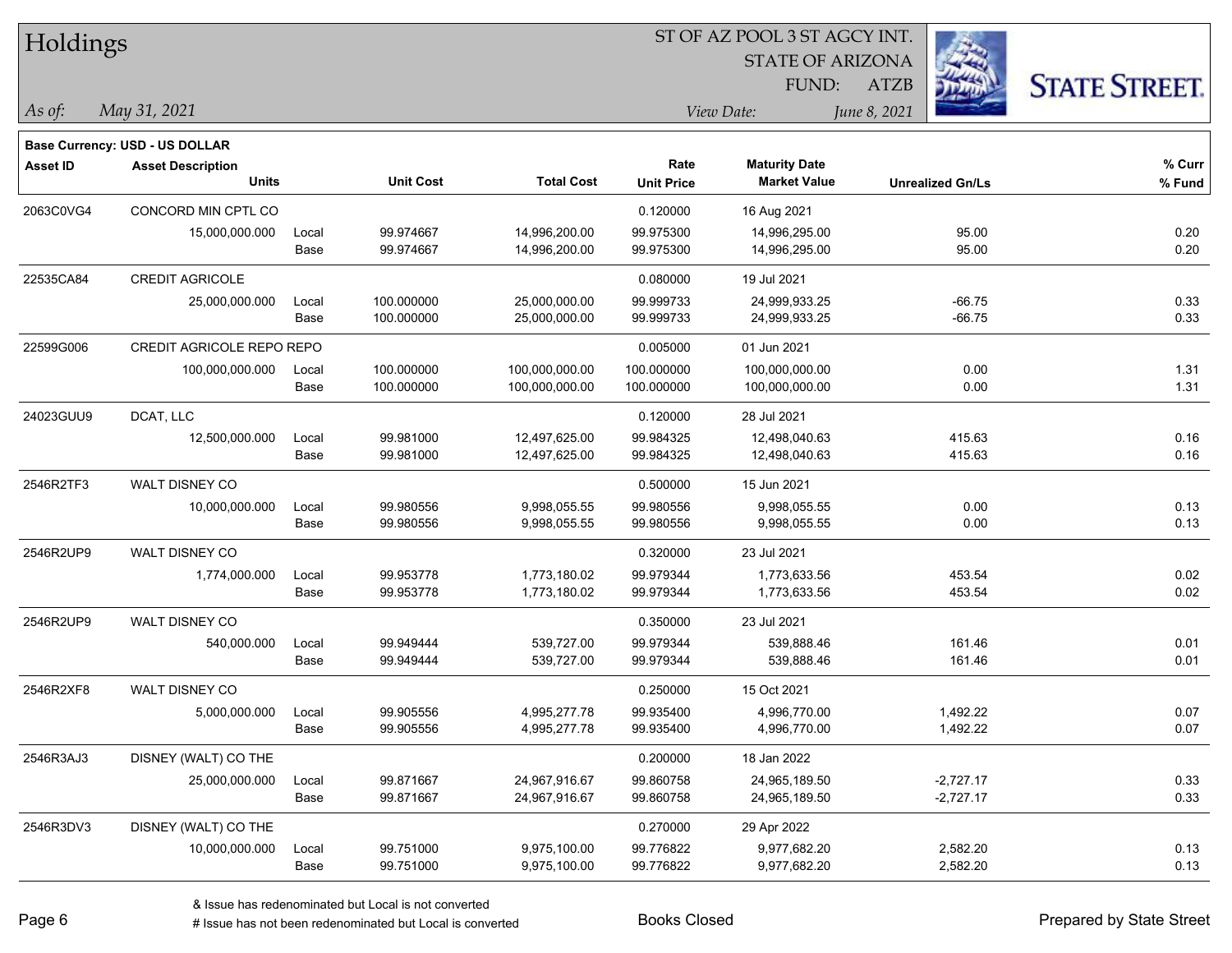| Holdings        |                                          |       |                  |                   |                   | ST OF AZ POOL 3 ST AGCY INT.                |              |                         |                      |
|-----------------|------------------------------------------|-------|------------------|-------------------|-------------------|---------------------------------------------|--------------|-------------------------|----------------------|
|                 |                                          |       |                  |                   |                   | <b>STATE OF ARIZONA</b>                     |              |                         |                      |
|                 |                                          |       |                  |                   |                   | FUND:                                       | <b>ATZB</b>  |                         | <b>STATE STREET.</b> |
| As of:          | May 31, 2021                             |       |                  |                   |                   | View Date:                                  | June 8, 2021 |                         |                      |
|                 |                                          |       |                  |                   |                   |                                             |              |                         |                      |
|                 | Base Currency: USD - US DOLLAR           |       |                  |                   | Rate              |                                             |              |                         |                      |
| <b>Asset ID</b> | <b>Asset Description</b><br><b>Units</b> |       | <b>Unit Cost</b> | <b>Total Cost</b> | <b>Unit Price</b> | <b>Maturity Date</b><br><b>Market Value</b> |              | <b>Unrealized Gn/Ls</b> | % Curr<br>% Fund     |
| 26055ATW6       | DOW CHEMICAL COMPANY                     |       |                  |                   | 0.250000          | 30 Jun 2021                                 |              |                         |                      |
|                 | 25,000,000.000                           | Local | 99.979861        | 24,994,965.28     | 99.987594         | 24,996,898.50                               |              | 1,933.22                | 0.33                 |
|                 |                                          | Base  | 99.979861        | 24,994,965.28     | 99.987594         | 24,996,898.50                               |              | 1,933.22                | 0.33                 |
| 26244HTP8       | DUKE ENERGY CORP                         |       |                  |                   | 0.130000          | 23 Jun 2021                                 |              |                         |                      |
|                 | 30,000,000.000                           | Local | 99.992056        | 29,997,616.67     | 99.992056         | 29,997,616.67                               |              | 0.00                    | 0.39                 |
|                 |                                          | Base  | 99.992056        | 29,997,616.67     | 99.992056         | 29,997,616.67                               |              | 0.00                    | 0.39                 |
| 26244HTQ6       | <b>DUKE ENERGY CORP</b>                  |       |                  |                   | 0.200000          | 24 Jun 2021                                 |              |                         |                      |
|                 | 8,200,000.000                            | Local | 99.987222        | 8,198,952.22      | 99.987222         | 8,198,952.22                                |              | 0.00                    | 0.11                 |
|                 |                                          | Base  | 99.987222        | 8,198,952.22      | 99.987222         | 8,198,952.22                                |              | 0.00                    | 0.11                 |
| 26244HUC5       | <b>DUKE ENERGY CORP</b>                  |       |                  |                   | 0.130000          | 12 Jul 2021                                 |              |                         |                      |
|                 | 17,000,000.000                           | Local | 99.985194        | 16,997,483.05     | 99.981094         | 16,996,785.98                               |              | $-697.07$               | 0.22                 |
|                 |                                          | Base  | 99.985194        | 16,997,483.05     | 99.981094         | 16,996,785.98                               |              | $-697.07$               | 0.22                 |
| 30229ATG4       | EXXON MOBIL CORP                         |       |                  |                   | 0.200000          | 16 Jun 2021                                 |              |                         |                      |
|                 | 25,000,000.000                           | Local | 99.991667        | 24,997,916.67     | 99.991667         | 24,997,916.67                               |              | 0.00                    | 0.33                 |
|                 |                                          | Base  | 99.991667        | 24,997,916.67     | 99.991667         | 24,997,916.67                               |              | 0.00                    | 0.33                 |
| 30229ATW9       | <b>EXXON MOBIL CORP</b>                  |       |                  |                   | 0.090000          | 30 Jun 2021                                 |              |                         |                      |
|                 | 20,000,000.000                           | Local | 99.992750        | 19,998,550.00     | 99.997583         | 19,999,516.60                               |              | 966.60                  | 0.26                 |
|                 |                                          | Base  | 99.992750        | 19,998,550.00     | 99.997583         | 19,999,516.60                               |              | 966.60                  | 0.26                 |
| 30229AWD7       | EXXON MOBIL CORP                         |       |                  |                   | 0.050000          | 13 Sep 2021                                 |              |                         |                      |
|                 | 25,000,000.000                           | Local | 99.985556        | 24,996,388.88     | 99.982956         | 24,995,739.00                               |              | $-649.88$               | 0.33                 |
|                 |                                          | Base  | 99.985556        | 24,996,388.88     | 99.982956         | 24,995,739.00                               |              | $-649.88$               | 0.33                 |
| 30229AYG8       | <b>EXXON MOBIL CORP</b>                  |       |                  |                   | 0.070000          | 16 Nov 2021                                 |              |                         |                      |
|                 | 25,000,000.000                           | Local | 99.967333        | 24,991,833.33     | 99.952400         | 24,988,100.00                               |              | $-3,733.33$             | 0.33                 |
|                 |                                          | Base  | 99.967333        | 24,991,833.33     | 99.952400         | 24,988,100.00                               |              | $-3,733.33$             | 0.33                 |
| 30229AYG8       | <b>EXXON MOBIL CORP</b>                  |       |                  |                   | 0.100000          | 16 Nov 2021                                 |              |                         |                      |
|                 | 20,000,000.000                           | Local | 99.953333        | 19,990,666.67     | 99.952400         | 19,990,480.00                               |              | $-186.67$               | 0.26                 |
|                 |                                          | Base  | 99.953333        | 19,990,666.67     | 99.952400         | 19,990,480.00                               |              | $-186.67$               | 0.26                 |
| 30601VVR9       | <b>FAIRWAY FINANCE CORP</b>              |       |                  |                   | 0.140000          | 25 Aug 2021                                 |              |                         |                      |
|                 | 20,000,000.000                           | Local | 99.966944        | 19,993,388.89     | 99.972375         | 19,994,475.00                               |              | 1,086.11                | 0.26                 |
|                 |                                          | Base  | 99.966944        | 19,993,388.89     | 99.972375         | 19,994,475.00                               |              | 1,086.11                | 0.26                 |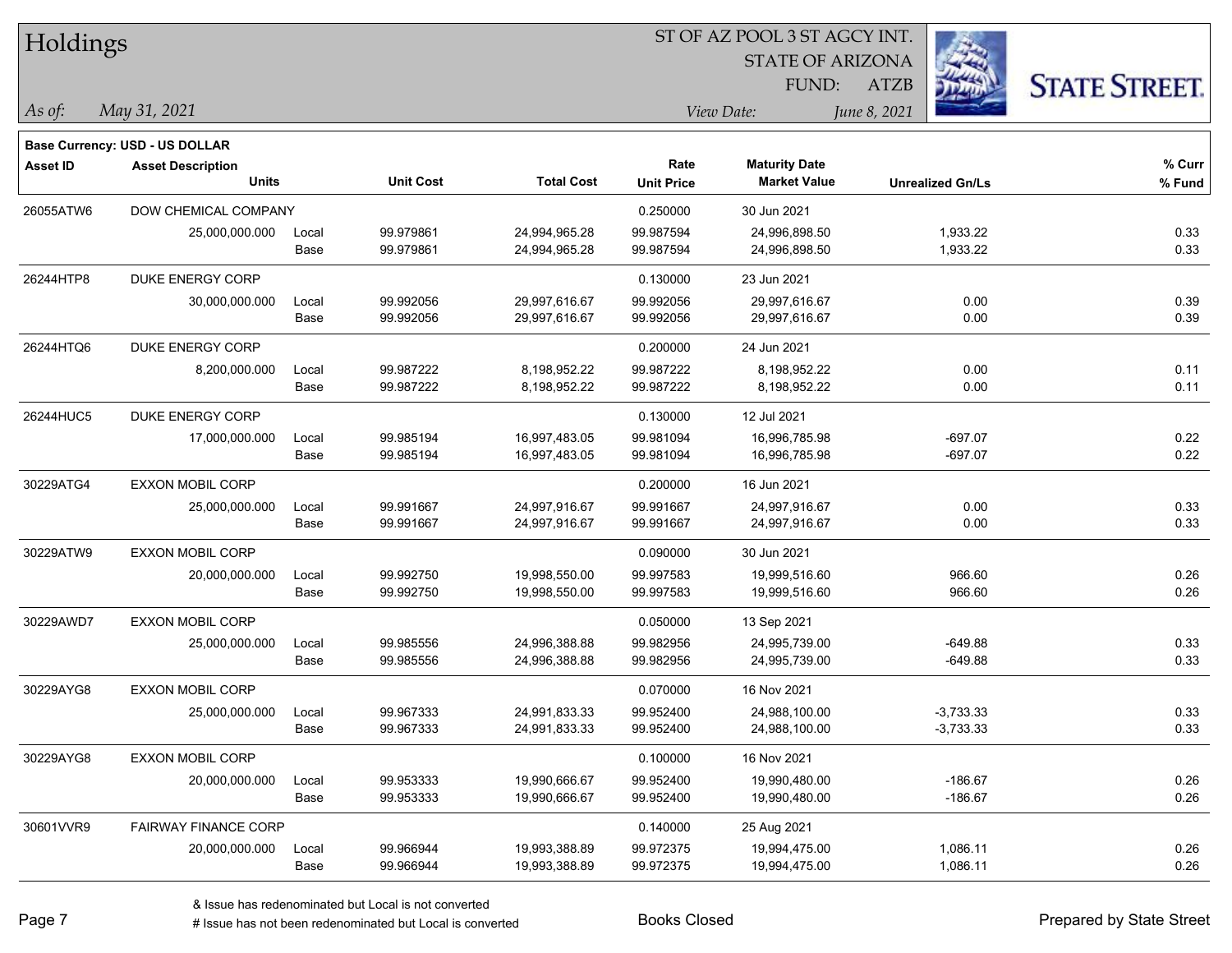| Holdings        |                                          |       |                  |                   | ST OF AZ POOL 3 ST AGCY INT. |                         |                         |                      |  |
|-----------------|------------------------------------------|-------|------------------|-------------------|------------------------------|-------------------------|-------------------------|----------------------|--|
|                 |                                          |       |                  |                   |                              | <b>STATE OF ARIZONA</b> |                         |                      |  |
|                 |                                          |       |                  |                   |                              | FUND:                   | <b>ATZB</b>             | <b>STATE STREET.</b> |  |
| As of:          | May 31, 2021                             |       |                  |                   |                              | View Date:              | June 8, 2021            |                      |  |
|                 |                                          |       |                  |                   |                              |                         |                         |                      |  |
|                 | <b>Base Currency: USD - US DOLLAR</b>    |       |                  |                   | Rate                         | <b>Maturity Date</b>    |                         | % Curr               |  |
| <b>Asset ID</b> | <b>Asset Description</b><br><b>Units</b> |       | <b>Unit Cost</b> | <b>Total Cost</b> | <b>Unit Price</b>            | <b>Market Value</b>     | <b>Unrealized Gn/Ls</b> | % Fund               |  |
| 36955DTP5       | <b>GEN DYNAMICS CORP</b>                 |       |                  |                   | 0.080000                     | 23 Jun 2021             |                         |                      |  |
|                 | 25,000,000.000                           | Local | 99.995111        | 24,998,777.78     | 99.995111                    | 24,998,777.78           | 0.00                    | 0.33                 |  |
|                 |                                          | Base  | 99.995111        | 24,998,777.78     | 99.995111                    | 24,998,777.78           | 0.00                    | 0.33                 |  |
| 36955DX70       | <b>GEN DYNAMICS CORP</b>                 |       |                  |                   | 0.170000                     | 07 Oct 2021             |                         |                      |  |
|                 | 25,000,000.000                           | Local | 99.939556        | 24,984,888.89     | 99.952000                    | 24,988,000.00           | 3,111.11                | 0.33                 |  |
|                 |                                          | Base  | 99.939556        | 24,984,888.89     | 99.952000                    | 24,988,000.00           | 3,111.11                | 0.33                 |  |
| 36955DYJ3       | <b>GEN DYNAMICS CORP</b>                 |       |                  |                   | 0.170000                     | 18 Nov 2021             |                         |                      |  |
|                 | 24,600,000.000                           | Local | 99.919722        | 24,580,251.66     | 99.923028                    | 24,581,064.89           | 813.23                  | 0.32                 |  |
|                 |                                          | Base  | 99.919722        | 24,580,251.66     | 99.923028                    | 24,581,064.89           | 813.23                  | 0.32                 |  |
| 38346LTW6       | <b>GOTHAM FDG CORP</b>                   |       |                  |                   | 0.110000                     | 30 Jun 2021             |                         |                      |  |
|                 | 7,000,000.000                            | Local | 99.991139        | 6,999,379.72      | 99.994522                    | 6,999,616.54            | 236.82                  | 0.09                 |  |
|                 |                                          | Base  | 99.991139        | 6,999,379.72      | 99.994522                    | 6,999,616.54            | 236.82                  | 0.09                 |  |
| 38346LUD6       | <b>GOTHAM FDG CORP</b>                   |       |                  |                   | 0.120000                     | 13 Jul 2021             |                         |                      |  |
|                 | 25,000,000.000                           | Local | 99.986000        | 24,996,500.00     | 99.989967                    | 24,997,491.75           | 991.75                  | 0.33                 |  |
|                 |                                          | Base  | 99.986000        | 24,996,500.00     | 99.989967                    | 24,997,491.75           | 991.75                  | 0.33                 |  |
| 40588LTU3       | <b>HALKIN FINANCE LLC USC</b>            |       |                  |                   | 0.130000                     | 28 Jun 2021             |                         |                      |  |
|                 | 20,000,000.000                           | Local | 99.990250        | 19,998,050.00     | 99.990250                    | 19,998,050.00           | 0.00                    | 0.26                 |  |
|                 |                                          | Base  | 99.990250        | 19,998,050.00     | 99.990250                    | 19,998,050.00           | 0.00                    | 0.26                 |  |
| 43851TT89       | HONEYWELL INTERNATN'                     |       |                  |                   | 0.180000                     | 08 Jun 2021             |                         |                      |  |
|                 | 1,850,000.000                            | Local | 99.996500        | 1,849,935.25      | 99.996500                    | 1,849,935.25            | 0.00                    | 0.02                 |  |
|                 |                                          | Base  | 99.996500        | 1,849,935.25      | 99.996500                    | 1,849,935.25            | 0.00                    | 0.02                 |  |
| 43851TW28       | HONEYWELL INTERNATN'                     |       |                  |                   | 0.200000                     | 02 Sep 2021             |                         |                      |  |
|                 | 10,000,000.000                           | Local | 99.948333        | 9,994,833.33      | 99.981400                    | 9,998,140.00            | 3,306.67                | 0.13                 |  |
|                 |                                          | Base  | 99.948333        | 9,994,833.33      | 99.981400                    | 9,998,140.00            | 3,306.67                | 0.13                 |  |
| 43851TWF9       | HONEYWELL INTERNATN'                     |       |                  |                   | 0.190000                     | 15 Sep 2021             |                         |                      |  |
|                 | 15,000,000.000                           | Local | 99.944056        | 14,991,608.33     | 99.976150                    | 14,996,422.50           | 4,814.17                | 0.20                 |  |
|                 |                                          | Base  | 99.944056        | 14,991,608.33     | 99.976150                    | 14,996,422.50           | 4,814.17                | 0.20                 |  |
| 43851TXE1       | HONEYWELL INTERNATN'                     |       |                  |                   | 0.200000                     | 14 Oct 2021             |                         |                      |  |
|                 | 30,000,000.000                           | Local | 99.925000        | 29,977,500.00     | 99.962500                    | 29,988,750.00           | 11,250.00               | 0.39                 |  |
|                 |                                          | Base  | 99.925000        | 29,977,500.00     | 99.962500                    | 29,988,750.00           | 11,250.00               | 0.39                 |  |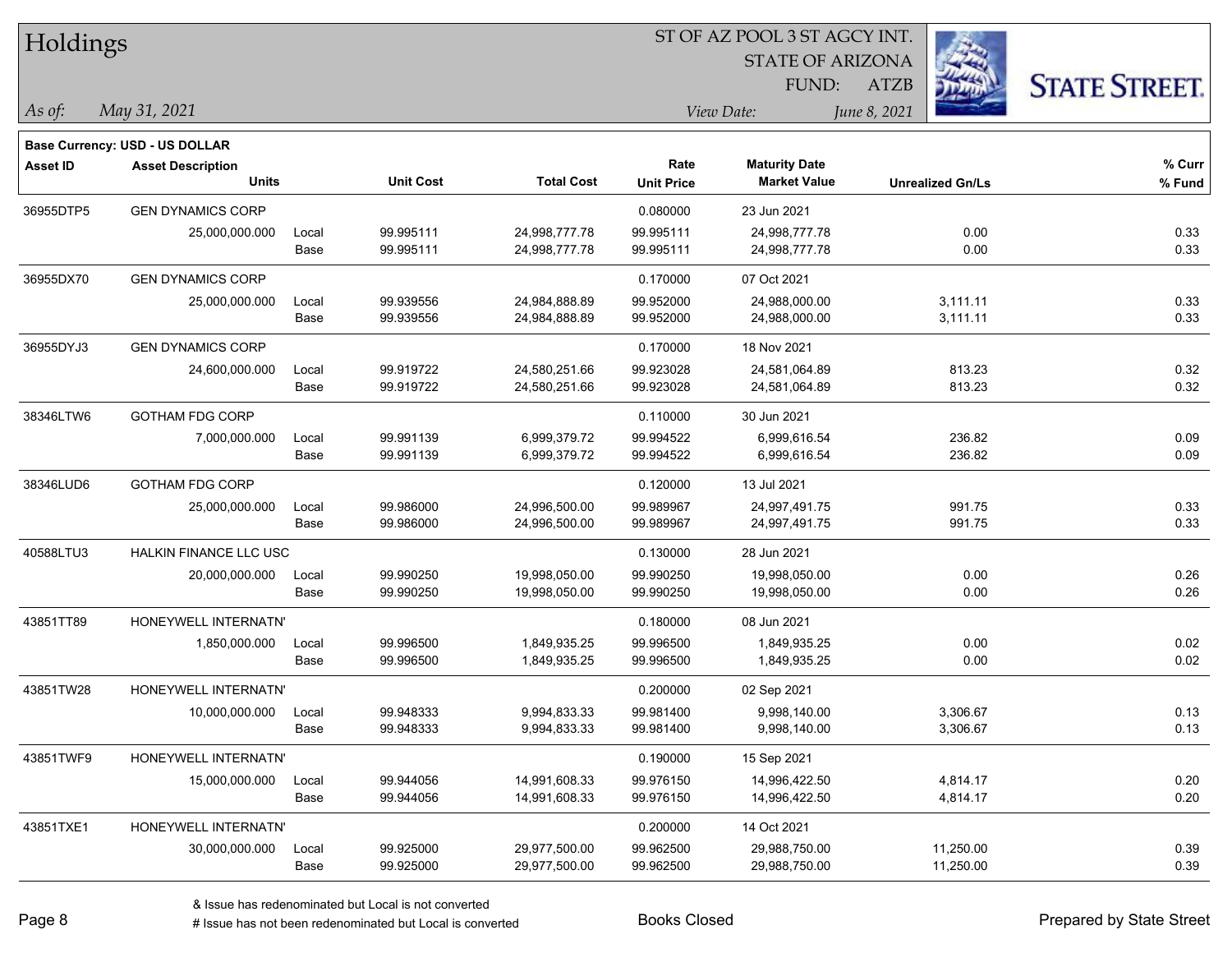| <b>Holdings</b> |                                       |       |                  |                   | 51 OF AZ POOL 3 51 AGCY INT. |                         |                         |                      |  |  |
|-----------------|---------------------------------------|-------|------------------|-------------------|------------------------------|-------------------------|-------------------------|----------------------|--|--|
|                 |                                       |       |                  |                   |                              | <b>STATE OF ARIZONA</b> | i.                      |                      |  |  |
|                 |                                       |       |                  |                   |                              | FUND:                   | ATZB                    | <b>STATE STREET.</b> |  |  |
| As of:          | May 31, 2021                          |       |                  |                   |                              | View Date:              | June 8, 2021            |                      |  |  |
|                 | <b>Base Currency: USD - US DOLLAR</b> |       |                  |                   |                              |                         |                         |                      |  |  |
| <b>Asset ID</b> | <b>Asset Description</b>              |       |                  |                   | Rate                         | <b>Maturity Date</b>    |                         | % Curr               |  |  |
|                 | <b>Units</b>                          |       | <b>Unit Cost</b> | <b>Total Cost</b> | <b>Unit Price</b>            | <b>Market Value</b>     | <b>Unrealized Gn/Ls</b> | % Fund               |  |  |
| 43851UEG4       | HONEYWELL INTERNATN'                  |       |                  |                   | 0.160000                     | 16 May 2022             |                         |                      |  |  |
|                 | 25,000,000.000                        | Local | 99.844889        | 24,961,222.23     | 99.829378                    | 24,957,344.50           | $-3,877.73$             | 0.33                 |  |  |
|                 |                                       | Base  | 99.844889        | 24,961,222.23     | 99.829378                    | 24,957,344.50           | $-3,877.73$             | 0.33                 |  |  |
| 45685QW13       | ING US FUNDING LLC                    |       |                  |                   | 0.170000                     | 01 Sep 2021             |                         |                      |  |  |
|                 | 15,000,000.000                        | Local | 99.956556        | 14,993,483.33     | 99.979300                    | 14,996,895.00           | 3,411.67                | 0.20                 |  |  |
|                 |                                       | Base  | 99.956556        | 14,993,483.33     | 99.979300                    | 14,996,895.00           | 3,411.67                | 0.20                 |  |  |
| 45779PU63       | <b>INSTITUTIONAL SECURED</b>          |       |                  |                   | 0.140000                     | 06 Jul 2021             |                         |                      |  |  |
|                 | 25,000,000.000                        | Local | 99.986389        | 24,996,597.23     | 99.988333                    | 24,997,083.25           | 486.02                  | 0.33                 |  |  |
|                 |                                       | Base  | 99.986389        | 24,996,597.23     | 99.988333                    | 24,997,083.25           | 486.02                  | 0.33                 |  |  |
| 46514TZN1       | <b>ISRAEL ST 05/26 0</b>              |       |                  |                   | 1.830000                     | 01 May 2026             |                         |                      |  |  |
|                 | 1,500,000.000                         | Local | 100.000000       | 1,500,000.00      | 100.000000                   | 1,500,000.00            | 0.00                    | 0.02                 |  |  |
|                 |                                       | Base  | 100.000000       | 1,500,000.00      | 100.000000                   | 1,500,000.00            | 0.00                    | 0.02                 |  |  |
| 47816FT19       | <b>JOHNSON &amp; JOHNSON</b>          |       |                  |                   | 0.110000                     | 01 Jun 2021             |                         |                      |  |  |
|                 | 20,000,000.000                        | Local | 100.000000       | 20,000,000.00     | 100.000000                   | 20,000,000.00           | 0.00                    | 0.26                 |  |  |
|                 |                                       | Base  | 100.000000       | 20,000,000.00     | 100.000000                   | 20,000,000.00           | 0.00                    | 0.26                 |  |  |
| 48783CTB1       | <b>KELLOGG COMPANY</b>                |       |                  |                   | 0.100000                     | 11 Jun 2021             |                         |                      |  |  |
|                 | 25,000,000.000                        | Local | 99.997222        | 24,999,305.55     | 99.997222                    | 24,999,305.55           | 0.00                    | 0.33                 |  |  |
|                 |                                       | Base  | 99.997222        | 24,999,305.55     | 99.997222                    | 24,999,305.55           | 0.00                    | 0.33                 |  |  |
| 48783CTF2       | <b>KELLOGG COMPANY</b>                |       |                  |                   | 0.100000                     | 15 Jun 2021             |                         |                      |  |  |
|                 | 31,000,000.000                        | Local | 99.996111        | 30,998,794.44     | 99.996111                    | 30,998,794.44           | 0.00                    | 0.41                 |  |  |
|                 |                                       | Base  | 99.996111        | 30,998,794.44     | 99.996111                    | 30,998,794.44           | 0.00                    | 0.41                 |  |  |
| 57576JX56       | MASSACHUSETTS MUT LIFE INS CO         |       |                  |                   | 0.100000                     | 05 Oct 2021             |                         |                      |  |  |
|                 | 25,000,000.000                        | Local | 99.965000        | 24,991,250.00     | 99.970600                    | 24,992,650.00           | 1,400.00                | 0.33                 |  |  |
|                 |                                       | Base  | 99.965000        | 24,991,250.00     | 99.970600                    | 24,992,650.00           | 1,400.00                | 0.33                 |  |  |
| 59157TTB9       | METLIFE SHORT TERM FDG                |       |                  |                   | 0.220000                     | 11 Jun 2021             |                         |                      |  |  |
|                 | 5,500,000.000                         | Local | 99.993889        | 5,499,663.89      | 99.993889                    | 5,499,663.89            | 0.00                    | 0.07                 |  |  |
|                 |                                       | Base  | 99.993889        | 5,499,663.89      | 99.993889                    | 5,499,663.89            | 0.00                    | 0.07                 |  |  |
| 59157TU27       | METLIFE SHORT TERM FDG                |       |                  |                   | 0.210000                     | 02 Jul 2021             |                         |                      |  |  |
|                 | 25,000,000.000                        | Local | 99.981917        | 24,995,479.16     | 99.997417                    | 24,999,354.25           | 3,875.09                | 0.33                 |  |  |
|                 |                                       | Base  | 99.981917        | 24,995,479.16     | 99.997417                    | 24,999,354.25           | 3,875.09                | 0.33                 |  |  |
|                 |                                       |       |                  |                   |                              |                         |                         |                      |  |  |

 $\overline{S}$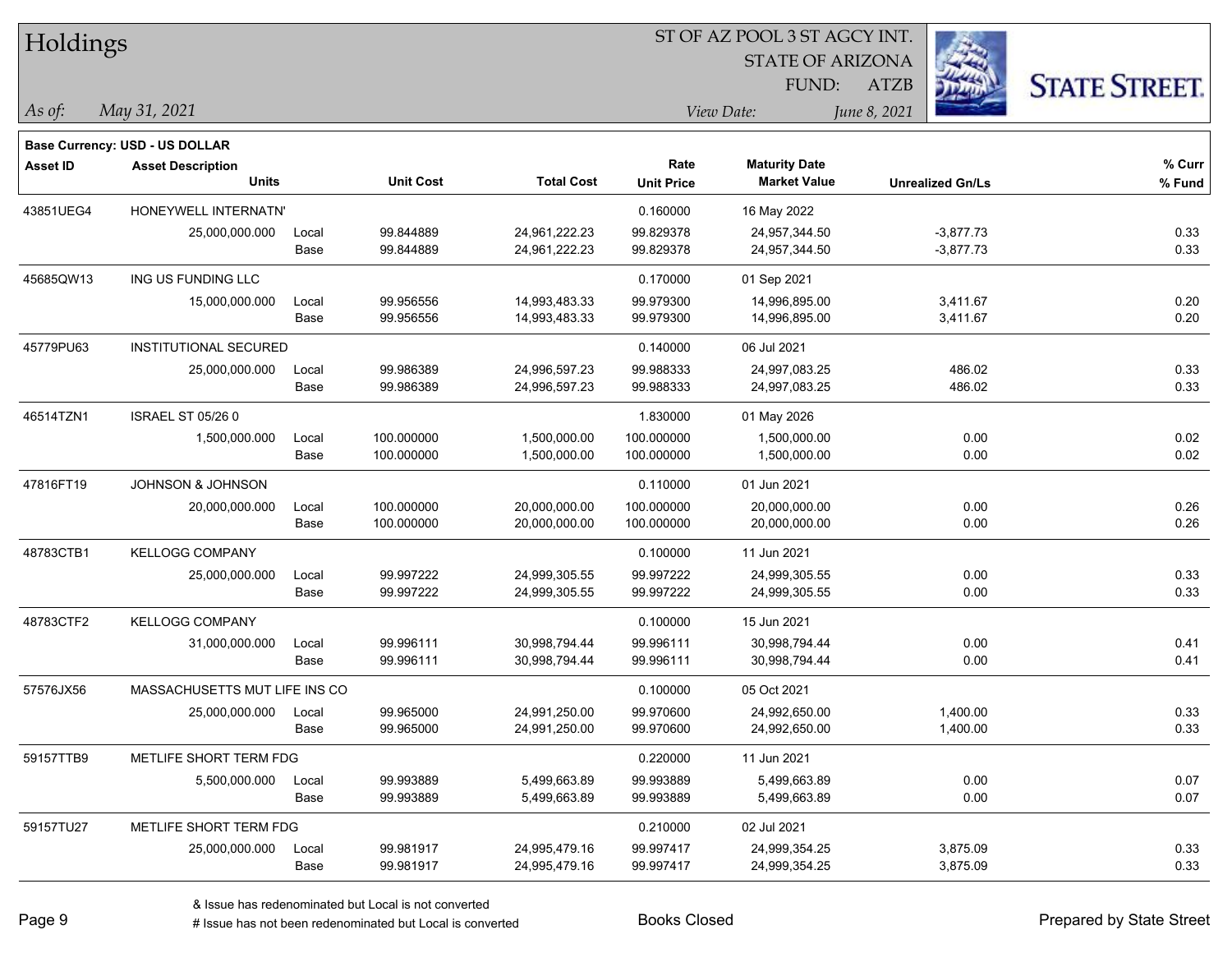| Holdings        |                                          |       |                  |                   |                   | ST OF AZ POOL 3 ST AGCY INT.                |                         |                      |
|-----------------|------------------------------------------|-------|------------------|-------------------|-------------------|---------------------------------------------|-------------------------|----------------------|
|                 |                                          |       |                  |                   |                   | <b>STATE OF ARIZONA</b>                     |                         |                      |
|                 |                                          |       |                  |                   |                   | FUND:                                       | <b>ATZB</b>             | <b>STATE STREET.</b> |
| As of:          | May 31, 2021                             |       |                  |                   |                   | View Date:                                  | June 8, 2021            |                      |
|                 |                                          |       |                  |                   |                   |                                             |                         |                      |
|                 | Base Currency: USD - US DOLLAR           |       |                  |                   | Rate              |                                             |                         |                      |
| <b>Asset ID</b> | <b>Asset Description</b><br><b>Units</b> |       | <b>Unit Cost</b> | <b>Total Cost</b> | <b>Unit Price</b> | <b>Maturity Date</b><br><b>Market Value</b> | <b>Unrealized Gn/Ls</b> | % Curr<br>% Fund     |
| 59157TU27       | METLIFE SHORT TERM FDG                   |       |                  |                   | 0.220000          | 02 Jul 2021                                 |                         |                      |
|                 | 6,500,000.000                            | Local | 99.981056        | 6,498,768.61      | 99.997417         | 6,499,832.11                                | 1,063.50                | 0.09                 |
|                 |                                          | Base  | 99.981056        | 6,498,768.61      | 99.997417         | 6,499,832.11                                | 1,063.50                | 0.09                 |
| 59157TVG5       | METLIFE SHORT TERM FDG                   |       |                  |                   | 0.060000          | 16 Aug 2021                                 |                         |                      |
|                 | 20,000,000.000                           | Local | 99.987333        | 19,997,466.66     | 99.990289         | 19,998,057.80                               | 591.14                  | 0.26                 |
|                 |                                          | Base  | 99.987333        | 19,997,466.66     | 99.990289         | 19,998,057.80                               | 591.14                  | 0.26                 |
| 59157TX40       | METLIFE SHORT TERM FDG                   |       |                  |                   | 0.070000          | 04 Oct 2021                                 |                         |                      |
|                 | 20,000,000.000                           | Local | 99.975694        | 19,995,138.89     | 99.973958         | 19,994,791.60                               | $-347.29$               | 0.26                 |
|                 |                                          | Base  | 99.975694        | 19,995,138.89     | 99.973958         | 19,994,791.60                               | $-347.29$               | 0.26                 |
| 63307LUN9       | NATIONAL BK OF CANAD                     |       |                  |                   | 0.130000          | 22 Jul 2021                                 |                         |                      |
|                 | 25,000,000.000                           | Local | 99.981583        | 24,995,395.83     | 99.990508         | 24,997,627.00                               | 2,231.17                | 0.33                 |
|                 |                                          | Base  | 99.981583        | 24,995,395.83     | 99.990508         | 24,997,627.00                               | 2,231.17                | 0.33                 |
| 63307LVG3       | NATIONAL BK OF CANAD                     |       |                  |                   | 0.100000          | 16 Aug 2021                                 |                         |                      |
|                 | 50,000,000.000                           | Local | 99.978889        | 49,989,444.45     | 99.984167         | 49,992,083.50                               | 2,639.05                | 0.66                 |
|                 |                                          | Base  | 99.978889        | 49,989,444.45     | 99.984167         | 49,992,083.50                               | 2,639.05                | 0.66                 |
| 64105GT46       | <b>NESTLE CAP CORP</b>                   |       |                  |                   | 0.060000          | 04 Jun 2021                                 |                         |                      |
|                 | 10,000,000.000                           | Local | 99.999500        | 9,999,950.00      | 99.999500         | 9,999,950.00                                | 0.00                    | 0.13                 |
|                 |                                          | Base  | 99.999500        | 9,999,950.00      | 99.999500         | 9,999,950.00                                | 0.00                    | 0.13                 |
| 64105GU28       | NESTLE CAP CORP                          |       |                  |                   | 0.040000          | 02 Jul 2021                                 |                         |                      |
|                 | 25,000,000.000                           | Local | 99.996556        | 24,999,138.89     | 99.998192         | 24,999,548.00                               | 409.11                  | 0.33                 |
|                 |                                          | Base  | 99.996556        | 24,999,138.89     | 99.998192         | 24,999,548.00                               | 409.11                  | 0.33                 |
| 64105GU28       | NESTLE CAP CORP                          |       |                  |                   | 0.120000          | 02 Jul 2021                                 |                         |                      |
|                 | 70,000,000.000                           | Local | 99.989667        | 69,992,766.66     | 99.998192         | 69,998,734.40                               | 5,967.74                | 0.92                 |
|                 |                                          | Base  | 99.989667        | 69,992,766.66     | 99.998192         | 69,998,734.40                               | 5,967.74                | 0.92                 |
| 64105GXV1       | NESTLE CAP CORP                          |       |                  |                   | 0.170000          | 29 Oct 2021                                 |                         |                      |
|                 | 10,000,000.000                           | Local | 99.929167        | 9,992,916.66      | 99.966667         | 9,996,666.70                                | 3,750.04                | 0.13                 |
|                 |                                          | Base  | 99.929167        | 9,992,916.66      | 99.966667         | 9,996,666.70                                | 3,750.04                | 0.13                 |
| 66844CUS1       | NORTHWESTERN UNIVERS                     |       |                  |                   | 0.060000          | 26 Jul 2021                                 |                         |                      |
|                 | 25,000,000.000                           | Local | 99.990833        | 24,997,708.33     | 99.990000         | 24,997,500.00                               | $-208.33$               | 0.33                 |
|                 |                                          | Base  | 99.990833        | 24,997,708.33     | 99.990000         | 24,997,500.00                               | $-208.33$               | 0.33                 |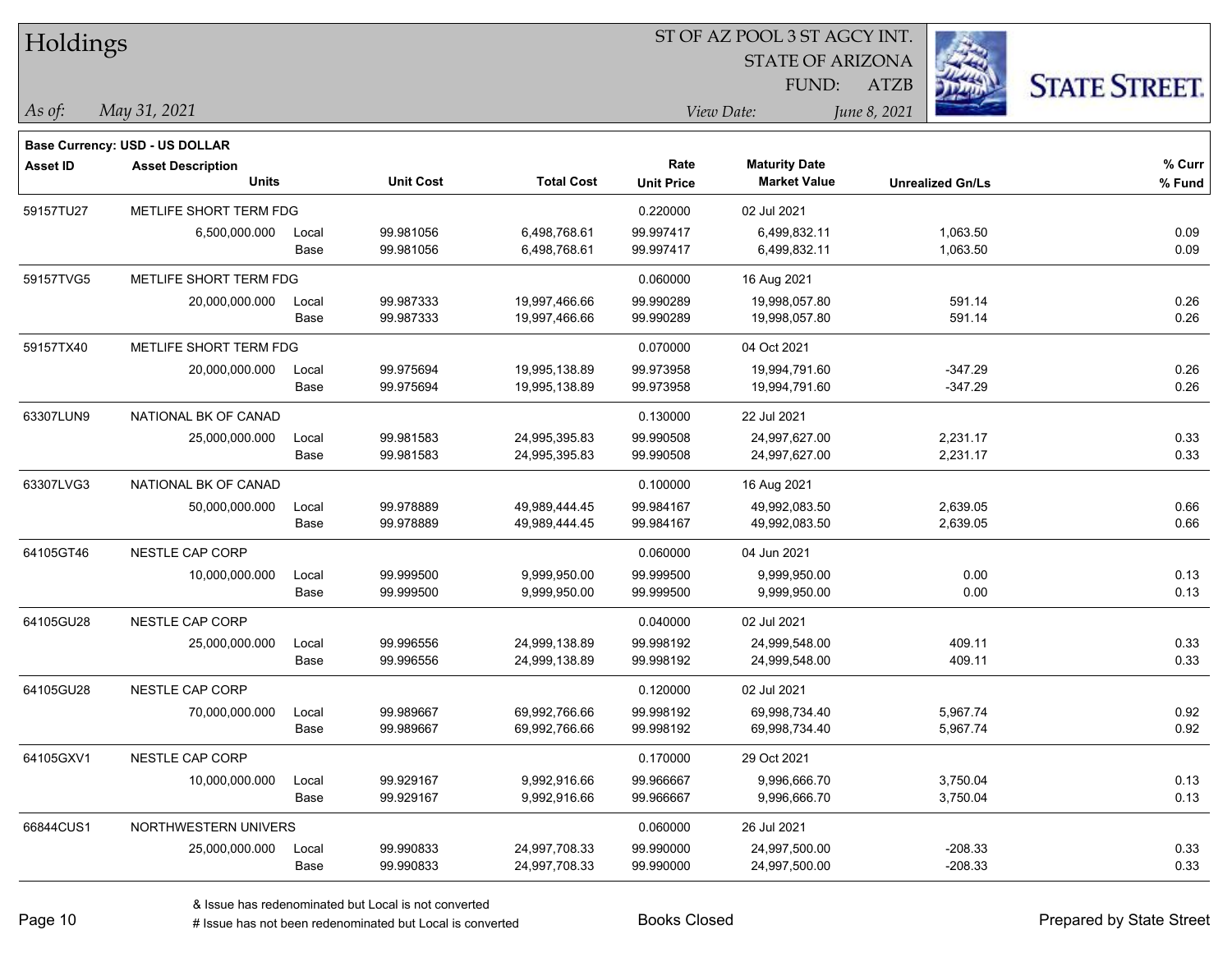| Holdings        |                                |       |                  |                   | ST OF AZ POOL 3 ST AGCY INT. |                         |                         |                      |  |  |
|-----------------|--------------------------------|-------|------------------|-------------------|------------------------------|-------------------------|-------------------------|----------------------|--|--|
|                 |                                |       |                  |                   |                              | <b>STATE OF ARIZONA</b> |                         |                      |  |  |
|                 |                                |       |                  |                   |                              | FUND:                   | ATZB                    | <b>STATE STREET.</b> |  |  |
| As of:          | May 31, 2021                   |       |                  |                   |                              | View Date:              | June 8, 2021            |                      |  |  |
|                 | Base Currency: USD - US DOLLAR |       |                  |                   |                              |                         |                         |                      |  |  |
| <b>Asset ID</b> | <b>Asset Description</b>       |       |                  |                   | Rate                         | <b>Maturity Date</b>    |                         | % Curr               |  |  |
|                 | <b>Units</b>                   |       | <b>Unit Cost</b> | <b>Total Cost</b> | <b>Unit Price</b>            | <b>Market Value</b>     | <b>Unrealized Gn/Ls</b> | % Fund               |  |  |
| 67983TT97       | <b>OLD LINE FUNDING LLC</b>    |       |                  |                   | 0.130000                     | 09 Jun 2021             |                         |                      |  |  |
|                 | 25,000,000.000                 | Local | 99.997111        | 24,999,277.78     | 99.997111                    | 24,999,277.78           | 0.00                    | 0.33                 |  |  |
|                 |                                | Base  | 99.997111        | 24,999,277.78     | 99.997111                    | 24,999,277.78           | 0.00                    | 0.33                 |  |  |
| 74271TU19       | PROCTOR GAMBLE AND CO          |       |                  |                   | 0.050000                     | 01 Jul 2021             |                         |                      |  |  |
|                 | 25,000,000.000                 | Local | 99.995833        | 24,998,958.33     | 99.999167                    | 24,999,791.75           | 833.42                  | 0.33                 |  |  |
|                 |                                | Base  | 99.995833        | 24,998,958.33     | 99.999167                    | 24,999,791.75           | 833.42                  | 0.33                 |  |  |
| 74271TUS0       | PROCTOR GAMBLE AND CO          |       |                  |                   | 0.050000                     | 26 Jul 2021             |                         |                      |  |  |
|                 | 22,500,000.000                 | Local | 99.992361        | 22,498,281.25     | 99.994194                    | 22,498,693.65           | 412.40                  | 0.30                 |  |  |
|                 |                                | Base  | 99.992361        | 22,498,281.25     | 99.994194                    | 22,498,693.65           | 412.40                  | 0.30                 |  |  |
| 8225X2TN4       | SHELL INTNL FNC B.V            |       |                  |                   | 0.100000                     | 22 Jun 2021             |                         |                      |  |  |
|                 | 5,000,000.000                  | Local | 99.994167        | 4,999,708.33      | 99.994167                    | 4,999,708.33            | 0.00                    | 0.07                 |  |  |
|                 |                                | Base  | 99.994167        | 4,999,708.33      | 99.994167                    | 4,999,708.33            | 0.00                    | 0.07                 |  |  |
| 8225X2U77       | SHELL INTNL FNC B.V            |       |                  |                   | 0.400000                     | 07 Jul 2021             |                         |                      |  |  |
|                 | 15,000,000.000                 | Local | 99.960000        | 14,994,000.00     | 99.991800                    | 14,998,770.00           | 4,770.00                | 0.20                 |  |  |
|                 |                                | Base  | 99.960000        | 14,994,000.00     | 99.991800                    | 14,998,770.00           | 4,770.00                | 0.20                 |  |  |
| 8225X2U85       | SHELL INTNL FNC B.V            |       |                  |                   | 0.400000                     | 08 Jul 2021             |                         |                      |  |  |
|                 | 6,000,000.000                  | Local | 99.958889        | 5,997,533.33      | 99.991572                    | 5,999,494.32            | 1,960.99                | 0.08                 |  |  |
|                 |                                | Base  | 99.958889        | 5,997,533.33      | 99.991572                    | 5,999,494.32            | 1,960.99                | 0.08                 |  |  |
| 8225X2UC6       | SHELL INTNL FNC B.V            |       |                  |                   | 0.400000                     | 12 Jul 2021             |                         |                      |  |  |
|                 | 25,000,000.000                 | Local | 99.954444        | 24,988,611.11     | 99.990433                    | 24,997,608.25           | 8,997.14                | 0.33                 |  |  |
|                 |                                | Base  | 99.954444        | 24,988,611.11     | 99.990433                    | 24,997,608.25           | 8,997.14                | 0.33                 |  |  |
| 8225X2X17       | SHELL INTNL FNC B.V            |       |                  |                   | 0.120000                     | 01 Oct 2021             |                         |                      |  |  |
|                 | 25,000,000.000                 | Local | 99.959333        | 24,989,833.34     | 99.958994                    | 24,989,748.50           | $-84.84$                | 0.33                 |  |  |
|                 |                                | Base  | 99.959333        | 24,989,833.34     | 99.958994                    | 24,989,748.50           | $-84.84$                | 0.33                 |  |  |
| 86564GQK0       | SUMITOMO MITSUI TRUST NY       |       |                  |                   | 0.195000                     | 02 Jul 2021             |                         |                      |  |  |
|                 | 50,000,000.000                 | Local | 100.000000       | 50,000,000.00     | 100.010673                   | 50,005,336.50           | 5,336.50                | 0.66                 |  |  |
|                 |                                | Base  | 100.000000       | 50,000,000.00     | 100.010673                   | 50,005,336.50           | 5,336.50                | 0.66                 |  |  |
| 88602TT94       | THUNDER BAY FNDNG LLC          |       |                  |                   | 0.130000                     | 09 Jun 2021             |                         |                      |  |  |
|                 | 25,000,000.000                 | Local | 99.997111        | 24,999,277.78     | 99.997111                    | 24,999,277.78           | 0.00                    | 0.33                 |  |  |
|                 |                                | Base  | 99.997111        | 24,999,277.78     | 99.997111                    | 24,999,277.78           | 0.00                    | 0.33                 |  |  |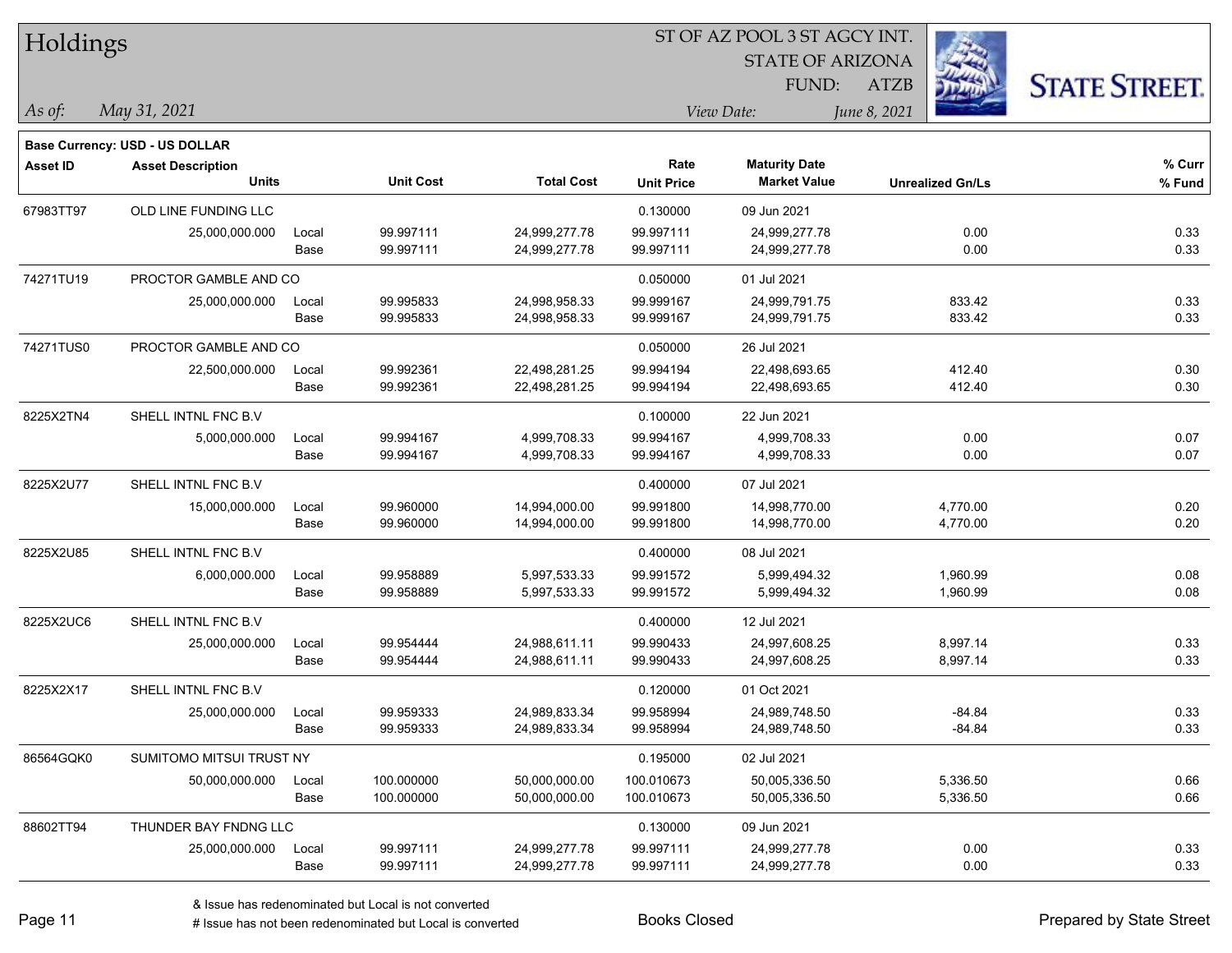| Holdings        |                                          |       |                  |                   | ST OF AZ POOL 3 ST AGCY INT. |                                             |                         |                      |  |  |
|-----------------|------------------------------------------|-------|------------------|-------------------|------------------------------|---------------------------------------------|-------------------------|----------------------|--|--|
|                 |                                          |       |                  |                   |                              | <b>STATE OF ARIZONA</b>                     |                         |                      |  |  |
|                 |                                          |       |                  |                   |                              | FUND:                                       | <b>ATZB</b>             | <b>STATE STREET.</b> |  |  |
| As of:          | May 31, 2021                             |       |                  |                   |                              | View Date:                                  | June 8, 2021            |                      |  |  |
|                 |                                          |       |                  |                   |                              |                                             |                         |                      |  |  |
|                 | Base Currency: USD - US DOLLAR           |       |                  |                   | Rate                         |                                             |                         |                      |  |  |
| <b>Asset ID</b> | <b>Asset Description</b><br><b>Units</b> |       | <b>Unit Cost</b> | <b>Total Cost</b> | <b>Unit Price</b>            | <b>Maturity Date</b><br><b>Market Value</b> | <b>Unrealized Gn/Ls</b> | % Curr<br>$%$ Fund   |  |  |
| 89114NZL2       | TORONTO-DOMINION                         |       |                  |                   | 0.210000                     | 04 Mar 2022                                 |                         |                      |  |  |
|                 | 25,000,000.000                           | Local | 100.000000       | 25,000,000.00     | 100.035903                   | 25,008,975.75                               | 8,975.75                | 0.33                 |  |  |
|                 |                                          | Base  | 100.000000       | 25,000,000.00     | 100.035903                   | 25,008,975.75                               | 8,975.75                | 0.33                 |  |  |
| 89119AU22       | <b>TORONTO DOMINION BANK</b>             |       |                  |                   | 0.070000                     | 02 Jul 2021                                 |                         |                      |  |  |
|                 | 30,000,000.000                           | Local | 99.993972        | 29,998,191.67     | 99.995694                    | 29,998,708.20                               | 516.53                  | 0.39                 |  |  |
|                 |                                          | Base  | 99.993972        | 29,998,191.67     | 99.995694                    | 29,998,708.20                               | 516.53                  | 0.39                 |  |  |
| 89119AYA0       | <b>TORONTO DOMINION BANK</b>             |       |                  |                   | 0.180000                     | 10 Nov 2021                                 |                         |                      |  |  |
|                 | 20,000,000.000                           | Local | 99.919000        | 19,983,800.00     | 99.953200                    | 19,990,640.00                               | 6,840.00                | 0.26                 |  |  |
|                 |                                          | Base  | 99.919000        | 19,983,800.00     | 99.953200                    | 19,990,640.00                               | 6,840.00                | 0.26                 |  |  |
| 89119AZ68       | TORONTO DOMINION BANK                    |       |                  |                   | 0.170000                     | 06 Dec 2021                                 |                         |                      |  |  |
|                 | 25,000,000.000                           | Local | 99.911222        | 24,977,805.56     | 99.940989                    | 24,985,247.25                               | 7,441.69                | 0.33                 |  |  |
|                 |                                          | Base  | 99.911222        | 24,977,805.56     | 99.940989                    | 24,985,247.25                               | 7,441.69                | 0.33                 |  |  |
| 89233GU20       | <b>TOYOTA MOTOR CREDIT</b>               |       |                  |                   | 0.110000                     | 02 Jul 2021                                 |                         |                      |  |  |
|                 | 25,000,000.000                           | Local | 99.990528        | 24,997,631.94     | 99.994747                    | 24,998,686.75                               | 1,054.81                | 0.33                 |  |  |
|                 |                                          | Base  | 99.990528        | 24,997,631.94     | 99.994747                    | 24,998,686.75                               | 1,054.81                | 0.33                 |  |  |
| 90328AT94       | <b>USAA CAPITAL CORP</b>                 |       |                  |                   | 0.050000                     | 09 Jun 2021                                 |                         |                      |  |  |
|                 | 50,000,000.000                           | Local | 99.998889        | 49,999,444.44     | 99.998889                    | 49,999,444.44                               | 0.00                    | 0.66                 |  |  |
|                 |                                          | Base  | 99.998889        | 49,999,444.44     | 99.998889                    | 49,999,444.44                               | 0.00                    | 0.66                 |  |  |
| 90477DT14       | UNILEVER CAPITAL CRP                     |       |                  |                   | 0.100000                     | 01 Jun 2021                                 |                         |                      |  |  |
|                 | 25,000,000.000                           | Local | 100.000000       | 25,000,000.00     | 100.000000                   | 25,000,000.00                               | 0.00                    | 0.33                 |  |  |
|                 |                                          | Base  | 100.000000       | 25,000,000.00     | 100.000000                   | 25,000,000.00                               | 0.00                    | 0.33                 |  |  |
| 90477DU20       | UNILEVER CAPITAL CRP                     |       |                  |                   | 0.050000                     | 02 Jul 2021                                 |                         |                      |  |  |
|                 | 25,000,000.000                           | Local | 99.995694        | 24,998,923.61     | 99.997331                    | 24,999,332.75                               | 409.14                  | 0.33                 |  |  |
|                 |                                          | Base  | 99.995694        | 24,998,923.61     | 99.997331                    | 24,999,332.75                               | 409.14                  | 0.33                 |  |  |
| 90477DUS3       | UNILEVER CAPITAL CRP                     |       |                  |                   | 0.030000                     | 26 Jul 2021                                 |                         |                      |  |  |
|                 | 25,000,000.000                           | Local | 99.995417        | 24,998,854.16     | 99.993583                    | 24,998,395.75                               | -458.41                 | 0.33                 |  |  |
|                 |                                          | Base  | 99.995417        | 24,998,854.16     | 99.993583                    | 24,998,395.75                               | -458.41                 | 0.33                 |  |  |
| 90477DV29       | UNILEVER CAPITAL CRP                     |       |                  |                   | 0.040000                     | 02 Aug 2021                                 |                         |                      |  |  |
|                 | 25,000,000.000                           | Local | 99.993111        | 24,998,277.77     | 99.992939                    | 24,998,234.75                               | $-43.02$                | 0.33                 |  |  |
|                 |                                          | Base  | 99.993111        | 24,998,277.77     | 99.992939                    | 24,998,234.75                               | $-43.02$                | 0.33                 |  |  |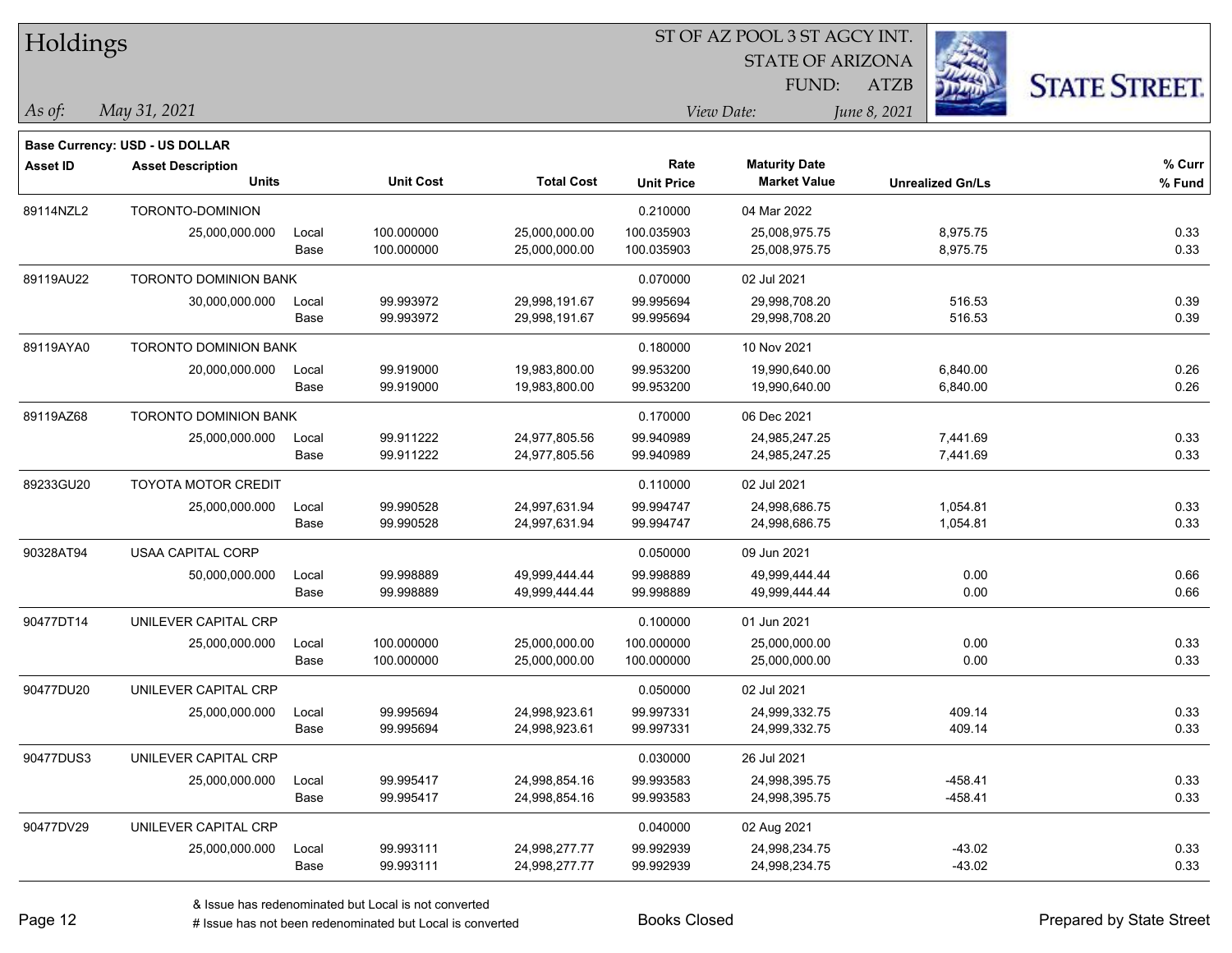| Holdings        |                                                 |       |                  |                   |                   | ST OF AZ POOL 3 ST AGCY INT. |              |                         |                      |
|-----------------|-------------------------------------------------|-------|------------------|-------------------|-------------------|------------------------------|--------------|-------------------------|----------------------|
|                 |                                                 |       |                  |                   |                   | <b>STATE OF ARIZONA</b>      |              |                         |                      |
|                 |                                                 |       |                  |                   |                   | FUND:                        | <b>ATZB</b>  |                         | <b>STATE STREET.</b> |
| As of:          | May 31, 2021                                    |       |                  |                   |                   | View Date:                   | June 8, 2021 |                         |                      |
|                 | Base Currency: USD - US DOLLAR                  |       |                  |                   |                   |                              |              |                         |                      |
| <b>Asset ID</b> | <b>Asset Description</b>                        |       |                  |                   | Rate              | <b>Maturity Date</b>         |              |                         | % Curr               |
|                 | <b>Units</b>                                    |       | <b>Unit Cost</b> | <b>Total Cost</b> | <b>Unit Price</b> | <b>Market Value</b>          |              | <b>Unrealized Gn/Ls</b> | % Fund               |
| 91058TTW6       | UNITED HEALTHCARE CO                            |       |                  |                   | 0.140000          | 30 Jun 2021                  |              |                         |                      |
|                 | 30,000,000.000                                  | Local | 99.988722        | 29,996,616.67     | 99.991944         | 29,997,583.20                |              | 966.53                  | 0.39                 |
|                 |                                                 | Base  | 99.988722        | 29,996,616.67     | 99.991944         | 29,997,583.20                |              | 966.53                  | 0.39                 |
| 9127963H0       | TREASURY BILL 06/21 0.00000                     |       |                  |                   | 0.103500          | 17 Jun 2021                  |              |                         |                      |
|                 | 100,000,000.000                                 | Local | 99.995520        | 99,995,520.00     | 99.995520         | 99,995,520.00                |              | 0.00                    | 1.31                 |
|                 |                                                 | Base  | 99.995520        | 99,995,520.00     | 99.995520         | 99,995,520.00                |              | 0.00                    | 1.31                 |
| 9127963S6       | TREASURY BILL 07/21 0.00000                     |       |                  |                   | 0.101000          | 15 Jul 2021                  |              |                         |                      |
|                 | 40,000,000.000                                  | Local | 99.987656        | 39,995,062.22     | 99.998806         | 39,999,522.40                |              | 4,460.18                | 0.53                 |
|                 |                                                 | Base  | 99.987656        | 39,995,062.22     | 99.998806         | 39,999,522.40                |              | 4,460.18                | 0.53                 |
| 912796A41       | TREASURY BILL 06/21 0.00000                     |       |                  |                   | 0.080000          | 03 Jun 2021                  |              |                         |                      |
|                 | 40,000,000.000                                  | Local | 99.999556        | 39,999,822.22     | 99.999556         | 39,999,822.22                |              | 0.00                    | 0.53                 |
|                 |                                                 | Base  | 99.999556        | 39,999,822.22     | 99.999556         | 39,999,822.22                |              | 0.00                    | 0.53                 |
| 912796B40       | TREASURY BILL 07/21 0.00000                     |       |                  |                   | 0.096700          | 01 Jul 2021                  |              |                         |                      |
|                 | 25,000,000.000                                  | Local | 99.991942        | 24,997,985.42     | 99.999698         | 24,999,924.50                |              | 1,939.08                | 0.33                 |
|                 |                                                 | Base  | 99.991942        | 24,997,985.42     | 99.999698         | 24,999,924.50                |              | 1,939.08                | 0.33                 |
| 91842JT25       | VW CR INC                                       |       |                  |                   | 0.210000          | 02 Jun 2021                  |              |                         |                      |
|                 | 25,000,000.000                                  | Local | 99.999417        | 24,999,854.17     | 99.999417         | 24,999,854.17                |              | 0.00                    | 0.33                 |
|                 |                                                 | Base  | 99.999417        | 24,999,854.17     | 99.999417         | 24,999,854.17                |              | 0.00                    | 0.33                 |
| 91842JTE9       | VW CR INC                                       |       |                  |                   | 0.130000          | 14 Jun 2021                  |              |                         |                      |
|                 | 25,000,000.000                                  | Local | 99.995306        | 24,998,826.39     | 99.995306         | 24,998,826.39                |              | 0.00                    | 0.33                 |
|                 |                                                 | Base  | 99.995306        | 24,998,826.39     | 99.995306         | 24,998,826.39                |              | 0.00                    | 0.33                 |
| 91842JTP4       | VW CR INC                                       |       |                  |                   | 0.160000          | 23 Jun 2021                  |              |                         |                      |
|                 | 25,000,000.000                                  | Local | 99.990222        | 24,997,555.56     | 99.990222         | 24,997,555.56                |              | 0.00                    | 0.33                 |
|                 |                                                 | Base  | 99.990222        | 24,997,555.56     | 99.990222         | 24,997,555.56                |              | 0.00                    | 0.33                 |
| 91842JTQ2       | VW CR INC                                       |       |                  |                   | 0.160000          | 24 Jun 2021                  |              |                         |                      |
|                 | 25,000,000.000                                  | Local | 99.989778        | 24,997,444.44     | 99.989778         | 24,997,444.44                |              | 0.00                    | 0.33                 |
|                 |                                                 | Base  | 99.989778        | 24,997,444.44     | 99.989778         | 24,997,444.44                |              | 0.00                    | 0.33                 |
| 921FRK000       | BMO TRIPARTY MTGE CLAS/ISIT/RTRP MATU//20121224 |       |                  |                   | 0.005000          | 01 Jun 2021                  |              |                         |                      |
|                 | 200,000,000.000                                 | Local | 100.000000       | 200,000,000.00    | 100.000000        | 200,000,000.00               |              | 0.00                    | 2.63                 |
|                 |                                                 | Base  | 100.000000       | 200,000,000.00    | 100.000000        | 200,000,000.00               |              | 0.00                    | 2.63                 |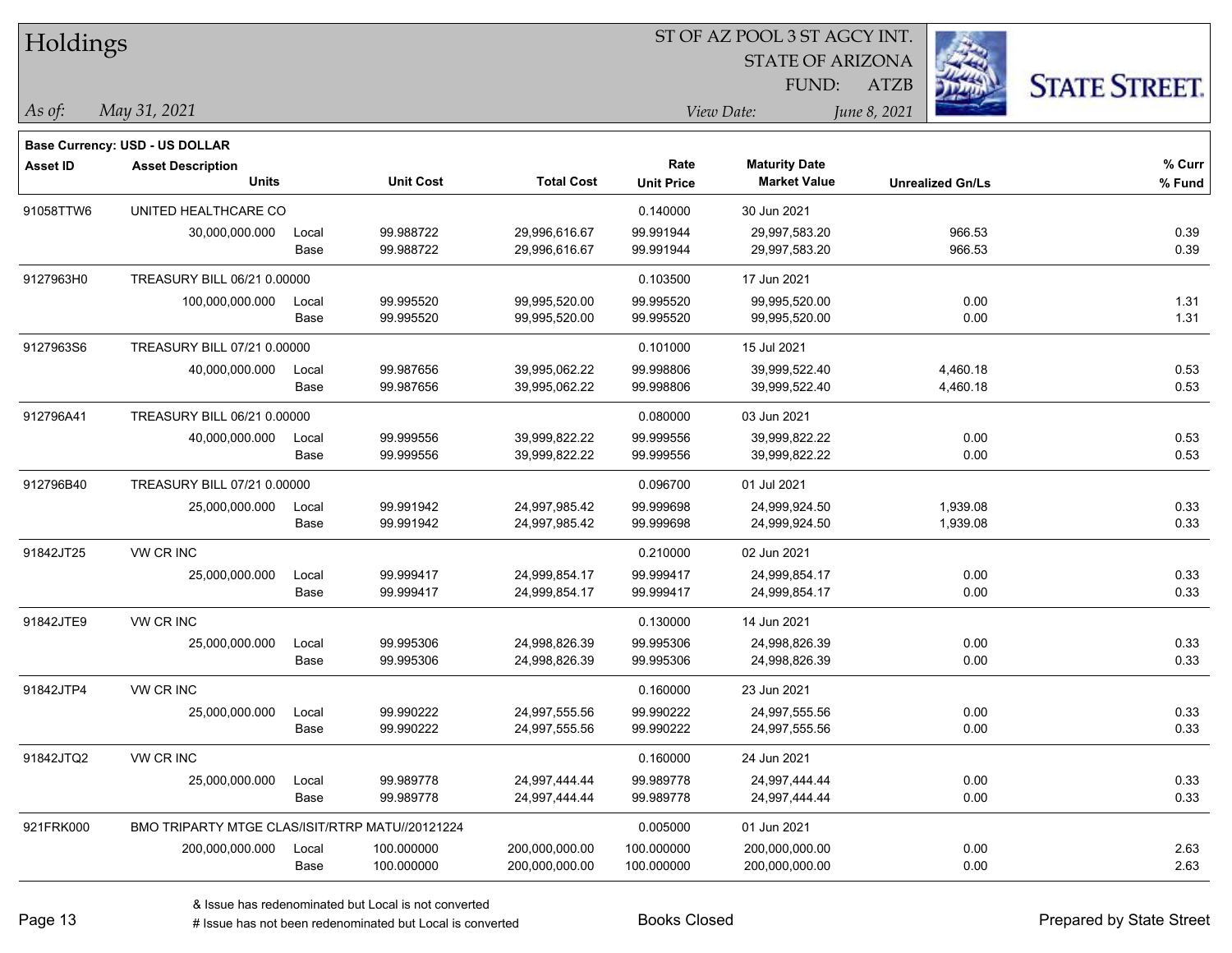| Holdings        |                                   |       |                  |                   | ST OF AZ POOL 3 ST AGCY INT. |                         |                         |                      |  |  |
|-----------------|-----------------------------------|-------|------------------|-------------------|------------------------------|-------------------------|-------------------------|----------------------|--|--|
|                 |                                   |       |                  |                   |                              | <b>STATE OF ARIZONA</b> |                         |                      |  |  |
|                 |                                   |       |                  |                   |                              | FUND:                   | <b>ATZB</b>             | <b>STATE STREET.</b> |  |  |
| As of:          | May 31, 2021                      |       |                  |                   |                              | View Date:              | June 8, 2021            |                      |  |  |
|                 | Base Currency: USD - US DOLLAR    |       |                  |                   |                              |                         |                         |                      |  |  |
| <b>Asset ID</b> | <b>Asset Description</b>          |       |                  |                   | Rate                         | <b>Maturity Date</b>    |                         | % Curr               |  |  |
|                 | <b>Units</b>                      |       | <b>Unit Cost</b> | <b>Total Cost</b> | <b>Unit Price</b>            | <b>Market Value</b>     | <b>Unrealized Gn/Ls</b> | % Fund               |  |  |
| 92646KT10       | <b>VICTORY RECEIVABLES</b>        |       |                  |                   | 0.150000                     | 01 Jun 2021             |                         |                      |  |  |
|                 | 15,000,000.000                    | Local | 100.000000       | 15,000,000.00     | 100.000000                   | 15,000,000.00           | 0.00                    | 0.20                 |  |  |
|                 |                                   | Base  | 100.000000       | 15,000,000.00     | 100.000000                   | 15,000,000.00           | 0.00                    | 0.20                 |  |  |
| 92646KTJ1       | <b>VICTORY RECEIVABLES</b>        |       |                  |                   | 0.130000                     | 18 Jun 2021             |                         |                      |  |  |
|                 | 15,000,000.000                    | Local | 99.993861        | 14,999,079.17     | 99.993861                    | 14,999,079.17           | 0.00                    | 0.20                 |  |  |
|                 |                                   | Base  | 99.993861        | 14,999,079.17     | 99.993861                    | 14,999,079.17           | 0.00                    | 0.20                 |  |  |
| 92646KV58       | <b>VICTORY RECEIVABLES</b>        |       |                  |                   | 0.150000                     | 05 Aug 2021             |                         |                      |  |  |
|                 | 10,000,000.000                    | Local | 99.972917        | 9,997,291.67      | 99.985194                    | 9,998,519.40            | 1,227.73                | 0.13                 |  |  |
|                 |                                   | Base  | 99.972917        | 9,997,291.67      | 99.985194                    | 9,998,519.40            | 1,227.73                | 0.13                 |  |  |
| 926NKW009       | AMHERST PIERPONT 04/15 VAR        |       |                  |                   | 0.005000                     | 01 Jun 2021             |                         |                      |  |  |
|                 | 300,000,000.000                   | Local | 100.000000       | 300,000,000.00    | 100.000000                   | 300,000,000.00          | 0.00                    | 3.94                 |  |  |
|                 |                                   | Base  | 100.000000       | 300,000,000.00    | 100.000000                   | 300,000,000.00          | 0.00                    | 3.94                 |  |  |
| 926NKW009       | AMHERST PIERPONT 04/15 VAR        |       |                  |                   | 0.020000                     | 08 Jun 2021             |                         |                      |  |  |
|                 | 40,000,000.000                    | Local | 100.000000       | 40,000,000.00     | 100.000000                   | 40,000,000.00           | 0.00                    | 0.53                 |  |  |
|                 |                                   | Base  | 100.000000       | 40,000,000.00     | 100.000000                   | 40,000,000.00           | 0.00                    | 0.53                 |  |  |
| 926NKW009       | AMHERST PIERPONT 04/15 VAR        |       |                  |                   | 0.030000                     | 01 Jul 2021             |                         |                      |  |  |
|                 | 40,000,000.000                    | Local | 100.000000       | 40,000,000.00     | 100.000000                   | 40,000,000.00           | 0.00                    | 0.53                 |  |  |
|                 |                                   | Base  | 100.000000       | 40,000,000.00     | 100.000000                   | 40,000,000.00           | 0.00                    | 0.53                 |  |  |
| 926NKW009       | AMHERST PIERPONT 04/15 VAR        |       |                  |                   | 0.020000                     | 02 Jul 2021             |                         |                      |  |  |
|                 | 40,000,000.000                    | Local | 100.000000       | 40,000,000.00     | 100.000000                   | 40,000,000.00           | 0.00                    | 0.53                 |  |  |
|                 |                                   | Base  | 100.000000       | 40,000,000.00     | 100.000000                   | 40,000,000.00           | 0.00                    | 0.53                 |  |  |
| 930ABD003       | <b>FIDELITY INVESTMENTS MONEY</b> |       |                  |                   | 0.000000                     | 01 Jun 2021             |                         |                      |  |  |
|                 | 170,056,155.070                   | Local | 100.000000       | 170,056,155.07    | 100.000000                   | 170,056,155.07          | 0.00                    | 2.23                 |  |  |
|                 |                                   | Base  | 100.000000       | 170,056,155.07    | 100.000000                   | 170,056,155.07          | 0.00                    | 2.23                 |  |  |
| 93142WT37       | <b>WALGREENS BOOTS</b>            |       |                  |                   | 0.150000                     | 03 Jun 2021             |                         |                      |  |  |
|                 | 40,000,000.000                    | Local | 99.999167        | 39,999,666.67     | 99.999167                    | 39,999,666.67           | 0.00                    | 0.53                 |  |  |
|                 |                                   | Base  | 99.999167        | 39,999,666.67     | 99.999167                    | 39,999,666.67           | 0.00                    | 0.53                 |  |  |
| 93142WUE1       | <b>WALGREENS BOOTS</b>            |       |                  |                   | 0.270000                     | 14 Jul 2021             |                         |                      |  |  |
|                 | 10,000,000.000                    | Local | 99.967750        | 9,996,775.00      | 99.976350                    | 9,997,635.00            | 860.00                  | 0.13                 |  |  |
|                 |                                   | Base  | 99.967750        | 9,996,775.00      | 99.976350                    | 9,997,635.00            | 860.00                  | 0.13                 |  |  |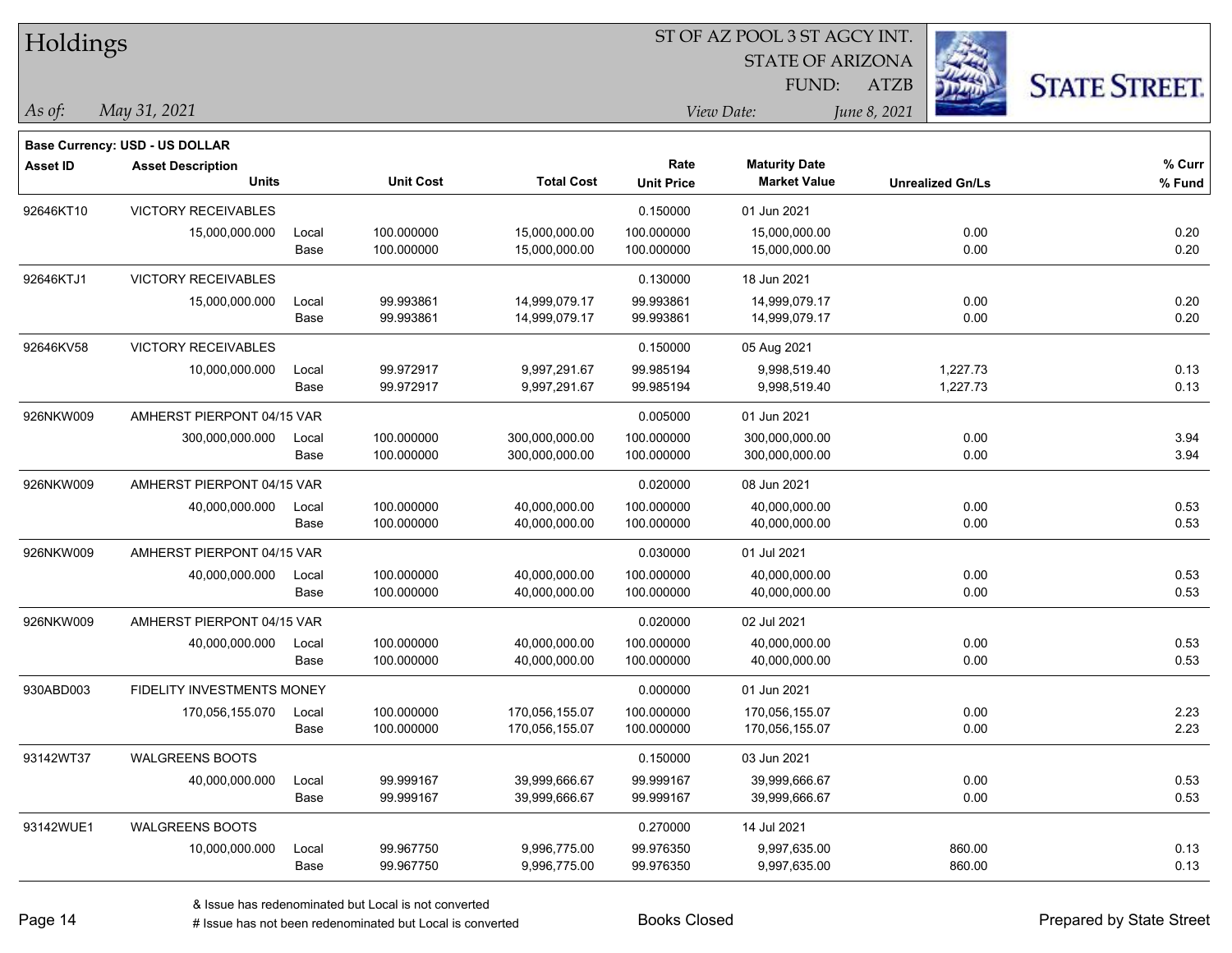| Holdings        |                                |       |                  |                   | 51 OF AZ POOL 351 AGCY INT. |                         |                         |                      |  |  |
|-----------------|--------------------------------|-------|------------------|-------------------|-----------------------------|-------------------------|-------------------------|----------------------|--|--|
|                 |                                |       |                  |                   |                             | <b>STATE OF ARIZONA</b> |                         |                      |  |  |
|                 |                                |       |                  |                   |                             | FUND:                   | <b>ATZB</b>             | <b>STATE STREET.</b> |  |  |
| $As$ of:        | May 31, 2021                   |       |                  |                   |                             | View Date:              | June 8, 2021            |                      |  |  |
|                 | Base Currency: USD - US DOLLAR |       |                  |                   |                             |                         |                         |                      |  |  |
| <b>Asset ID</b> | <b>Asset Description</b>       |       |                  |                   | Rate                        | <b>Maturity Date</b>    |                         | % Curr               |  |  |
|                 | <b>Units</b>                   |       | <b>Unit Cost</b> | <b>Total Cost</b> | <b>Unit Price</b>           | <b>Market Value</b>     | <b>Unrealized Gn/Ls</b> | % Fund               |  |  |
| 94107MUS3       | <b>WASTE MANAGEMENT INC</b>    |       |                  |                   | 0.350000                    | 26 Jul 2021             |                         |                      |  |  |
|                 | 30,000,000.000                 | Local | 99.946528        | 29,983,958.33     | 99.974028                   | 29,992,208.40           | 8,250.07                | 0.39                 |  |  |
|                 |                                | Base  | 99.946528        | 29,983,958.33     | 99.974028                   | 29,992,208.40           | 8,250.07                | 0.39                 |  |  |
| 94107PAA7       | WASTE MANAGEMENT INC           |       |                  |                   | 0.340000                    | 28 Apr 2022             |                         |                      |  |  |
|                 | 25,000,000.000                 | Local | 99.687389        | 24,921,847.22     | 99.650555                   | 24,912,638.75           | $-9,208.47$             | 0.33                 |  |  |
|                 |                                | Base  | 99.687389        | 24,921,847.22     | 99.650555                   | 24,912,638.75           | $-9,208.47$             | 0.33                 |  |  |
| 9612C1ED5       | <b>WESTPAC BANKING CORP.</b>   |       |                  |                   | 0.190000                    | 13 May 2022             |                         |                      |  |  |
|                 | 15,000,000.000                 | Local | 99.817389        | 14,972,608.33     | 99.794322                   | 14,969,148.30           | $-3,460.03$             | 0.20                 |  |  |
|                 |                                | Base  | 99.817389        | 14,972,608.33     | 99.794322                   | 14,969,148.30           | $-3,460.03$             | 0.20                 |  |  |
| 966VMM002       | JP MORGAN MONEY MARKET         |       |                  |                   | 0.000000                    | 01 Jun 2021             |                         |                      |  |  |
|                 | 120,053,037.000                | Local | 100.000000       | 120,053,037.00    | 100.000000                  | 120,053,037.00          | 0.00                    | 1.58                 |  |  |
|                 |                                | Base  | 100.000000       | 120,053,037.00    | 100.000000                  | 120,053,037.00          | 0.00                    | 1.58                 |  |  |
| 966VMM002       | JP MORGAN MONEY MARKET         |       |                  |                   | 0.000001                    | 01 Jun 2021             |                         |                      |  |  |
|                 | 50,000,000.000                 | Local | 100.000000       | 50,000,000.00     | 100.000000                  | 50,000,000.00           | 0.00                    | 0.66                 |  |  |
|                 |                                | Base  | 100.000000       | 50,000,000.00     | 100.000000                  | 50,000,000.00           | 0.00                    | 0.66                 |  |  |
| 978UHK000       | DAIWA CAPITAL MARKETS REPO     |       |                  |                   | 0.005000                    | 01 Jun 2021             |                         |                      |  |  |
|                 | 128,819,647.300                | Local | 100.000000       | 128,819,647.30    | 100.000000                  | 128,819,647.30          | 0.00                    | 1.69                 |  |  |
|                 |                                | Base  | 100.000000       | 128,819,647.30    | 100.000000                  | 128,819,647.30          | 0.00                    | 1.69                 |  |  |
| 978UHK000       | DAIWA CAPITAL MARKETS REPO     |       |                  |                   | 0.010000                    | 11 Jun 2021             |                         |                      |  |  |
|                 | 25,000,000.000                 | Local | 100.000000       | 25,000,000.00     | 100.000000                  | 25,000,000.00           | 0.00                    | 0.33                 |  |  |
|                 |                                | Base  | 100.000000       | 25,000,000.00     | 100.000000                  | 25,000,000.00           | 0.00                    | 0.33                 |  |  |
| 978UHK000       | DAIWA CAPITAL MARKETS REPO     |       |                  |                   | 0.010000                    | 23 Jun 2021             |                         |                      |  |  |
|                 | 30,000,000.000                 | Local | 100.000000       | 30,000,000.00     | 100.000000                  | 30,000,000.00           | 0.00                    | 0.39                 |  |  |
|                 |                                | Base  | 100.000000       | 30,000,000.00     | 100.000000                  | 30,000,000.00           | 0.00                    | 0.39                 |  |  |
| 979QHR003       | SOUTH STREET REPO              |       |                  |                   | 0.010000                    | 01 Jun 2021             |                         |                      |  |  |
|                 | 243,903,387.060                | Local | 100.000000       | 243,903,387.06    | 100.000000                  | 243,903,387.06          | 0.00                    | 3.20                 |  |  |
|                 |                                | Base  | 100.000000       | 243,903,387.06    | 100.000000                  | 243,903,387.06          | 0.00                    | 3.20                 |  |  |
| 979QRC005       | <b>BANK OF AMERICA REPO</b>    |       |                  |                   | 0.005000                    | 01 Jun 2021             |                         |                      |  |  |
|                 | 79,531,157.280                 | Local | 100.000000       | 79,531,157.28     | 100.000000                  | 79,531,157.28           | 0.00                    | 1.04                 |  |  |
|                 |                                | Base  | 100.000000       | 79,531,157.28     | 100.000000                  | 79,531,157.28           | 0.00                    | 1.04                 |  |  |

 $STOTAT$   $17 DOOT$  3  $ST A GOCH$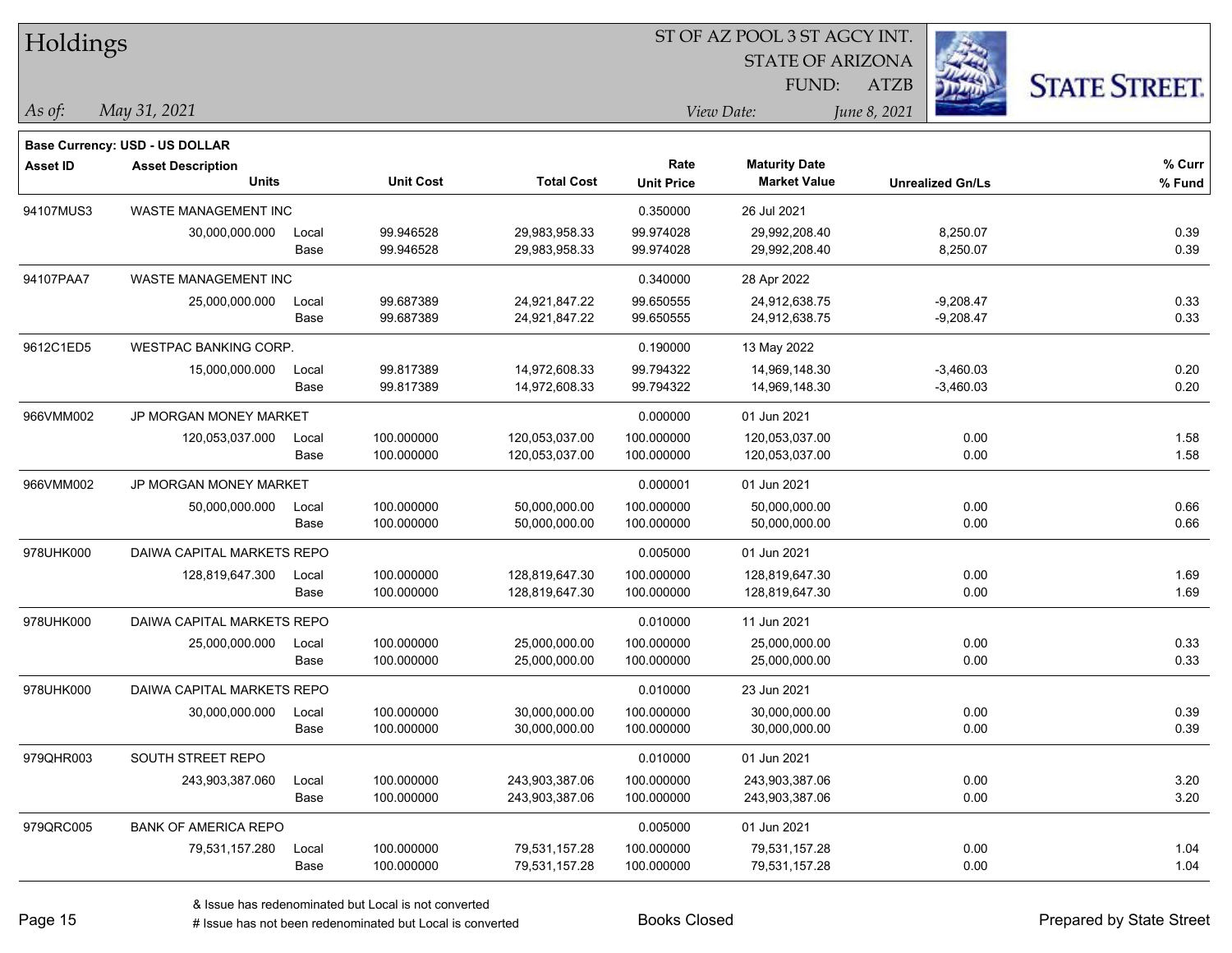| Holdings               |                                        |       |                  |                   | ST OF AZ POOL 3 ST AGCY INT. |                         |                         |                      |
|------------------------|----------------------------------------|-------|------------------|-------------------|------------------------------|-------------------------|-------------------------|----------------------|
|                        |                                        |       |                  |                   |                              | <b>STATE OF ARIZONA</b> |                         |                      |
|                        |                                        |       |                  |                   |                              | FUND:                   | ATZB                    | <b>STATE STREET.</b> |
| As of:                 | May 31, 2021                           |       |                  |                   |                              | View Date:              | June 8, 2021            |                      |
|                        | Base Currency: USD - US DOLLAR         |       |                  |                   |                              |                         |                         |                      |
| <b>Asset ID</b>        | <b>Asset Description</b>               |       |                  |                   | Rate                         | <b>Maturity Date</b>    |                         | % Curr               |
|                        | <b>Units</b>                           |       | <b>Unit Cost</b> | <b>Total Cost</b> | <b>Unit Price</b>            | <b>Market Value</b>     | <b>Unrealized Gn/Ls</b> | % Fund               |
| 985FHY004              | MITSUBISHI UFJ REPO                    |       |                  |                   | 0.005000                     | 01 Jun 2021             |                         |                      |
|                        | 250,000,000.000                        | Local | 100.000000       | 250,000,000.00    | 100.000000                   | 250,000,000.00          | 0.00                    | 3.28                 |
|                        |                                        | Base  | 100.000000       | 250,000,000.00    | 100.000000                   | 250,000,000.00          | 0.00                    | 3.28                 |
| 985FHY004              | MITSUBISHI UFJ REPO                    |       |                  |                   | 0.200000                     | 02 Jul 2021             |                         |                      |
|                        | 25,000,000.000                         | Local | 100.000000       | 25,000,000.00     | 100.000000                   | 25,000,000.00           | 0.00                    | 0.33                 |
|                        |                                        | Base  | 100.000000       | 25,000,000.00     | 100.000000                   | 25,000,000.00           | 0.00                    | 0.33                 |
| <b>US DOLLAR Total</b> |                                        |       |                  |                   |                              |                         |                         |                      |
|                        | 5,359,696,512.810                      | Local |                  | 5,358,975,923.79  |                              | 5,359,099,913.06        | 123,989.27              | 70.38                |
|                        |                                        | Base  |                  | 5,358,975,923.79  |                              | 5,359,099,913.06        | 123,989.27              | 70.38                |
|                        | <b>CASH EQUIVALENT Total</b>           |       |                  |                   |                              |                         |                         |                      |
|                        | 5,359,696,512.810                      | Base  |                  | 5,358,975,923.79  |                              | 5,359,099,913.06        | 123,989.27              | 70.38                |
| <b>FIXED INCOME</b>    |                                        |       |                  |                   |                              |                         |                         |                      |
| <b>US DOLLAR</b>       |                                        |       |                  |                   |                              |                         | Exchange Rate:          | 1.000000             |
| 00206RMJ8              | AT+T INC SR UNSECURED 03/24 0.9        |       |                  |                   | 0.900000                     | 25 Mar 2024             |                         |                      |
|                        | 7,000,000.000                          | Local | 99.923120        | 6,994,618.39      | 100.278452                   | 7,019,491.64            | 24,873.25               | 0.09                 |
|                        |                                        | Base  | 99.923120        | 6,994,618.39      | 100.278452                   | 7,019,491.64            | 24,873.25               | 0.09                 |
| 00206RML3              | AT+T INC SR UNSECURED 03/26 1.7        |       |                  |                   | 1.700000                     | 25 Mar 2026             |                         |                      |
|                        | 7,000,000.000                          | Local | 99.848970        | 6,989,427.90      | 100.939319                   | 7,065,752.33            | 76,324.43               | 0.09                 |
|                        |                                        | Base  | 99.848970        | 6,989,427.90      | 100.939319                   | 7,065,752.33            | 76,324.43               | 0.09                 |
| 00287YBH1              | ABBVIE INC SR UNSECURED 11/21 2.15     |       |                  |                   | 2.150000                     | 19 Nov 2021             |                         |                      |
|                        | 7,000,000.000                          | Local | 99.996520        | 6,999,756.40      | 100.931630                   | 7,065,214.10            | 65,457.70               | 0.09                 |
|                        |                                        | Base  | 99.996520        | 6,999,756.40      | 100.931630                   | 7,065,214.10            | 65,457.70               | 0.09                 |
| 023135AW6              | AMAZON.COM INC SR UNSECURED 02/23 2.4  |       |                  |                   | 2.400000                     | 22 Feb 2023             |                         |                      |
|                        | 5,000,000.000                          | Local | 99.430035        | 4,971,501.77      | 103.469795                   | 5,173,489.75            | 201,987.98              | 0.07                 |
|                        |                                        | Base  | 99.430035        | 4,971,501.77      | 103.469795                   | 5,173,489.75            | 201,987.98              | 0.07                 |
| 023135BW5              | AMAZON.COM INC SR UNSECURED 05/24 0.45 |       |                  |                   | 0.450000                     | 12 May 2024             |                         |                      |
|                        | 10,000,000.000                         | Local | 99.856664        | 9,985,666.42      | 100.235796                   | 10,023,579.60           | 37,913.18               | 0.13                 |
|                        |                                        | Base  | 99.856664        | 9,985,666.42      | 100.235796                   | 10,023,579.60           | 37,913.18               | 0.13                 |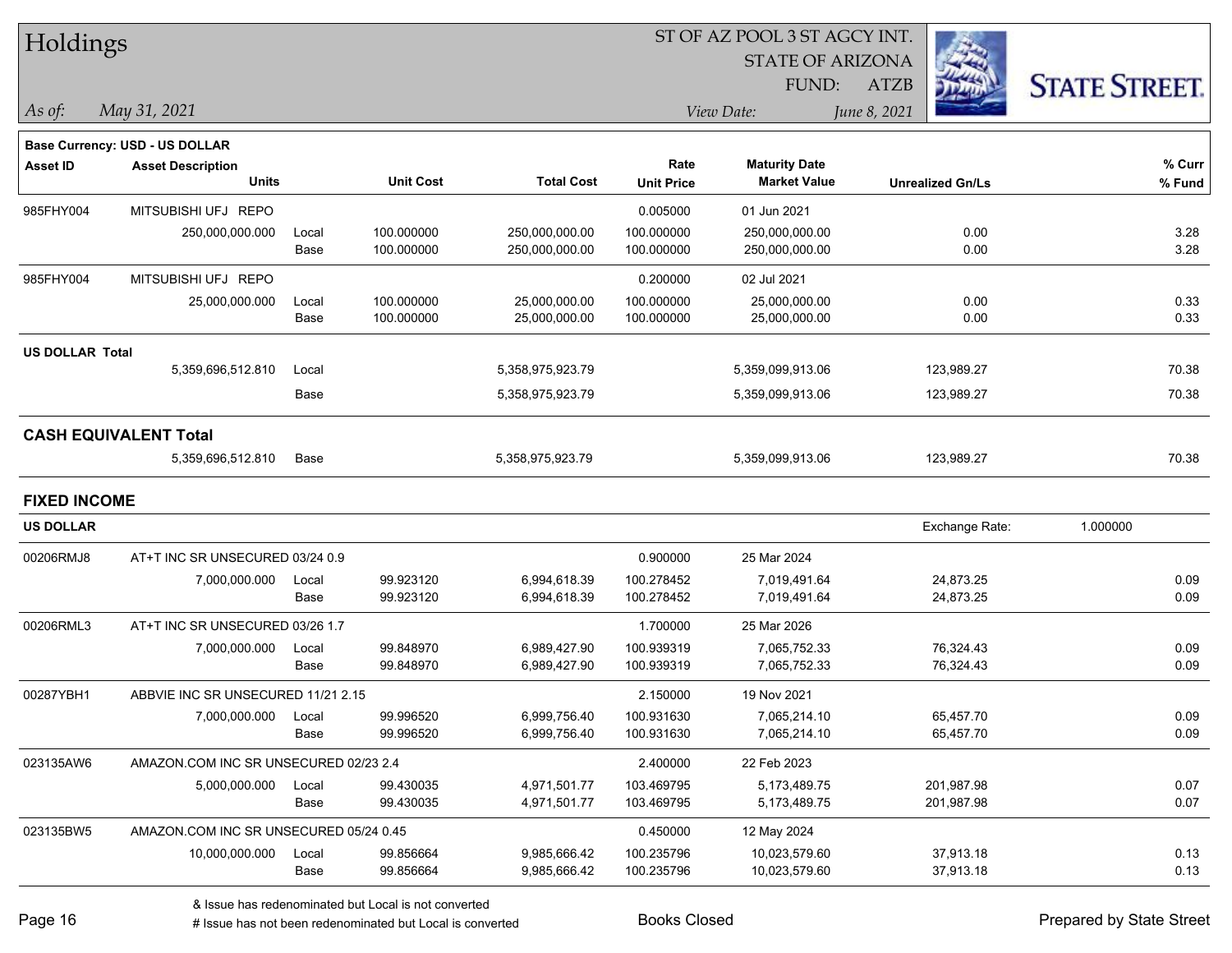| Holdings        |                                                |       |                  |                   | 51 OF AZ POOL 3 51 AGCY INT. |                         |                         |                      |  |  |  |
|-----------------|------------------------------------------------|-------|------------------|-------------------|------------------------------|-------------------------|-------------------------|----------------------|--|--|--|
|                 |                                                |       |                  |                   |                              | <b>STATE OF ARIZONA</b> | i.                      |                      |  |  |  |
|                 |                                                |       |                  |                   |                              | FUND:                   | ATZB                    | <b>STATE STREET.</b> |  |  |  |
|                 |                                                |       |                  |                   |                              |                         |                         |                      |  |  |  |
| As of:          | May 31, 2021                                   |       |                  |                   |                              | View Date:              | June 8, 2021            |                      |  |  |  |
|                 | <b>Base Currency: USD - US DOLLAR</b>          |       |                  |                   |                              |                         |                         |                      |  |  |  |
| <b>Asset ID</b> | <b>Asset Description</b>                       |       |                  |                   | Rate                         | <b>Maturity Date</b>    |                         | % Curr               |  |  |  |
|                 | <b>Units</b>                                   |       | <b>Unit Cost</b> | <b>Total Cost</b> | <b>Unit Price</b>            | <b>Market Value</b>     | <b>Unrealized Gn/Ls</b> | % Fund               |  |  |  |
| 025537AR2       | AMERICAN ELECTRIC POWER SR UNSECURED 11/25 1   |       |                  |                   | 1.000000                     | 01 Nov 2025             |                         |                      |  |  |  |
|                 | 3,000,000.000                                  | Local | 99.794103        | 2,993,823.09      | 99.407481                    | 2,982,224.43            | $-11,598.66$            | 0.04                 |  |  |  |
|                 |                                                | Base  | 99.794103        | 2,993,823.09      | 99.407481                    | 2,982,224.43            | $-11,598.66$            | 0.04                 |  |  |  |
| 025537AS0       | AMERICAN ELECTRIC POWER SR UNSECURED 11/23 VAR |       |                  |                   | 0.655630                     | 01 Nov 2023             |                         |                      |  |  |  |
|                 | 5,000,000.000                                  | Local | 100.000000       | 5,000,000.00      | 100.109273                   | 5,005,463.65            | 5,463.65                | 0.07                 |  |  |  |
|                 |                                                | Base  | 100.000000       | 5,000,000.00      | 100.109273                   | 5,005,463.65            | 5,463.65                | 0.07                 |  |  |  |
| 025816BY4       | AMERICAN EXPRESS CO SR UNSECURED 11/21 3.7     |       |                  |                   | 3.700000                     | 05 Nov 2021             |                         |                      |  |  |  |
|                 | 5,000,000.000                                  | Local | 99.996846        | 4,999,842.28      | 101.214007                   | 5,060,700.35            | 60,858.07               | 0.07                 |  |  |  |
|                 |                                                | Base  | 99.996846        | 4,999,842.28      | 101.214007                   | 5,060,700.35            | 60,858.07               | 0.07                 |  |  |  |
| 025816BZ1       | AMERICAN EXPRESS CO SR UNSECURED 11/21 VAR     |       |                  |                   | 0.776380                     | 05 Nov 2021             |                         |                      |  |  |  |
|                 | 2,000,000.000                                  | Local | 100.000000       | 2,000,000.00      | 100.202000                   | 2,004,040.00            | 4,040.00                | 0.03                 |  |  |  |
|                 |                                                | Base  | 100.000000       | 2,000,000.00      | 100.202000                   | 2,004,040.00            | 4,040.00                | 0.03                 |  |  |  |
| 025816CD9       | AMERICAN EXPRESS CO SR UNSECURED 05/22 2.75    |       |                  |                   | 2.750000                     | 20 May 2022             |                         |                      |  |  |  |
|                 | 8,000,000.000                                  | Local | 99.961350        | 7,996,908.03      | 102.258650                   | 8,180,692.00            | 183,783.97              | 0.11                 |  |  |  |
|                 |                                                | Base  | 99.961350        | 7,996,908.03      | 102.258650                   | 8,180,692.00            | 183,783.97              | 0.11                 |  |  |  |
| 025816CG2       | AMERICAN EXPRESS CO SR UNSECURED 07/24 2.5     |       |                  |                   | 2.500000                     | 30 Jul 2024             |                         |                      |  |  |  |
|                 | 10,000,000.000                                 | Local | 99.796437        | 9,979,643.68      | 106.187548                   | 10,618,754.80           | 639,111.12              | 0.14                 |  |  |  |
|                 |                                                | Base  | 99.796437        | 9,979,643.68      | 106.187548                   | 10,618,754.80           | 639,111.12              | 0.14                 |  |  |  |
| 02587AAN4       | AMERICAN EXPRESS CREDIT ACCOUN AMXCA 2019 2 A  |       |                  |                   | 2.670000                     | 15 Nov 2024             |                         |                      |  |  |  |
|                 | 4,500,000.000                                  | Local | 99.996349        | 4,499,835.69      | 102.262410                   | 4,601,808.45            | 101,972.76              | 0.06                 |  |  |  |
| Original Face:  | 4,500,000.000                                  | Base  | 99.996349        | 4,499,835.69      | 102.262410                   | 4,601,808.45            | 101,972.76              | 0.06                 |  |  |  |
| 02588QAB4       | AMERICAN EXPRESS CREDIT ACCOUN AMXCA 2019 1 A  |       |                  |                   | 2.870000                     | 15 Oct 2024             |                         |                      |  |  |  |
|                 | 3,000,000.000                                  | Local | 99.989959        | 2,999,698.78      | 102.161050                   | 3,064,831.50            | 65,132.72               | 0.04                 |  |  |  |
| Original Face:  | 3,000,000.000                                  | Base  | 99.989959        | 2,999,698.78      | 102.161050                   | 3,064,831.50            | 65,132.72               | 0.04                 |  |  |  |
| 026609AC1       | WYETH LLC COMPANY GUAR 03/23 7.25              |       |                  |                   | 7.250000                     | 01 Mar 2023             |                         |                      |  |  |  |
|                 | 1,410,000.000                                  | Local | 111.912635       | 1,577,968.16      | 111.983658                   | 1,578,969.58            | 1,001.42                | 0.02                 |  |  |  |
|                 |                                                | Base  | 111.912635       | 1,577,968.16      | 111.983658                   | 1,578,969.58            | 1,001.42                | 0.02                 |  |  |  |
| 02665WDQ1       | AMERICAN HONDA FINANCE SR UNSECURED 01/22 VAR  |       |                  |                   | 0.306000                     | 21 Jan 2022             |                         |                      |  |  |  |
|                 | 15,000,000.000                                 | Local | 100.000000       | 15,000,000.00     | 100.060873                   | 15,009,130.95           | 9,130.95                | 0.20                 |  |  |  |
|                 |                                                | Base  | 100.000000       | 15,000,000.00     | 100.060873                   | 15,009,130.95           | 9,130.95                | 0.20                 |  |  |  |
|                 |                                                |       |                  |                   |                              |                         |                         |                      |  |  |  |

ST OF A Z POOL 2 ST ACCV INT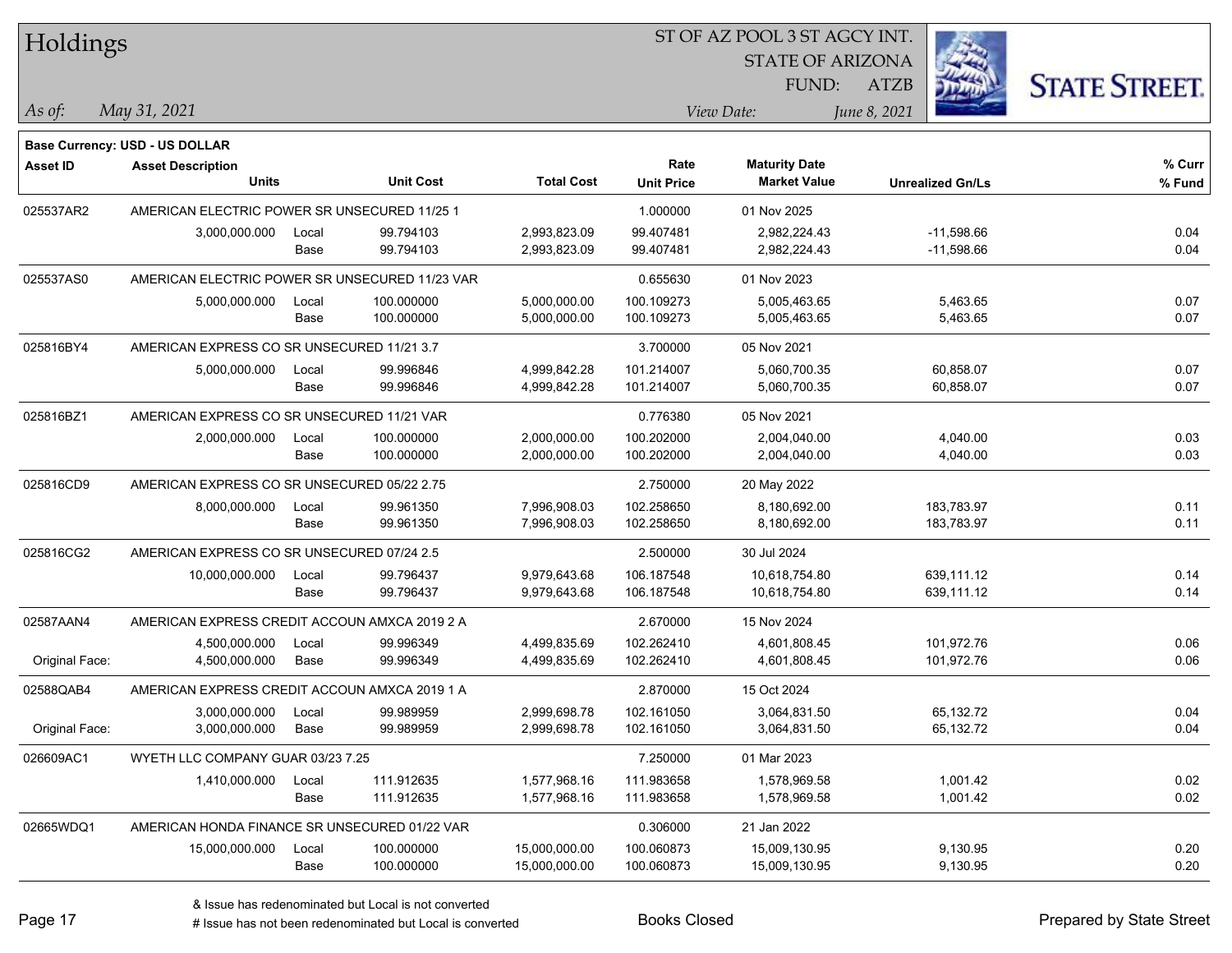| Holdings        |                                                |       |                  |                   | ST OF AZ POOL 3 ST AGCY INT. |                                             |              |                         |                      |
|-----------------|------------------------------------------------|-------|------------------|-------------------|------------------------------|---------------------------------------------|--------------|-------------------------|----------------------|
|                 |                                                |       |                  |                   |                              | <b>STATE OF ARIZONA</b>                     |              |                         |                      |
|                 |                                                |       |                  |                   |                              | FUND:                                       | <b>ATZB</b>  |                         | <b>STATE STREET.</b> |
| As of:          | May 31, 2021                                   |       |                  |                   |                              | View Date:                                  | June 8, 2021 |                         |                      |
|                 | Base Currency: USD - US DOLLAR                 |       |                  |                   |                              |                                             |              |                         |                      |
| <b>Asset ID</b> | <b>Asset Description</b><br><b>Units</b>       |       | <b>Unit Cost</b> | <b>Total Cost</b> | Rate                         | <b>Maturity Date</b><br><b>Market Value</b> |              |                         | % Curr               |
|                 |                                                |       |                  |                   | <b>Unit Price</b>            |                                             |              | <b>Unrealized Gn/Ls</b> | % Fund               |
| 02665WDX6       | AMERICAN HONDA FINANCE SR UNSECURED 04/23 0.35 |       |                  |                   | 0.350000                     | 20 Apr 2023                                 |              |                         |                      |
|                 | 30,000,000.000                                 | Local | 99.998034        | 29,999,410.29     | 100.040996                   | 30,012,298.80                               |              | 12,888.51               | 0.39                 |
|                 |                                                | Base  | 99.998034        | 29,999,410.29     | 100.040996                   | 30,012,298.80                               |              | 12,888.51               | 0.39                 |
| 031162BN9       | AMGEN INC SR UNSECURED 05/22 3.625             |       |                  |                   | 3.625000                     | 15 May 2022                                 |              |                         |                      |
|                 | 898,000.000                                    | Local | 102.309566       | 918,739.90        | 102.321070                   | 918,843.21                                  |              | 103.31                  | 0.01                 |
|                 |                                                | Base  | 102.309566       | 918,739.90        | 102.321070                   | 918,843.21                                  |              | 103.31                  | 0.01                 |
| 036752AQ6       | ANTHEM INC SR UNSECURED 03/23 0.45             |       |                  |                   | 0.450000                     | 15 Mar 2023                                 |              |                         |                      |
|                 | 5,000,000.000                                  | Local | 99.976714        | 4,998,835.71      | 100.293351                   | 5,014,667.55                                |              | 15,831.84               | 0.07                 |
|                 |                                                | Base  | 99.976714        | 4,998,835.71      | 100.293351                   | 5,014,667.55                                |              | 15,831.84               | 0.07                 |
| 037833CC2       | APPLE INC SR UNSECURED 08/21 1.55              |       |                  |                   | 1.550000                     | 04 Aug 2021                                 |              |                         |                      |
|                 | 10,000,000.000                                 | Local | 99.976910        | 9,997,690.96      | 100.116778                   | 10,011,677.80                               |              | 13,986.84               | 0.13                 |
|                 |                                                | Base  | 99.976910        | 9,997,690.96      | 100.116778                   | 10,011,677.80                               |              | 13,986.84               | 0.13                 |
| 037833DC1       | APPLE INC SR UNSECURED 09/22 2.1               |       |                  |                   | 2.100000                     | 12 Sep 2022                                 |              |                         |                      |
|                 | 10,000,000.000                                 | Local | 100.397273       | 10,039,727.27     | 102.249696                   | 10,224,969.60                               |              | 185,242.33              | 0.13                 |
|                 |                                                | Base  | 100.397273       | 10,039,727.27     | 102.249696                   | 10,224,969.60                               |              | 185,242.33              | 0.13                 |
| 037833DV9       | APPLE INC SR UNSECURED 05/23 0.75              |       |                  |                   | 0.750000                     | 11 May 2023                                 |              |                         |                      |
|                 | 15,500,000.000                                 | Local | 99.823883        | 15,472,701.88     | 101.039000                   | 15,661,045.00                               |              | 188,343.12              | 0.21                 |
|                 |                                                | Base  | 99.823883        | 15,472,701.88     | 101.039000                   | 15,661,045.00                               |              | 188,343.12              | 0.21                 |
| 037833DX5       | APPLE INC SR UNSECURED 08/25 0.55              |       |                  |                   | 0.550000                     | 20 Aug 2025                                 |              |                         |                      |
|                 | 10,000,000.000                                 | Local | 99.801471        | 9,980,147.07      | 99.144491                    | 9,914,449.10                                |              | $-65,697.97$            | 0.13                 |
|                 |                                                | Base  | 99.801471        | 9,980,147.07      | 99.144491                    | 9,914,449.10                                |              | $-65,697.97$            | 0.13                 |
| 037833EB2       | APPLE INC SR UNSECURED 02/26 0.7               |       |                  |                   | 0.700000                     | 08 Feb 2026                                 |              |                         |                      |
|                 | 5,000,000.000                                  | Local | 99.789164        | 4,989,458.22      | 99.035516                    | 4,951,775.80                                |              | $-37,682.42$            | 0.07                 |
|                 |                                                | Base  | 99.789164        | 4,989,458.22      | 99.035516                    | 4,951,775.80                                |              | $-37,682.42$            | 0.07                 |
| 040555CS1       | ARIZONA PUBLIC SERVICE SR UNSECURED 05/25 3.15 |       |                  |                   | 3.150000                     | 15 May 2025                                 |              |                         |                      |
|                 | 5,000,000.000                                  | Local | 108.663510       | 5,433,175.52      | 107.672554                   | 5,383,627.70                                |              | -49,547.82              | 0.07                 |
|                 |                                                | Base  | 108.663510       | 5,433,175.52      | 107.672554                   | 5,383,627.70                                |              | -49,547.82              | 0.07                 |
| 05531FBJ1       | TRUIST FINANCIAL CORP SR UNSECURED 03/23 2.2   |       |                  |                   | 2.200000                     | 16 Mar 2023                                 |              |                         |                      |
|                 | 10,000,000.000                                 | Local | 99.963059        | 9,996,305.94      | 103.297537                   | 10,329,753.70                               |              | 333,447.76              | 0.14                 |
|                 |                                                | Base  | 99.963059        | 9,996,305.94      | 103.297537                   | 10,329,753.70                               |              | 333,447.76              | 0.14                 |

 $\overline{\phantom{0}}$ 

 $\overline{\phantom{0}}$ 

 $\overline{\phantom{0}}$ 

 $\overline{\phantom{0}}$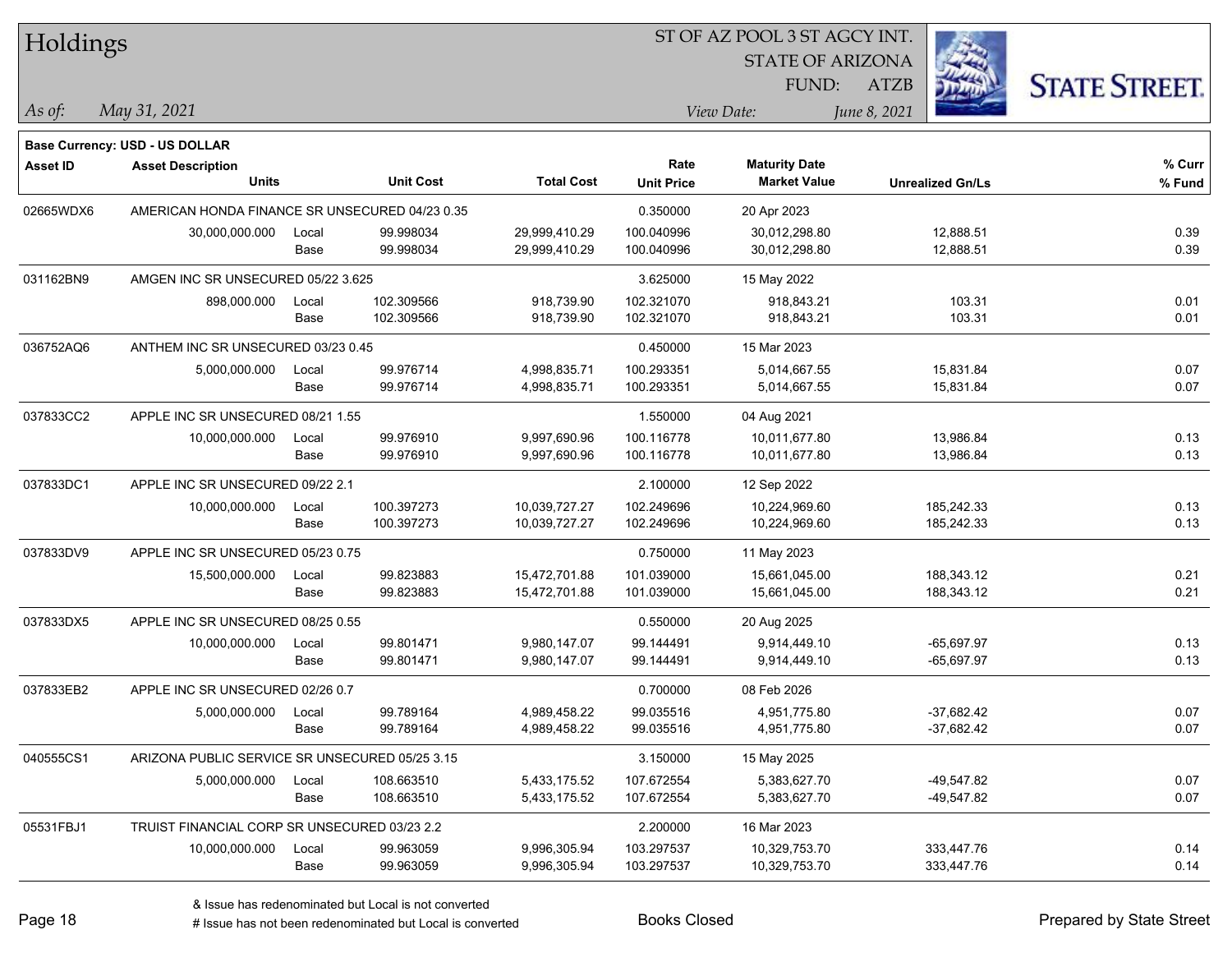| Holdings        |                                              |       |                  |                   |                   | ST OF AZ POOL 3 ST AGCY INT. |              |                         |                      |
|-----------------|----------------------------------------------|-------|------------------|-------------------|-------------------|------------------------------|--------------|-------------------------|----------------------|
|                 |                                              |       |                  |                   |                   | <b>STATE OF ARIZONA</b>      |              |                         |                      |
|                 |                                              |       |                  |                   |                   | FUND:                        | <b>ATZB</b>  |                         | <b>STATE STREET.</b> |
| As of:          | May 31, 2021                                 |       |                  |                   |                   | View Date:                   | June 8, 2021 |                         |                      |
|                 | Base Currency: USD - US DOLLAR               |       |                  |                   |                   |                              |              |                         |                      |
| <b>Asset ID</b> | <b>Asset Description</b>                     |       |                  |                   | Rate              | <b>Maturity Date</b>         |              |                         | % Curr               |
|                 | <b>Units</b>                                 |       | <b>Unit Cost</b> | <b>Total Cost</b> | <b>Unit Price</b> | <b>Market Value</b>          |              | <b>Unrealized Gn/Ls</b> | % Fund               |
| 06048WK66       | BANK OF AMERICA CORP SR UNSECURED 12/25 VAR  |       |                  |                   | 0.650000          | 23 Dec 2025                  |              |                         |                      |
|                 | 5,000,000.000                                | Local | 99.723102        | 4,986,155.12      | 99.056914         | 4,952,845.70                 |              | $-33,309.42$            | 0.07                 |
|                 |                                              | Base  | 99.723102        | 4,986,155.12      | 99.056914         | 4,952,845.70                 |              | $-33,309.42$            | 0.07                 |
| 06048WK74       | BANK OF AMERICA CORP SR SECURED 06/23 VAR    |       |                  |                   | 0.400000          | 21 Jun 2023                  |              |                         |                      |
|                 | 5,000,000.000                                | Local | 100.000000       | 5,000,000.00      | 99.263316         | 4,963,165.80                 |              | $-36,834.20$            | 0.07                 |
|                 |                                              | Base  | 100.000000       | 5,000,000.00      | 99.263316         | 4,963,165.80                 |              | $-36,834.20$            | 0.07                 |
| 06048WL24       | BANK OF AMERICA CORP SR UNSECURED 02/24 VAR  |       |                  |                   | 0.300000          | 16 Feb 2024                  |              |                         |                      |
|                 | 25,000,000.000                               | Local | 99.864384        | 24,966,095.89     | 99.431483         | 24,857,870.75                |              | $-108,225.14$           | 0.33                 |
|                 |                                              | Base  | 99.864384        | 24,966,095.89     | 99.431483         | 24,857,870.75                |              | $-108,225.14$           | 0.33                 |
| 06048WL32       | BANK OF AMERICA CORP SR UNSECURED 02/26 0.8  |       |                  |                   | 0.800000          | 24 Feb 2026                  |              |                         |                      |
|                 | 5,371,000.000                                | Local | 97.272566        | 5,224,509.54      | 96.493171         | 5.182.648.21                 |              | -41,861.33              | 0.07                 |
|                 |                                              | Base  | 97.272566        | 5,224,509.54      | 96.493171         | 5,182,648.21                 |              | $-41,861.33$            | 0.07                 |
| 06048WL81       | BANK OF AMERICA CORP SR UNSECURED 09/24 0.75 |       |                  |                   | 0.750000          | 26 Sep 2024                  |              |                         |                      |
|                 | 15,000,000.000                               | Local | 99.795890        | 14,969,383.56     | 96.223629         | 14,433,544.35                |              | -535,839.21             | 0.19                 |
|                 |                                              | Base  | 99.795890        | 14,969,383.56     | 96.223629         | 14,433,544.35                |              | -535,839.21             | 0.19                 |
| 06048WM23       | BANK OF AMERICA CORP SR UNSECURED 05/24 0.65 |       |                  |                   | 0.650000          | 14 May 2024                  |              |                         |                      |
|                 | 10,000,000.000                               | Local | 100.000000       | 10,000,000.00     | 100.018093        | 10,001,809.30                |              | 1,809.30                | 0.13                 |
|                 |                                              | Base  | 100.000000       | 10,000,000.00     | 100.018093        | 10,001,809.30                |              | 1,809.30                | 0.13                 |
| 06048WXT2       | BANK OF AMERICA CORP SR UNSECURED 09/21 VAR  |       |                  |                   | 2.000000          | 26 Sep 2021                  |              |                         |                      |
|                 | 10,000,000.000                               | Local | 100.000000       | 10,000,000.00     | 100.305709        | 10,030,570.90                |              | 30,570.90               | 0.13                 |
|                 |                                              | Base  | 100.000000       | 10,000,000.00     | 100.305709        | 10,030,570.90                |              | 30,570.90               | 0.13                 |
| 06367WF99       | BANK OF MONTREAL SR UNSECURED 05/23 VAR      |       |                  |                   | 1.100000          | 12 May 2023                  |              |                         |                      |
|                 | 10,000,000.000                               | Local | 100.000000       | 10,000,000.00     | 101.400000        | 10,140,000.00                |              | 140,000.00              | 0.13                 |
|                 |                                              | Base  | 100.000000       | 10,000,000.00     | 101.400000        | 10,140,000.00                |              | 140,000.00              | 0.13                 |
| 06367WX81       | BANK OF MONTREAL SR UNSECURED 07/25 VAR      |       |                  |                   | 1.000000          | 30 Jul 2025                  |              |                         |                      |
|                 | 10,000,000.000                               | Local | 100.000000       | 10,000,000.00     | 99.095609         | 9,909,560.90                 |              | $-90,439.10$            | 0.13                 |
|                 |                                              | Base  | 100.000000       | 10,000,000.00     | 99.095609         | 9,909,560.90                 |              | $-90,439.10$            | 0.13                 |
| 06368EA44       | BANK OF MONTREAL SR UNSECURED 12/23 VAR      |       |                  |                   | 0.360000          | 08 Dec 2023                  |              |                         |                      |
|                 | 10,000,000.000                               | Local | 100.000000       | 10,000,000.00     | 100.269447        | 10,026,944.70                |              | 26,944.70               | 0.13                 |
|                 |                                              | Base  | 100.000000       | 10,000,000.00     | 100.269447        | 10,026,944.70                |              | 26,944.70               | 0.13                 |

# Issue has not been redenominated but Local is converted Books Closed Prepared by State Street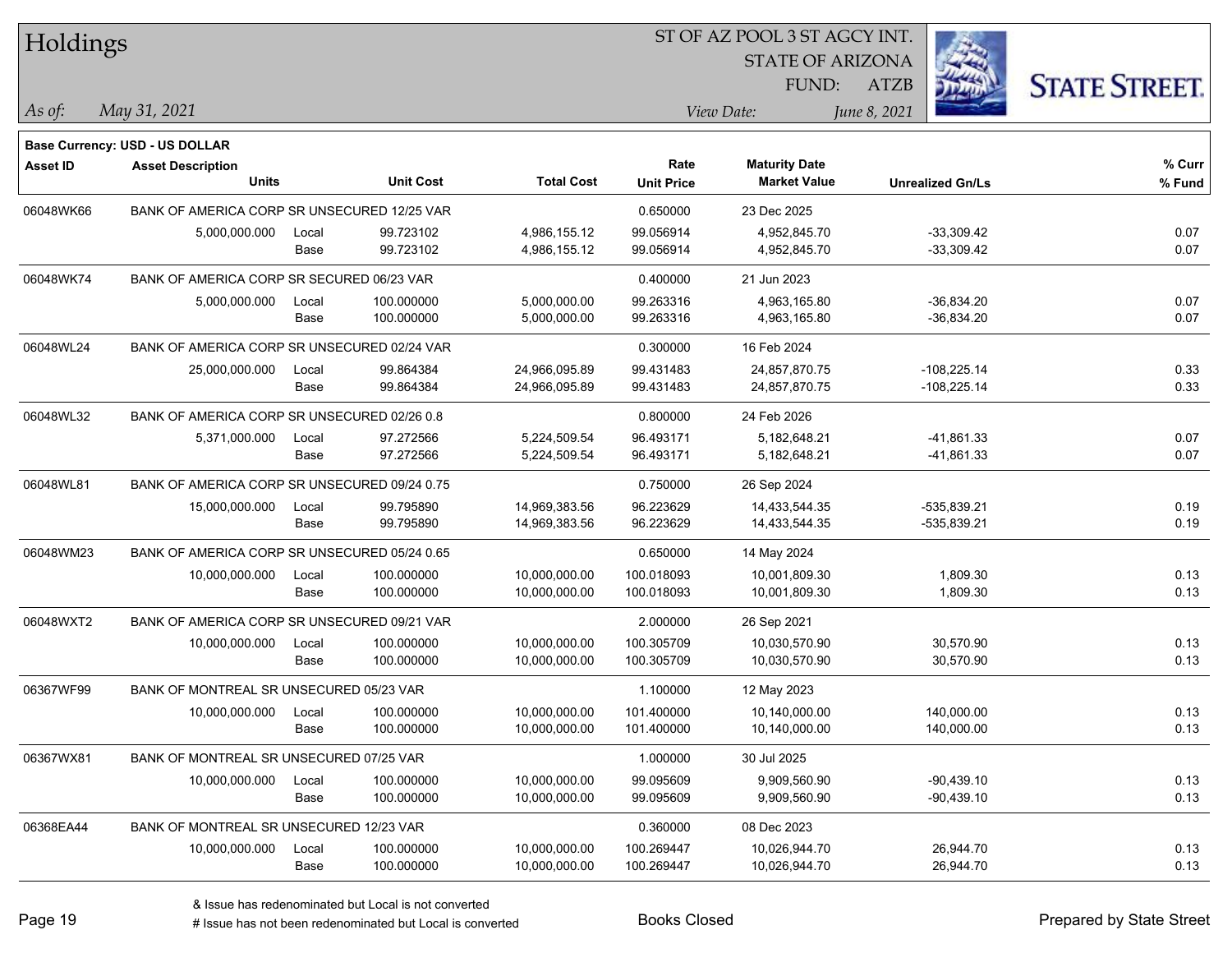| Holdings        |                                                |       |                  |                   | 51 OF AZ POOL 3 51 AGCY INT. |                         |                         |                      |  |  |  |
|-----------------|------------------------------------------------|-------|------------------|-------------------|------------------------------|-------------------------|-------------------------|----------------------|--|--|--|
|                 |                                                |       |                  |                   |                              | <b>STATE OF ARIZONA</b> | in.                     |                      |  |  |  |
|                 |                                                |       |                  |                   |                              | FUND:                   | ATZB                    | <b>STATE STREET.</b> |  |  |  |
| As of:          | May 31, 2021                                   |       |                  |                   |                              | View Date:              | June 8, 2021            |                      |  |  |  |
|                 |                                                |       |                  |                   |                              |                         |                         |                      |  |  |  |
|                 | <b>Base Currency: USD - US DOLLAR</b>          |       |                  |                   |                              |                         |                         |                      |  |  |  |
| <b>Asset ID</b> | <b>Asset Description</b>                       |       |                  |                   | Rate                         | <b>Maturity Date</b>    |                         | % Curr               |  |  |  |
|                 | <b>Units</b>                                   |       | <b>Unit Cost</b> | <b>Total Cost</b> | <b>Unit Price</b>            | <b>Market Value</b>     | <b>Unrealized Gn/Ls</b> | % Fund               |  |  |  |
| 06406RAA5       | BANK OF NY MELLON CORP SR UNSECURED 02/22 2.6  |       |                  |                   | 2.600000                     | 07 Feb 2022             |                         |                      |  |  |  |
|                 | 20,000,000.000                                 | Local | 101.469655       | 20,293,931.04     | 101.426328                   | 20,285,265.60           | $-8,665.44$             | 0.27                 |  |  |  |
|                 |                                                | Base  | 101.469655       | 20,293,931.04     | 101.426328                   | 20,285,265.60           | $-8,665.44$             | 0.27                 |  |  |  |
| 06406RAG2       | BANK OF NY MELLON CORP SR UNSECURED 04/23 3.5  |       |                  |                   | 3.500000                     | 28 Apr 2023             |                         |                      |  |  |  |
|                 | 7,000,000.000                                  | Local | 99.958408        | 6,997,088.55      | 106.371881                   | 7,446,031.67            | 448,943.12              | 0.10                 |  |  |  |
|                 |                                                | Base  | 99.958408        | 6,997,088.55      | 106.371881                   | 7,446,031.67            | 448,943.12              | 0.10                 |  |  |  |
| 06406RAL1       | BANK OF NY MELLON CORP SR UNSECURED 10/24 2.1  |       |                  |                   | 2.100000                     | 24 Oct 2024             |                         |                      |  |  |  |
|                 | 7,000,000.000                                  | Local | 99.881130        | 6,991,679.12      | 105.232045                   | 7,366,243.15            | 374,564.03              | 0.10                 |  |  |  |
|                 |                                                | Base  | 99.881130        | 6,991,679.12      | 105.232045                   | 7,366,243.15            | 374,564.03              | 0.10                 |  |  |  |
| 06406RAM9       | BANK OF NY MELLON CORP SR UNSECURED 01/23 1.85 |       |                  |                   | 1.850000                     | 27 Jan 2023             |                         |                      |  |  |  |
|                 | 5,000,000.000                                  | Local | 99.962056        | 4,998,102.80      | 102.766740                   | 5,138,337.00            | 140,234.20              | 0.07                 |  |  |  |
|                 |                                                | Base  | 99.962056        | 4,998,102.80      | 102.766740                   | 5,138,337.00            | 140,234.20              | 0.07                 |  |  |  |
| 06406RAP2       | BANK OF NY MELLON CORP SR UNSECURED 12/23 0.35 |       |                  |                   | 0.350000                     | 07 Dec 2023             |                         |                      |  |  |  |
|                 | 10,000,000.000                                 | Local | 99.910683        | 9,991,068.26      | 100.065425                   | 10,006,542.50           | 15,474.24               | 0.13                 |  |  |  |
|                 |                                                | Base  | 99.910683        | 9,991,068.26      | 100.065425                   | 10,006,542.50           | 15,474.24               | 0.13                 |  |  |  |
| 06406RAQ0       | BANK OF NY MELLON CORP SR UNSECURED 01/26 0.75 |       |                  |                   | 0.750000                     | 28 Jan 2026             |                         |                      |  |  |  |
|                 | 7,000,000.000                                  | Local | 99.799852        | 6,985,989.67      | 99.336656                    | 6,953,565.92            | $-32,423.75$            | 0.09                 |  |  |  |
|                 |                                                | Base  | 99.799852        | 6,985,989.67      | 99.336656                    | 6,953,565.92            | $-32,423.75$            | 0.09                 |  |  |  |
| 06406RAS6       | BANK OF NY MELLON CORP SR UNSECURED 04/24 0.5  |       |                  |                   | 0.500000                     | 26 Apr 2024             |                         |                      |  |  |  |
|                 | 10,000,000.000                                 | Local | 99.896617        | 9,989,661.69      | 100.129233                   | 10,012,923.30           | 23,261.61               | 0.13                 |  |  |  |
|                 |                                                | Base  | 99.896617        | 9,989,661.69      | 100.129233                   | 10,012,923.30           | 23,261.61               | 0.13                 |  |  |  |
| 06406RAT4       | BANK OF NY MELLON CORP SR UNSECURED 04/24 VAR  |       |                  |                   | 0.270000                     | 26 Apr 2024             |                         |                      |  |  |  |
|                 | 8,000,000.000                                  | Local | 100.000000       | 8,000,000.00      | 100.085374                   | 8,006,829.92            | 6,829.92                | 0.11                 |  |  |  |
|                 |                                                | Base  | 100.000000       | 8,000,000.00      | 100.085374                   | 8,006,829.92            | 6,829.92                | 0.11                 |  |  |  |
| 064159KD7       | BANK OF NOVA SCOTIA SR UNSECURED 09/22 2.45    |       |                  |                   | 2.450000                     | 19 Sep 2022             |                         |                      |  |  |  |
|                 | 17,000,000.000                                 | Local | 100.831691       | 17, 141, 387.55   | 102.905458                   | 17,493,927.86           | 352,540.31              | 0.23                 |  |  |  |
|                 |                                                | Base  | 100.831691       | 17, 141, 387.55   | 102.905458                   | 17,493,927.86           | 352,540.31              | 0.23                 |  |  |  |
| 064159SH0       | BANK OF NOVA SCOTIA SR UNSECURED 11/22 2       |       |                  |                   | 2.000000                     | 15 Nov 2022             |                         |                      |  |  |  |
|                 | 15,000,000.000                                 | Local | 99.985366        | 14,997,804.96     | 102.602055                   | 15,390,308.25           | 392,503.29              | 0.20                 |  |  |  |
|                 |                                                | Base  | 99.985366        | 14,997,804.96     | 102.602055                   | 15,390,308.25           | 392,503.29              | 0.20                 |  |  |  |
|                 |                                                |       |                  |                   |                              |                         |                         |                      |  |  |  |

ST OF A Z POOL 2 ST ACCV INT

# Issue has not been redenominated but Local is converted Books Closed Prepared by State Street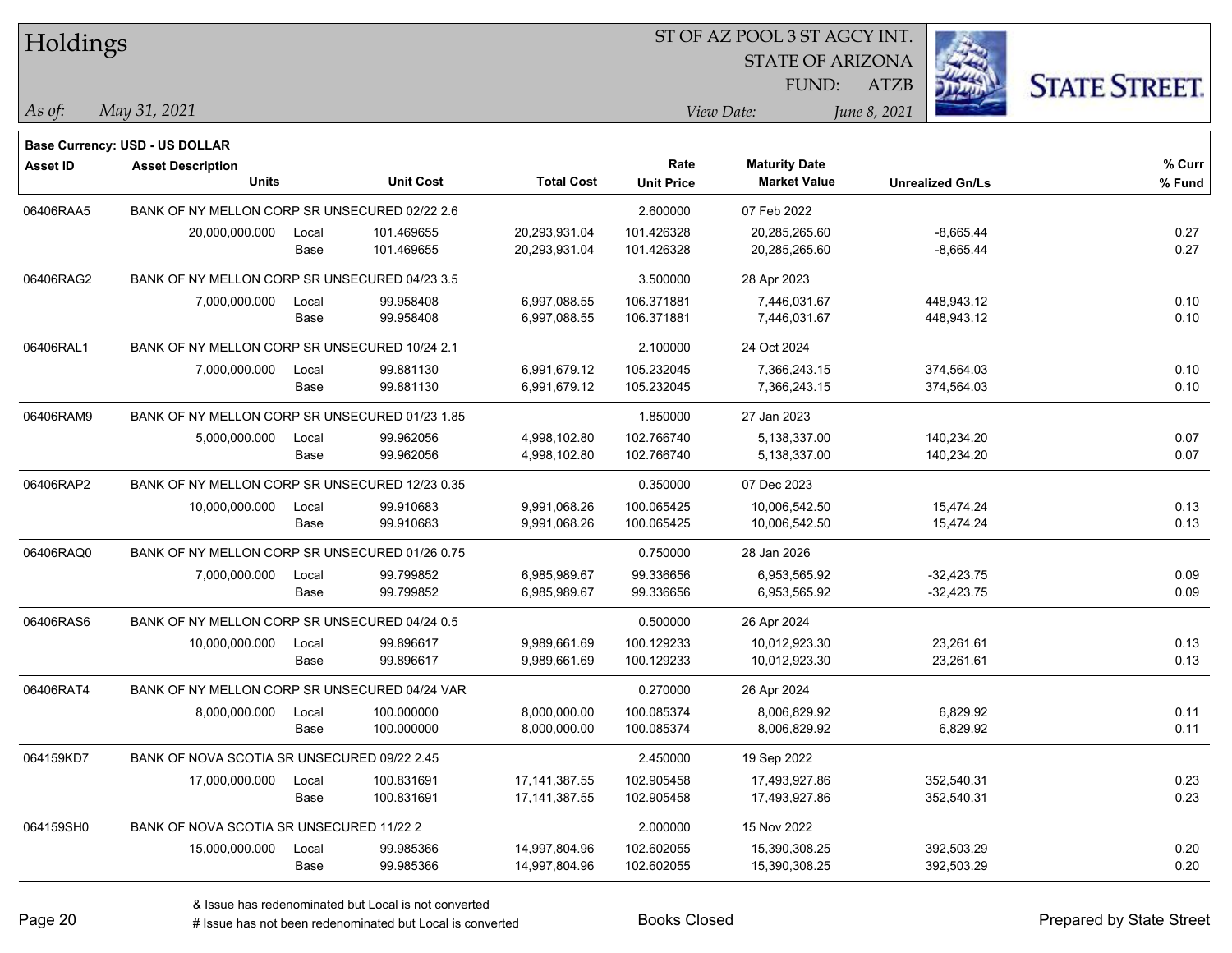| Holdings        |                                                 |       |                  |                   | ST OF AZ POOL 3 ST AGCY INT. |                         |                         |                      |  |
|-----------------|-------------------------------------------------|-------|------------------|-------------------|------------------------------|-------------------------|-------------------------|----------------------|--|
|                 |                                                 |       |                  |                   |                              | <b>STATE OF ARIZONA</b> |                         |                      |  |
|                 |                                                 |       |                  |                   |                              | FUND:                   | <b>ATZB</b>             | <b>STATE STREET.</b> |  |
| As of:          | May 31, 2021                                    |       |                  |                   |                              | View Date:              | June 8, 2021            |                      |  |
|                 | Base Currency: USD - US DOLLAR                  |       |                  |                   |                              |                         |                         |                      |  |
| <b>Asset ID</b> | <b>Asset Description</b>                        |       |                  |                   | Rate                         | <b>Maturity Date</b>    |                         | % Curr               |  |
|                 | <b>Units</b>                                    |       | <b>Unit Cost</b> | <b>Total Cost</b> | <b>Unit Price</b>            | <b>Market Value</b>     | <b>Unrealized Gn/Ls</b> | % Fund               |  |
| 07330NAT2       | TRUIST BANK SR UNSECURED 12/24 2.15             |       |                  |                   | 2.150000                     | 06 Dec 2024             |                         |                      |  |
|                 | 2,000,000.000                                   | Local | 99.881398        | 1,997,627.95      | 104.921595                   | 2,098,431.90            | 100,803.95              | 0.03                 |  |
|                 |                                                 | Base  | 99.881398        | 1,997,627.95      | 104.921595                   | 2,098,431.90            | 100,803.95              | 0.03                 |  |
| 084664BT7       | BERKSHIRE HATHAWAY FIN COMPANY GUAR 05/22 3     |       |                  |                   | 3.000000                     | 15 May 2022             |                         |                      |  |
|                 | 3,667,000.000                                   | Local | 102.748000       | 3,767,769.16      | 102.711123                   | 3,766,416.88            | $-1,352.28$             | 0.05                 |  |
|                 |                                                 | Base  | 102.748000       | 3,767,769.16      | 102.711123                   | 3,766,416.88            | $-1,352.28$             | 0.05                 |  |
| 097023CG8       | BOEING CO SR UNSECURED 05/22 2.7                |       |                  |                   | 2.700000                     | 01 May 2022             |                         |                      |  |
|                 | 5,000,000.000                                   | Local | 99.946011        | 4,997,300.55      | 102.111823                   | 5,105,591.15            | 108,290.60              | 0.07                 |  |
|                 |                                                 | Base  | 99.946011        | 4,997,300.55      | 102.111823                   | 5,105,591.15            | 108,290.60              | 0.07                 |  |
| 097023CZ6       | BOEING CO SR UNSECURED 02/24 1.95               |       |                  |                   | 1.950000                     | 01 Feb 2024             |                         |                      |  |
|                 | 17,000,000.000                                  | Local | 99.888196        | 16,980,993.25     | 102.773937                   | 17,471,569.29           | 490,576.04              | 0.23                 |  |
|                 |                                                 | Base  | 99.888196        | 16,980,993.25     | 102.773937                   | 17,471,569.29           | 490,576.04              | 0.23                 |  |
| 097023DD4       | BOEING CO SR UNSECURED 02/23 1.167              |       |                  |                   | 1.167000                     | 04 Feb 2023             |                         |                      |  |
|                 | 5,000,000.000                                   | Local | 100.000000       | 5,000,000.00      | 100.454396                   | 5,022,719.80            | 22,719.80               | 0.07                 |  |
|                 |                                                 | Base  | 100.000000       | 5,000,000.00      | 100.454396                   | 5,022,719.80            | 22,719.80               | 0.07                 |  |
| 110122CL0       | BRISTOL MYERS SQUIBB CO SR UNSECURED 05/22 2.6  |       |                  |                   | 2.600000                     | 16 May 2022             |                         |                      |  |
|                 | 5,000,000.000                                   | Local | 99.914342        | 4,995,717.11      | 102.336290                   | 5,116,814.50            | 121,097.39              | 0.07                 |  |
|                 |                                                 | Base  | 99.914342        | 4,995,717.11      | 102.336290                   | 5,116,814.50            | 121,097.39              | 0.07                 |  |
| 110122CY2       | BRISTOL MYERS SQUIBB CO SR UNSECURED 02/23 2.75 |       |                  |                   | 2.750000                     | 15 Feb 2023             |                         |                      |  |
|                 | 4,750,000.000                                   | Local | 103.990598       | 4,939,553.42      | 104.024237                   | 4,941,151.26            | 1,597.84                | 0.06                 |  |
|                 |                                                 | Base  | 103.990598       | 4,939,553.42      | 104.024237                   | 4,941,151.26            | 1,597.84                | 0.06                 |  |
| 12598AAA8       | CNH EQUIPMENT TRUST CNH 2021 A A1               |       |                  |                   | 0.134470                     | 15 Mar 2022             |                         |                      |  |
|                 | 3,808,564.070                                   | Local | 100.000000       | 3,808,564.07      | 99.996600                    | 3,808,434.58            | -129.49                 | 0.05                 |  |
| Original Face:  | 8,250,000.000                                   | Base  | 100.000000       | 3,808,564.07      | 99.996600                    | 3,808,434.58            | $-129.49$               | 0.05                 |  |
| 12598AAB6       | CNH EQUIPMENT TRUST CNH 2021 A A2               |       |                  |                   | 0.230000                     | 15 Mar 2024             |                         |                      |  |
|                 | 4,000,000.000                                   | Local | 99.996433        | 3,999,857.33      | 100.049750                   | 4,001,990.00            | 2,132.67                | 0.05                 |  |
| Original Face:  | 4,000,000.000                                   | Base  | 99.996433        | 3,999,857.33      | 100.049750                   | 4,001,990.00            | 2,132.67                | 0.05                 |  |
| 126650CV0       | CVS HEALTH CORP SR UNSECURED 03/23 3.7          |       |                  |                   | 3.700000                     | 09 Mar 2023             |                         |                      |  |
|                 | 10,964,000.000                                  | Local | 105.674845       | 11,586,189.99     | 105.717433                   | 11,590,859.35           | 4,669.36                | 0.15                 |  |
|                 |                                                 | Base  | 105.674845       | 11,586,189.99     | 105.717433                   | 11,590,859.35           | 4,669.36                | 0.15                 |  |

# Issue has not been redenominated but Local is converted Books Closed Prepared by State Street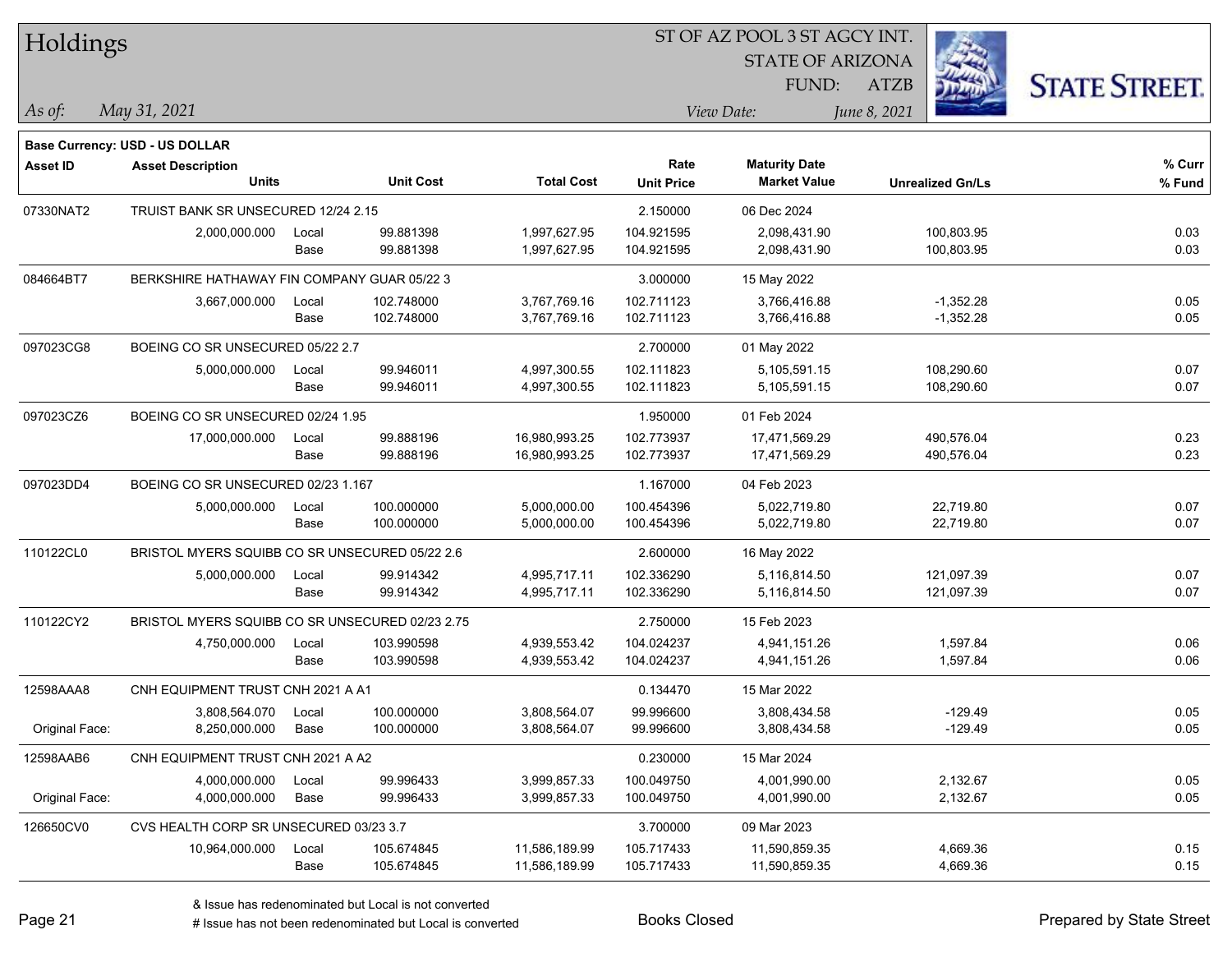| Holdings        |                                                |       |                  |                   |                   | ST OF AZ POOL 3 ST AGCY INT. |                         |                      |
|-----------------|------------------------------------------------|-------|------------------|-------------------|-------------------|------------------------------|-------------------------|----------------------|
|                 |                                                |       |                  |                   |                   | <b>STATE OF ARIZONA</b>      |                         |                      |
|                 |                                                |       |                  |                   |                   | FUND:                        | <b>ATZB</b>             | <b>STATE STREET.</b> |
| As of:          | May 31, 2021                                   |       |                  |                   |                   | View Date:                   | June 8, 2021            |                      |
|                 | <b>Base Currency: USD - US DOLLAR</b>          |       |                  |                   |                   |                              |                         |                      |
| <b>Asset ID</b> | <b>Asset Description</b>                       |       |                  |                   | Rate              | <b>Maturity Date</b>         |                         | % Curr               |
|                 | <b>Units</b>                                   |       | <b>Unit Cost</b> | <b>Total Cost</b> | <b>Unit Price</b> | <b>Market Value</b>          | <b>Unrealized Gn/Ls</b> | % Fund               |
| 126650DE7       | CVS HEALTH CORP SR UNSECURED 08/24 2.625       |       |                  |                   | 2.625000          | 15 Aug 2024                  |                         |                      |
|                 | 2,000,000.000                                  | Local | 99.673107        | 1,993,462.13      | 106.236307        | 2,124,726.14                 | 131,264.01              | 0.03                 |
|                 |                                                | Base  | 99.673107        | 1,993,462.13      | 106.236307        | 2,124,726.14                 | 131,264.01              | 0.03                 |
| 13605W2F7       | CANADIAN IMPERIAL BANK SR UNSECURED 03/26 VAR  |       |                  |                   | 1.200000          | 23 Mar 2026                  |                         |                      |
|                 | 10,000,000.000                                 | Local | 100.000000       | 10,000,000.00     | 98.457000         | 9,845,700.00                 | $-154,300.00$           | 0.13                 |
|                 |                                                | Base  | 100.000000       | 10,000,000.00     | 98.457000         | 9,845,700.00                 | $-154,300.00$           | 0.13                 |
| 13605W3A7       | CANADIAN IMPERIAL BANK SR UNSECURED 04/26 VAR  |       |                  |                   | 1.400000          | 14 Apr 2026                  |                         |                      |
|                 | 5,000,000.000                                  | Local | 100.000000       | 5,000,000.00      | 101.030000        | 5,051,500.00                 | 51,500.00               | 0.07                 |
|                 |                                                | Base  | 100.000000       | 5,000,000.00      | 101.030000        | 5,051,500.00                 | 51,500.00               | 0.07                 |
| 13605WD32       | CANADIAN IMPERIAL BANK SR UNSECURED 09/25 0.9  |       |                  |                   | 0.900000          | 08 Sep 2025                  |                         |                      |
|                 | 15,000,000.000                                 | Local | 100.000000       | 15,000,000.00     | 97.595126         | 14,639,268.90                | $-360,731.10$           | 0.19                 |
|                 |                                                | Base  | 100.000000       | 15,000,000.00     | 97.595126         | 14,639,268.90                | $-360,731.10$           | 0.19                 |
| 13605WF71       | CANADIAN IMPERIAL BANK SR UNSECURED 04/24 0.55 |       |                  |                   | 0.550000          | 06 Apr 2024                  |                         |                      |
|                 | 15,000,000.000                                 | Local | 100.000000       | 15,000,000.00     | 95.427064         | 14,314,059.60                | $-685,940.40$           | 0.19                 |
|                 |                                                | Base  | 100.000000       | 15,000,000.00     | 95.427064         | 14,314,059.60                | $-685,940.40$           | 0.19                 |
| 13605WN23       | CANADIAN IMPERIAL BANK SR UNSECURED 11/25 0.9  |       |                  |                   | 0.900000          | 25 Nov 2025                  |                         |                      |
|                 | 10,000,000.000                                 | Local | 100.000000       | 10,000,000.00     | 97.885848         | 9,788,584.80                 | $-211,415.20$           | 0.13                 |
|                 |                                                | Base  | 100.000000       | 10,000,000.00     | 97.885848         | 9,788,584.80                 | $-211,415.20$           | 0.13                 |
| 13605WWG2       | CANADIAN IMPERIAL BANK SR UNSECURED 03/25 VAR  |       |                  |                   | 1.750000          | 06 Mar 2025                  |                         |                      |
|                 | 10,000,000.000                                 | Local | 100.000000       | 10,000,000.00     | 98.763190         | 9,876,319.00                 | $-123,681.00$           | 0.13                 |
|                 |                                                | Base  | 100.000000       | 10,000,000.00     | 98.763190         | 9,876,319.00                 | $-123,681.00$           | 0.13                 |
| 14042RHB0       | CAPITAL ONE NA SR UNSECURED 08/22 VAR          |       |                  |                   | 0.982000          | 08 Aug 2022                  |                         |                      |
|                 | 10,000,000.000                                 | Local | 100.000000       | 10,000,000.00     | 100.794905        | 10,079,490.50                | 79,490.50               | 0.13                 |
|                 |                                                | Base  | 100.000000       | 10,000,000.00     | 100.794905        | 10,079,490.50                | 79,490.50               | 0.13                 |
| 141781BP8       | CARGILL INC SR UNSECURED 144A 02/24 0.4        |       |                  |                   | 0.400000          | 02 Feb 2024                  |                         |                      |
|                 | 8,000,000.000                                  | Local | 99.904967        | 7,992,397.37      | 99.839187         | 7,987,134.96                 | $-5,262.41$             | 0.10                 |
|                 |                                                | Base  | 99.904967        | 7,992,397.37      | 99.839187         | 7,987,134.96                 | $-5,262.41$             | 0.10                 |
| 14314QAA2       | CARMAX AUTO OWNER TRUST CARMX 2021 2 A1        |       |                  |                   | 0.140900          | 15 Apr 2022                  |                         |                      |
|                 | 7,387,114.210                                  | Local | 100.000000       | 7,387,114.21      | 100.001520        | 7,387,226.49                 | 112.28                  | 0.10                 |
| Original Face:  | 9,000,000.000                                  | Base  | 100.000000       | 7,387,114.21      | 100.001520        | 7,387,226.49                 | 112.28                  | 0.10                 |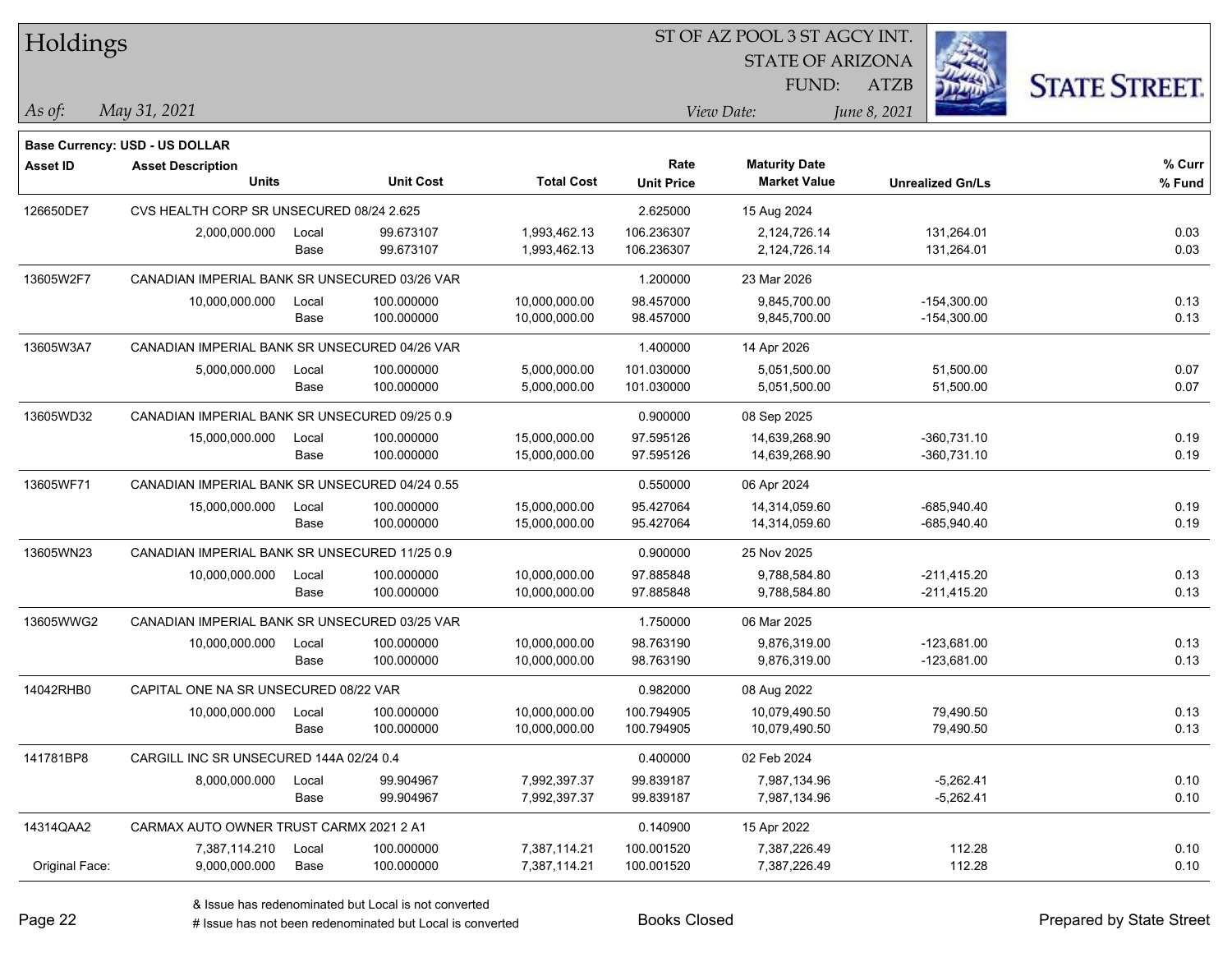| Holdings        |                                                  |       |                  |                   |                   | ST OF AZ POOL 3 ST AGCY INT. |              |                         |                      |
|-----------------|--------------------------------------------------|-------|------------------|-------------------|-------------------|------------------------------|--------------|-------------------------|----------------------|
|                 |                                                  |       |                  |                   |                   | <b>STATE OF ARIZONA</b>      |              |                         |                      |
|                 |                                                  |       |                  |                   |                   | FUND:                        | <b>ATZB</b>  |                         | <b>STATE STREET.</b> |
| $\vert$ As of:  | May 31, 2021                                     |       |                  |                   |                   | View Date:                   | June 8, 2021 |                         |                      |
|                 | <b>Base Currency: USD - US DOLLAR</b>            |       |                  |                   |                   |                              |              |                         |                      |
| <b>Asset ID</b> | <b>Asset Description</b>                         |       |                  |                   | Rate              | <b>Maturity Date</b>         |              |                         | $%$ Curr             |
|                 | <b>Units</b>                                     |       | <b>Unit Cost</b> | <b>Total Cost</b> | <b>Unit Price</b> | <b>Market Value</b>          |              | <b>Unrealized Gn/Ls</b> | % Fund               |
| 14316HAA0       | CARMAX AUTO OWNER TRUST CARMX 2020 4 A1          |       |                  |                   | 0.241980          | 15 Oct 2021                  |              |                         |                      |
|                 | 0.210                                            | Local | 100.000000       | 0.21              | 100.000000        | 0.21                         |              | 0.00                    | 0.00                 |
| Original Face:  | 15,000,000.000                                   | Base  | 100.000000       | 0.21              | 100.000000        | 0.21                         |              | 0.00                    | 0.00                 |
| 14316NAA7       | CARMAX AUTO OWNER TRUST CARMX 2021 1 A1          |       |                  |                   | 0.172380          | 15 Feb 2022                  |              |                         |                      |
|                 | 2,738,224.950                                    | Local | 100.000000       | 2,738,224.95      | 100.000340        | 2,738,234.26                 |              | 9.31                    | 0.04                 |
| Original Face:  | 10,500,000.000                                   | Base  | 100.000000       | 2,738,224.95      | 100.000340        | 2,738,234.26                 |              | 9.31                    | 0.04                 |
| 14913Q3C1       | CATERPILLAR FINL SERVICE SR UNSECURED 11/22 1.95 |       |                  |                   | 1.950000          | 18 Nov 2022                  |              |                         |                      |
|                 | 5,000,000.000                                    | Local | 102.384048       | 5,119,202.40      | 102.553429        | 5,127,671.45                 |              | 8,469.05                | 0.07                 |
|                 |                                                  | Base  | 102.384048       | 5,119,202.40      | 102.553429        | 5,127,671.45                 |              | 8,469.05                | 0.07                 |
| 14913R2B2       | CATERPILLAR FINL SERVICE SR UNSECURED 05/22 0.95 |       |                  |                   | 0.950000          | 13 May 2022                  |              |                         |                      |
|                 | 5,000,000.000                                    | Local | 100.635735       | 5,031,786.73      | 100.748275        | 5,037,413.75                 |              | 5,627.02                | 0.07                 |
|                 |                                                  | Base  | 100.635735       | 5,031,786.73      | 100.748275        | 5,037,413.75                 |              | 5,627.02                | 0.07                 |
| 14913R2E6       | CATERPILLAR FINL SERVICE SR UNSECURED 01/22 VAR  |       |                  |                   | 0.414250          | 06 Jan 2022                  |              |                         |                      |
|                 | 10,000,000.000                                   | Local | 100.000000       | 10,000,000.00     | 100.117990        | 10,011,799.00                |              | 11,799.00               | 0.13                 |
|                 |                                                  | Base  | 100.000000       | 10,000,000.00     | 100.117990        | 10,011,799.00                |              | 11,799.00               | 0.13                 |
| 166756AJ5       | CHEVRON USA INC COMPANY GUAR 08/23 0.426         |       |                  |                   | 0.426000          | 11 Aug 2023                  |              |                         |                      |
|                 | 5,000,000.000                                    | Local | 100.117521       | 5,005,876.06      | 100.579752        | 5,028,987.60                 |              | 23,111.54               | 0.07                 |
|                 |                                                  | Base  | 100.117521       | 5,005,876.06      | 100.579752        | 5,028,987.60                 |              | 23,111.54               | 0.07                 |
| 172967FT3       | CITIGROUP INC SR UNSECURED 01/22 4.5             |       |                  |                   | 4.500000          | 14 Jan 2022                  |              |                         |                      |
|                 | 4,585,000.000                                    | Local | 102.659344       | 4,706,930.91      | 102.634931        | 4,705,811.59                 |              | $-1,119.32$             | 0.06                 |
|                 |                                                  | Base  | 102.659344       | 4,706,930.91      | 102.634931        | 4,705,811.59                 |              | $-1,119.32$             | 0.06                 |
| 17298CGH5       | CITIGROUP INC SR UNSECURED 11/21 VAR             |       |                  |                   | 3.200000          | 15 Nov 2021                  |              |                         |                      |
|                 | 10,000,000.000                                   | Local | 100.000000       | 10,000,000.00     | 101.052264        | 10,105,226.40                |              | 105,226.40              | 0.13                 |
|                 |                                                  | Base  | 100.000000       | 10,000,000.00     | 101.052264        | 10,105,226.40                |              | 105,226.40              | 0.13                 |
| 17298CHQ4       | CITIGROUP INC SR UNSECURED 12/24 VAR             |       |                  |                   | 2.350000          | 30 Dec 2024                  |              |                         |                      |
|                 | 10,000,000.000                                   | Local | 100.000000       | 10,000,000.00     | 101.873314        | 10,187,331.40                |              | 187,331.40              | 0.13                 |
|                 |                                                  | Base  | 100.000000       | 10,000,000.00     | 101.873314        | 10,187,331.40                |              | 187,331.40              | 0.13                 |
| 17298CJN9       | CITIGROUP INC SR UNSECURED 06/25 1.4             |       |                  |                   | 1.400000          | 19 Jun 2025                  |              |                         |                      |
|                 | 5,000,000.000                                    | Local | 100.000000       | 5,000,000.00      | 97.978592         | 4,898,929.60                 |              | $-101,070.40$           | 0.06                 |
|                 |                                                  | Base  | 100.000000       | 5,000,000.00      | 97.978592         | 4,898,929.60                 |              | $-101,070.40$           | 0.06                 |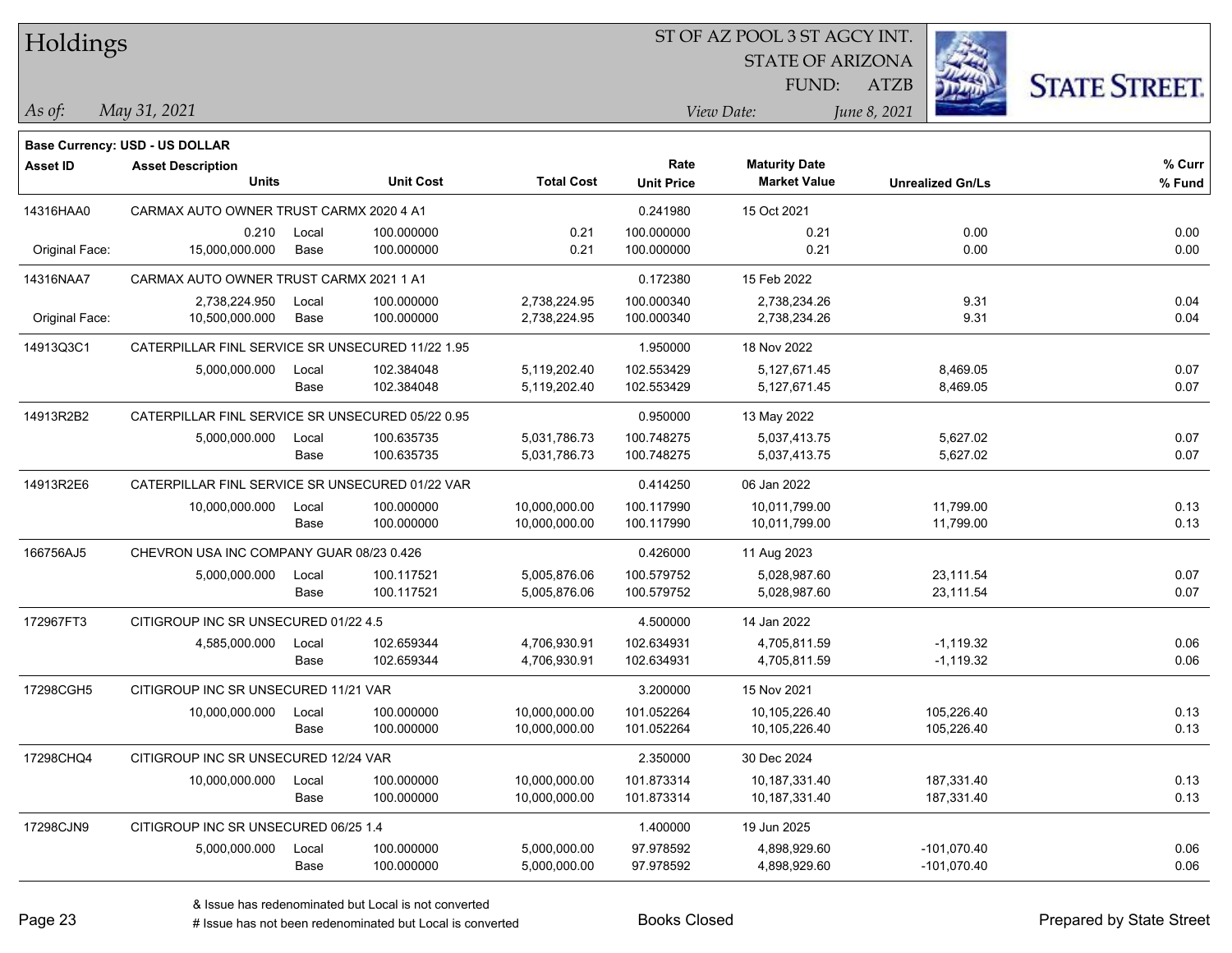| Holdings        |                                                            |       |                  |                   | ST OF AZ POOL 3 ST AGCY INT. |                         |                         |                      |
|-----------------|------------------------------------------------------------|-------|------------------|-------------------|------------------------------|-------------------------|-------------------------|----------------------|
|                 |                                                            |       |                  |                   |                              | <b>STATE OF ARIZONA</b> |                         |                      |
|                 |                                                            |       |                  |                   |                              | FUND:                   | <b>ATZB</b>             | <b>STATE STREET.</b> |
| As of:          | May 31, 2021                                               |       |                  |                   |                              | View Date:              | June 8, 2021            |                      |
|                 |                                                            |       |                  |                   |                              |                         |                         |                      |
| <b>Asset ID</b> | Base Currency: USD - US DOLLAR<br><b>Asset Description</b> |       |                  |                   | Rate                         | <b>Maturity Date</b>    |                         | % Curr               |
|                 | <b>Units</b>                                               |       | <b>Unit Cost</b> | <b>Total Cost</b> | <b>Unit Price</b>            | <b>Market Value</b>     | <b>Unrealized Gn/Ls</b> | % Fund               |
| 17298CJP4       | CITIGROUP INC SR UNSECURED 06/25 VAR                       |       |                  |                   | 1.250000                     | 30 Jun 2025             |                         |                      |
|                 | 10,000,000.000                                             | Local | 100.000000       | 10,000,000.00     | 100.191966                   | 10,019,196.60           | 19,196.60               | 0.13                 |
|                 |                                                            | Base  | 100.000000       | 10,000,000.00     | 100.191966                   | 10,019,196.60           | 19,196.60               | 0.13                 |
| 17298CKU1       | CITIGROUP INC SR UNSECURED 11/25 VAR                       |       |                  |                   | 1.000000                     | 25 Nov 2025             |                         |                      |
|                 | 15,000,000.000                                             | Local | 100.000000       | 15,000,000.00     | 98.136430                    | 14,720,464.50           | $-279,535.50$           | 0.19                 |
|                 |                                                            | Base  | 100.000000       | 15,000,000.00     | 98.136430                    | 14,720,464.50           | $-279,535.50$           | 0.19                 |
| 17298CM39       | CITIGROUP INC SR UNSECURED 05/26 1.375                     |       |                  |                   | 1.375000                     | 20 May 2026             |                         |                      |
|                 | 5,000,000.000                                              | Local | 100.000000       | 5,000,000.00      | 99.937075                    | 4,996,853.75            | $-3,146.25$             | 0.07                 |
|                 |                                                            | Base  | 100.000000       | 5,000,000.00      | 99.937075                    | 4,996,853.75            | $-3,146.25$             | 0.07                 |
| 17328W4G0       | CITIGROUP GLOBAL MARKETS COMPANY GUAR 07/25 VAR            |       |                  |                   | 1.100000                     | 31 Jul 2025             |                         |                      |
|                 | 15,000,000.000                                             | Local | 100.000000       | 15,000,000.00     | 97.790338                    | 14,668,550.70           | $-331,449.30$           | 0.19                 |
|                 |                                                            | Base  | 100.000000       | 15,000,000.00     | 97.790338                    | 14,668,550.70           | $-331,449.30$           | 0.19                 |
| 191216CL2       | COCA COLA CO/THE SR UNSECURED 09/24 1.75                   |       |                  |                   | 1.750000                     | 06 Sep 2024             |                         |                      |
|                 | 10,000,000.000                                             | Local | 101.998518       | 10,199,851.83     | 104.164980                   | 10,416,498.00           | 216,646.17              | 0.14                 |
|                 |                                                            | Base  | 101.998518       | 10,199,851.83     | 104.164980                   | 10,416,498.00           | 216,646.17              | 0.14                 |
| 205887CA8       | CONAGRA BRANDS INC SR UNSECURED 05/24 4.3                  |       |                  |                   | 4.300000                     | 01 May 2024             |                         |                      |
|                 | 7,000,000.000                                              | Local | 109.444713       | 7,661,129.92      | 110.574813                   | 7,740,236.91            | 79,106.99               | 0.10                 |
|                 |                                                            | Base  | 109.444713       | 7,661,129.92      | 110.574813                   | 7,740,236.91            | 79,106.99               | 0.10                 |
| 22550L2A8       | CREDIT SUISSE NEW YORK SR UNSECURED 11/21 2.1              |       |                  |                   | 2.100000                     | 12 Nov 2021             |                         |                      |
|                 | 9,415,000.000                                              | Local | 100.862565       | 9,496,210.48      | 100.835947                   | 9,493,704.41            | $-2,506.07$             | 0.12                 |
|                 |                                                            | Base  | 100.862565       | 9,496,210.48      | 100.835947                   | 9,493,704.41            | $-2,506.07$             | 0.12                 |
| 24422ETV1       | JOHN DEERE CAPITAL CORP SR UNSECURED 09/22 2.15            |       |                  |                   | 2.150000                     | 08 Sep 2022             |                         |                      |
|                 | 2,000,000.000                                              | Local | 102.361650       | 2,047,232.99      | 102.488678                   | 2,049,773.56            | 2,540.57                | 0.03                 |
|                 |                                                            | Base  | 102.361650       | 2,047,232.99      | 102.488678                   | 2,049,773.56            | 2,540.57                | 0.03                 |
| 24422EVA4       | JOHN DEERE CAPITAL CORP SR UNSECURED 06/22 1.95            |       |                  |                   | 1.950000                     | 13 Jun 2022             |                         |                      |
|                 | 3,000,000.000                                              | Local | 101.715772       | 3,051,473.15      | 101.881750                   | 3,056,452.50            | 4,979.35                | 0.04                 |
|                 |                                                            | Base  | 101.715772       | 3,051,473.15      | 101.881750                   | 3,056,452.50            | 4,979.35                | 0.04                 |
| 24422EVH9       | JOHN DEERE CAPITAL CORP SR UNSECURED 07/23 0.7             |       |                  |                   | 0.700000                     | 05 Jul 2023             |                         |                      |
|                 | 5,000,000.000                                              | Local | 100.919938       | 5,045,996.92      | 100.956491                   | 5,047,824.55            | 1,827.63                | 0.07                 |
|                 |                                                            | Base  | 100.919938       | 5,045,996.92      | 100.956491                   | 5,047,824.55            | 1,827.63                | 0.07                 |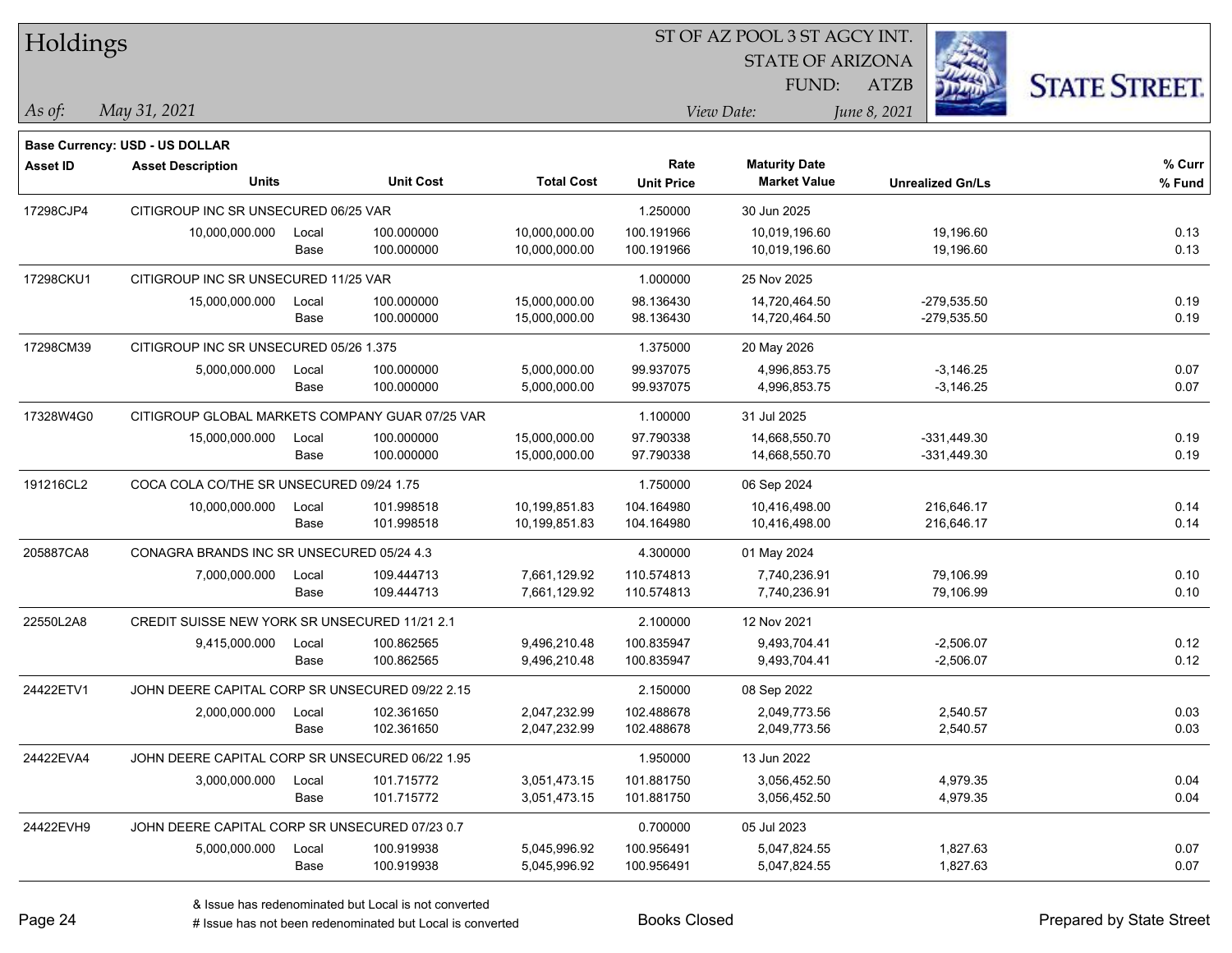| Holdings        |                                                  |       |                  |                   |                   | ST OF AZ POOL 3 ST AGCY INT. |                         |          |                      |
|-----------------|--------------------------------------------------|-------|------------------|-------------------|-------------------|------------------------------|-------------------------|----------|----------------------|
|                 |                                                  |       |                  |                   |                   | <b>STATE OF ARIZONA</b>      |                         |          |                      |
|                 |                                                  |       |                  |                   |                   | FUND:                        | <b>ATZB</b>             |          | <b>STATE STREET.</b> |
| $ $ As of:      | May 31, 2021                                     |       |                  |                   | View Date:        |                              | June 8, 2021            |          |                      |
|                 | <b>Base Currency: USD - US DOLLAR</b>            |       |                  |                   |                   |                              |                         |          |                      |
| <b>Asset ID</b> | <b>Asset Description</b>                         |       |                  |                   | Rate              | <b>Maturity Date</b>         |                         |          | $%$ Curr             |
|                 | <b>Units</b>                                     |       | <b>Unit Cost</b> | <b>Total Cost</b> | <b>Unit Price</b> | <b>Market Value</b>          | <b>Unrealized Gn/Ls</b> |          | % Fund               |
| 24422EVN6       | JOHN DEERE CAPITAL CORP SR UNSECURED 01/24 0.45  |       |                  |                   | 0.450000          | 17 Jan 2024                  |                         |          |                      |
|                 | 9,000,000.000                                    | Local | 99.935024        | 8,994,152.14      | 100.111304        | 9,010,017.36                 | 15,865.22               |          | 0.12                 |
|                 |                                                  | Base  | 99.935024        | 8,994,152.14      | 100.111304        | 9,010,017.36                 | 15,865.22               |          | 0.12                 |
| 254683CG8       | DISCOVER CARD EXECUTION NOTE T DCENT 2018 A4 A4  |       |                  |                   | 3.110000          | 16 Jan 2024                  |                         |          |                      |
|                 | 18,000,000.000                                   | Local | 99.986944        | 17,997,649.94     | 100.360170        | 18,064,830.60                | 67,180.66               |          | 0.24                 |
| Original Face:  | 18,000,000.000                                   | Base  | 99.986944        | 17,997,649.94     | 100.360170        | 18,064,830.60                | 67,180.66               |          | 0.24                 |
| 254683CK9       | DISCOVER CARD EXECUTION NOTE T DCENT 2019 A1 A1  |       |                  |                   | 3.040000          | 15 Jul 2024                  |                         |          |                      |
|                 | 4,000,000.000                                    | Local | 99.998786        | 3,999,951.44      | 101.859040        | 4,074,361.60                 | 74,410.16               |          | 0.05                 |
| Original Face:  | 4,000,000.000                                    | Base  | 99.998786        | 3,999,951.44      | 101.859040        | 4,074,361.60                 | 74,410.16               |          | 0.05                 |
| 254687FJ0       | WALT DISNEY COMPANY/THE COMPANY GUAR 09/22 1.65  |       |                  |                   | 1.650000          | 01 Sep 2022                  |                         |          |                      |
|                 | 1,675,000.000                                    | Local | 101.606231       | 1,701,904.37      | 101.728020        | 1,703,944.34                 |                         | 2,039.97 | 0.02                 |
|                 |                                                  | Base  | 101.606231       | 1,701,904.37      | 101.728020        | 1,703,944.34                 |                         | 2,039.97 | 0.02                 |
| 254687FN1       | WALT DISNEY COMPANY/THE COMPANY GUAR 03/25 3.35  |       |                  |                   | 3.350000          | 24 Mar 2025                  |                         |          |                      |
|                 | 7,000,000.000                                    | Local | 108.979613       | 7,628,572.88      | 109.079332        | 7,635,553.24                 |                         | 6,980.36 | 0.10                 |
|                 |                                                  | Base  | 108.979613       | 7,628,572.88      | 109.079332        | 7,635,553.24                 |                         | 6,980.36 | 0.10                 |
| 25468PCT1       | TWDC ENTERPRISES 18 CORP COMPANY GUAR 02/22 2.55 |       |                  |                   | 2.550000          | 15 Feb 2022                  |                         |          |                      |
|                 | 2,200,000.000                                    | Local | 101.629480       | 2,235,848.56      | 101.633180        | 2,235,929.96                 |                         | 81.40    | 0.03                 |
|                 |                                                  | Base  | 101.629480       | 2,235,848.56      | 101.633180        | 2,235,929.96                 |                         | 81.40    | 0.03                 |
| 278642AV5       | EBAY INC SR UNSECURED 03/25 1.9                  |       |                  |                   | 1.900000          | 11 Mar 2025                  |                         |          |                      |
|                 | 2,000,000.000                                    | Local | 102.724226       | 2,054,484.51      | 103.705085        | 2,074,101.70                 | 19,617.19               |          | 0.03                 |
|                 |                                                  | Base  | 102.724226       | 2,054,484.51      | 103.705085        | 2,074,101.70                 | 19,617.19               |          | 0.03                 |
| 278642AX1       | EBAY INC SR UNSECURED 05/26 1.4                  |       |                  |                   | 1.400000          | 10 May 2026                  |                         |          |                      |
|                 | 5,000,000.000                                    | Local | 99.871592        | 4,993,579.62      | 100.396352        | 5,019,817.60                 | 26,237.98               |          | 0.07                 |
|                 |                                                  | Base  | 99.871592        | 4,993,579.62      | 100.396352        | 5,019,817.60                 | 26,237.98               |          | 0.07                 |
| 29736RAE0       | ESTEE LAUDER CO INC SR UNSECURED 08/22 2.35      |       |                  |                   | 2.350000          | 15 Aug 2022                  |                         |          |                      |
|                 | 17,838,000.000                                   | Local | 102.264250       | 18,241,896.98     | 102.585511        | 18,299,203.45                | 57,306.47               |          | 0.24                 |
|                 |                                                  | Base  | 102.264250       | 18,241,896.98     | 102.585511        | 18,299,203.45                | 57,306.47               |          | 0.24                 |
| 3130AJTL3       | FEDERAL HOME LOAN BANK BONDS 07/21 VAR           |       |                  |                   | 0.110000          | 09 Jul 2021                  |                         |          |                      |
|                 | 25,000,000.000                                   | Local | 100.000000       | 25,000,000.00     | 100.009499        | 25,002,374.75                |                         | 2,374.75 | 0.33                 |
|                 |                                                  | Base  | 100.000000       | 25,000,000.00     | 100.009499        | 25,002,374.75                |                         | 2,374.75 | 0.33                 |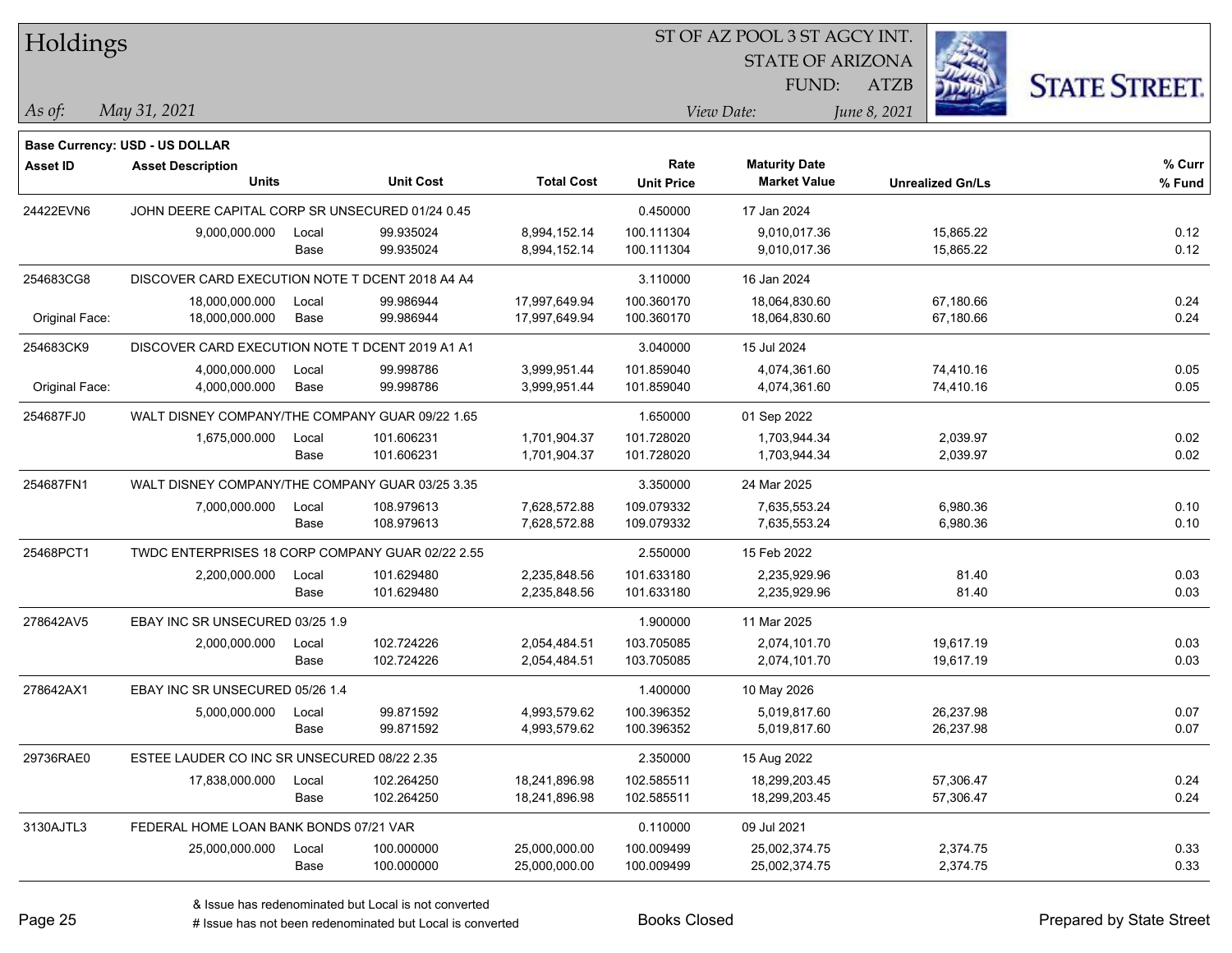| Holdings        |                                             |       |                  | ST OF AZ POOL 3 ST AGCY INT. |                   |                         |              |                         |                      |  |
|-----------------|---------------------------------------------|-------|------------------|------------------------------|-------------------|-------------------------|--------------|-------------------------|----------------------|--|
|                 |                                             |       |                  |                              |                   | <b>STATE OF ARIZONA</b> |              |                         |                      |  |
|                 |                                             |       |                  |                              |                   | FUND:                   | <b>ATZB</b>  |                         | <b>STATE STREET.</b> |  |
| As of:          | May 31, 2021                                |       |                  |                              |                   | View Date:              | June 8, 2021 |                         |                      |  |
|                 | <b>Base Currency: USD - US DOLLAR</b>       |       |                  |                              |                   |                         |              |                         |                      |  |
| <b>Asset ID</b> | <b>Asset Description</b>                    |       |                  |                              | Rate              | <b>Maturity Date</b>    |              |                         | % Curr               |  |
|                 | <b>Units</b>                                |       | <b>Unit Cost</b> | <b>Total Cost</b>            | <b>Unit Price</b> | <b>Market Value</b>     |              | <b>Unrealized Gn/Ls</b> | % Fund               |  |
| 3130ALK29       | FEDERAL HOME LOAN BANK BONDS 03/26 1        |       |                  |                              | 1.000000          | 17 Mar 2026             |              |                         |                      |  |
|                 | 5,000,000.000                               | Local | 100.000000       | 5,000,000.00                 | 100.018003        | 5,000,900.15            |              | 900.15                  | 0.07                 |  |
|                 |                                             | Base  | 100.000000       | 5,000,000.00                 | 100.018003        | 5,000,900.15            |              | 900.15                  | 0.07                 |  |
| 3133EM7M8       | FEDERAL FARM CREDIT BANK BONDS 02/23 VAR    |       |                  |                              | 0.166500          | 21 Feb 2023             |              |                         |                      |  |
|                 | 10,000,000.000                              | Local | 100.000000       | 10,000,000.00                | 100.053197        | 10,005,319.70           |              | 5,319.70                | 0.13                 |  |
|                 |                                             | Base  | 100.000000       | 10,000,000.00                | 100.053197        | 10,005,319.70           |              | 5,319.70                | 0.13                 |  |
| 3133EMBJ0       | FEDERAL FARM CREDIT BANK BONDS 09/25 0.53   |       |                  |                              | 0.530000          | 29 Sep 2025             |              |                         |                      |  |
|                 | 15,000,000.000                              | Local | 100.000000       | 15,000,000.00                | 99.322489         | 14,898,373.35           |              | -101,626.65             | 0.20                 |  |
|                 |                                             | Base  | 100.000000       | 15,000,000.00                | 99.322489         | 14,898,373.35           |              | $-101,626.65$           | 0.20                 |  |
| 3133EMHF2       | FEDERAL FARM CREDIT BANK BONDS 11/25 0.6    |       |                  |                              | 0.600000          | 24 Nov 2025             |              |                         |                      |  |
|                 | 5,000,000.000                               | Local | 100.000000       | 5,000,000.00                 | 99.159903         | 4,957,995.15            |              | $-42,004.85$            | 0.07                 |  |
|                 |                                             | Base  | 100.000000       | 5,000,000.00                 | 99.159903         | 4,957,995.15            |              | $-42,004.85$            | 0.07                 |  |
| 3133EMPH9       | FEDERAL FARM CREDIT BANK BONDS 02/23 0.125  |       |                  |                              | 0.125000          | 03 Feb 2023             |              |                         |                      |  |
|                 | 20,000,000.000                              | Local | 99.953052        | 19,990,610.41                | 99.971386         | 19,994,277.20           |              | 3,666.79                | 0.26                 |  |
|                 |                                             | Base  | 99.953052        | 19,990,610.41                | 99.971386         | 19,994,277.20           |              | 3,666.79                | 0.26                 |  |
| 3133EMWH1       | FEDERAL FARM CREDIT BANK BONDS 04/25 0.71   |       |                  |                              | 0.710000          | 21 Apr 2025             |              |                         |                      |  |
|                 | 5,000,000.000                               | Local | 99.955372        | 4,997,768.59                 | 99.966523         | 4,998,326.15            |              | 557.56                  | 0.07                 |  |
|                 |                                             | Base  | 99.955372        | 4,997,768.59                 | 99.966523         | 4,998,326.15            |              | 557.56                  | 0.07                 |  |
| 3133L8CR4       | FED HM LN PC POOL RC1880 FR 03/36 FIXED 1.5 |       |                  |                              | 1.500000          | 01 Mar 2036             |              |                         |                      |  |
|                 | 9,765,114.000                               | Local | 102.326126       | 9,992,262.87                 | 101.477999        | 9,909,442.29            |              | $-82,820.58$            | 0.13                 |  |
| Original Face:  | 10,000,000.000                              | Base  | 102.326126       | 9,992,262.87                 | 101.477999        | 9,909,442.29            |              | $-82,820.58$            | 0.13                 |  |
| 3134GU6G0       | FREDDIE MAC NOTES 08/24 1.7                 |       |                  |                              | 1.700000          | 05 Aug 2024             |              |                         |                      |  |
|                 | 5,000,000.000                               | Local | 100.000000       | 5,000,000.00                 | 100.248791        | 5.012.439.55            |              | 12,439.55               | 0.07                 |  |
|                 |                                             | Base  | 100.000000       | 5,000,000.00                 | 100.248791        | 5,012,439.55            |              | 12,439.55               | 0.07                 |  |
| 3134GVB31       | FREDDIE MAC NOTES 05/25 0.75                |       |                  |                              | 0.750000          | 28 May 2025             |              |                         |                      |  |
|                 | 10,000,000.000                              | Local | 100.000000       | 10,000,000.00                | 99.957138         | 9,995,713.80            |              | $-4,286.20$             | 0.13                 |  |
|                 |                                             | Base  | 100.000000       | 10,000,000.00                | 99.957138         | 9,995,713.80            |              | $-4,286.20$             | 0.13                 |  |
| 3134GWH82       | FREDDIE MAC NOTES 09/25 0.625               |       |                  |                              | 0.625000          | 08 Sep 2025             |              |                         |                      |  |
|                 | 5,000,000.000                               | Local | 100.000000       | 5,000,000.00                 | 99.560363         | 4,978,018.15            |              | $-21,981.85$            | 0.07                 |  |
|                 |                                             | Base  | 100.000000       | 5,000,000.00                 | 99.560363         | 4,978,018.15            |              | $-21,981.85$            | 0.07                 |  |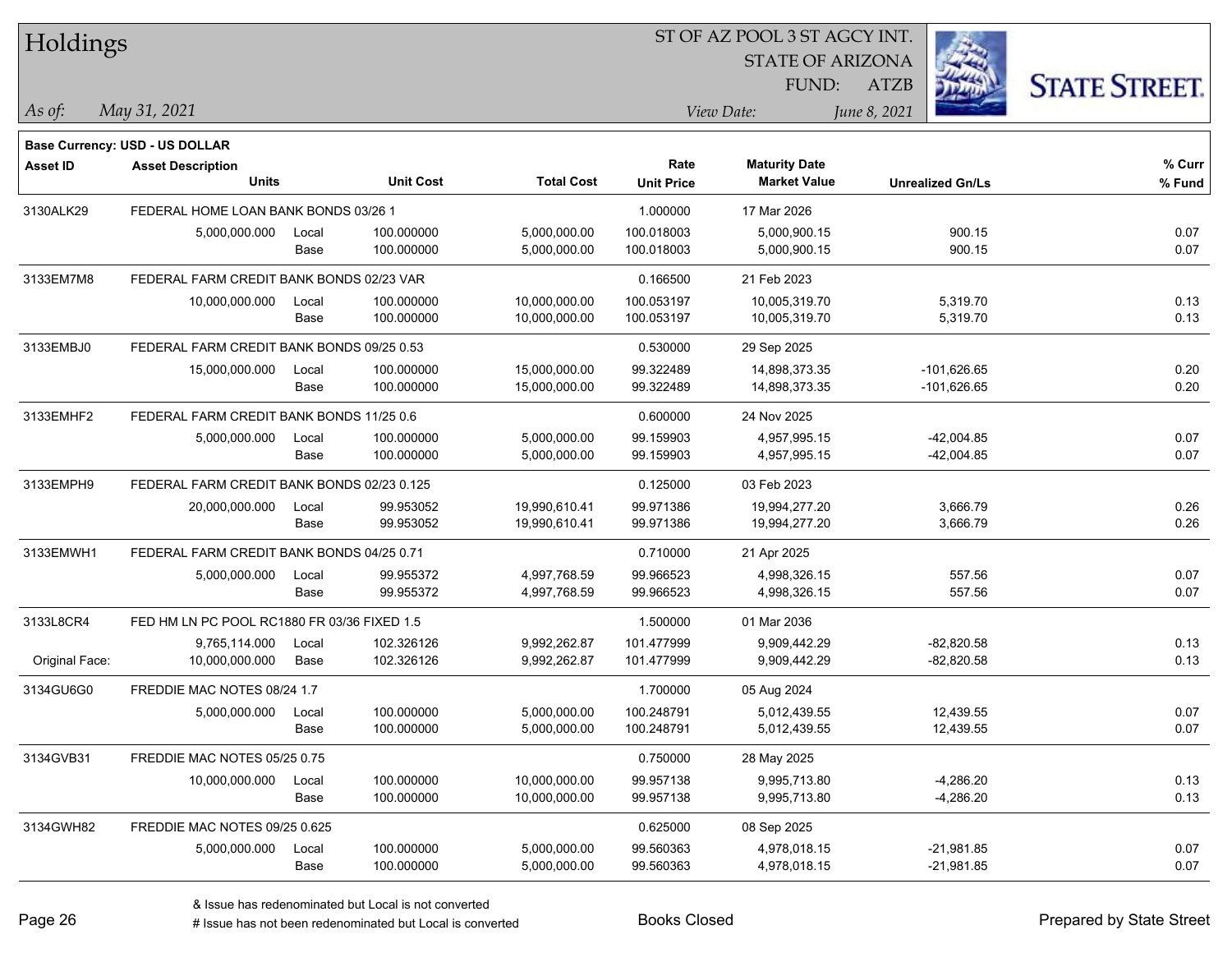| Holdings        |                                     |       |                  |                   |                     |                         |              |                         |        |
|-----------------|-------------------------------------|-------|------------------|-------------------|---------------------|-------------------------|--------------|-------------------------|--------|
|                 |                                     |       |                  |                   |                     | <b>STATE OF ARIZONA</b> |              |                         |        |
|                 |                                     |       |                  |                   | FUND:<br>View Date: |                         | <b>ATZB</b>  | <b>STATE STREET.</b>    |        |
| As of:          | May 31, 2021                        |       |                  |                   |                     |                         | June 8, 2021 |                         |        |
|                 | Base Currency: USD - US DOLLAR      |       |                  |                   |                     |                         |              |                         |        |
| <b>Asset ID</b> | <b>Asset Description</b>            |       |                  |                   | Rate                | <b>Maturity Date</b>    |              |                         | % Curr |
|                 | <b>Units</b>                        |       | <b>Unit Cost</b> | <b>Total Cost</b> | <b>Unit Price</b>   | <b>Market Value</b>     |              | <b>Unrealized Gn/Ls</b> | % Fund |
| 3134GWU79       | FREDDIE MAC NOTES 03/24 0.375       |       |                  |                   | 0.375000            | 25 Mar 2024             |              |                         |        |
|                 | 5,000,000.000                       | Local | 100.000000       | 5,000,000.00      | 100.002256          | 5,000,112.80            |              | 112.80                  | 0.07   |
|                 |                                     | Base  | 100.000000       | 5,000,000.00      | 100.002256          | 5,000,112.80            |              | 112.80                  | 0.07   |
| 3134GWYX8       | FREDDIE MAC NOTES 10/25 0.5         |       |                  |                   | 0.500000            | 15 Oct 2025             |              |                         |        |
|                 | 5,000,000.000                       | Local | 100.000000       | 5,000,000.00      | 98.611387           | 4,930,569.35            |              | $-69,430.65$            | 0.06   |
|                 |                                     | Base  | 100.000000       | 5,000,000.00      | 98.611387           | 4,930,569.35            |              | $-69,430.65$            | 0.06   |
| 3135G0T45       | <b>FANNIE MAE NOTES 04/22 1.875</b> |       |                  |                   | 1.875000            | 05 Apr 2022             |              |                         |        |
|                 | 15,243,000.000                      | Local | 100.225310       | 15,277,344.06     | 101.541000          | 15,477,894.63           |              | 200,550.57              | 0.20   |
|                 |                                     | Base  | 100.225310       | 15,277,344.06     | 101.541000          | 15,477,894.63           |              | 200,550.57              | 0.20   |
| 3136A0GS0       | FANNIE MAE FNR 2011 75 HP           |       |                  |                   | 2.500000            | 25 Jul 2040             |              |                         |        |
|                 | 78,792.660                          | Local | 102.645208       | 80,876.89         | 101.666940          | 80,106.09               |              | $-770.80$               | 0.00   |
| Original Face:  | 2,838,688.000                       | Base  | 102.645208       | 80,876.89         | 101.666940          | 80,106.09               |              | $-770.80$               | 0.00   |
| 3136A6JR6       | FANNIE MAE FNR 2012 58 PA           |       |                  |                   | 2.000000            | 25 Apr 2042             |              |                         |        |
|                 | 768,322.520                         | Local | 101.416112       | 779,202.83        | 103.862430          | 797,998.44              |              | 18,795.61               | 0.01   |
| Original Face:  | 5,677,376.000                       | Base  | 101.416112       | 779,202.83        | 103.862430          | 797,998.44              |              | 18,795.61               | 0.01   |
| 3136AAEK7       | FANNIE MAE FNR 2012 129 TD          |       |                  |                   | 2.000000            | 25 May 2040             |              |                         |        |
|                 | 738,635.470                         | Local | 101.332971       | 748,481.27        | 103.789070          | 766,622.89              |              | 18,141.62               | 0.01   |
| Original Face:  | 5,677,376.000                       | Base  | 101.332971       | 748,481.27        | 103.789070          | 766,622.89              |              | 18,141.62               | 0.01   |
| 3136ABRK1       | FANNIE MAE FNR 2013 9 PH            |       |                  |                   | 1.750000            | 25 Jul 2041             |              |                         |        |
|                 | 1,327,342.290                       | Local | 100.758238       | 1,337,406.71      | 101.999440          | 1,353,881.70            |              | 16,474.99               | 0.02   |
| Original Face:  | 6,713,909.000                       | Base  | 100.758238       | 1,337,406.71      | 101.999440          | 1,353,881.70            |              | 16,474.99               | 0.02   |
| 3136ABUD3       | FANNIE MAE FNR 2013 7 AC            |       |                  |                   | 1.250000            | 25 Feb 2028             |              |                         |        |
|                 | 1,114,096.020                       | Local | 99.783979        | 1,111,689.34      | 101.707860          | 1,133,123.22            |              | 21,433.88               | 0.01   |
| Original Face:  | 5,677,376.000                       | Base  | 99.783979        | 1,111,689.34      | 101.707860          | 1,133,123.22            |              | 21,433.88               | 0.01   |
| 3136ABUY7       | FANNIE MAE FNR 2013 7 GB            |       |                  |                   | 2.000000            | 25 Mar 2042             |              |                         |        |
|                 | 1,643,109.150                       | Local | 101.440455       | 1,666,777.40      | 102.864390          | 1,690,174.20            |              | 23,396.80               | 0.02   |
| Original Face:  | 6,995,663.000                       | Base  | 101.440455       | 1,666,777.40      | 102.864390          | 1,690,174.20            |              | 23,396.80               | 0.02   |
| 3136ABUZ4       | FANNIE MAE FNR 2013 7 AD            |       |                  |                   | 1.500000            | 25 Feb 2028             |              |                         |        |
|                 | 1,114,096.020                       | Local | 100.209052       | 1,116,425.06      | 102.405000          | 1,140,890.03            |              | 24,464.97               | 0.01   |
| Original Face:  | 5,677,376.000                       | Base  | 100.209052       | 1,116,425.06      | 102.405000          | 1,140,890.03            |              | 24,464.97               | 0.01   |

 $\overline{\phantom{0}}$ 

 $\overline{\phantom{a}}$ 

 $\overline{\phantom{0}}$ 

 $\overline{\phantom{a}}$ 

 $\overline{\phantom{0}}$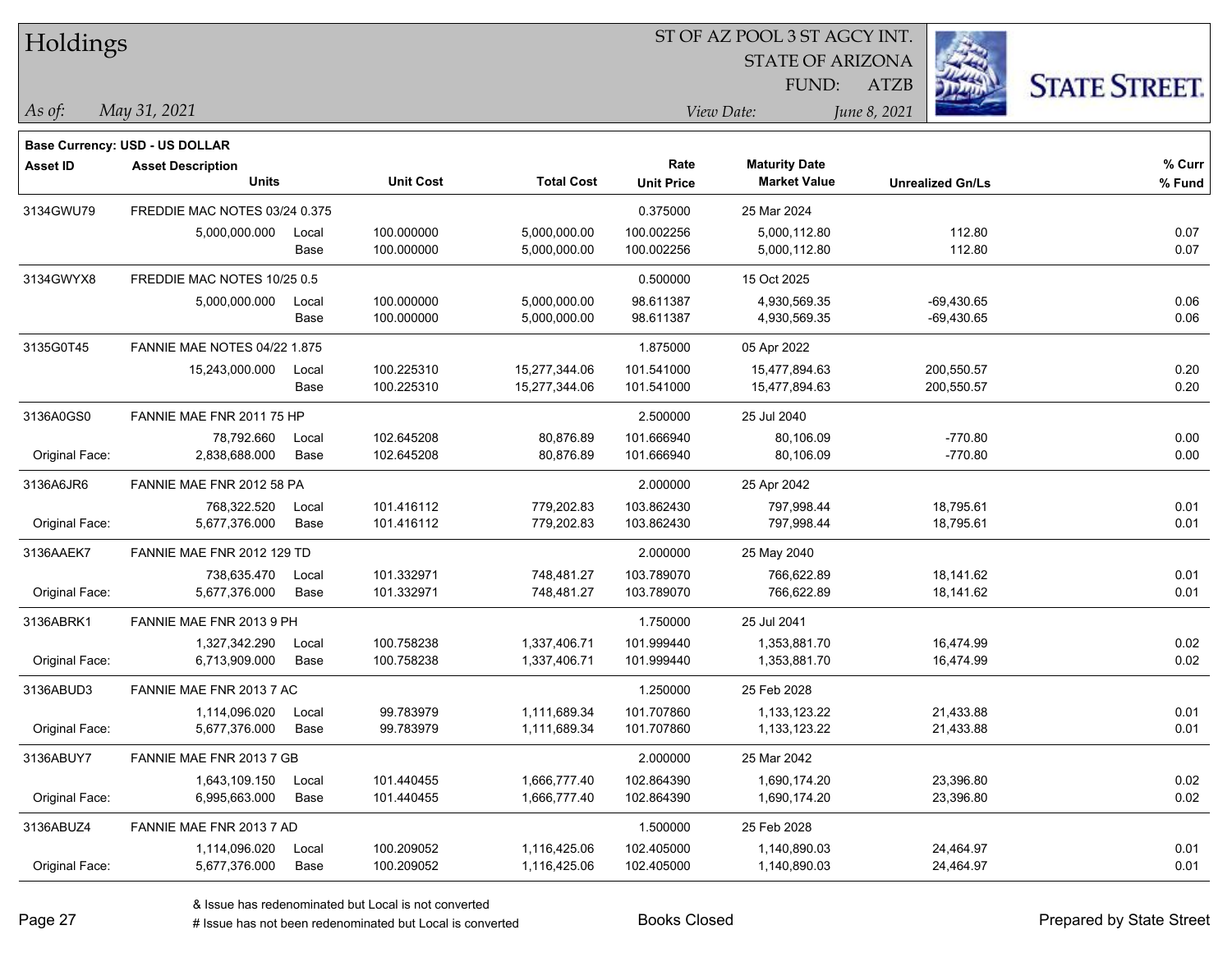| Holdings        |                                |       |                  |                   | ST OF AZ POOL 3 ST AGCY INT. |                         |                         |                      |
|-----------------|--------------------------------|-------|------------------|-------------------|------------------------------|-------------------------|-------------------------|----------------------|
|                 |                                |       |                  |                   |                              | <b>STATE OF ARIZONA</b> |                         |                      |
|                 |                                |       |                  |                   |                              | FUND:                   | <b>ATZB</b>             | <b>STATE STREET.</b> |
| As of:          | May 31, 2021                   |       |                  |                   |                              | View Date:              | June 8, 2021            |                      |
|                 | Base Currency: USD - US DOLLAR |       |                  |                   |                              |                         |                         |                      |
| <b>Asset ID</b> | <b>Asset Description</b>       |       |                  |                   | Rate                         | <b>Maturity Date</b>    |                         | % Curr               |
|                 | <b>Units</b>                   |       | <b>Unit Cost</b> | <b>Total Cost</b> | <b>Unit Price</b>            | <b>Market Value</b>     | <b>Unrealized Gn/Ls</b> | % Fund               |
| 3136ABW74       | FANNIE MAE FNR 2013 6 AB       |       |                  |                   | 2.000000                     | 25 Dec 2042             |                         |                      |
|                 | 1,512,228.170                  | Local | 100.654011       | 1,522,118.31      | 102.864970                   | 1,555,553.05            | 33,434.74               | 0.02                 |
| Original Face:  | 11,354,753.000                 | Base  | 100.654011       | 1,522,118.31      | 102.864970                   | 1,555,553.05            | 33,434.74               | 0.02                 |
| 3136AD2H1       | FANNIE MAE FNR 2013 43 XP      |       |                  |                   | 1.500000                     | 25 Aug 2041             |                         |                      |
|                 | 547,099.440                    | Local | 98.671726        | 539,832.46        | 102.239300                   | 559,350.64              | 19,518.18               | 0.01                 |
| Original Face:  | 2,000,000.000                  | Base  | 98.671726        | 539,832.46        | 102.239300                   | 559,350.64              | 19,518.18               | 0.01                 |
| 3136AEBJ5       | FANNIE MAE FNR 2013 47 YA      |       |                  |                   | 2.000000                     | 25 May 2040             |                         |                      |
|                 | 1,352,592.720                  | Local | 101.512168       | 1,373,046.20      | 103.789070                   | 1,403,843.40            | 30,797.20               | 0.02                 |
| Original Face:  | 8,516,065.000                  | Base  | 101.512168       | 1,373,046.20      | 103.789070                   | 1,403,843.40            | 30,797.20               | 0.02                 |
| 3136AELZ8       | FANNIE MAE FNR 2013 62 DB      |       |                  |                   | 1.250000                     | 25 Jun 2028             |                         |                      |
|                 | 934,562.180                    | Local | 99.897475        | 933,604.02        | 101.492020                   | 948,506.03              | 14,902.01               | 0.01                 |
| Original Face:  | 5,677,376.000                  | Base  | 99.897475        | 933,604.02        | 101.492020                   | 948,506.03              | 14,902.01               | 0.01                 |
| 3136AJ2X3       | FANNIE MAE FNR 2014 25 WA      |       |                  |                   | 1.500000                     | 25 May 2029             |                         |                      |
|                 | 1,675,263.700                  | Local | 98.640955        | 1,652,496.11      | 102.441880                   | 1,716,171.63            | 63,675.52               | 0.02                 |
| Original Face:  | 6,060,416.000                  | Base  | 98.640955        | 1,652,496.11      | 102.441880                   | 1,716,171.63            | 63,675.52               | 0.02                 |
| 3136BD2B3       | FANNIE MAE FNR 2021 1 PC       |       |                  |                   | 1.000000                     | 25 Nov 2050             |                         |                      |
|                 | 6,689,785.200                  | Local | 99.744489        | 6,672,692.06      | 100.429810                   | 6,718,538.57            | 45,846.51               | 0.09                 |
| Original Face:  | 7,000,000.000                  | Base  | 99.744489        | 6,672,692.06      | 100.429810                   | 6,718,538.57            | 45,846.51               | 0.09                 |
| 3136G4A37       | FANNIE MAE NOTES 07/25 0.67    |       |                  |                   | 0.670000                     | 28 Jul 2025             |                         |                      |
|                 | 10,000,000.000                 | Local | 100.000000       | 10,000,000.00     | 99.836649                    | 9,983,664.90            | $-16,335.10$            | 0.13                 |
|                 |                                | Base  | 100.000000       | 10,000,000.00     | 99.836649                    | 9,983,664.90            | $-16,335.10$            | 0.13                 |
| 3136G4X40       | FANNIE MAE NOTES 08/25 0.6     |       |                  |                   | 0.600000                     | 26 Aug 2025             |                         |                      |
|                 | 10,000,000.000                 | Local | 99.992753        | 9,999,275.28      | 99.453913                    | 9,945,391.30            | $-53,883.98$            | 0.13                 |
|                 |                                | Base  | 99.992753        | 9,999,275.28      | 99.453913                    | 9,945,391.30            | -53,883.98              | 0.13                 |
| 3137A1UN1       | FREDDIE MAC FHR 3725 PC        |       |                  |                   | 2.250000                     | 15 Jan 2040             |                         |                      |
|                 | 221,139.530                    | Local | 98.353442        | 217,498.34        | 102.955840                   | 227,676.06              | 10,177.72               | 0.00                 |
| Original Face:  | 2,838,688.000                  | Base  | 98.353442        | 217,498.34        | 102.955840                   | 227,676.06              | 10,177.72               | 0.00                 |
| 3137A62S0       | FREDDIE MAC FHR 3796 PE        |       |                  |                   | 2.000000                     | 15 Feb 2040             |                         |                      |
|                 | 378,964.400                    | Local | 100.124236       | 379,435.21        | 101.302440                   | 383,900.18              | 4,464.97                | 0.01                 |
| Original Face:  | 5,946,910.000                  | Base  | 100.124236       | 379,435.21        | 101.302440                   | 383,900.18              | 4,464.97                | 0.01                 |

 $\overline{\phantom{0}}$ 

 $\overline{\phantom{a}}$ 

 $\overline{\phantom{0}}$ 

 $\overline{\phantom{0}}$ 

 $\overline{\phantom{0}}$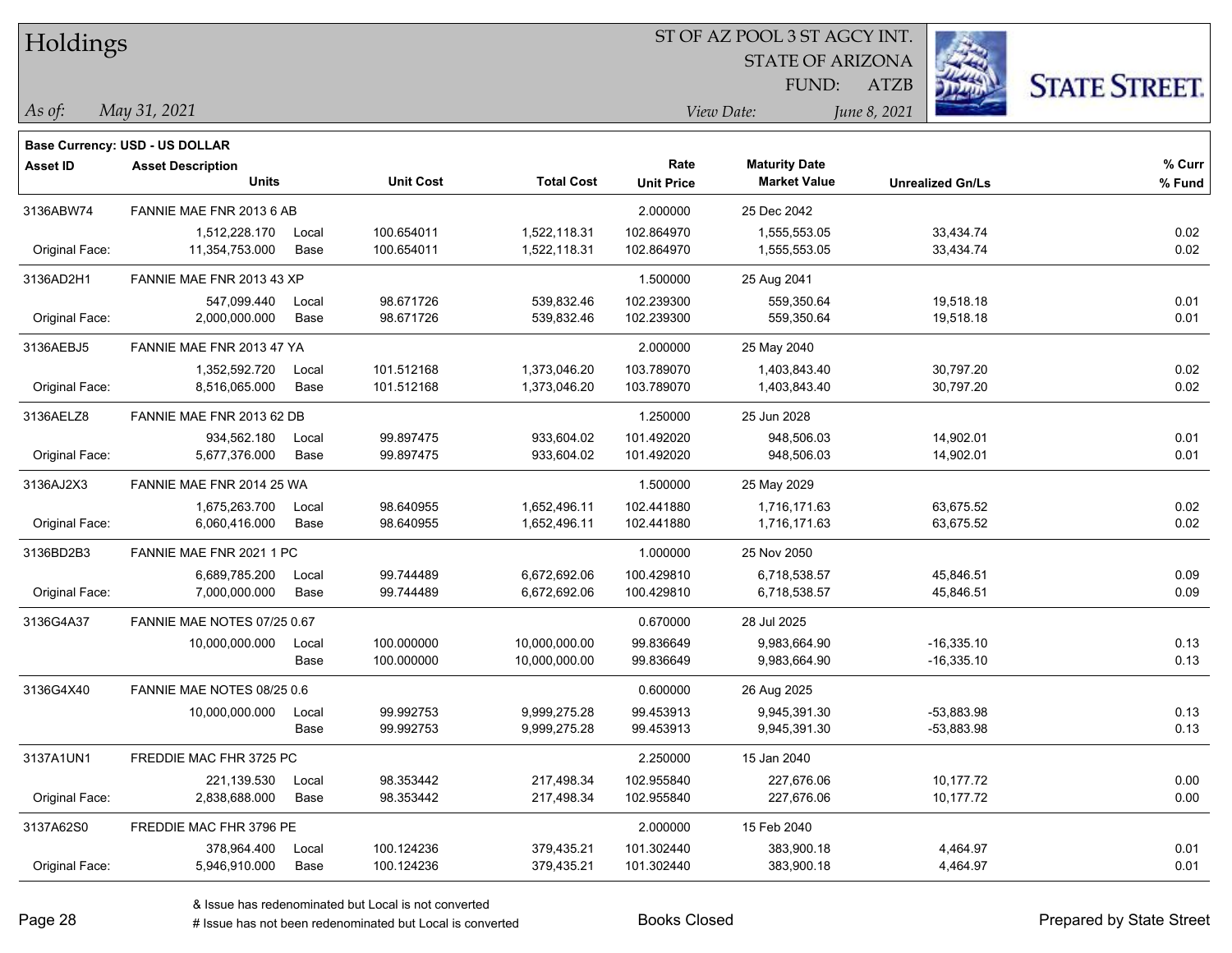| Holdings       |                                       |       |                  |                   | ST OF AZ POOL 3 ST AGCY INT. |                         |                         |                      |  |  |  |
|----------------|---------------------------------------|-------|------------------|-------------------|------------------------------|-------------------------|-------------------------|----------------------|--|--|--|
|                |                                       |       |                  |                   |                              | <b>STATE OF ARIZONA</b> | i.                      |                      |  |  |  |
|                |                                       |       |                  |                   |                              | FUND:                   | 遜<br>ATZB               | <b>STATE STREET.</b> |  |  |  |
| As of:         | May 31, 2021                          |       |                  |                   | June 8, 2021<br>View Date:   |                         |                         |                      |  |  |  |
|                | <b>Base Currency: USD - US DOLLAR</b> |       |                  |                   |                              |                         |                         |                      |  |  |  |
| Asset ID       | <b>Asset Description</b>              |       |                  |                   | Rate                         | <b>Maturity Date</b>    |                         | % Curr               |  |  |  |
|                | <b>Units</b>                          |       | <b>Unit Cost</b> | <b>Total Cost</b> | <b>Unit Price</b>            | <b>Market Value</b>     | <b>Unrealized Gn/Ls</b> | % Fund               |  |  |  |
| 3137A7HC7      | FREDDIE MAC FHR 3800 KE               |       |                  |                   | 3.500000                     | 15 Feb 2026             |                         |                      |  |  |  |
|                | 69,891.770                            | Local | 102.687870       | 71,770.37         | 105.285450                   | 73,585.86               | 1,815.49                | 0.00                 |  |  |  |
| Original Face: | 500,000.000                           | Base  | 102.687870       | 71,770.37         | 105.285450                   | 73,585.86               | 1,815.49                | 0.00                 |  |  |  |
| 3137ADHX8      | FREDDIE MAC FHR 3890 BA               |       |                  |                   | 2.500000                     | 15 Nov 2040             |                         |                      |  |  |  |
|                | 328,657.760                           | Local | 101.298990       | 332,926.99        | 101.459550                   | 333,454.68              | 527.69                  | 0.00                 |  |  |  |
| Original Face: | 11,354,753.000                        | Base  | 101.298990       | 332,926.99        | 101.459550                   | 333,454.68              | 527.69                  | 0.00                 |  |  |  |
| 3137AFPD8      | FREDDIE MAC FHR 3919 CD               |       |                  |                   | 2.500000                     | 15 Oct 2040             |                         |                      |  |  |  |
|                | 200,959.100                           | Local | 99.436686        | 199,827.07        | 102.099070                   | 205, 177.37             | 5,350.30                | 0.00                 |  |  |  |
| Original Face: | 2,838,688.000                         | Base  | 99.436686        | 199,827.07        | 102.099070                   | 205, 177.37             | 5,350.30                | 0.00                 |  |  |  |
| 3137AGAB6      | FREDDIE MAC FHR 3934 PB               |       |                  |                   | 2.000000                     | 15 Jul 2041             |                         |                      |  |  |  |
|                | 358,703.890                           | Local | 99.978782        | 358,627.78        | 102.892530                   | 369,079.51              | 10,451.73               | 0.00                 |  |  |  |
| Original Face: | 2,838,688.000                         | Base  | 99.978782        | 358,627.78        | 102.892530                   | 369,079.51              | 10,451.73               | 0.00                 |  |  |  |
| 3137AGRX0      | FREDDIE MAC FHR 3935 JA               |       |                  |                   | 2.000000                     | 15 May 2041             |                         |                      |  |  |  |
|                | 254,229.610                           | Local | 99.957680        | 254,122.02        | 103.298950                   | 262,616.52              | 8,494.50                | 0.00                 |  |  |  |
| Original Face: | 3,247,459.000                         | Base  | 99.957680        | 254,122.02        | 103.298950                   | 262,616.52              | 8,494.50                | 0.00                 |  |  |  |
| 3137ANK95      | FREDDIE MAC FHR 4024 C                |       |                  |                   | 3.000000                     | 15 Mar 2027             |                         |                      |  |  |  |
|                | 762,705.280                           | Local | 100.169408       | 763,997.36        | 105.010720                   | 800,922.31              | 36,924.95               | 0.01                 |  |  |  |
| Original Face: | 5,677,376.000                         | Base  | 100.169408       | 763,997.36        | 105.010720                   | 800,922.31              | 36,924.95               | 0.01                 |  |  |  |
| 3137AR5L6      | FREDDIE MAC FHR 4060 JC               |       |                  |                   | 2.000000                     | 15 Feb 2041             |                         |                      |  |  |  |
|                | 908,353.730                           | Local | 100.344518       | 911,483.17        | 101.939370                   | 925,970.07              | 14,486.90               | 0.01                 |  |  |  |
| Original Face: | 8,516,065.000                         | Base  | 100.344518       | 911,483.17        | 101.939370                   | 925,970.07              | 14,486.90               | 0.01                 |  |  |  |
| 3137AXMZ3      | FREDDIE MAC FHR 4152 AG               |       |                  |                   | 1.500000                     | 15 Jan 2028             |                         |                      |  |  |  |
|                | 1,383,881.550                         | Local | 100.056300       | 1,384,660.67      | 102.085950                   | 1,412,748.63            | 28,087.96               | 0.02                 |  |  |  |
| Original Face: | 7,380,589.000                         | Base  | 100.056300       | 1,384,660.67      | 102.085950                   | 1,412,748.63            | 28,087.96               | 0.02                 |  |  |  |
| 3137AYLB5      | FREDDIE MAC FHR 4161 CD               |       |                  |                   | 2.000000                     | 15 Feb 2043             |                         |                      |  |  |  |
|                | 1,908,969.080                         | Local | 101.206802       | 1,932,006.55      | 101.947330                   | 1,946,143.01            | 14,136.46               | 0.03                 |  |  |  |
| Original Face: | 5,677,376.000                         | Base  | 101.206802       | 1,932,006.55      | 101.947330                   | 1,946,143.01            | 14,136.46               | 0.03                 |  |  |  |
| 3137AYSG7      | FREDDIE MAC FHR 4165 TD               |       |                  |                   | 1.500000                     | 15 Dec 2042             |                         |                      |  |  |  |
|                | 1,132,755.780                         | Local | 100.022721       | 1,133,013.15      | 101.274550                   | 1,147,193.32            | 14,180.17               | 0.02                 |  |  |  |
| Original Face: | 5,677,376.000                         | Base  | 100.022721       | 1,133,013.15      | 101.274550                   | 1,147,193.32            | 14,180.17               | 0.02                 |  |  |  |

 $\overline{\phantom{0}}$ 

ST OF AZ POOL 3 ST AGCY INT.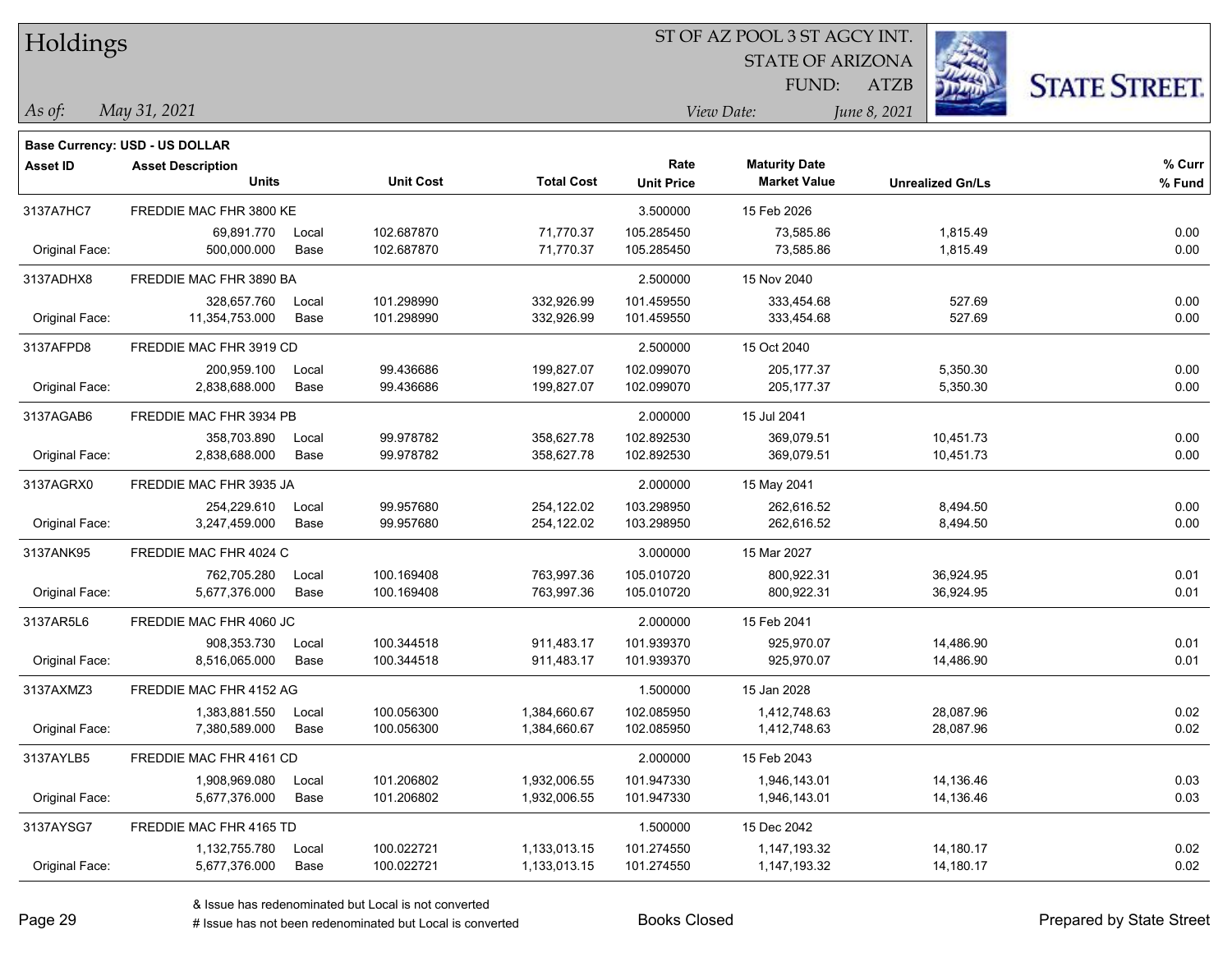| Holdings        |                                       |       |                  |                   |                   |                         |                         |                      |
|-----------------|---------------------------------------|-------|------------------|-------------------|-------------------|-------------------------|-------------------------|----------------------|
|                 |                                       |       |                  |                   |                   | <b>STATE OF ARIZONA</b> |                         |                      |
|                 |                                       |       |                  |                   |                   | FUND:                   | <b>ATZB</b>             | <b>STATE STREET.</b> |
| As of:          | May 31, 2021                          |       |                  |                   |                   | View Date:              | June 8, 2021            |                      |
|                 | <b>Base Currency: USD - US DOLLAR</b> |       |                  |                   |                   |                         |                         |                      |
| <b>Asset ID</b> | <b>Asset Description</b>              |       |                  |                   | Rate              | <b>Maturity Date</b>    |                         | $%$ Curr             |
|                 | <b>Units</b>                          |       | <b>Unit Cost</b> | <b>Total Cost</b> | <b>Unit Price</b> | <b>Market Value</b>     | <b>Unrealized Gn/Ls</b> | % Fund               |
| 3137AYSH5       | FREDDIE MAC FHR 4165 TE               |       |                  |                   | 1.750000          | 15 Dec 2042             |                         |                      |
|                 | 2,831,889.680                         | Local | 100.704424       | 2,851,838.19      | 102.422610        | 2,900,495.32            | 48,657.13               | 0.04                 |
| Original Face:  | 14,193,441.000                        | Base  | 100.704424       | 2,851,838.19      | 102.422610        | 2,900,495.32            | 48,657.13               | 0.04                 |
| 3137B0GK4       | FREDDIE MAC FHR 4173 AG               |       |                  |                   | 2.000000          | 15 Mar 2043             |                         |                      |
|                 | 1,724,991.340                         | Local | 100.448980       | 1,732,736.21      | 102.142210        | 1,761,944.28            | 29,208.07               | 0.02                 |
| Original Face:  | 14, 193, 441.000                      | Base  | 100.448980       | 1,732,736.21      | 102.142210        | 1,761,944.28            | 29,208.07               | 0.02                 |
| 3137B1EM0       | FREDDIE MAC FHR 4191 AP               |       |                  |                   | 2.000000          | 15 Mar 2043             |                         |                      |
|                 | 671,563.300                           | Local | 99.899202        | 670,886.38        | 103.387710        | 694,313.92              | 23,427.54               | 0.01                 |
| Original Face:  | 3,250,000.000                         | Base  | 99.899202        | 670,886.38        | 103.387710        | 694,313.92              | 23,427.54               | 0.01                 |
| 3137B1VH2       | FREDDIE MAC FHR 4210 AC               |       |                  |                   | 2.000000          | 15 Mar 2040             |                         |                      |
|                 | 889,878.840                           | Local | 100.492937       | 894,265.38        | 101.050360        | 899,225.77              | 4,960.39                | 0.01                 |
| Original Face:  | 5.677.376.000                         | Base  | 100.492937       | 894,265.38        | 101.050360        | 899,225.77              | 4,960.39                | 0.01                 |
| 3137B1ZD7       | FREDDIE MAC FHR 4204 QA               |       |                  |                   | 1.500000          | 15 Jul 2042             |                         |                      |
|                 | 1,913,993.100                         | Local | 99.909374        | 1,912,258.53      | 102.699690        | 1,965,664.98            | 53,406.45               | 0.03                 |
| Original Face:  | 8,516,065.000                         | Base  | 99.909374        | 1,912,258.53      | 102.699690        | 1,965,664.98            | 53,406.45               | 0.03                 |
| 3137B2CF5       | FREDDIE MAC FHR 4203 DC               |       |                  |                   | 1.750000          | 15 Apr 2033             |                         |                      |
|                 | 469,562.700                           | Local | 98.063243        | 460,468.41        | 102.628760        | 481,906.38              | 21,437.97               | 0.01                 |
| Original Face:  | 2,500,000.000                         | Base  | 98.063243        | 460,468.41        | 102.628760        | 481,906.38              | 21,437.97               | 0.01                 |
| 3137BUFZ6       | FREDDIE MAC FHR 4646 TB               |       |                  |                   | 3.500000          | 15 Apr 2028             |                         |                      |
|                 | 2,820,723.100                         | Local | 102.357726       | 2,887,228.02      | 101.539140        | 2,864,137.98            | $-23,090.04$            | 0.04                 |
| Original Face:  | 10,000,000.000                        | Base  | 102.357726       | 2,887,228.02      | 101.539140        | 2,864,137.98            | $-23,090.04$            | 0.04                 |
| 3137F8AW3       | FREDDIE MAC FHR 5058 BD               |       |                  |                   | 3.000000          | 25 Dec 2035             |                         |                      |
|                 | 4,462,688.100                         | Local | 102.566805       | 4,577,236.61      | 102.269760        | 4,563,980.41            | $-13,256.20$            | 0.06                 |
| Original Face:  | 5,000,000.000                         | Base  | 102.566805       | 4,577,236.61      | 102.269760        | 4,563,980.41            | $-13,256.20$            | 0.06                 |
| 31393DDG3       | FANNIE MAE FNR 2003 58 M              |       |                  |                   | 3.500000          | 25 Jul 2033             |                         |                      |
|                 | 471,027.110                           | Local | 101.076634       | 476,098.35        | 107.369840        | 505,741.05              | 29,642.70               | 0.01                 |
| Original Face:  | 44,567,405.000                        | Base  | 101.076634       | 476,098.35        | 107.369840        | 505,741.05              | 29,642.70               | 0.01                 |
| 31396WBV7       | FANNIE MAE FNR 2007 56 EP             |       |                  |                   | 5.500000          | 25 Jun 2027             |                         |                      |
|                 | 18,367.780                            | Local | 106.229169       | 19,511.94         | 109.924680        | 20,190.72               | 678.78                  | 0.00                 |
| Original Face:  | 1,000,000.000                         | Base  | 106.229169       | 19,511.94         | 109.924680        | 20,190.72               | 678.78                  | 0.00                 |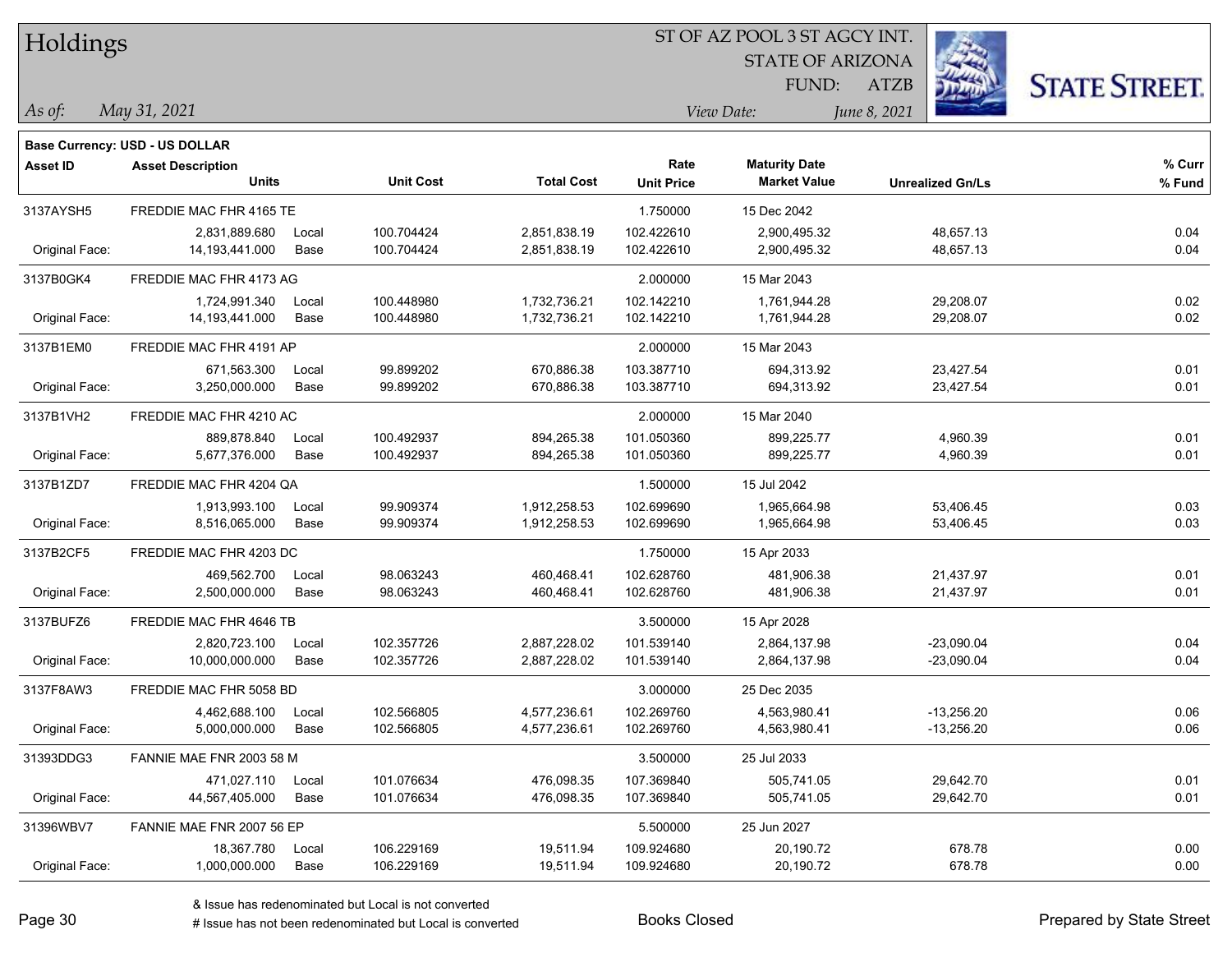| Holdings        |                                                 |       |                  |                   |                   | ST OF AZ POOL 3 ST AGCY INT. |                         |                      |
|-----------------|-------------------------------------------------|-------|------------------|-------------------|-------------------|------------------------------|-------------------------|----------------------|
|                 |                                                 |       |                  |                   |                   | <b>STATE OF ARIZONA</b>      |                         |                      |
|                 |                                                 |       |                  |                   |                   | FUND:                        | <b>ATZB</b>             | <b>STATE STREET.</b> |
| $\vert$ As of:  | May 31, 2021                                    |       |                  |                   |                   | View Date:                   | June 8, 2021            |                      |
|                 | <b>Base Currency: USD - US DOLLAR</b>           |       |                  |                   |                   |                              |                         |                      |
| <b>Asset ID</b> | <b>Asset Description</b>                        |       |                  |                   | Rate              | <b>Maturity Date</b>         |                         | % Curr               |
|                 | <b>Units</b>                                    |       | <b>Unit Cost</b> | <b>Total Cost</b> | <b>Unit Price</b> | <b>Market Value</b>          | <b>Unrealized Gn/Ls</b> | % Fund               |
| 31397NJ30       | FANNIE MAE FNR 2009 29 PA                       |       |                  |                   | 5.000000          | 25 May 2049                  |                         |                      |
|                 | 721,666.940                                     | Local | 105.602924       | 762,101.39        | 116.562060        | 841,189.85                   | 79,088.46               | 0.01                 |
| Original Face:  | 24,898,134.000                                  | Base  | 105.602924       | 762,101.39        | 116.562060        | 841,189.85                   | 79,088.46               | 0.01                 |
| 31398SP80       | FANNIE MAE FNR 2010 135 EA                      |       |                  |                   | 3.000000          | 25 Jan 2040                  |                         |                      |
|                 | 123,635.020                                     | Local | 99.269147        | 122,731.43        | 101.327920        | 125,276.79                   | 2,545.36                | 0.00                 |
| Original Face:  | 5,677,376.000                                   | Base  | 99.269147        | 122,731.43        | 101.327920        | 125,276.79                   | 2,545.36                | 0.00                 |
| 31398WC36       | FREDDIE MAC FHR 3620 PA                         |       |                  |                   | 4.500000          | 15 Dec 2039                  |                         |                      |
|                 | 253,463.300                                     | Local | 104.745117       | 265,490.43        | 108.579290        | 275,208.65                   | 9,718.22                | 0.00                 |
| Original Face:  | 8,516,065.000                                   | Base  | 104.745117       | 265,490.43        | 108.579290        | 275,208.65                   | 9,718.22                | 0.00                 |
| 31422B3T5       | FARMER MAC NOTES 09/21 VAR                      |       |                  |                   | 0.040000          | 01 Sep 2021                  |                         |                      |
|                 | 20,000,000.000                                  | Local | 100.000000       | 20,000,000.00     | 99.998978         | 19,999,795.60                | $-204.40$               | 0.26                 |
|                 |                                                 | Base  | 100.000000       | 20,000,000.00     | 99.998978         | 19,999,795.60                | $-204.40$               | 0.26                 |
| 31422B4M9       | FARMER MAC NOTES 07/21 VAR                      |       |                  |                   | 0.030000          | 02 Jul 2021                  |                         |                      |
|                 | 25,000,000.000                                  | Local | 100.000000       | 25,000,000.00     | 99.998794         | 24,999,698.50                | $-301.50$               | 0.33                 |
|                 |                                                 | Base  | 100.000000       | 25,000,000.00     | 99.998794         | 24,999,698.50                | $-301.50$               | 0.33                 |
| 31677QBP3       | FIFTH THIRD BANK SR UNSECURED 07/21 VAR         |       |                  |                   | 0.615750          | 26 Jul 2021                  |                         |                      |
|                 | 2,000,000.000                                   | Local | 100.000000       | 2,000,000.00      | 100.029940        | 2,000,598.80                 | 598.80                  | 0.03                 |
|                 |                                                 | Base  | 100.000000       | 2,000,000.00      | 100.029940        | 2,000,598.80                 | 598.80                  | 0.03                 |
| 341081GD3       | FLORIDA POWER + LIGHT CO SR UNSECURED 05/23 VAR |       |                  |                   | 0.260000          | 10 May 2023                  |                         |                      |
|                 | 15,000,000.000                                  | Local | 100.000000       | 15,000,000.00     | 100.053900        | 15,008,085.00                | 8,085.00                | 0.20                 |
|                 |                                                 | Base  | 100.000000       | 15,000,000.00     | 100.053900        | 15,008,085.00                | 8,085.00                | 0.20                 |
| 34528QHA5       | FORD CREDIT FLOORPLAN MASTER O FORDF 2019 3 A1  |       |                  |                   | 2.230000          | 15 Sep 2024                  |                         |                      |
|                 | 20,000,000.000                                  | Local | 102.589583       | 20,517,916.58     | 102.567960        | 20,513,592.00                | $-4,324.58$             | 0.27                 |
| Original Face:  | 20,000,000.000                                  | Base  | 102.589583       | 20,517,916.58     | 102.567960        | 20,513,592.00                | $-4,324.58$             | 0.27                 |
| 34532NAA3       | FORD CREDIT AUTO OWNER TRUST FORDO 2021 A A1    |       |                  |                   | 0.119410          | 15 Mar 2022                  |                         |                      |
|                 | 3,874,934.490                                   | Local | 100.000000       | 3,874,934.49      | 99.998720         | 3,874,884.89                 | $-49.60$                | 0.05                 |
| Original Face:  | 11,250,000.000                                  | Base  | 100.000000       | 3,874,934.49      | 99.998720         | 3,874,884.89                 | $-49.60$                | 0.05                 |
| 34532NAB1       | FORD CREDIT AUTO OWNER TRUST FORDO 2021 A A2    |       |                  |                   | 0.170000          | 15 Oct 2023                  |                         |                      |
|                 | 12,500,000.000                                  | Local | 99.999212        | 12,499,901.47     | 100.024550        | 12,503,068.75                | 3,167.28                | 0.16                 |
| Original Face:  | 12,500,000.000                                  | Base  | 99.999212        | 12,499,901.47     | 100.024550        | 12,503,068.75                | 3,167.28                | 0.16                 |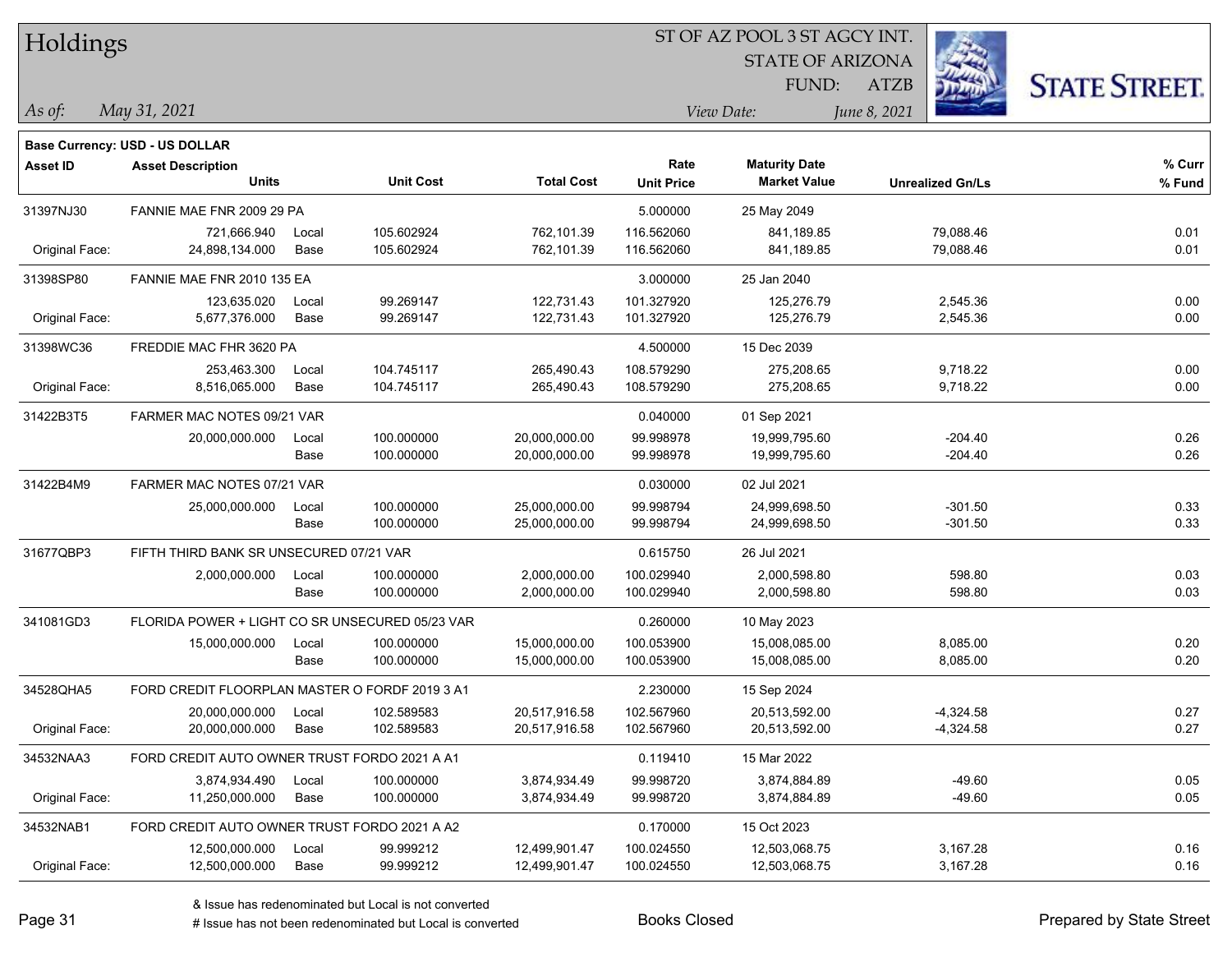| <b>Holdings</b> |                                                  |       |                  |                   | 51 OF AZ POOL 3 51 AGCY INT. |                         |                         |                      |  |  |
|-----------------|--------------------------------------------------|-------|------------------|-------------------|------------------------------|-------------------------|-------------------------|----------------------|--|--|
|                 |                                                  |       |                  |                   |                              | <b>STATE OF ARIZONA</b> | i.                      |                      |  |  |
|                 |                                                  |       |                  |                   |                              | FUND:                   | ATZB                    | <b>STATE STREET.</b> |  |  |
| As of:          | May 31, 2021                                     |       |                  |                   |                              | View Date:              | June 8, 2021            |                      |  |  |
|                 | <b>Base Currency: USD - US DOLLAR</b>            |       |                  |                   |                              |                         |                         |                      |  |  |
| <b>Asset ID</b> | <b>Asset Description</b>                         |       |                  |                   | Rate                         | <b>Maturity Date</b>    |                         | % Curr               |  |  |
|                 | <b>Units</b>                                     |       | <b>Unit Cost</b> | <b>Total Cost</b> | <b>Unit Price</b>            | <b>Market Value</b>     | <b>Unrealized Gn/Ls</b> | % Fund               |  |  |
| 345397YP2       | FORD MOTOR CREDIT CO LLC SR UNSECURED 08/22 VAR  |       |                  |                   | 1.255630                     | 03 Aug 2022             |                         |                      |  |  |
|                 | 20,000,000.000                                   | Local | 100.000000       | 20,000,000.00     | 99.600000                    | 19,920,000.00           | $-80,000.00$            | 0.26                 |  |  |
|                 |                                                  | Base  | 100.000000       | 20,000,000.00     | 99.600000                    | 19,920,000.00           | $-80,000.00$            | 0.26                 |  |  |
| 369550AW8       | GENERAL DYNAMICS CORP COMPANY GUAR 08/23 1.875   |       |                  |                   | 1.875000                     | 15 Aug 2023             |                         |                      |  |  |
|                 | 1,250,000.000                                    | Local | 102.991340       | 1,287,391.75      | 103.261915                   | 1,290,773.94            | 3,382.19                | 0.02                 |  |  |
|                 |                                                  | Base  | 102.991340       | 1,287,391.75      | 103.261915                   | 1,290,773.94            | 3,382.19                | 0.02                 |  |  |
| 370334CE2       | GENERAL MILLS INC SR UNSECURED 10/23 3.7         |       |                  |                   | 3.700000                     | 17 Oct 2023             |                         |                      |  |  |
|                 | 2,610,000.000                                    | Local | 107.272974       | 2,799,824.63      | 107.593912                   | 2,808,201.10            | 8,376.47                | 0.04                 |  |  |
|                 |                                                  | Base  | 107.272974       | 2,799,824.63      | 107.593912                   | 2,808,201.10            | 8,376.47                | 0.04                 |  |  |
| 375558AU7       | GILEAD SCIENCES INC SR UNSECURED 12/21 4.4       |       |                  |                   | 4.400000                     | 01 Dec 2021             |                         |                      |  |  |
|                 | 5,000,000.000                                    | Local | 101.032565       | 5,051,628.24      | 101.025414                   | 5,051,270.70            | $-357.54$               | 0.07                 |  |  |
|                 |                                                  | Base  | 101.032565       | 5,051,628.24      | 101.025414                   | 5,051,270.70            | $-357.54$               | 0.07                 |  |  |
| 375558BW2       | GILEAD SCIENCES INC SR UNSECURED 09/23 0.75      |       |                  |                   | 0.750000                     | 29 Sep 2023             |                         |                      |  |  |
|                 | 10,000,000.000                                   | Local | 99.988397        | 9,998,839.73      | 100.146070                   | 10,014,607.00           | 15,767.27               | 0.13                 |  |  |
|                 |                                                  | Base  | 99.988397        | 9,998,839.73      | 100.146070                   | 10,014,607.00           | 15,767.27               | 0.13                 |  |  |
| 377373AL9       | GLAXOSMITHKLINE CAPITAL COMPANY GUAR 10/23 0.534 |       |                  |                   | 0.534000                     | 01 Oct 2023             |                         |                      |  |  |
|                 | 5,000,000.000                                    | Local | 100.000000       | 5,000,000.00      | 100.292390                   | 5,014,619.50            | 14,619.50               | 0.07                 |  |  |
|                 |                                                  | Base  | 100.000000       | 5,000,000.00      | 100.292390                   | 5,014,619.50            | 14,619.50               | 0.07                 |  |  |
| 380144AA3       | GM FINANCIAL AUTOMOBILE LEASIN GMALT 2021 2 A1   |       |                  |                   | 0.109810                     | 20 May 2022             |                         |                      |  |  |
|                 | 18,000,000.000                                   | Local | 100.000000       | 18,000,000.00     | 100.007620                   | 18,001,371.60           | 1,371.60                | 0.24                 |  |  |
| Original Face:  | 18,000,000.000                                   | Base  | 100.000000       | 18,000,000.00     | 100.007620                   | 18,001,371.60           | 1,371.60                | 0.24                 |  |  |
| 38141GXZ2       | GOLDMAN SACHS GROUP INC SR UNSECURED 03/24 VAR   |       |                  |                   | 0.673000                     | 08 Mar 2024             |                         |                      |  |  |
|                 | 7,000,000.000                                    | Local | 100.000000       | 7,000,000.00      | 100.284716                   | 7,019,930.12            | 19,930.12               | 0.09                 |  |  |
|                 |                                                  | Base  | 100.000000       | 7,000,000.00      | 100.284716                   | 7,019,930.12            | 19,930.12               | 0.09                 |  |  |
| 38150AEL5       | GOLDMAN SACHS GROUP INC SR UNSECURED 12/25 1     |       |                  |                   | 1.000000                     | 21 Dec 2025             |                         |                      |  |  |
|                 | 20,000,000.000                                   | Local | 100.000000       | 20,000,000.00     | 97.826821                    | 19,565,364.20           | -434,635.80             | 0.26                 |  |  |
|                 |                                                  | Base  | 100.000000       | 20,000,000.00     | 97.826821                    | 19,565,364.20           | -434,635.80             | 0.26                 |  |  |
| 38150AF75       | GOLDMAN SACHS GROUP INC SR UNSECURED 03/26 VAR   |       |                  |                   | 1.000000                     | 18 Mar 2026             |                         |                      |  |  |
|                 | 10,000,000.000                                   | Local | 100.000000       | 10,000,000.00     | 97.323626                    | 9,732,362.60            | $-267,637.40$           | 0.13                 |  |  |
|                 |                                                  | Base  | 100.000000       | 10,000,000.00     | 97.323626                    | 9,732,362.60            | $-267,637.40$           | 0.13                 |  |  |

 $\overline{\text{SUSP}}$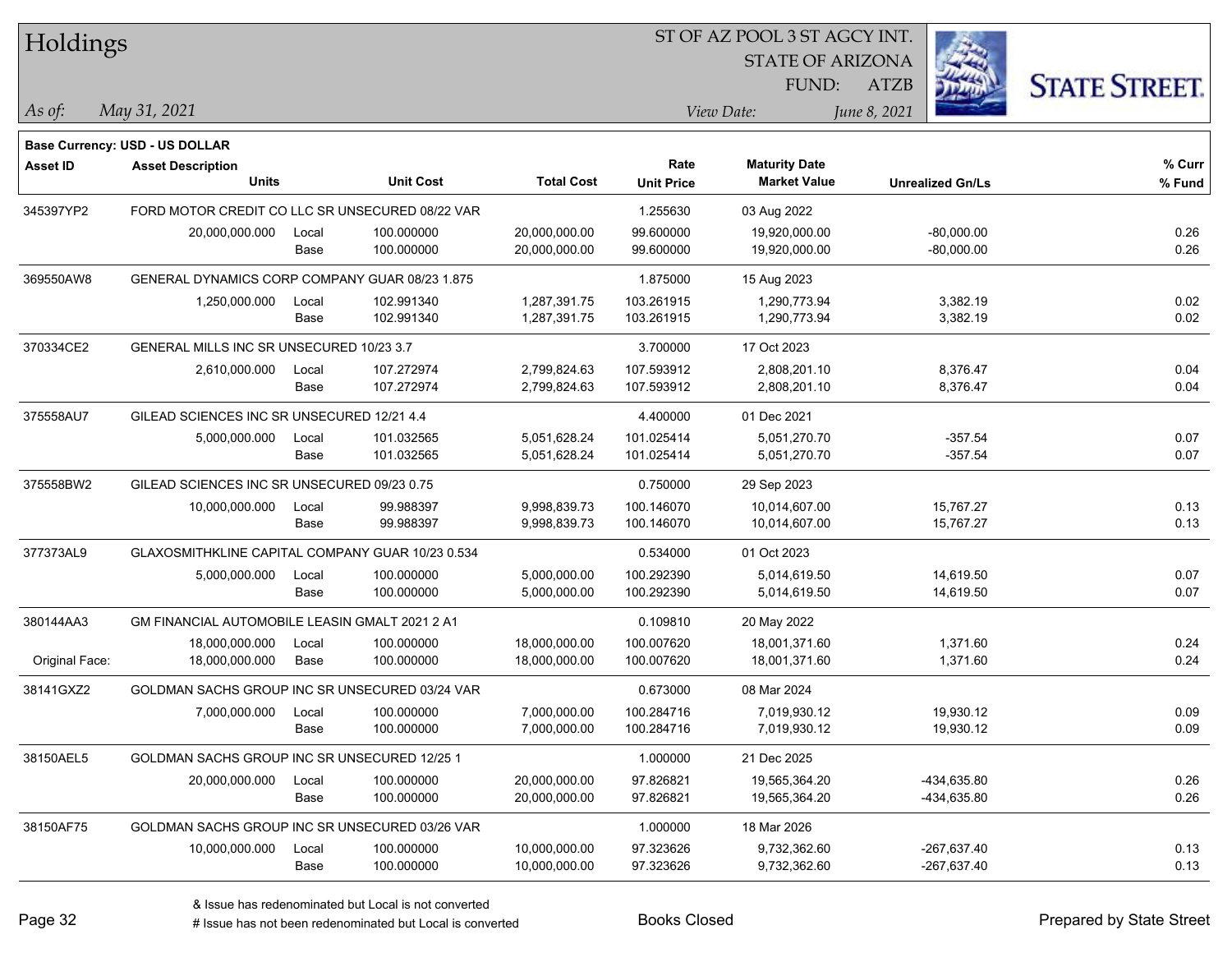| Holdings        |                                                 |               |                          |                              |                           | ST OF AZ POOL 3 ST AGCY INT.                |                              |                      |  |  |
|-----------------|-------------------------------------------------|---------------|--------------------------|------------------------------|---------------------------|---------------------------------------------|------------------------------|----------------------|--|--|
|                 |                                                 |               |                          |                              |                           | <b>STATE OF ARIZONA</b>                     |                              |                      |  |  |
|                 |                                                 |               |                          |                              |                           | FUND:                                       | <b>ATZB</b>                  | <b>STATE STREET.</b> |  |  |
| $\vert$ As of:  | May 31, 2021                                    |               |                          |                              |                           | View Date:                                  | June 8, 2021                 |                      |  |  |
|                 |                                                 |               |                          |                              |                           |                                             |                              |                      |  |  |
|                 | <b>Base Currency: USD - US DOLLAR</b>           |               |                          |                              |                           |                                             |                              |                      |  |  |
| <b>Asset ID</b> | <b>Asset Description</b><br><b>Units</b>        |               | <b>Unit Cost</b>         | <b>Total Cost</b>            | Rate<br><b>Unit Price</b> | <b>Maturity Date</b><br><b>Market Value</b> | <b>Unrealized Gn/Ls</b>      | % Curr<br>% Fund     |  |  |
|                 |                                                 |               |                          |                              |                           |                                             |                              |                      |  |  |
| 38150AF91       | GOLDMAN SACHS GROUP INC SR UNSECURED 03/24 0.8  |               |                          |                              | 0.800000                  | 25 Mar 2024                                 |                              |                      |  |  |
|                 | 5,000,000.000                                   | Local<br>Base | 100.000000<br>100.000000 | 5,000,000.00<br>5,000,000.00 | 99.766068<br>99.766068    | 4,988,303.40<br>4,988,303.40                | $-11,696.60$<br>$-11,696.60$ | 0.07<br>0.07         |  |  |
|                 |                                                 |               |                          |                              |                           |                                             |                              |                      |  |  |
| 38150AFG5       | GOLDMAN SACHS GROUP INC SR UNSECURED 04/26 VAR  |               |                          |                              | 1.350000                  | 30 Apr 2026                                 |                              |                      |  |  |
|                 | 10,000,000.000                                  | Local         | 100.000000               | 10,000,000.00                | 99.816509                 | 9,981,650.90                                | $-18,349.10$                 | 0.13                 |  |  |
|                 |                                                 | Base          | 100.000000               | 10,000,000.00                | 99.816509                 | 9,981,650.90                                | $-18,349.10$                 | 0.13                 |  |  |
| 38150AFJ9       | GOLDMAN SACHS GROUP INC SR UNSECURED 04/26 1.45 |               |                          |                              | 1.450000                  | 30 Apr 2026                                 |                              |                      |  |  |
|                 | 10,000,000.000                                  | Local         | 100.000000               | 10,000,000.00                | 99.959350                 | 9,995,935.00                                | $-4,065.00$                  | 0.13                 |  |  |
|                 |                                                 | Base          | 100.000000               | 10,000,000.00                | 99.959350                 | 9,995,935.00                                | $-4,065.00$                  | 0.13                 |  |  |
| 38376JFP4       | GOVERNMENT NATIONAL MORTGAGE A GNR 2009 106 HA  |               |                          |                              | 4.000000                  | 16 Nov 2039                                 |                              |                      |  |  |
|                 | 47,855.490                                      | Local         | 105.064623               | 50,279.19                    | 111.075140                | 53,155.55                                   | 2,876.36                     | 0.00                 |  |  |
| Original Face:  | 877,500.000                                     | Base          | 105.064623               | 50,279.19                    | 111.075140                | 53,155.55                                   | 2,876.36                     | 0.00                 |  |  |
| 38378BWR6       | GOVERNMENT NATIONAL MORTGAGE A GNR 2012 83 AC   |               |                          |                              | 1.718500                  | 16 May 2045                                 |                              |                      |  |  |
|                 | 1,591,096.140                                   | Local         | 98.919118                | 1,573,898.27                 | 101.295120                | 1,611,702.74                                | 37,804.47                    | 0.02                 |  |  |
| Original Face:  | 3,000,000.000                                   | Base          | 98.919118                | 1,573,898.27                 | 101.295120                | 1,611,702.74                                | 37,804.47                    | 0.02                 |  |  |
| 38378BX38       | GOVERNMENT NATIONAL MORTGAGE A GNR 2012 132 AC  |               |                          |                              | 1.619870                  | 16 Jun 2053                                 |                              |                      |  |  |
|                 | 2,522,320.300                                   | Local         | 95.612507                | 2,411,653.68                 | 101.246880                | 2,553,770.61                                | 142,116.93                   | 0.03                 |  |  |
| Original Face:  | 10,000,000.000                                  | Base          | 95.612507                | 2,411,653.68                 | 101.246880                | 2,553,770.61                                | 142,116.93                   | 0.03                 |  |  |
| 38378EQC0       | GOVERNMENT NATIONAL MORTGAGE A GNR 2012 69 QC   |               |                          |                              | 2.000000                  | 16 Mar 2041                                 |                              |                      |  |  |
|                 | 2,198,214.370                                   | Local         | 101.977929               | 2,241,693.49                 | 103.400670                | 2,272,968.39                                | 31,274.90                    | 0.03                 |  |  |
| Original Face:  | 10,493,495.000                                  | Base          | 101.977929               | 2,241,693.49                 | 103.400670                | 2,272,968.39                                | 31,274.90                    | 0.03                 |  |  |
| 38379UW28       | GOVERNMENT NATIONAL MORTGAGE A GNR 2016 158 AE  |               |                          |                              | 2.050000                  | 16 Aug 2057                                 |                              |                      |  |  |
|                 | 3,109,546.150                                   | Local         | 96.510222                | 3.001.029.88                 | 102.053610                | 3,173,404.10                                | 172,374.22                   | 0.04                 |  |  |
| Original Face:  | 5,000,000.000                                   | Base          | 96.510222                | 3,001,029.88                 | 102.053610                | 3,173,404.10                                | 172,374.22                   | 0.04                 |  |  |
| 38380GPY4       | GOVERNMENT NATIONAL MORTGAGE A GNR 2017 118 KH  |               |                          |                              | 2.250000                  | 20 Oct 2046                                 |                              |                      |  |  |
|                 | 722,133.260                                     | Local         | 99.904587                | 721,444.25                   | 101.980180                | 736,432.80                                  | 14,988.55                    | 0.01                 |  |  |
| Original Face:  | 5,000,000.000                                   | Base          | 99.904587                | 721,444.25                   | 101.980180                | 736,432.80                                  | 14,988.55                    | 0.01                 |  |  |
| 38381YQU1       | GOVERNMENT NATIONAL MORTGAGE A GNR 2019 111 BG  |               |                          |                              | 2.500000                  | 20 Apr 2049                                 |                              |                      |  |  |
|                 | 1,058,021.500                                   | Local         | 100.665613               | 1,065,063.83                 | 101.329420                | 1,072,087.05                                | 7,023.22                     | 0.01                 |  |  |
| Original Face:  | 5,000,000.000                                   | Base          | 100.665613               | 1,065,063.83                 | 101.329420                | 1,072,087.05                                | 7,023.22                     | 0.01                 |  |  |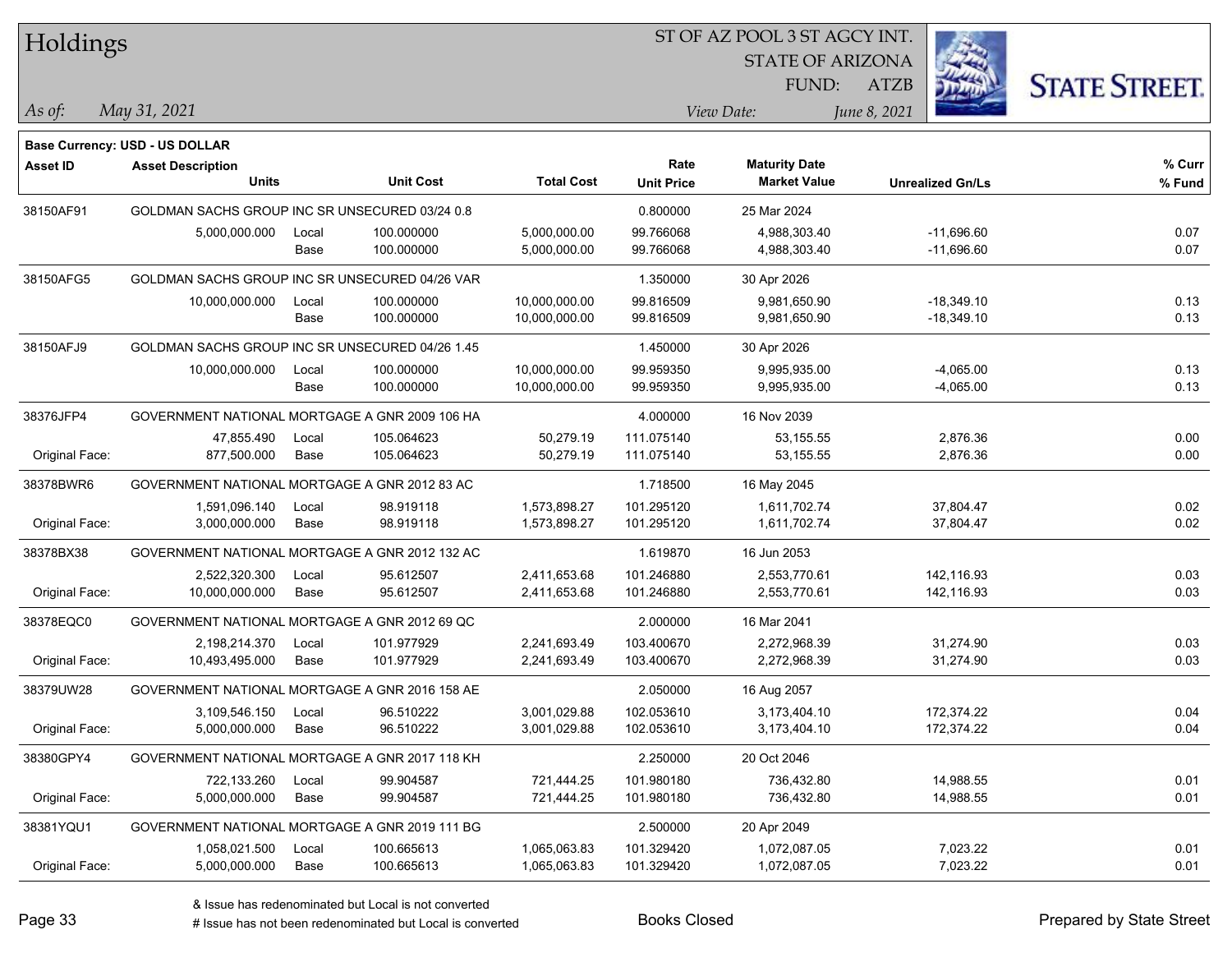| Holdings        |                                                            |       |                  |                   |                   | ST OF AZ POOL 3 ST AGCY INT. |                         |                      |
|-----------------|------------------------------------------------------------|-------|------------------|-------------------|-------------------|------------------------------|-------------------------|----------------------|
|                 |                                                            |       |                  |                   |                   | <b>STATE OF ARIZONA</b>      |                         |                      |
|                 |                                                            |       |                  |                   |                   | FUND:                        | <b>ATZB</b>             | <b>STATE STREET.</b> |
| As of:          | May 31, 2021                                               |       |                  |                   |                   | View Date:                   | June 8, 2021            |                      |
|                 |                                                            |       |                  |                   |                   |                              |                         |                      |
| <b>Asset ID</b> | Base Currency: USD - US DOLLAR<br><b>Asset Description</b> |       |                  |                   | Rate              | <b>Maturity Date</b>         |                         | % Curr               |
|                 | <b>Units</b>                                               |       | <b>Unit Cost</b> | <b>Total Cost</b> | <b>Unit Price</b> | <b>Market Value</b>          | <b>Unrealized Gn/Ls</b> | % Fund               |
| 38382NFY8       | GOVERNMENT NATIONAL MORTGAGE A GNR 2021 27 TA              |       |                  |                   | 1.500000          | 20 Feb 2051                  |                         |                      |
|                 | 4,924,626.800                                              | Local | 102.302765       | 5,038,029.39      | 101.953120        | 5,020,810.67                 | $-17,218.72$            | 0.07                 |
| Original Face:  | 5,000,000.000                                              | Base  | 102.302765       | 5,038,029.39      | 101.953120        | 5,020,810.67                 | $-17,218.72$            | 0.07                 |
| 41284NAB6       | HARLEY DAVIDSON MOTORCYCLE TRU HDMOT 2021 A A2             |       |                  |                   | 0.220000          | 15 Apr 2024                  |                         |                      |
|                 | 8,000,000.000                                              | Local | 99.990985        | 7,999,278.81      | 100.037780        | 8,003,022.40                 | 3,743.59                | 0.11                 |
| Original Face:  | 8,000,000.000                                              | Base  | 99.990985        | 7,999,278.81      | 100.037780        | 8,003,022.40                 | 3,743.59                | 0.11                 |
| 427866BC1       | HERSHEY COMPANY SR UNSECURED 11/24 2.05                    |       |                  |                   | 2.050000          | 15 Nov 2024                  |                         |                      |
|                 | 1,000,000.000                                              | Local | 99.941495        | 999,414.95        | 105.009707        | 1,050,097.07                 | 50,682.12               | 0.01                 |
|                 |                                                            | Base  | 99.941495        | 999,414.95        | 105.009707        | 1,050,097.07                 | 50,682.12               | 0.01                 |
| 427866BF4       | HERSHEY COMPANY SR UNSECURED 06/25 0.9                     |       |                  |                   | 0.900000          | 01 Jun 2025                  |                         |                      |
|                 | 2,000,000.000                                              | Local | 99.852619        | 1,997,052.37      | 100.516561        | 2,010,331.22                 | 13,278.85               | 0.03                 |
|                 |                                                            | Base  | 99.852619        | 1,997,052.37      | 100.516561        | 2,010,331.22                 | 13,278.85               | 0.03                 |
| 438516BT2       | HONEYWELL INTERNATIONAL SR UNSECURED 08/22 2.15            |       |                  |                   | 2.150000          | 08 Aug 2022                  |                         |                      |
|                 | 15,680,000.000                                             | Local | 100.635432       | 15,779,635.79     | 102.249637        | 16,032,743.08                | 253,107.29              | 0.21                 |
|                 |                                                            | Base  | 100.635432       | 15,779,635.79     | 102.249637        | 16,032,743.08                | 253,107.29              | 0.21                 |
| 438516CB0       | HONEYWELL INTERNATIONAL SR UNSECURED 06/25 1.35            |       |                  |                   | 1.350000          | 01 Jun 2025                  |                         |                      |
|                 | 3,000,000.000                                              | Local | 99.992095        | 2,999,762.85      | 102.327207        | 3,069,816.21                 | 70,053.36               | 0.04                 |
|                 |                                                            | Base  | 99.992095        | 2,999,762.85      | 102.327207        | 3,069,816.21                 | 70,053.36               | 0.04                 |
| 438516CD6       | HONEYWELL INTERNATIONAL SR UNSECURED 08/22 VAR             |       |                  |                   | 0.379630          | 19 Aug 2022                  |                         |                      |
|                 | 2,000,000.000                                              | Local | 100.000000       | 2,000,000.00      | 100.059932        | 2,001,198.64                 | 1,198.64                | 0.03                 |
|                 |                                                            | Base  | 100.000000       | 2,000,000.00      | 100.059932        | 2,001,198.64                 | 1,198.64                | 0.03                 |
| 44933LAA1       | <b>HYUNDAI AUTO RECEIVABLES TRUST HART 2021 A A1</b>       |       |                  |                   | 0.126220          | 16 May 2022                  |                         |                      |
|                 | 6,757,079.500 Local                                        |       | 100.000000       | 6,757,079.50      | 99.997940         | 6,756,940.30                 | $-139.20$               | 0.09                 |
| Original Face:  | 9,000,000.000                                              | Base  | 100.000000       | 6,757,079.50      | 99.997940         | 6,756,940.30                 | $-139.20$               | 0.09                 |
| 459200JQ5       | IBM CORP SR UNSECURED 01/22 2.5                            |       |                  |                   | 2.500000          | 27 Jan 2022                  |                         |                      |
|                 | 4,000,000.000                                              | Local | 101.444348       | 4,057,773.92      | 101.529110        | 4,061,164.40                 | 3,390.48                | 0.05                 |
|                 |                                                            | Base  | 101.444348       | 4,057,773.92      | 101.529110        | 4,061,164.40                 | 3,390.48                | 0.05                 |
| 46513JCE9       | ISRAEL ST 03/23 1.75                                       |       |                  |                   | 1.750000          | 01 Mar 2023                  |                         |                      |
|                 | 3,800,000.000                                              | Local | 100.000000       | 3,800,000.00      | 100.000000        | 3,800,000.00                 | 0.00                    | 0.05                 |
|                 |                                                            | Base  | 100.000000       | 3,800,000.00      | 100.000000        | 3,800,000.00                 | 0.00                    | 0.05                 |

## Holdings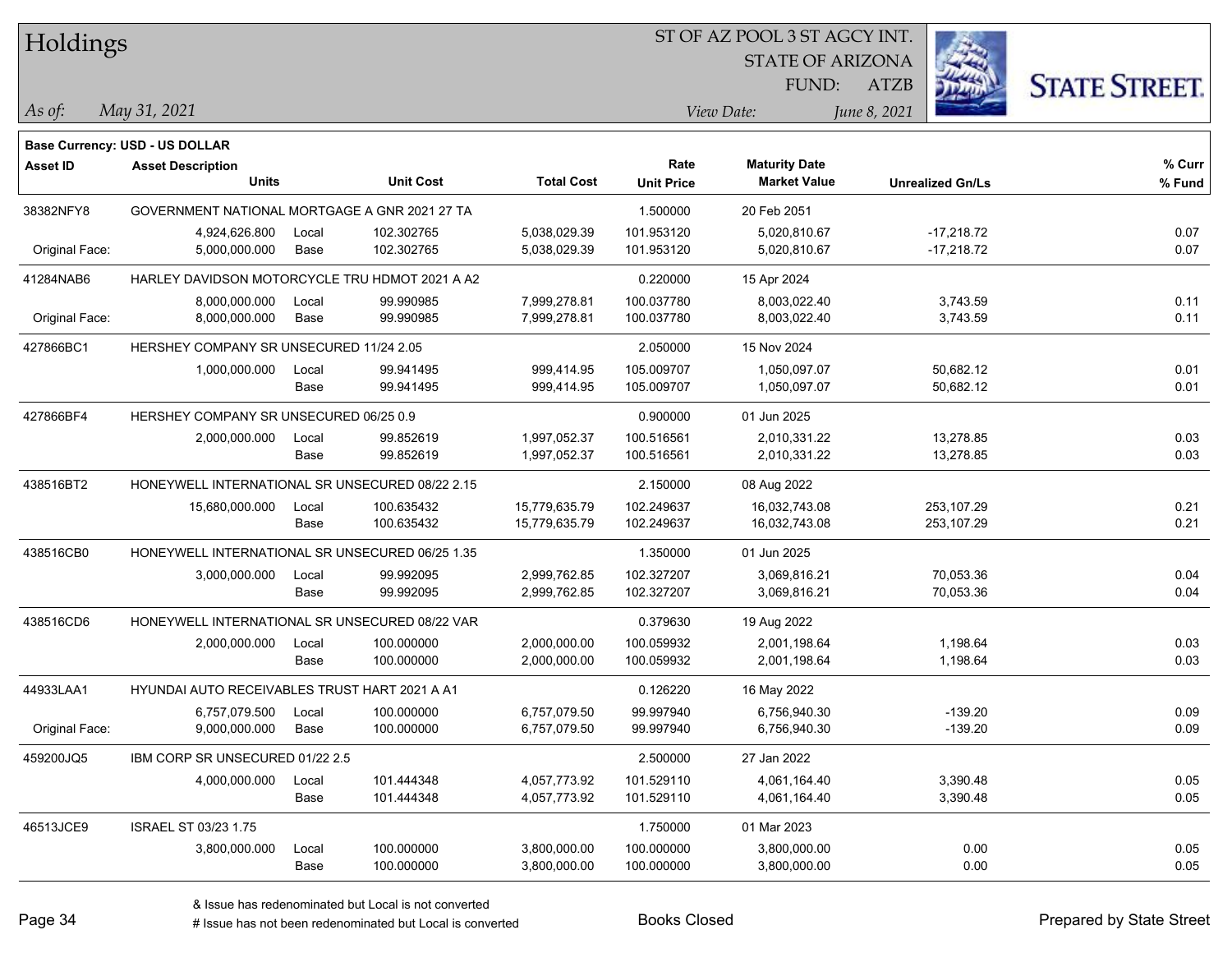| Holdings        |                                                 |       |                  |                   |                   |                         |                         |                      |
|-----------------|-------------------------------------------------|-------|------------------|-------------------|-------------------|-------------------------|-------------------------|----------------------|
|                 |                                                 |       |                  |                   |                   | <b>STATE OF ARIZONA</b> |                         |                      |
|                 |                                                 |       |                  |                   |                   | FUND:                   | <b>ATZB</b>             | <b>STATE STREET.</b> |
| As of:          | May 31, 2021                                    |       |                  |                   |                   | View Date:              | June 8, 2021            |                      |
|                 | Base Currency: USD - US DOLLAR                  |       |                  |                   |                   |                         |                         |                      |
| <b>Asset ID</b> | <b>Asset Description</b>                        |       |                  |                   | Rate              | <b>Maturity Date</b>    |                         | % Curr               |
|                 | <b>Units</b>                                    |       | <b>Unit Cost</b> | <b>Total Cost</b> | <b>Unit Price</b> | <b>Market Value</b>     | <b>Unrealized Gn/Ls</b> | % Fund               |
| 46513JQC8       | <b>ISRAEL ST 03/23 2.02</b>                     |       |                  |                   | 2.020000          | 01 Mar 2023             |                         |                      |
|                 | 1,200,000.000                                   | Local | 100.000000       | 1,200,000.00      | 100.000000        | 1,200,000.00            | 0.00                    | 0.02                 |
|                 |                                                 | Base  | 100.000000       | 1,200,000.00      | 100.000000        | 1,200,000.00            | 0.00                    | 0.02                 |
| 46513JQG9       | <b>ISRAEL ST 05/23 1.79</b>                     |       |                  |                   | 1.790000          | 01 May 2023             |                         |                      |
|                 | 5,000,000.000                                   | Local | 100.000000       | 5,000,000.00      | 99.999999         | 4,999,999.95            | $-0.05$                 | 0.07                 |
|                 |                                                 | Base  | 100.000000       | 5,000,000.00      | 99.999999         | 4,999,999.95            | $-0.05$                 | 0.07                 |
| 46625HJE1       | JPMORGAN CHASE + CO SR UNSECURED 09/22 3.25     |       |                  |                   | 3.250000          | 23 Sep 2022             |                         |                      |
|                 | 10,000,000.000                                  | Local | 103.988628       | 10,398,862.80     | 103.966000        | 10,396,600.00           | $-2,262.80$             | 0.14                 |
|                 |                                                 | Base  | 103.988628       | 10,398,862.80     | 103.966000        | 10,396,600.00           | $-2,262.80$             | 0.14                 |
| 478160CN2       | JOHNSON + JOHNSON SR UNSECURED 09/25 0.55       |       |                  |                   | 0.550000          | 01 Sep 2025             |                         |                      |
|                 | 5,000,000.000                                   | Local | 99.907937        | 4,995,396.83      | 99.494018         | 4,974,700.90            | $-20,695.93$            | 0.07                 |
|                 |                                                 | Base  | 99.907937        | 4,995,396.83      | 99.494018         | 4,974,700.90            | $-20,695.93$            | 0.07                 |
| 48128GG79       | JPMORGAN CHASE + CO SR UNSECURED 08/24 2.25     |       |                  |                   | 2.250000          | 30 Aug 2024             |                         |                      |
|                 | 5,000,000.000                                   | Local | 100.000000       | 5,000,000.00      | 100.249216        | 5,012,460.80            | 12,460.80               | 0.07                 |
|                 |                                                 | Base  | 100.000000       | 5,000,000.00      | 100.249216        | 5,012,460.80            | 12,460.80               | 0.07                 |
| 48128GL73       | JPMORGAN CHASE + CO SR UNSECURED 10/24 VAR      |       |                  |                   | 2.250000          | 31 Oct 2024             |                         |                      |
|                 | 15,000,000.000                                  | Local | 100.000000       | 15,000,000.00     | 98.803943         | 14,820,591.45           | $-179,408.55$           | 0.19                 |
|                 |                                                 | Base  | 100.000000       | 15,000,000.00     | 98.803943         | 14,820,591.45           | -179,408.55             | 0.19                 |
| 48128GM49       | JPMORGAN CHASE + CO SR UNSECURED 11/24 VAR      |       |                  |                   | 2.300000          | 27 Nov 2024             |                         |                      |
|                 | 5,000,000.000                                   | Local | 100.000000       | 5,000,000.00      | 99.973607         | 4,998,680.35            | $-1,319.65$             | 0.07                 |
|                 |                                                 | Base  | 100.000000       | 5,000,000.00      | 99.973607         | 4,998,680.35            | $-1,319.65$             | 0.07                 |
| 48128GN97       | JPMORGAN CHASE + CO SR UNSECURED 12/24 VAR      |       |                  |                   | 2.300000          | 23 Dec 2024             |                         |                      |
|                 | 10,000,000.000                                  | Local | 100.000000       | 10,000,000.00     | 100.051620        | 10,005,162.00           | 5,162.00                | 0.13                 |
|                 |                                                 | Base  | 100.000000       | 10,000,000.00     | 100.051620        | 10,005,162.00           | 5,162.00                | 0.13                 |
| 48128GV56       | JPMORGAN CHASE + CO SR UNSECURED 08/25 0.8      |       |                  |                   | 0.800000          | 18 Aug 2025             |                         |                      |
|                 | 5,000,000.000                                   | Local | 100.000000       | 5,000,000.00      | 97.461341         | 4,873,067.05            | $-126,932.95$           | 0.06                 |
|                 |                                                 | Base  | 100.000000       | 5,000,000.00      | 97.461341         | 4,873,067.05            | $-126,932.95$           | 0.06                 |
| 48130UVH5       | JPMORGAN CHASE FINANCIAL COMPANY GUAR 03/24 0.5 |       |                  |                   | 0.500000          | 18 Mar 2024             |                         |                      |
|                 | 5,000,000.000                                   | Local | 100.000000       | 5,000,000.00      | 99.293689         | 4,964,684.45            | $-35,315.55$            | 0.07                 |
|                 |                                                 | Base  | 100.000000       | 5,000,000.00      | 99.293689         | 4,964,684.45            | $-35,315.55$            | 0.07                 |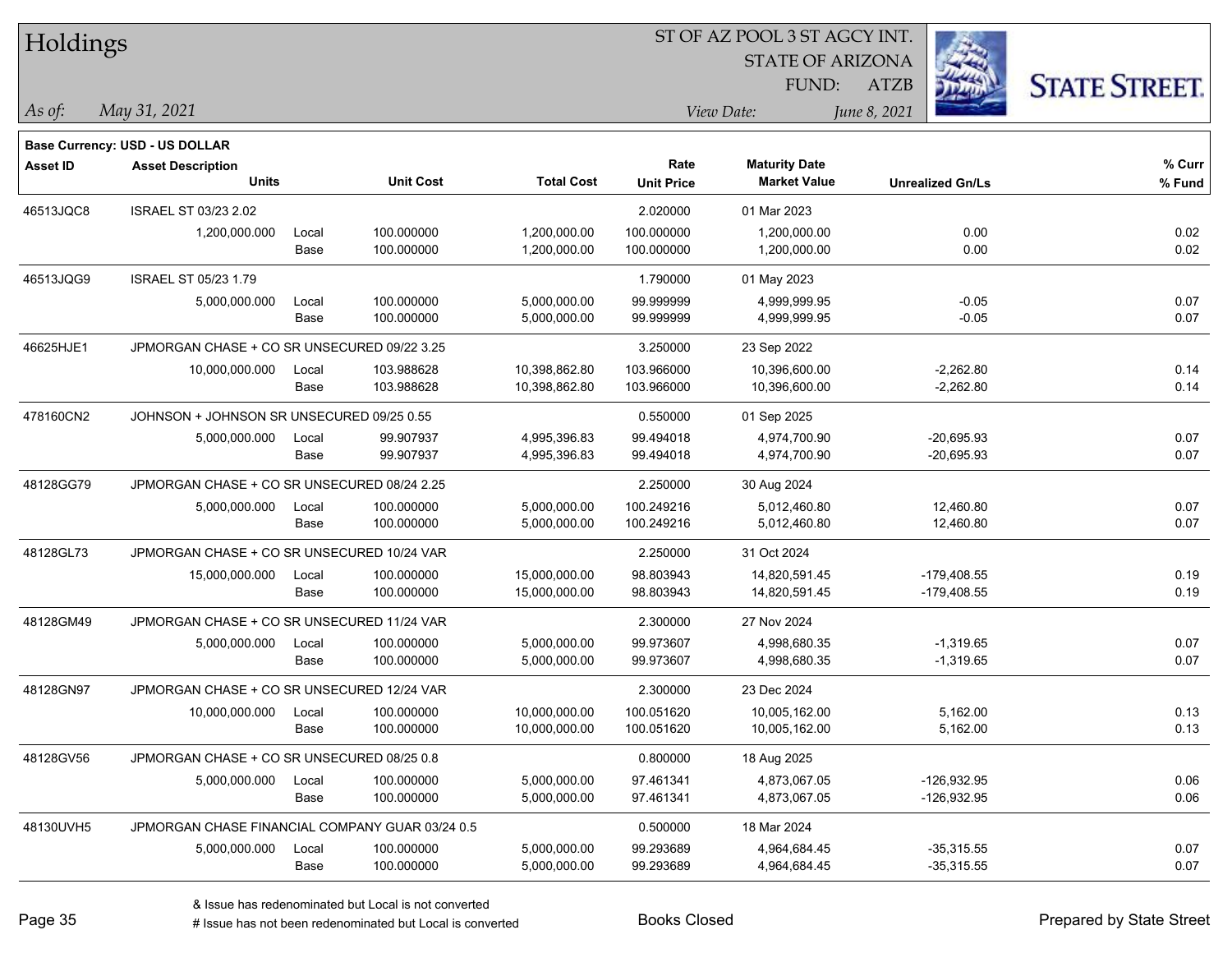| Holdings        |                                                 |       |                  |                   | ST OF AZ POOL 3 ST AGCY INT. |                         |                         |                      |
|-----------------|-------------------------------------------------|-------|------------------|-------------------|------------------------------|-------------------------|-------------------------|----------------------|
|                 |                                                 |       |                  |                   |                              | <b>STATE OF ARIZONA</b> |                         |                      |
|                 |                                                 |       |                  |                   |                              | FUND:                   | <b>ATZB</b>             | <b>STATE STREET.</b> |
| As of:          | May 31, 2021                                    |       |                  |                   |                              | View Date:              | June 8, 2021            |                      |
|                 | <b>Base Currency: USD - US DOLLAR</b>           |       |                  |                   |                              |                         |                         |                      |
| <b>Asset ID</b> | <b>Asset Description</b>                        |       |                  |                   | Rate                         | <b>Maturity Date</b>    |                         | % Curr               |
|                 | <b>Units</b>                                    |       | <b>Unit Cost</b> | <b>Total Cost</b> | <b>Unit Price</b>            | <b>Market Value</b>     | <b>Unrealized Gn/Ls</b> | % Fund               |
| 49327M2Z6       | KEY BANK NA SR UNSECURED 03/23 1.25             |       |                  |                   | 1.250000                     | 10 Mar 2023             |                         |                      |
|                 | 3,000,000.000                                   | Local | 99.972229        | 2,999,166.88      | 101.683190                   | 3,050,495.70            | 51,328.82               | 0.04                 |
|                 |                                                 | Base  | 99.972229        | 2,999,166.88      | 101.683190                   | 3,050,495.70            | 51,328.82               | 0.04                 |
| 49327M3A0       | KEY BANK NA SR UNSECURED 01/24 VAR              |       |                  |                   | 0.423000                     | 03 Jan 2024             |                         |                      |
|                 | 5,000,000.000                                   | Local | 100.000000       | 5,000,000.00      | 100.077107                   | 5,003,855.35            | 3,855.35                | 0.07                 |
|                 |                                                 | Base  | 100.000000       | 5,000,000.00      | 100.077107                   | 5,003,855.35            | 3,855.35                | 0.07                 |
| 50117PAC3       | KUBOTA CREDIT OWNER TRUST KCOT 2018 1A A3 144A  |       |                  |                   | 3.100000                     | 15 Aug 2022             |                         |                      |
|                 | 2,685,922.050                                   | Local | 99.914062        | 2,683,613.83      | 100.539410                   | 2,700,410.18            | 16,796.35               | 0.04                 |
| Original Face:  | 12,640,000.000                                  | Base  | 99.914062        | 2,683,613.83      | 100.539410                   | 2,700,410.18            | 16,796.35               | 0.04                 |
| 539830AY5       | LOCKHEED MARTIN CORP SR UNSECURED 09/21 3.35    |       |                  |                   | 3.350000                     | 15 Sep 2021             |                         |                      |
|                 | 3,556,000.000                                   | Local | 100.904164       | 3,588,152.08      | 100.895313                   | 3,587,837.33            | $-314.75$               | 0.05                 |
|                 |                                                 | Base  | 100.904164       | 3,588,152.08      | 100.895313                   | 3,587,837.33            | $-314.75$               | 0.05                 |
| 571900BB4       | MARRIOTT INTERNATIONAL SR UNSECURED 04/24 3.6   |       |                  |                   | 3.600000                     | 15 Apr 2024             |                         |                      |
|                 | 3,000,000.000                                   | Local | 99.731346        | 2,991,940.37      | 106.860223                   | 3,205,806.69            | 213,866.32              | 0.04                 |
|                 |                                                 | Base  | 99.731346        | 2,991,940.37      | 106.860223                   | 3,205,806.69            | 213,866.32              | 0.04                 |
| 571903AM5       | MARRIOTT INTERNATIONAL SR UNSECURED 10/21 3.125 |       |                  |                   | 3.125000                     | 15 Oct 2021             |                         |                      |
|                 | 3,493,000.000                                   | Local | 100.133202       | 3,497,652.75      | 100.321156                   | 3,504,217.98            | 6,565.23                | 0.05                 |
|                 |                                                 | Base  | 100.133202       | 3,497,652.75      | 100.321156                   | 3,504,217.98            | 6,565.23                | 0.05                 |
| 579780AR8       | MCCORMICK + CO SR UNSECURED 02/26 0.9           |       |                  |                   | 0.900000                     | 15 Feb 2026             |                         |                      |
|                 | 5,000,000.000                                   | Local | 99.752142        | 4,987,607.11      | 98.535246                    | 4,926,762.30            | $-60,844.81$            | 0.06                 |
|                 |                                                 | Base  | 99.752142        | 4,987,607.11      | 98.535246                    | 4,926,762.30            | $-60,844.81$            | 0.06                 |
| 58013MFE9       | MCDONALD S CORP SR UNSECURED 04/23 3.35         |       |                  |                   | 3.350000                     | 01 Apr 2023             |                         |                      |
|                 | 3,250,000.000                                   | Local | 104.871153       | 3,408,312.48      | 105.381376                   | 3,424,894.72            | 16,582.24               | 0.04                 |
|                 |                                                 | Base  | 104.871153       | 3,408,312.48      | 105.381376                   | 3,424,894.72            | 16,582.24               | 0.04                 |
| 58933YAF2       | MERCK + CO INC SR UNSECURED 05/23 2.8           |       |                  |                   | 2.800000                     | 18 May 2023             |                         |                      |
|                 | 10,000,000.000                                  | Local | 104.913009       | 10,491,300.94     | 104.915516                   | 10,491,551.60           | 250.66                  | 0.14                 |
|                 |                                                 | Base  | 104.913009       | 10,491,300.94     | 104.915516                   | 10,491,551.60           | 250.66                  | 0.14                 |
| 59217GEK1       | MET LIFE GLOB FUNDING I SECURED 144A 09/23 0.45 |       |                  |                   | 0.450000                     | 01 Sep 2023             |                         |                      |
|                 | 4,000,000.000                                   | Local | 99.989040        | 3,999,561.60      | 100.014526                   | 4,000,581.04            | 1,019.44                | 0.05                 |
|                 |                                                 | Base  | 99.989040        | 3,999,561.60      | 100.014526                   | 4,000,581.04            | 1,019.44                | 0.05                 |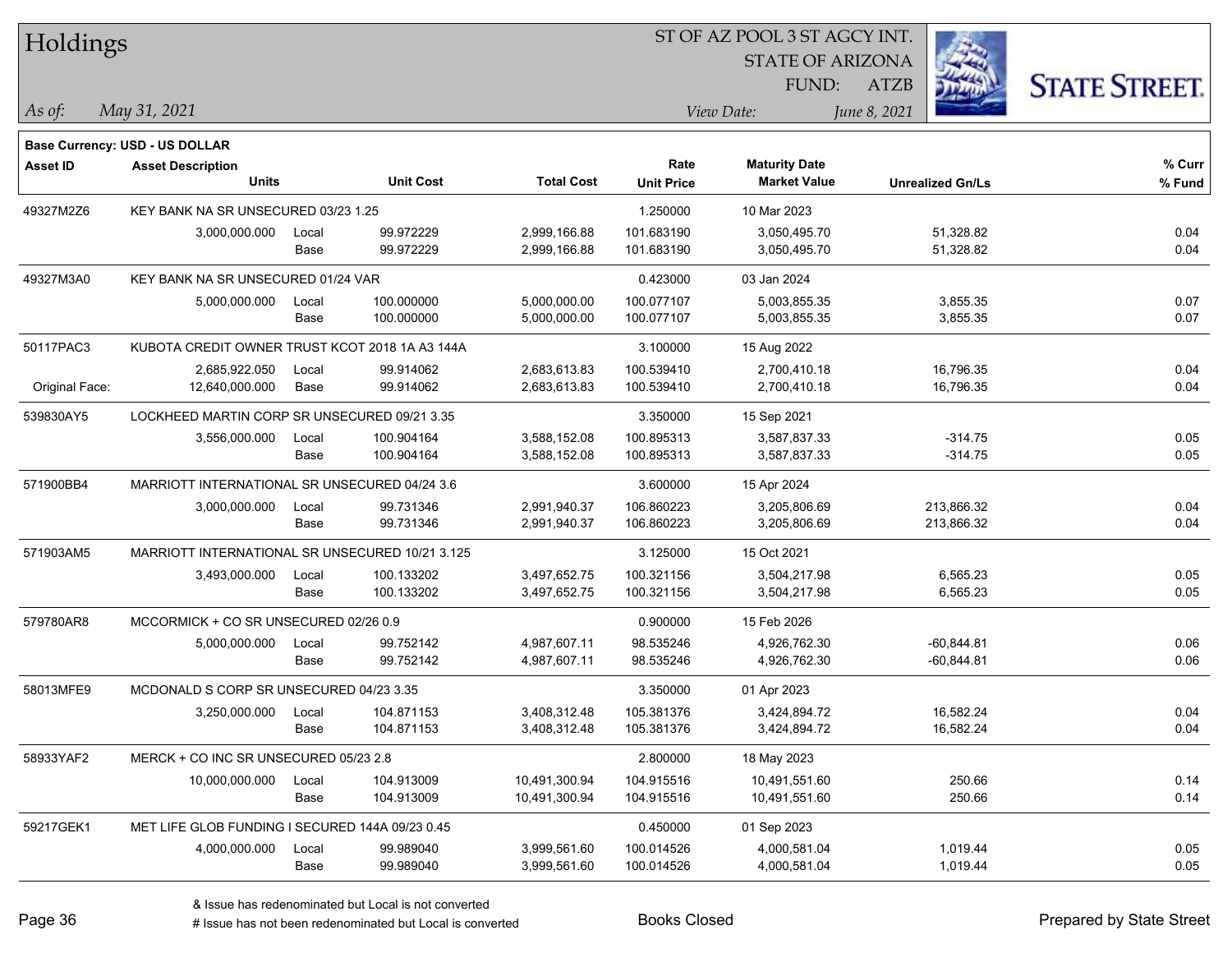| Holdings        |                                                    |       |                                                        |                   | ST OF AZ POOL 3 ST AGCY INT. |                         |                         |                      |
|-----------------|----------------------------------------------------|-------|--------------------------------------------------------|-------------------|------------------------------|-------------------------|-------------------------|----------------------|
|                 |                                                    |       |                                                        |                   |                              | <b>STATE OF ARIZONA</b> |                         |                      |
|                 |                                                    |       |                                                        |                   |                              | FUND:                   | <b>ATZB</b>             | <b>STATE STREET.</b> |
| As of:          | May 31, 2021                                       |       |                                                        |                   |                              | View Date:              | June 8, 2021            |                      |
|                 | <b>Base Currency: USD - US DOLLAR</b>              |       |                                                        |                   |                              |                         |                         |                      |
| <b>Asset ID</b> | <b>Asset Description</b>                           |       |                                                        |                   | Rate                         | <b>Maturity Date</b>    |                         | % Curr               |
|                 | <b>Units</b>                                       |       | <b>Unit Cost</b>                                       | <b>Total Cost</b> | <b>Unit Price</b>            | <b>Market Value</b>     | <b>Unrealized Gn/Ls</b> | % Fund               |
| 594918BP8       | MICROSOFT CORP SR UNSECURED 08/21 1.55             |       |                                                        |                   | 1.550000                     | 08 Aug 2021             |                         |                      |
|                 | 50,000,000.000                                     | Local | 99.997876                                              | 49,998,938.00     | 100.140475                   | 50,070,237.50           | 71,299.50               | 0.66                 |
|                 |                                                    | Base  | 99.997876                                              | 49,998,938.00     | 100.140475                   | 50,070,237.50           | 71,299.50               | 0.66                 |
| 594918BW3       | MICROSOFT CORP SR UNSECURED 02/22 2.4              |       |                                                        |                   | 2.400000                     | 06 Feb 2022             |                         |                      |
|                 | 10,354,000.000                                     | Local | 100.362664                                             | 10,391,550.23     | 101.330826                   | 10,491,793.72           | 100,243.49              | 0.14                 |
|                 |                                                    | Base  | 100.362664                                             | 10,391,550.23     | 101.330826                   | 10,491,793.72           | 100,243.49              | 0.14                 |
| 60920LAE4       |                                                    |       | MONDELEZ INTL HLDINGS NE COMPANY GUAR 144A 09/22 2.125 |                   | 2.125000                     | 19 Sep 2022             |                         |                      |
|                 | 1,341,000.000                                      | Local | 102.224811                                             | 1,370,834.71      | 102.290042                   | 1,371,709.46            | 874.75                  | 0.02                 |
|                 |                                                    | Base  | 102.224811                                             | 1,370,834.71      | 102.290042                   | 1,371,709.46            | 874.75                  | 0.02                 |
| 637432NM3       | NATIONAL RURAL UTIL COOP COLLATERAL T 04/22 2.4    |       |                                                        |                   | 2.400000                     | 25 Apr 2022             |                         |                      |
|                 | 8,867,000.000                                      | Local | 101.466242                                             | 8,997,011.69      | 101.790230                   | 9,025,739.69            | 28,728.00               | 0.12                 |
|                 |                                                    | Base  | 101.466242                                             | 8,997,011.69      | 101.790230                   | 9,025,739.69            | 28,728.00               | 0.12                 |
| 63743HEQ1       | NATIONAL RURAL UTIL COOP SR UNSECURED 09/22 2.3    |       |                                                        |                   | 2.300000                     | 15 Sep 2022             |                         |                      |
|                 | 1,000,000.000                                      | Local | 102.292510                                             | 1,022,925.10      | 102.464312                   | 1,024,643.12            | 1,718.02                | 0.01                 |
|                 |                                                    | Base  | 102.292510                                             | 1,022,925.10      | 102.464312                   | 1,024,643.12            | 1,718.02                | 0.01                 |
| 63743HET5       | NATIONAL RURAL UTIL COOP SR UNSECURED 01/22 1.75   |       |                                                        |                   | 1.750000                     | 21 Jan 2022             |                         |                      |
|                 | 4,533,000.000                                      | Local | 100.979428                                             | 4,577,397.47      | 101.010120                   | 4,578,788.74            | 1,391.27                | 0.06                 |
|                 |                                                    | Base  | 100.979428                                             | 4,577,397.47      | 101.010120                   | 4,578,788.74            | 1,391.27                | 0.06                 |
| 63743HEU2       | NATIONAL RURAL UTIL COOP SR UNSECURED 02/24 0.35   |       |                                                        |                   | 0.350000                     | 08 Feb 2024             |                         |                      |
|                 | 10,000,000.000                                     | Local | 99.938121                                              | 9,993,812.05      | 99.818734                    | 9,981,873.40            | $-11,938.65$            | 0.13                 |
|                 |                                                    | Base  | 99.938121                                              | 9,993,812.05      | 99.818734                    | 9,981,873.40            | $-11,938.65$            | 0.13                 |
| 63743HEW8       | NATIONAL RURAL UTIL COOP SR UNSECURED 06/26 1      |       |                                                        |                   | 1.000000                     | 15 Jun 2026             |                         |                      |
|                 | 15,000,000.000                                     | Local | 99.756079                                              | 14,963,411.88     | 98.935562                    | 14,840,334.30           | $-123,077.58$           | 0.19                 |
|                 |                                                    | Base  | 99.756079                                              | 14,963,411.88     | 98.935562                    | 14,840,334.30           | $-123,077.58$           | 0.19                 |
| 637639AC9       | NATIONAL SECS CLEARING SR UNSECURED 144A 12/23 0.4 |       |                                                        |                   | 0.400000                     | 07 Dec 2023             |                         |                      |
|                 | 5,000,000.000                                      | Local | 99.895657                                              | 4,994,782.86      | 100.200410                   | 5,010,020.50            | 15,237.64               | 0.07                 |
|                 |                                                    | Base  | 99.895657                                              | 4,994,782.86      | 100.200410                   | 5,010,020.50            | 15,237.64               | 0.07                 |
| 641062AQ7       | NESTLE HOLDINGS INC COMPANY GUAR 144A 01/24 0.375  |       |                                                        |                   | 0.375000                     | 15 Jan 2024             |                         |                      |
|                 | 15,000,000.000                                     | Local | 99.810289                                              | 14,971,543.39     | 99.712196                    | 14,956,829.40           | $-14,713.99$            | 0.20                 |
|                 |                                                    | Base  | 99.810289                                              | 14,971,543.39     | 99.712196                    | 14,956,829.40           | -14,713.99              | 0.20                 |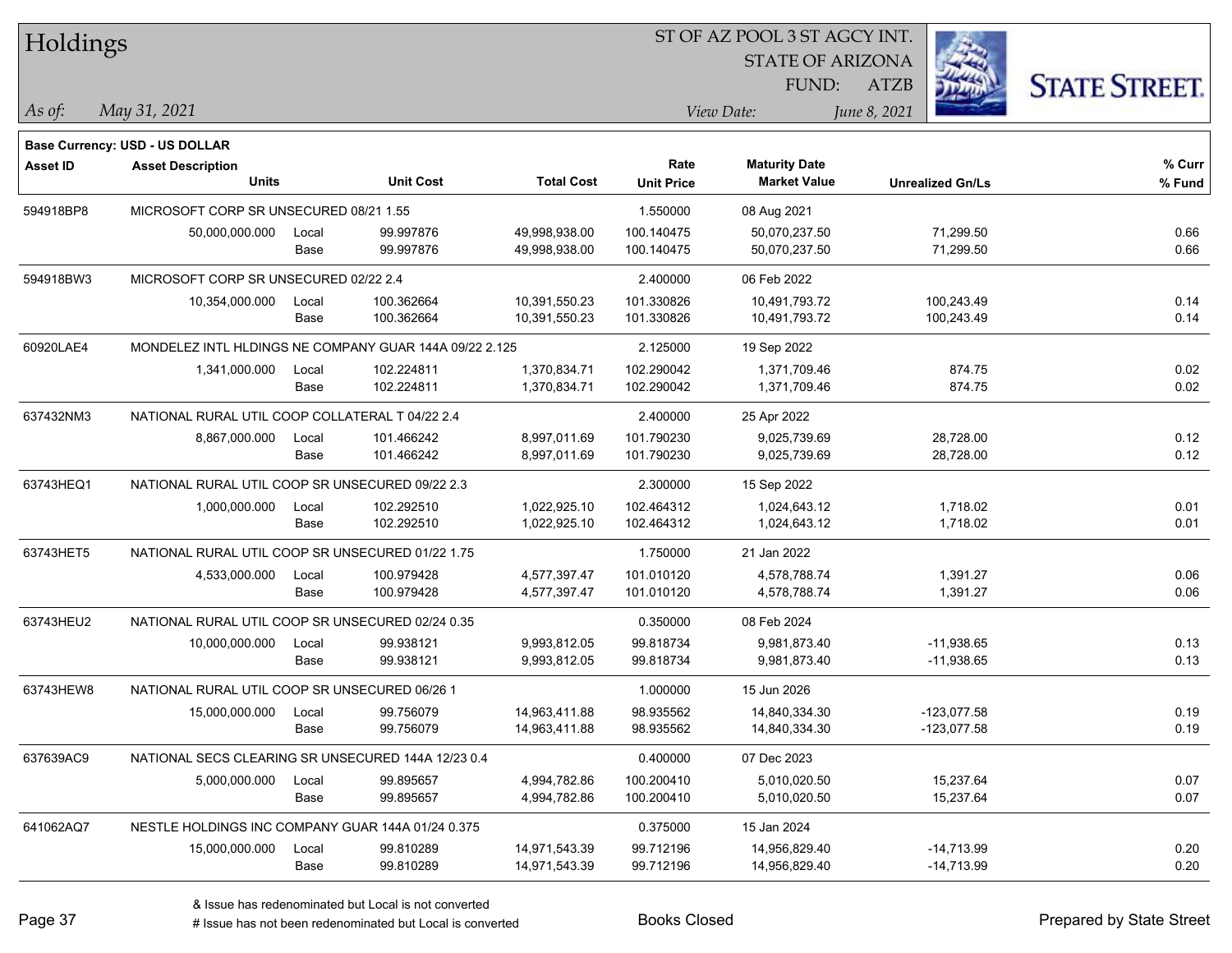| Holdings  |                                                      |       |                  |                   | 51 OF AZ POOL 3 51 AGCY INT. |                         |                         |                      |  |  |  |
|-----------|------------------------------------------------------|-------|------------------|-------------------|------------------------------|-------------------------|-------------------------|----------------------|--|--|--|
|           |                                                      |       |                  |                   |                              | <b>STATE OF ARIZONA</b> | Ź.                      |                      |  |  |  |
|           |                                                      |       |                  |                   |                              | FUND:                   | ATZB                    | <b>STATE STREET.</b> |  |  |  |
| As of:    | May 31, 2021                                         |       |                  |                   |                              | View Date:              | June 8, 2021            |                      |  |  |  |
|           |                                                      |       |                  |                   |                              |                         |                         |                      |  |  |  |
|           | <b>Base Currency: USD - US DOLLAR</b>                |       |                  |                   | Rate                         | <b>Maturity Date</b>    |                         | % Curr               |  |  |  |
| Asset ID  | <b>Asset Description</b><br><b>Units</b>             |       | <b>Unit Cost</b> | <b>Total Cost</b> | <b>Unit Price</b>            | <b>Market Value</b>     | <b>Unrealized Gn/Ls</b> | % Fund               |  |  |  |
| 65339KBU3 | NEXTERA ENERGY CAPITAL COMPANY GUAR 03/23 0.65       |       |                  |                   | 0.650000                     | 01 Mar 2023             |                         |                      |  |  |  |
|           | 10,000,000.000                                       | Local | 99.991064        | 9,999,106.44      | 100.496920                   | 10,049,692.00           | 50,585.56               | 0.13                 |  |  |  |
|           |                                                      | Base  | 99.991064        | 9,999,106.44      | 100.496920                   | 10,049,692.00           | 50,585.56               | 0.13                 |  |  |  |
| 654740BQ1 | NISSAN MOTOR ACCEPTANCE SR UNSECURED 144A 03/24 1.05 |       |                  |                   | 1.050000                     | 08 Mar 2024             |                         |                      |  |  |  |
|           | 7,000,000.000                                        | Local | 99.991690        | 6,999,418.33      | 100.187223                   | 7,013,105.61            | 13,687.28               | 0.09                 |  |  |  |
|           |                                                      | Base  | 99.991690        | 6,999,418.33      | 100.187223                   | 7,013,105.61            | 13,687.28               | 0.09                 |  |  |  |
| 655844BJ6 | NORFOLK SOUTHERN CORP SR UNSECURED 04/22 3           |       |                  |                   | 3.000000                     | 01 Apr 2022             |                         |                      |  |  |  |
|           | 3,140,000.000                                        | Local | 100.676631       | 3,161,246.21      | 101.594228                   | 3,190,058.76            | 28,812.55               | 0.04                 |  |  |  |
|           |                                                      | Base  | 100.676631       | 3,161,246.21      | 101.594228                   | 3,190,058.76            | 28,812.55               | 0.04                 |  |  |  |
| 665859AP9 | NORTHERN TRUST CORP SUBORDINATED 10/25 3.95          |       |                  |                   | 3.950000                     | 30 Oct 2025             |                         |                      |  |  |  |
|           | 4,455,000.000                                        | Local | 114.090275       | 5,082,721.77      | 113.433735                   | 5,053,472.89            | $-29,248.88$            | 0.07                 |  |  |  |
|           |                                                      | Base  | 114.090275       | 5,082,721.77      | 113.433735                   | 5,053,472.89            | $-29,248.88$            | 0.07                 |  |  |  |
| 68389XBB0 | ORACLE CORP SR UNSECURED 05/22 2.5                   |       |                  |                   | 2.500000                     | 15 May 2022             |                         |                      |  |  |  |
|           | 16,188,000.000                                       | Local | 101.829774       | 16,484,203.83     | 101.821057                   | 16,482,792.71           | $-1,411.12$             | 0.22                 |  |  |  |
|           |                                                      | Base  | 101.829774       | 16,484,203.83     | 101.821057                   | 16,482,792.71           | $-1,411.12$             | 0.22                 |  |  |  |
| 68389XBL8 | ORACLE CORP SR UNSECURED 09/23 2.4                   |       |                  |                   | 2.400000                     | 15 Sep 2023             |                         |                      |  |  |  |
|           | 6,700,000.000                                        | Local | 104.207570       | 6,981,907.20      | 104.188151                   | 6,980,606.12            | $-1,301.08$             | 0.09                 |  |  |  |
|           |                                                      | Base  | 104.207570       | 6,981,907.20      | 104.188151                   | 6,980,606.12            | $-1,301.08$             | 0.09                 |  |  |  |
| 68389XCC7 | ORACLE CORP SR UNSECURED 03/26 1.65                  |       |                  |                   | 1.650000                     | 25 Mar 2026             |                         |                      |  |  |  |
|           | 8,000,000.000                                        | Local | 99.953841        | 7,996,307.28      | 101.300610                   | 8,104,048.80            | 107,741.52              | 0.11                 |  |  |  |
|           |                                                      | Base  | 99.953841        | 7,996,307.28      | 101.300610                   | 8,104,048.80            | 107,741.52              | 0.11                 |  |  |  |
| 713448EY0 | PEPSICO INC SR UNSECURED 05/23 0.75                  |       |                  |                   | 0.750000                     | 01 May 2023             |                         |                      |  |  |  |
|           | 4,888,000.000                                        | Local | 100.816122       | 4,927,892.03      | 101.078934                   | 4,940,738.29            | 12,846.26               | 0.06                 |  |  |  |
|           |                                                      | Base  | 100.816122       | 4,927,892.03      | 101.078934                   | 4,940,738.29            | 12,846.26               | 0.06                 |  |  |  |
| 713448FB9 | PEPSICO INC SR UNSECURED 10/23 0.4                   |       |                  |                   | 0.400000                     | 07 Oct 2023             |                         |                      |  |  |  |
|           | 8,294,000.000                                        | Local | 100.141303       | 8,305,719.64      | 100.281679                   | 8,317,362.46            | 11,642.82               | 0.11                 |  |  |  |
|           |                                                      | Base  | 100.141303       | 8,305,719.64      | 100.281679                   | 8,317,362.46            | 11,642.82               | 0.11                 |  |  |  |
| 717081DM2 | PFIZER INC SR UNSECURED 05/24 3.4                    |       |                  |                   | 3.400000                     | 15 May 2024             |                         |                      |  |  |  |
|           | 4,753,000.000                                        | Local | 108.441445       | 5,154,221.86      | 109.132534                   | 5,187,069.34            | 32,847.48               | 0.07                 |  |  |  |
|           |                                                      | Base  | 108.441445       | 5,154,221.86      | 109.132534                   | 5,187,069.34            | 32,847.48               | 0.07                 |  |  |  |

ST OF A Z POOL 2 ST ACCV INT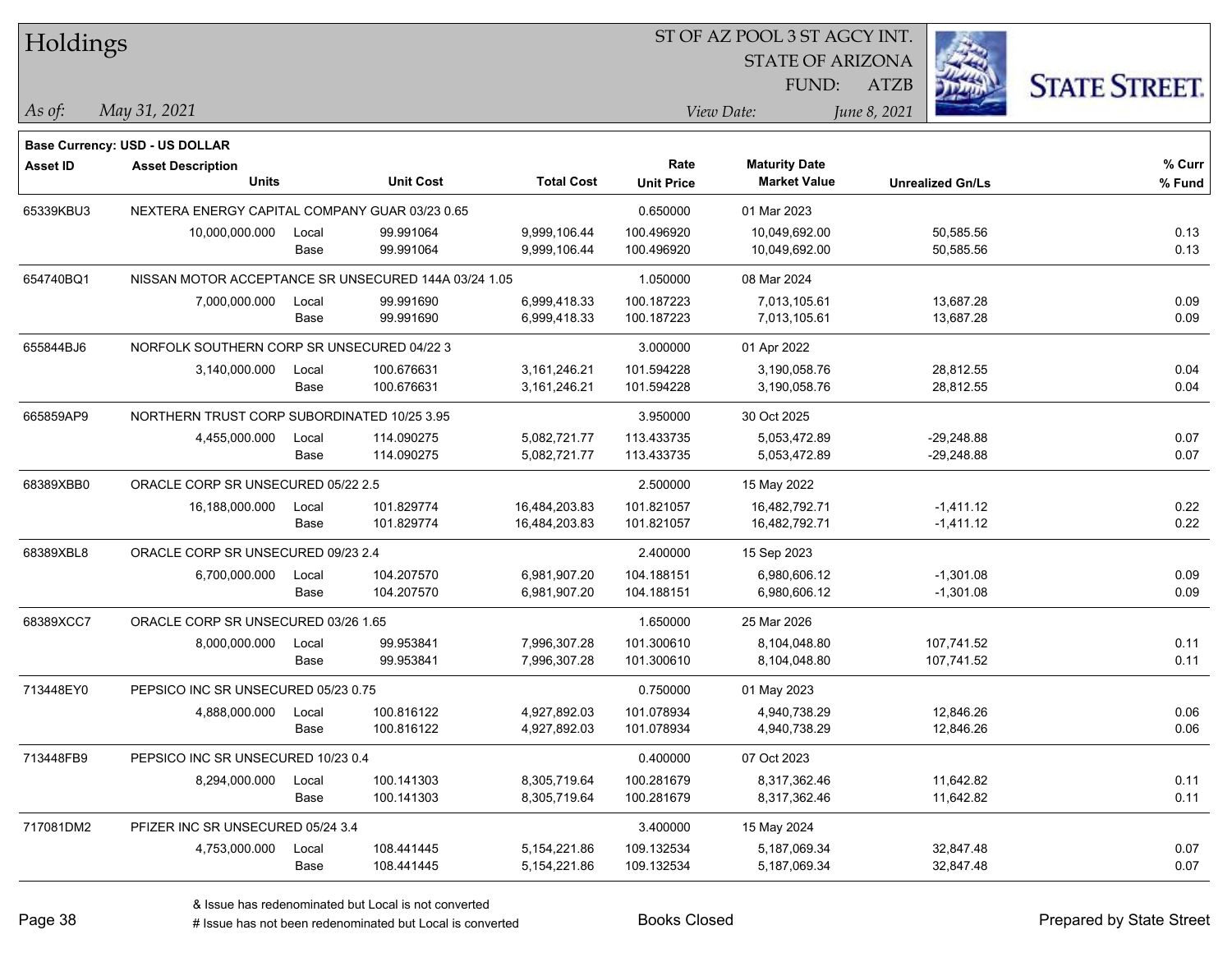| Holdings        |                                                 |       |                  |                   |                   |                         |                         |                      |
|-----------------|-------------------------------------------------|-------|------------------|-------------------|-------------------|-------------------------|-------------------------|----------------------|
|                 |                                                 |       |                  |                   |                   | <b>STATE OF ARIZONA</b> |                         |                      |
|                 |                                                 |       |                  |                   |                   | FUND:                   | <b>ATZB</b>             | <b>STATE STREET.</b> |
| $\vert$ As of:  | May 31, 2021                                    |       |                  |                   |                   | View Date:              | June 8, 2021            |                      |
|                 | <b>Base Currency: USD - US DOLLAR</b>           |       |                  |                   |                   |                         |                         |                      |
| <b>Asset ID</b> | <b>Asset Description</b>                        |       |                  |                   | Rate              | <b>Maturity Date</b>    |                         | % Curr               |
|                 | <b>Units</b>                                    |       | <b>Unit Cost</b> | <b>Total Cost</b> | <b>Unit Price</b> | <b>Market Value</b>     | <b>Unrealized Gn/Ls</b> | % Fund               |
| 717081ER0       | PFIZER INC SR UNSECURED 03/22 2.8               |       |                  |                   | 2.800000          | 11 Mar 2022             |                         |                      |
|                 | 3,000,000.000                                   | Local | 99.998451        | 2,999,953.52      | 102.066741        | 3,062,002.23            | 62,048.71               | 0.04                 |
|                 |                                                 | Base  | 99.998451        | 2,999,953.52      | 102.066741        | 3,062,002.23            | 62,048.71               | 0.04                 |
| 718546AX2       | PHILLIPS 66 COMPANY GUAR 02/24 VAR              |       |                  |                   | 0.775880          | 15 Feb 2024             |                         |                      |
|                 | 15,000,000.000                                  | Local | 100.000000       | 15,000,000.00     | 100.152097        | 15,022,814.55           | 22,814.55               | 0.20                 |
|                 |                                                 | Base  | 100.000000       | 15,000,000.00     | 100.152097        | 15,022,814.55           | 22,814.55               | 0.20                 |
| 723484AH4       | PINNACLE WEST CAPITAL SR UNSECURED 06/25 1.3    |       |                  |                   | 1.300000          | 15 Jun 2025             |                         |                      |
|                 | 12,000,000.000                                  | Local | 99.991946        | 11,999,033.57     | 100.997740        | 12,119,728.80           | 120,695.23              | 0.16                 |
|                 |                                                 | Base  | 99.991946        | 11,999,033.57     | 100.997740        | 12,119,728.80           | 120,695.23              | 0.16                 |
| 74005PBA1       | LINDE INC/CT COMPANY GUAR 02/22 2.45            |       |                  |                   | 2.450000          | 15 Feb 2022             |                         |                      |
|                 | 3,000,000.000                                   | Local | 100.399150       | 3,011,974.49      | 101.017433        | 3.030.522.99            | 18,548.50               | 0.04                 |
|                 |                                                 | Base  | 100.399150       | 3,011,974.49      | 101.017433        | 3,030,522.99            | 18,548.50               | 0.04                 |
| 74256LEM7       | PRINCIPAL LFE GLB FND II SECURED 144A 04/24 VAR |       |                  |                   | 0.460000          | 12 Apr 2024             |                         |                      |
|                 | 5,000,000.000                                   | Local | 100.000000       | 5,000,000.00      | 100.206185        | 5,010,309.25            | 10,309.25               | 0.07                 |
|                 |                                                 | Base  | 100.000000       | 5,000,000.00      | 100.206185        | 5,010,309.25            | 10,309.25               | 0.07                 |
| 742718FL8       | PROCTER + GAMBLE CO/THE SR UNSECURED 10/25 0.55 |       |                  |                   | 0.550000          | 29 Oct 2025             |                         |                      |
|                 | 15,000,000.000                                  | Local | 99.857074        | 14,978,561.17     | 99.352200         | 14,902,830.00           | $-75,731.17$            | 0.20                 |
|                 |                                                 | Base  | 99.857074        | 14,978,561.17     | 99.352200         | 14,902,830.00           | $-75,731.17$            | 0.20                 |
| 742718FP9       | PROCTER + GAMBLE CO/THE SR UNSECURED 04/26 1    |       |                  |                   | 1.000000          | 23 Apr 2026             |                         |                      |
|                 | 5,500,000.000                                   | Local | 99.961833        | 5,497,900.81      | 100.828532        | 5,545,569.26            | 47,668.45               | 0.07                 |
|                 |                                                 | Base  | 99.961833        | 5,497,900.81      | 100.828532        | 5,545,569.26            | 47,668.45               | 0.07                 |
| 771196BR2       | ROCHE HOLDINGS INC COMPANY GUAR 144A 03/24 VAR  |       |                  |                   | 0.250000          | 05 Mar 2024             |                         |                      |
|                 | 7,000,000.000                                   | Local | 100.000000       | 7,000,000.00      | 100.338022        | 7,023,661.54            | 23,661.54               | 0.09                 |
|                 |                                                 | Base  | 100.000000       | 7,000,000.00      | 100.338022        | 7,023,661.54            | 23,661.54               | 0.09                 |
| 78014RAP5       | ROYAL BANK OF CANADA SR UNSECURED 09/21 VAR     |       |                  |                   | 0.536630          | 21 Sep 2021             |                         |                      |
|                 | 10,000,000.000                                  | Local | 99.980165        | 9,998,016.53      | 100.085482        | 10,008,548.20           | 10,531.67               | 0.13                 |
|                 |                                                 | Base  | 99.980165        | 9,998,016.53      | 100.085482        | 10,008,548.20           | 10,531.67               | 0.13                 |
| 78014RAQ3       | ROYAL BANK OF CANADA SR UNSECURED 10/21 VAR     |       |                  |                   | 3.000000          | 22 Oct 2021             |                         |                      |
|                 | 10,000,000.000                                  | Local | 100.000000       | 10,000,000.00     | 100.996454        | 10,099,645.40           | 99,645.40               | 0.13                 |
|                 |                                                 | Base  | 100.000000       | 10,000,000.00     | 100.996454        | 10,099,645.40           | 99,645.40               | 0.13                 |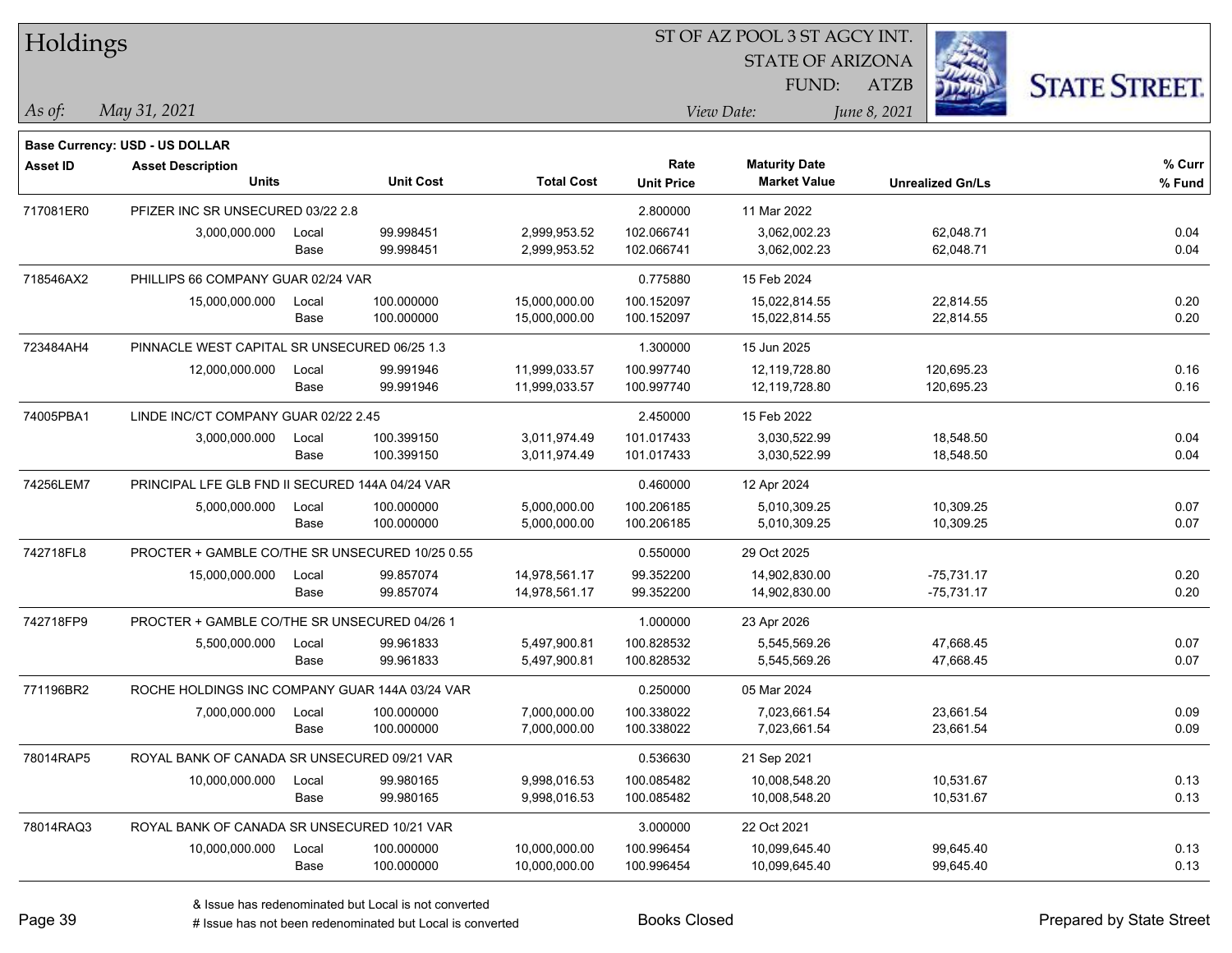| Holdings       |                                                 |       |                  |                   | 51 OF AZ POOL 3 51 AGCY INT. |                         |                         |                      |  |  |  |  |
|----------------|-------------------------------------------------|-------|------------------|-------------------|------------------------------|-------------------------|-------------------------|----------------------|--|--|--|--|
|                |                                                 |       |                  |                   |                              | <b>STATE OF ARIZONA</b> | i.                      |                      |  |  |  |  |
|                |                                                 |       |                  |                   |                              | FUND:                   | ATZB                    | <b>STATE STREET.</b> |  |  |  |  |
| As of:         | May 31, 2021                                    |       |                  |                   |                              | View Date:              | June 8, 2021            |                      |  |  |  |  |
|                |                                                 |       |                  |                   |                              |                         |                         |                      |  |  |  |  |
|                | <b>Base Currency: USD - US DOLLAR</b>           |       |                  |                   |                              |                         |                         |                      |  |  |  |  |
| Asset ID       | <b>Asset Description</b>                        |       |                  |                   | Rate                         | <b>Maturity Date</b>    |                         | % Curr               |  |  |  |  |
|                | <b>Units</b>                                    |       | <b>Unit Cost</b> | <b>Total Cost</b> | <b>Unit Price</b>            | <b>Market Value</b>     | <b>Unrealized Gn/Ls</b> | % Fund               |  |  |  |  |
| 78014RBX7      | ROYAL BANK OF CANADA SR UNSECURED 01/25 VAR     |       |                  |                   | 2.300000                     | 30 Jan 2025             |                         |                      |  |  |  |  |
|                | 10,000,000.000                                  | Local | 100.000000       | 10,000,000.00     | 99.869819                    | 9,986,981.90            | $-13,018.10$            | 0.13                 |  |  |  |  |
|                |                                                 | Base  | 100.000000       | 10,000,000.00     | 99.869819                    | 9,986,981.90            | $-13,018.10$            | 0.13                 |  |  |  |  |
| 78014RCM0      | ROYAL BANK OF CANADA SR UNSECURED 03/25 VAR     |       |                  |                   | 1.500000                     | 27 Mar 2025             |                         |                      |  |  |  |  |
|                | 10,000,000.000                                  | Local | 100.000000       | 10,000,000.00     | 101.903000                   | 10,190,300.00           | 190,300.00              | 0.13                 |  |  |  |  |
|                |                                                 | Base  | 100.000000       | 10,000,000.00     | 101.903000                   | 10,190,300.00           | 190,300.00              | 0.13                 |  |  |  |  |
| 78014RDC1      | ROYAL BANK OF CANADA SR UNSECURED 10/25 VAR     |       |                  |                   | 0.625000                     | 09 Oct 2025             |                         |                      |  |  |  |  |
|                | 5,000,000.000                                   | Local | 100.000000       | 5,000,000.00      | 95.050000                    | 4,752,500.00            | $-247,500.00$           | 0.06                 |  |  |  |  |
|                |                                                 | Base  | 100.000000       | 5,000,000.00      | 95.050000                    | 4,752,500.00            | $-247,500.00$           | 0.06                 |  |  |  |  |
| 78015K7L2      | ROYAL BANK OF CANADA SR UNSECURED 01/24 0.425   |       |                  |                   | 0.425000                     | 19 Jan 2024             |                         |                      |  |  |  |  |
|                | 15,000,000.000                                  | Local | 99.997364        | 14,999,604.66     | 100.104509                   | 15,015,676.35           | 16,071.69               | 0.20                 |  |  |  |  |
|                |                                                 | Base  | 99.997364        | 14,999,604.66     | 100.104509                   | 15,015,676.35           | 16,071.69               | 0.20                 |  |  |  |  |
| 78446YAA1      | SLM STUDENT LOAN TRUST SLMA 2012 2 A            |       |                  |                   | 0.791630                     | 25 Jan 2029             |                         |                      |  |  |  |  |
|                | 831,304.900                                     | Local | 100.000000       | 831,304.90        | 97.984480                    | 814,549.78              | $-16,755.12$            | 0.01                 |  |  |  |  |
| Original Face: | 2,838,688.000                                   | Base  | 100.000000       | 831,304.90        | 97.984480                    | 814,549.78              | $-16,755.12$            | 0.01                 |  |  |  |  |
| 842587CU9      | SOUTHERN CO SR UNSECURED 07/23 2.95             |       |                  |                   | 2.950000                     | 01 Jul 2023             |                         |                      |  |  |  |  |
|                | 10,000,000.000                                  | Local | 104.531850       | 10,453,185.00     | 104.702103                   | 10,470,210.30           | 17,025.30               | 0.14                 |  |  |  |  |
|                |                                                 | Base  | 104.531850       | 10,453,185.00     | 104.702103                   | 10,470,210.30           | 17,025.30               | 0.14                 |  |  |  |  |
| 8426EPAA6      | SOUTHERN CO GAS CAPITAL COMPANY GUAR 10/23 2.45 |       |                  |                   | 2.450000                     | 01 Oct 2023             |                         |                      |  |  |  |  |
|                | 15,000,000.000                                  | Local | 104.166295       | 15,624,944.18     | 104.151933                   | 15,622,789.95           | $-2,154.23$             | 0.21                 |  |  |  |  |
|                |                                                 | Base  | 104.166295       | 15,624,944.18     | 104.151933                   | 15,622,789.95           | $-2,154.23$             | 0.21                 |  |  |  |  |
| 863667BA8      | STRYKER CORP SR UNSECURED 06/25 1.15            |       |                  |                   | 1.150000                     | 15 Jun 2025             |                         |                      |  |  |  |  |
|                | 5,000,000.000                                   | Local | 99.812904        | 4,990,645.18      | 100.564518                   | 5,028,225.90            | 37,580.72               | 0.07                 |  |  |  |  |
|                |                                                 | Base  | 99.812904        | 4,990,645.18      | 100.564518                   | 5,028,225.90            | 37,580.72               | 0.07                 |  |  |  |  |
| 86787EBE6      | TRUIST BANK SR UNSECURED 05/22 2.8              |       |                  |                   | 2.800000                     | 17 May 2022             |                         |                      |  |  |  |  |
|                | 10,000,000.000                                  | Local | 99.983714        | 9,998,371.35      | 102.314181                   | 10,231,418.10           | 233,046.75              | 0.13                 |  |  |  |  |
|                |                                                 | Base  | 99.983714        | 9,998,371.35      | 102.314181                   | 10,231,418.10           | 233,046.75              | 0.13                 |  |  |  |  |
| 87612EBD7      | TARGET CORP SR UNSECURED 07/24 3.5              |       |                  |                   | 3.500000                     | 01 Jul 2024             |                         |                      |  |  |  |  |
|                | 3,678,000.000                                   | Local | 109.378181       | 4,022,929.48      | 108.973841                   | 4,008,057.87            | $-14,871.61$            | 0.05                 |  |  |  |  |
|                |                                                 | Base  | 109.378181       | 4,022,929.48      | 108.973841                   | 4,008,057.87            | $-14,871.61$            | 0.05                 |  |  |  |  |
|                |                                                 |       |                  |                   |                              |                         |                         |                      |  |  |  |  |

ST OF A Z POOL 2 ST ACCV INT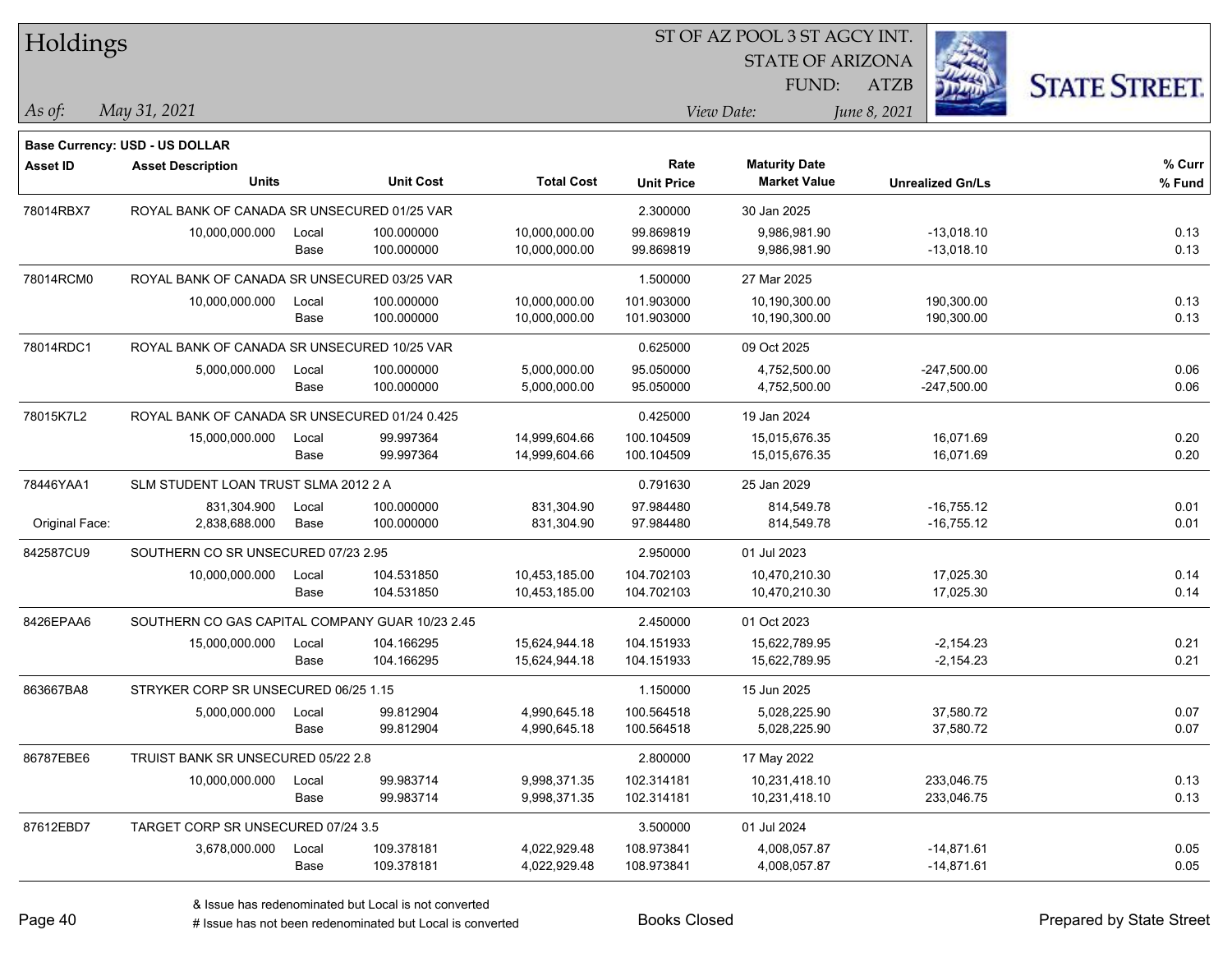| Holdings        |                                                  |       |                  |                   |                   | ST OF AZ POOL 3 ST AGCY INT. |                         |                      |
|-----------------|--------------------------------------------------|-------|------------------|-------------------|-------------------|------------------------------|-------------------------|----------------------|
|                 |                                                  |       |                  |                   |                   | <b>STATE OF ARIZONA</b>      |                         |                      |
|                 |                                                  |       |                  |                   |                   | <b>FUND:</b>                 | <b>ATZB</b>             | <b>STATE STREET.</b> |
| As of:          | May 31, 2021                                     |       |                  |                   |                   | View Date:                   | June 8, 2021            |                      |
|                 | <b>Base Currency: USD - US DOLLAR</b>            |       |                  |                   |                   |                              |                         |                      |
| <b>Asset ID</b> | <b>Asset Description</b>                         |       |                  |                   | Rate              | <b>Maturity Date</b>         |                         | % Curr               |
|                 | <b>Units</b>                                     |       | <b>Unit Cost</b> | <b>Total Cost</b> | <b>Unit Price</b> | <b>Market Value</b>          | <b>Unrealized Gn/Ls</b> | % Fund               |
| 880591ER9       | TENN VALLEY AUTHORITY SR UNSECURED 09/24 2.875   |       |                  |                   | 2.875000          | 15 Sep 2024                  |                         |                      |
|                 | 14,515,000.000                                   | Local | 107.912012       | 15,663,428.47     | 107.865895        | 15,656,734.66                | $-6,693.81$             | 0.21                 |
|                 |                                                  | Base  | 107.912012       | 15,663,428.47     | 107.865895        | 15,656,734.66                | $-6,693.81$             | 0.21                 |
| 88579YAX9       | 3M COMPANY SR UNSECURED 03/23 2.25               |       |                  |                   | 2.250000          | 15 Mar 2023                  |                         |                      |
|                 | 1,500,000.000                                    | Local | 103.110095       | 1,546,651.43      | 103.461892        | 1,551,928.38                 | 5,276.95                | 0.02                 |
|                 |                                                  | Base  | 103.110095       | 1,546,651.43      | 103.461892        | 1,551,928.38                 | 5,276.95                | 0.02                 |
| 89114Q3J5       | TORONTO DOMINION BANK SR UNSECURED 07/22 VAR     |       |                  |                   | 0.533750          | 22 Jul 2022                  |                         |                      |
|                 | 5,000,000.000                                    | Local | 100.000000       | 5,000,000.00      | 100.134050        | 5,006,702.50                 | 6,702.50                | 0.07                 |
|                 |                                                  | Base  | 100.000000       | 5,000,000.00      | 100.134050        | 5,006,702.50                 | 6,702.50                | 0.07                 |
| 89114Q5A2       | TORONTO DOMINION BANK SR UNSECURED 08/24 VAR     |       |                  |                   | 2.450000          | 14 Aug 2024                  |                         |                      |
|                 | 10,000,000.000                                   | Local | 100.000000       | 10,000,000.00     | 102.330781        | 10,233,078.10                | 233,078.10              | 0.13                 |
|                 |                                                  | Base  | 100.000000       | 10,000,000.00     | 102.330781        | 10,233,078.10                | 233,078.10              | 0.13                 |
| 89114QCR7       | TORONTO DOMINION BANK SR UNSECURED 03/24 VAR     |       |                  |                   | 0.365000          | 04 Mar 2024                  |                         |                      |
|                 | 11,000,000.000                                   | Local | 100.000000       | 11,000,000.00     | 100.301470        | 11,033,161.70                | 33,161.70               | 0.14                 |
|                 |                                                  | Base  | 100.000000       | 11,000,000.00     | 100.301470        | 11,033,161.70                | 33,161.70               | 0.14                 |
| 89233MAB9       | TOYOTA AUTO RECEIVABLES OWNER TAOT 2019 D A2     |       |                  |                   | 1.920000          | 15 Jul 2022                  |                         |                      |
|                 | 1,222,942.670                                    | Local | 99.995709        | 1,222,890.19      | 100.168710        | 1,225,005.90                 | 2,115.71                | 0.02                 |
| Original Face:  | 8,000,000.000                                    | Base  | 99.995709        | 1,222,890.19      | 100.168710        | 1,225,005.90                 | 2,115.71                | 0.02                 |
| 89236TFX8       | TOYOTA MOTOR CREDIT CORP SR UNSECURED 04/22 2.65 |       |                  |                   | 2.650000          | 12 Apr 2022                  |                         |                      |
|                 | 13,000,000.000                                   | Local | 99.981893        | 12,997,646.12     | 102.120175        | 13,275,622.75                | 277,976.63              | 0.17                 |
|                 |                                                  | Base  | 99.981893        | 12,997,646.12     | 102.120175        | 13,275,622.75                | 277,976.63              | 0.17                 |
| 89236TGS8       | TOYOTA MOTOR CREDIT CORP SR UNSECURED 08/21 VAR  |       |                  |                   | 0.285250          | 13 Aug 2021                  |                         |                      |
|                 | 2,000,000.000                                    | Local | 100.000000       | 2,000,000.00      | 100.018923        | 2,000,378.46                 | 378.46                  | 0.03                 |
|                 |                                                  | Base  | 100.000000       | 2,000,000.00      | 100.018923        | 2,000,378.46                 | 378.46                  | 0.03                 |
| 89236TGT6       | TOYOTA MOTOR CREDIT CORP SR UNSECURED 02/25 1.8  |       |                  |                   | 1.800000          | 13 Feb 2025                  |                         |                      |
|                 | 10,000,000.000                                   | Local | 99.950383        | 9,995,038.26      | 103.907124        | 10,390,712.40                | 395,674.14              | 0.14                 |
|                 |                                                  | Base  | 99.950383        | 9,995,038.26      | 103.907124        | 10,390,712.40                | 395,674.14              | 0.14                 |
| 89236THH1       | TOYOTA MOTOR CREDIT CORP SR UNSECURED 09/25 0.62 |       |                  |                   | 0.620000          | 16 Sep 2025                  |                         |                      |
|                 | 5,000,000.000                                    | Local | 100.000000       | 5,000,000.00      | 97.940468         | 4,897,023.40                 | $-102,976.60$           | 0.06                 |
|                 |                                                  | Base  | 100.000000       | 5,000,000.00      | 97.940468         | 4,897,023.40                 | $-102,976.60$           | 0.06                 |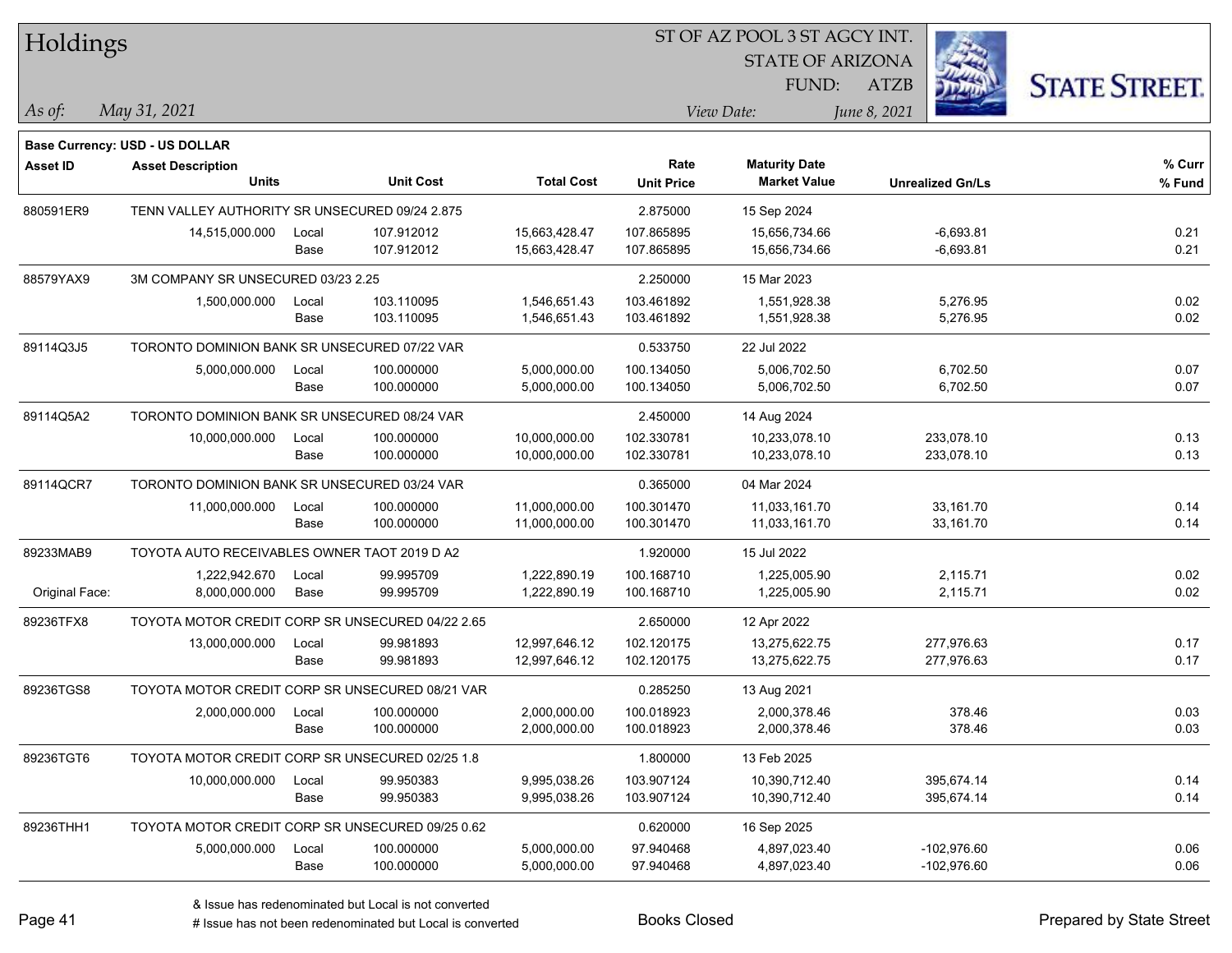| Holdings        |                                                  |       |                  |                   | 51 OF AZ POOL 3 51 AGCY INT. |                         |                         |                      |  |  |  |
|-----------------|--------------------------------------------------|-------|------------------|-------------------|------------------------------|-------------------------|-------------------------|----------------------|--|--|--|
|                 |                                                  |       |                  |                   |                              | <b>STATE OF ARIZONA</b> |                         |                      |  |  |  |
|                 |                                                  |       |                  |                   |                              | FUND:                   | <b>ATZB</b>             | <b>STATE STREET.</b> |  |  |  |
| $As$ of:        | May 31, 2021                                     |       |                  |                   |                              | View Date:              | June 8, 2021            |                      |  |  |  |
|                 |                                                  |       |                  |                   |                              |                         |                         |                      |  |  |  |
|                 | Base Currency: USD - US DOLLAR                   |       |                  |                   |                              |                         |                         |                      |  |  |  |
| <b>Asset ID</b> | <b>Asset Description</b>                         |       |                  |                   | Rate                         | <b>Maturity Date</b>    |                         | % Curr               |  |  |  |
|                 | <b>Units</b>                                     |       | <b>Unit Cost</b> | <b>Total Cost</b> | <b>Unit Price</b>            | <b>Market Value</b>     | <b>Unrealized Gn/Ls</b> | % Fund               |  |  |  |
| 89236THM0       | TOYOTA MOTOR CREDIT CORP SR UNSECURED 10/22 0.35 |       |                  |                   | 0.350000                     | 14 Oct 2022             |                         |                      |  |  |  |
|                 | 10,000,000.000                                   | Local | 99.938874        | 9,993,887.36      | 100.209969                   | 10,020,996.90           | 27,109.54               | 0.13                 |  |  |  |
|                 |                                                  | Base  | 99.938874        | 9,993,887.36      | 100.209969                   | 10,020,996.90           | 27,109.54               | 0.13                 |  |  |  |
| 89236THQ1       | TOYOTA MOTOR CREDIT CORP SR UNSECURED 10/25 0.65 |       |                  |                   | 0.650000                     | 09 Oct 2025             |                         |                      |  |  |  |
|                 | 5,000,000.000                                    | Local | 100.000000       | 5,000,000.00      | 97.797668                    | 4,889,883.40            | $-110, 116.60$          | 0.06                 |  |  |  |
|                 |                                                  | Base  | 100.000000       | 5,000,000.00      | 97.797668                    | 4,889,883.40            | $-110, 116.60$          | 0.06                 |  |  |  |
| 89236THS7       | TOYOTA MOTOR CREDIT CORP SR UNSECURED 06/22 VAR  |       |                  |                   | 0.310000                     | 13 Jun 2022             |                         |                      |  |  |  |
|                 | 10,000,000.000                                   | Local | 100.000000       | 10,000,000.00     | 100.165861                   | 10,016,586.10           | 16,586.10               | 0.13                 |  |  |  |
|                 |                                                  | Base  | 100.000000       | 10,000,000.00     | 100.165861                   | 10,016,586.10           | 16,586.10               | 0.13                 |  |  |  |
| 89236TJD8       | TOYOTA MOTOR CREDIT CORP SR UNSECURED 04/23 0.4  |       |                  |                   | 0.400000                     | 06 Apr 2023             |                         |                      |  |  |  |
|                 | 12,000,000.000                                   | Local | 99.924905        | 11,990,988.61     | 100.245553                   | 12,029,466.36           | 38,477.75               | 0.16                 |  |  |  |
|                 |                                                  | Base  | 99.924905        | 11,990,988.61     | 100.245553                   | 12,029,466.36           | 38,477.75               | 0.16                 |  |  |  |
| 89788JAA7       | TRUIST BANK SR UNSECURED 03/25 1.5               |       |                  |                   | 1.500000                     | 10 Mar 2025             |                         |                      |  |  |  |
|                 | 2,000,000.000                                    | Local | 99.845414        | 1,996,908.28      | 102.530725                   | 2,050,614.50            | 53,706.22               | 0.03                 |  |  |  |
|                 |                                                  | Base  | 99.845414        | 1,996,908.28      | 102.530725                   | 2,050,614.50            | 53,706.22               | 0.03                 |  |  |  |
| 90327QD30       | USAA CAPITAL CORP SR UNSECURED 144A 06/21 2.625  |       |                  |                   | 2.625000                     | 01 Jun 2021             |                         |                      |  |  |  |
|                 | 13,810,000.000                                   | Local | 100.000000       | 13,810,000.00     | 100.000000                   | 13,810,000.00           | 0.00                    | 0.18                 |  |  |  |
|                 |                                                  | Base  | 100.000000       | 13,810,000.00     | 100.000000                   | 13,810,000.00           | 0.00                    | 0.18                 |  |  |  |
| 90331HNV1       | US BANK NA CINCINNATI SR UNSECURED 07/23 3.4     |       |                  |                   | 3.400000                     | 24 Jul 2023             |                         |                      |  |  |  |
|                 | 2,775,000.000                                    | Local | 106.016700       | 2,941,963.43      | 106.503631                   | 2,955,475.76            | 13,512.33               | 0.04                 |  |  |  |
|                 |                                                  | Base  | 106.016700       | 2,941,963.43      | 106.503631                   | 2,955,475.76            | 13,512.33               | 0.04                 |  |  |  |
| 904764BF3       | UNILEVER CAPITAL CORP COMPANY GUAR 03/22 3       |       |                  |                   | 3.000000                     | 07 Mar 2022             |                         |                      |  |  |  |
|                 | 10,000,000.000                                   | Local | 101.021191       | 10,102,119.11     | 102.177945                   | 10,217,794.50           | 115,675.39              | 0.13                 |  |  |  |
|                 |                                                  | Base  | 101.021191       | 10,102,119.11     | 102.177945                   | 10.217.794.50           | 115,675.39              | 0.13                 |  |  |  |
| 904764BJ5       | UNILEVER CAPITAL CORP COMPANY GUAR 09/23 0.375   |       |                  |                   | 0.375000                     | 14 Sep 2023             |                         |                      |  |  |  |
|                 | 3,000,000.000                                    | Local | 99.902393        | 2,997,071.78      | 100.267674                   | 3,008,030.22            | 10,958.44               | 0.04                 |  |  |  |
|                 |                                                  | Base  | 99.902393        | 2,997,071.78      | 100.267674                   | 3,008,030.22            | 10,958.44               | 0.04                 |  |  |  |
| 91159HHX1       | US BANCORP SR UNSECURED 07/24 2.4                |       |                  |                   | 2.400000                     | 30 Jul 2024             |                         |                      |  |  |  |
|                 | 2,000,000.000                                    | Local | 99.938080        | 1,998,761.60      | 105.714371                   | 2,114,287.42            | 115,525.82              | 0.03                 |  |  |  |
|                 |                                                  | Base  | 99.938080        | 1,998,761.60      | 105.714371                   | 2,114,287.42            | 115,525.82              | 0.03                 |  |  |  |

 $STOTAT$   $17 DOOT$  3  $ST A GOX$  INT.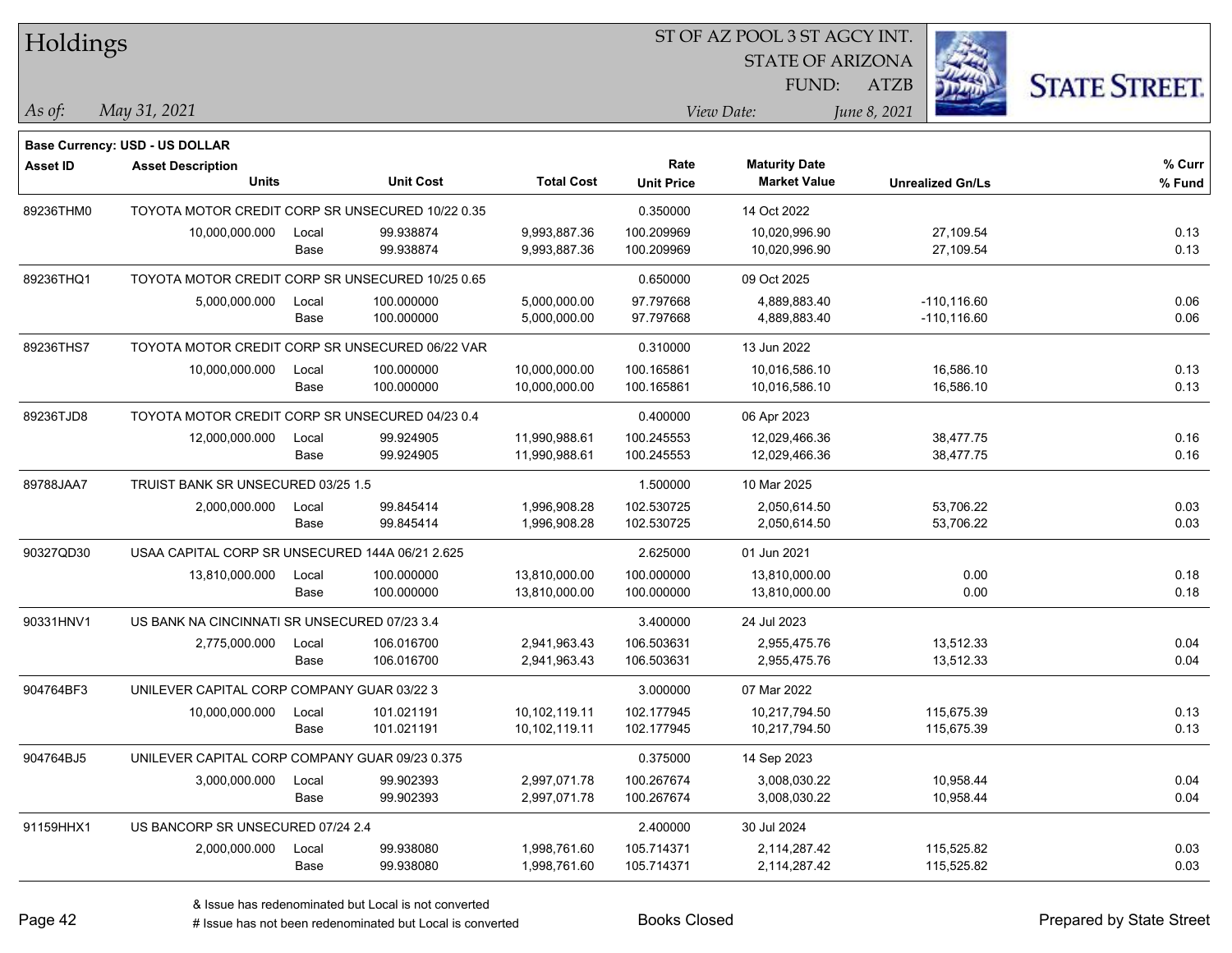| Holdings        |                                                |       |                  | ST OF AZ POOL 3 ST AGCY INT. |                   |                         |                         |                      |  |  |  |
|-----------------|------------------------------------------------|-------|------------------|------------------------------|-------------------|-------------------------|-------------------------|----------------------|--|--|--|
|                 |                                                |       |                  |                              |                   | <b>STATE OF ARIZONA</b> |                         |                      |  |  |  |
|                 |                                                |       |                  |                              |                   | FUND:                   | <b>ATZB</b>             | <b>STATE STREET.</b> |  |  |  |
| As of:          | May 31, 2021                                   |       |                  |                              |                   | View Date:              | June 8, 2021            |                      |  |  |  |
|                 | <b>Base Currency: USD - US DOLLAR</b>          |       |                  |                              |                   |                         |                         |                      |  |  |  |
| <b>Asset ID</b> | <b>Asset Description</b>                       |       |                  |                              | Rate              | <b>Maturity Date</b>    |                         | % Curr               |  |  |  |
|                 | <b>Units</b>                                   |       | <b>Unit Cost</b> | <b>Total Cost</b>            | <b>Unit Price</b> | <b>Market Value</b>     | <b>Unrealized Gn/Ls</b> | % Fund               |  |  |  |
| 9127965G0       | TREASURY BILL 12/21 0.00000                    |       |                  |                              | 0.010000          | 02 Dec 2021             |                         |                      |  |  |  |
|                 | 40,000,000.000                                 | Local | 99.944800        | 39,977,920.00                | 99.987222         | 39,994,888.80           | 16,968.80               | 0.53                 |  |  |  |
|                 |                                                | Base  | 99.944800        | 39,977,920.00                | 99.987222         | 39,994,888.80           | 16,968.80               | 0.53                 |  |  |  |
| 912796B24       | TREASURY BILL 06/21 0.00000                    |       |                  |                              | 0.010000          | 10 Jun 2021             |                         |                      |  |  |  |
|                 | 40,000,000.000                                 | Local | 99.997725        | 39,999,089.99                | 100.000000        | 40,000,000.00           | 910.01                  | 0.53                 |  |  |  |
|                 |                                                | Base  | 99.997725        | 39,999,089.99                | 100.000000        | 40,000,000.00           | 910.01                  | 0.53                 |  |  |  |
| 912796B32       | TREASURY BILL 06/21 0.00000                    |       |                  |                              | 0.010000          | 24 Jun 2021             |                         |                      |  |  |  |
|                 | 40,000,000.000                                 | Local | 99.994186        | 39,997,674.42                | 99.999840         | 39,999,936.00           | 2,261.58                | 0.53                 |  |  |  |
|                 |                                                | Base  | 99.994186        | 39,997,674.42                | 99.999840         | 39,999,936.00           | 2,261.58                | 0.53                 |  |  |  |
| 912796C23       | TREASURY BILL 03/21 0.00000                    |       |                  |                              |                   | 02 Mar 2021             |                         |                      |  |  |  |
|                 | 0.000                                          | Local | 0.000000         | $-0.04$                      | 0.000000          | 0.00                    | 0.04                    | 0.00                 |  |  |  |
|                 |                                                | Base  | 0.000000         | $-0.04$                      | 0.000000          | 0.00                    | 0.04                    | 0.00                 |  |  |  |
| 912828F96       | US TREASURY N/B 10/21 2                        |       |                  |                              | 2.000000          | 31 Oct 2021             |                         |                      |  |  |  |
|                 | 40,000,000.000                                 | Local | 100.787592       | 40,315,036.77                | 100.804688        | 40,321,875.20           | 6,838.43                | 0.53                 |  |  |  |
|                 |                                                | Base  | 100.787592       | 40,315,036.77                | 100.804688        | 40,321,875.20           | 6,838.43                | 0.53                 |  |  |  |
| 912828XV7       | US TREASURY N/B 06/19 1.25                     |       |                  |                              | 1.250000          | 30 Jun 2019             |                         |                      |  |  |  |
|                 | 0.000                                          | Local | 0.000000         | $-0.03$                      | 0.000000          | 0.00                    | 0.03                    | 0.00                 |  |  |  |
|                 |                                                | Base  | 0.000000         | $-0.03$                      | 0.000000          | 0.00                    | 0.03                    | 0.00                 |  |  |  |
| 91282CBQ3       | US TREASURY N/B 02/26 0.5                      |       |                  |                              | 0.500000          | 28 Feb 2026             |                         |                      |  |  |  |
|                 | 20,000,000.000                                 | Local | 98.605440        | 19,721,088.03                | 98.851562         | 19,770,312.40           | 49,224.37               | 0.26                 |  |  |  |
|                 |                                                | Base  | 98.605440        | 19,721,088.03                | 98.851562         | 19,770,312.40           | 49,224.37               | 0.26                 |  |  |  |
| 91324PDG4       | UNITEDHEALTH GROUP INC SR UNSECURED 06/21 VAR  |       |                  |                              | 0.443880          | 15 Jun 2021             |                         |                      |  |  |  |
|                 | 3,000,000.000                                  | Local | 100.000000       | 3,000,000.00                 | 100.011765        | 3,000,352.95            | 352.95                  | 0.04                 |  |  |  |
|                 |                                                | Base  | 100.000000       | 3,000,000.00                 | 100.011765        | 3,000,352.95            | 352.95                  | 0.04                 |  |  |  |
| 91324PDH2       | UNITEDHEALTH GROUP INC SR UNSECURED 06/21 3.15 |       |                  |                              | 3.150000          | 15 Jun 2021             |                         |                      |  |  |  |
|                 | 3,000,000.000                                  | Local | 99.999307        | 2,999,979.22                 | 100.106474        | 3,003,194.22            | 3,215.00                | 0.04                 |  |  |  |
|                 |                                                | Base  | 99.999307        | 2,999,979.22                 | 100.106474        | 3,003,194.22            | 3,215.00                | 0.04                 |  |  |  |
| 91324PDM1       | UNITEDHEALTH GROUP INC SR UNSECURED 02/24 3.5  |       |                  |                              | 3.500000          | 15 Feb 2024             |                         |                      |  |  |  |
|                 | 10,000,000.000                                 | Local | 107.752703       | 10,775,270.31                | 108.208529        | 10,820,852.90           | 45,582.59               | 0.14                 |  |  |  |
|                 |                                                | Base  | 107.752703       | 10,775,270.31                | 108.208529        | 10,820,852.90           | 45,582.59               | 0.14                 |  |  |  |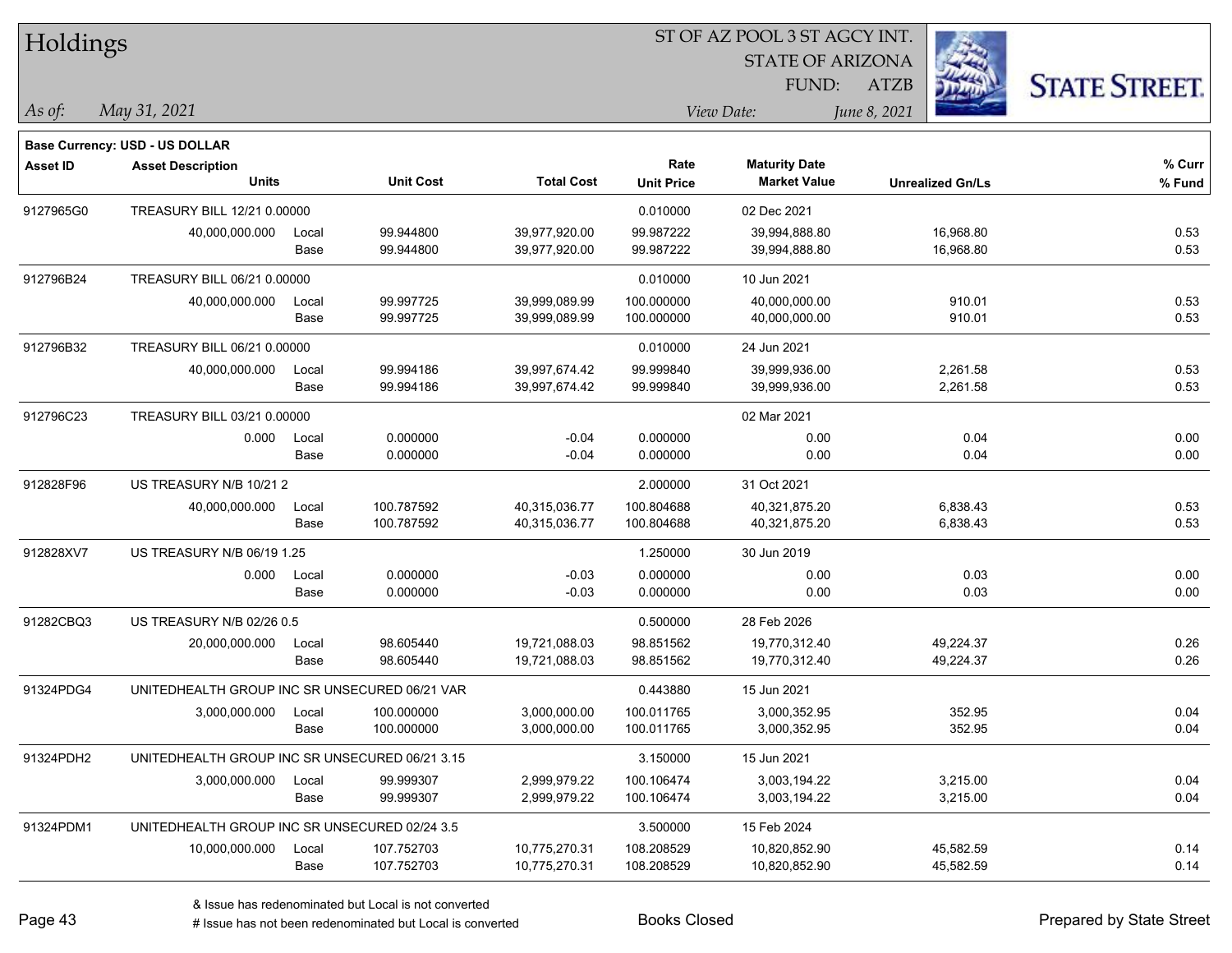| Holdings        |                                                        |       |                  |                   | ST OF AZ POOL 3 ST AGCY INT. |                         |                         |                      |
|-----------------|--------------------------------------------------------|-------|------------------|-------------------|------------------------------|-------------------------|-------------------------|----------------------|
|                 |                                                        |       |                  |                   |                              | <b>STATE OF ARIZONA</b> |                         |                      |
|                 |                                                        |       |                  |                   |                              | FUND:                   | <b>ATZB</b>             | <b>STATE STREET.</b> |
| $ $ As of:      | May 31, 2021                                           |       |                  |                   | View Date:                   |                         | June 8, 2021            |                      |
|                 | <b>Base Currency: USD - US DOLLAR</b>                  |       |                  |                   |                              |                         |                         |                      |
| <b>Asset ID</b> | <b>Asset Description</b>                               |       |                  |                   | Rate                         | <b>Maturity Date</b>    |                         | % Curr               |
|                 | <b>Units</b>                                           |       | <b>Unit Cost</b> | <b>Total Cost</b> | <b>Unit Price</b>            | <b>Market Value</b>     | <b>Unrealized Gn/Ls</b> | % Fund               |
| 92343VGE8       | VERIZON COMMUNICATIONS SR UNSECURED 03/26 VAR          |       |                  |                   | 0.800000                     | 20 Mar 2026             |                         |                      |
|                 | 12,000,000.000                                         | Local | 100.000000       | 12,000,000.00     | 101.881979                   | 12,225,837.48           | 225,837.48              | 0.16                 |
|                 |                                                        | Base  | 100.000000       | 12,000,000.00     | 101.881979                   | 12,225,837.48           | 225,837.48              | 0.16                 |
| 92343VGF5       | VERIZON COMMUNICATIONS SR UNSECURED 03/24 0.75         |       |                  |                   | 0.750000                     | 22 Mar 2024             |                         |                      |
|                 | 3,000,000.000                                          | Local | 99.994389        | 2,999,831.66      | 100.779000                   | 3,023,370.00            | 23,538.34               | 0.04                 |
|                 |                                                        | Base  | 99.994389        | 2,999,831.66      | 100.779000                   | 3,023,370.00            | 23,538.34               | 0.04                 |
| 92343VGG3       | VERIZON COMMUNICATIONS SR UNSECURED 03/26 1.45         |       |                  |                   | 1.450000                     | 20 Mar 2026             |                         |                      |
|                 | 8,000,000.000                                          | Local | 100.513336       | 8,041,066.84      | 101.011873                   | 8,080,949.84            | 39,883.00               | 0.11                 |
|                 |                                                        | Base  | 100.513336       | 8,041,066.84      | 101.011873                   | 8,080,949.84            | 39,883.00               | 0.11                 |
| 92347YAA2       | VERIZON OWNER TRUST VZOT 2019 A A1A                    |       |                  |                   | 2.930000                     | 20 Sep 2023             |                         |                      |
|                 | 6,138,085.910                                          | Local | 99.989818        | 6,137,460.95      | 101.307310                   | 6,218,329.72            | 80,868.77               | 0.08                 |
| Original Face:  | 8,000,000.000                                          | Base  | 99.989818        | 6,137,460.95      | 101.307310                   | 6,218,329.72            | 80,868.77               | 0.08                 |
| 92348CAA9       | VERIZON OWNER TRUST VZOT 2020 C A                      |       |                  |                   | 0.410000                     | 21 Apr 2025             |                         |                      |
|                 | 20,000,000.000                                         | Local | 99.985870        | 19,997,173.93     | 100.319680                   | 20,063,936.00           | 66,762.07               | 0.26                 |
| Original Face:  | 20,000,000.000                                         | Base  | 99.985870        | 19,997,173.93     | 100.319680                   | 20,063,936.00           | 66,762.07               | 0.26                 |
| 92348TAA2       | VERIZON OWNER TRUST VZOT 2020 A A1A                    |       |                  |                   | 1.850000                     | 22 Jul 2024             |                         |                      |
|                 | 5,500,000.000                                          | Local | 99.991790        | 5,499,548.45      | 101.897850                   | 5,604,381.75            | 104,833.30              | 0.07                 |
| Original Face:  | 5,500,000.000                                          | Base  | 99.991790        | 5,499,548.45      | 101.897850                   | 5,604,381.75            | 104,833.30              | 0.07                 |
| 92348XAA3       | VERIZON OWNER TRUST VZOT 2018 A A1A                    |       |                  |                   | 3.230000                     | 20 Apr 2023             |                         |                      |
|                 | 1,786,704.900                                          | Local | 99.999351        | 1,786,693.30      | 100.964780                   | 1,803,942.67            | 17,249.37               | 0.02                 |
| Original Face:  | 5,000,000.000                                          | Base  | 99.999351        | 1,786,693.30      | 100.964780                   | 1,803,942.67            | 17,249.37               | 0.02                 |
| 928668BG6       | VOLKSWAGEN GROUP AMERICA COMPANY GUAR 144A 11/22 0.75  |       |                  |                   | 0.750000                     | 23 Nov 2022             |                         |                      |
|                 | 5,000,000.000                                          | Local | 99.963704        | 4,998,185.18      | 100.481015                   | 5,024,050.75            | 25,865.57               | 0.07                 |
|                 |                                                        | Base  | 99.963704        | 4,998,185.18      | 100.481015                   | 5,024,050.75            | 25,865.57               | 0.07                 |
| 928668BJ0       | VOLKSWAGEN GROUP AMERICA COMPANY GUAR 144A 11/23 0.875 |       |                  |                   | 0.875000                     | 22 Nov 2023             |                         |                      |
|                 | 5,000,000.000                                          | Local | 99.875938        | 4,993,796.89      | 100.497221                   | 5,024,861.05            | 31,064.16               | 0.07                 |
|                 |                                                        | Base  | 99.875938        | 4,993,796.89      | 100.497221                   | 5,024,861.05            | 31,064.16               | 0.07                 |
| 931142DP5       | WALMART INC SR UNSECURED 04/24 3.3                     |       |                  |                   | 3.300000                     | 22 Apr 2024             |                         |                      |
|                 | 1,000,000.000                                          | Local | 107.489707       | 1,074,897.07      | 107.756177                   | 1,077,561.77            | 2,664.70                | 0.01                 |
|                 |                                                        | Base  | 107.489707       | 1,074,897.07      | 107.756177                   | 1,077,561.77            | 2,664.70                | 0.01                 |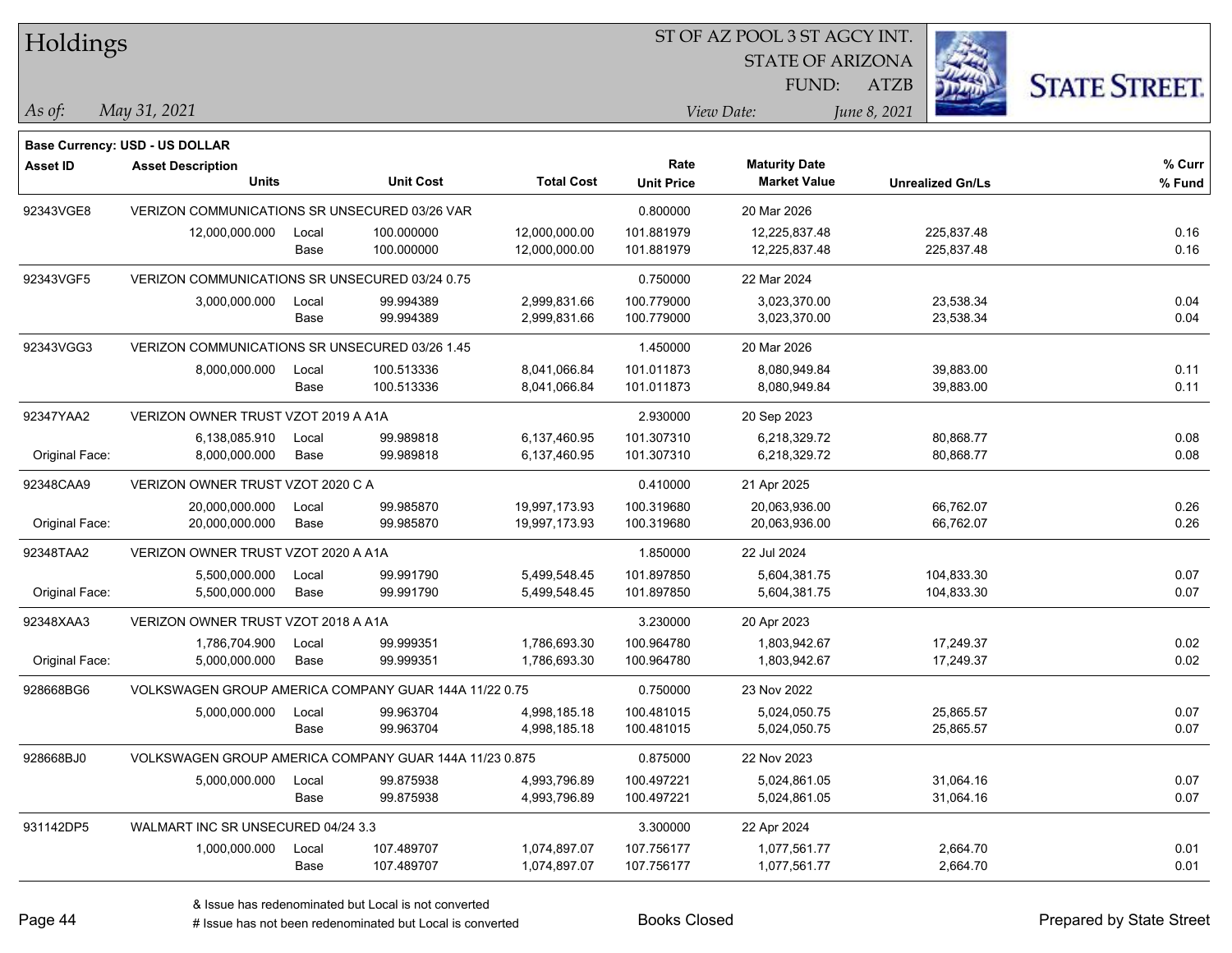| Holdings        |                                               |       |                  |                   |                   | ST OF AZ POOL 3 ST AGCY INT.                |                         |                      |
|-----------------|-----------------------------------------------|-------|------------------|-------------------|-------------------|---------------------------------------------|-------------------------|----------------------|
|                 |                                               |       |                  |                   |                   | <b>STATE OF ARIZONA</b>                     |                         |                      |
|                 |                                               |       |                  |                   |                   | FUND:                                       | <b>ATZB</b>             | <b>STATE STREET.</b> |
| $ As\;of:$      | May 31, 2021                                  |       |                  |                   |                   | View Date:                                  | June 8, 2021            |                      |
|                 |                                               |       |                  |                   |                   |                                             |                         |                      |
|                 | Base Currency: USD - US DOLLAR                |       |                  |                   | Rate              |                                             |                         | % Curr               |
| <b>Asset ID</b> | <b>Asset Description</b><br><b>Units</b>      |       | <b>Unit Cost</b> | <b>Total Cost</b> | <b>Unit Price</b> | <b>Maturity Date</b><br><b>Market Value</b> | <b>Unrealized Gn/Ls</b> | % Fund               |
| 931142EK5       | WALMART INC SR UNSECURED 06/23 3.4            |       |                  |                   | 3.400000          | 26 Jun 2023                                 |                         |                      |
|                 | 20,000,000.000                                | Local | 106.140635       | 21,228,127.09     | 106.149986        | 21,229,997.20                               | 1,870.11                | 0.28                 |
|                 |                                               | Base  | 106.140635       | 21,228,127.09     | 106.149986        | 21,229,997.20                               | 1,870.11                | 0.28                 |
| 931142EL3       | WALMART INC SR UNSECURED 07/24 2.85           |       |                  |                   | 2.850000          | 08 Jul 2024                                 |                         |                      |
|                 | 4,886,000.000                                 | Local | 102.806516       | 5,023,126.36      | 107.257458        | 5,240,599.40                                | 217,473.04              | 0.07                 |
|                 |                                               | Base  | 102.806516       | 5,023,126.36      | 107.257458        | 5,240,599.40                                | 217,473.04              | 0.07                 |
| 931422AH2       | WALGREEN CO COMPANY GUAR 09/22 3.1            |       |                  |                   | 3.100000          | 15 Sep 2022                                 |                         |                      |
|                 | 6,682,000.000                                 | Local | 103.189824       | 6,895,144.02      | 103.309729        | 6,903,156.09                                | 8,012.07                | 0.09                 |
|                 |                                               | Base  | 103.189824       | 6,895,144.02      | 103.309729        | 6,903,156.09                                | 8,012.07                | 0.09                 |
| 94106LAY5       | WASTE MANAGEMENT INC COMPANY GUAR 09/22 2.9   |       |                  |                   | 2.900000          | 15 Sep 2022                                 |                         |                      |
|                 | 1,625,000.000                                 | Local | 102.302337       | 1,662,412.97      | 102.679177        | 1.668.536.63                                | 6,123.66                | 0.02                 |
|                 |                                               | Base  | 102.302337       | 1,662,412.97      | 102.679177        | 1,668,536.63                                | 6,123.66                | 0.02                 |
| 94106LBL2       | WASTE MANAGEMENT INC COMPANY GUAR 11/25 0.75  |       |                  |                   | 0.750000          | 15 Nov 2025                                 |                         |                      |
|                 | 5,000,000.000                                 | Local | 99.847693        | 4,992,384.63      | 99.295740         | 4,964,787.00                                | $-27,597.63$            | 0.07                 |
|                 |                                               | Base  | 99.847693        | 4,992,384.63      | 99.295740         | 4,964,787.00                                | $-27,597.63$            | 0.07                 |
| 94988J5T0       | WELLS FARGO BANK NA SR UNSECURED 10/21 3.625  |       |                  |                   | 3.625000          | 22 Oct 2021                                 |                         |                      |
|                 | 18,291,000.000                                | Local | 100.746802       | 18,427,597.54     | 101.057303        | 18,484,391.29                               | 56,793.75               | 0.24                 |
|                 |                                               | Base  | 100.746802       | 18,427,597.54     | 101.057303        | 18,484,391.29                               | 56,793.75               | 0.24                 |
| 94988J6A0       | WELLS FARGO BANK NA SR UNSECURED 09/22 VAR    |       |                  |                   | 2.082000          | 09 Sep 2022                                 |                         |                      |
|                 | 10,000,000.000                                | Local | 100.414535       | 10,041,453.49     | 100.511109        | 10,051,110.90                               | 9,657.41                | 0.13                 |
|                 |                                               | Base  | 100.414535       | 10,041,453.49     | 100.511109        | 10,051,110.90                               | 9,657.41                | 0.13                 |
| 95000U2C6       | WELLS FARGO + COMPANY SR UNSECURED 01/24 3.75 |       |                  |                   | 3.750000          | 24 Jan 2024                                 |                         |                      |
|                 | 5,000,000.000                                 | Local | 99.904147        | 4,995,207.36      | 108.127268        | 5,406,363.40                                | 411,156.04              | 0.07                 |
|                 |                                               | Base  | 99.904147        | 4,995,207.36      | 108.127268        | 5,406,363.40                                | 411,156.04              | 0.07                 |
| 95000U2T9       | WELLS FARGO + COMPANY SR UNSECURED 05/25 VAR  |       |                  |                   | 0.805000          | 19 May 2025                                 |                         |                      |
|                 | 7,000,000.000                                 | Local | 100.000000       | 7,000,000.00      | 100.379812        | 7,026,586.84                                | 26,586.84               | 0.09                 |
|                 |                                               | Base  | 100.000000       | 7,000,000.00      | 100.379812        | 7,026,586.84                                | 26,586.84               | 0.09                 |
| 95001DA75       | WELLS FARGO + COMPANY SR UNSECURED 06/22 1    |       |                  |                   | 1.000000          | 17 Jun 2022                                 |                         |                      |
|                 | 3,000,000.000                                 | Local | 100.000000       | 3,000,000.00      | 99.929363         | 2,997,880.89                                | $-2,119.11$             | 0.04                 |
|                 |                                               | Base  | 100.000000       | 3,000,000.00      | 99.929363         | 2,997,880.89                                | $-2,119.11$             | 0.04                 |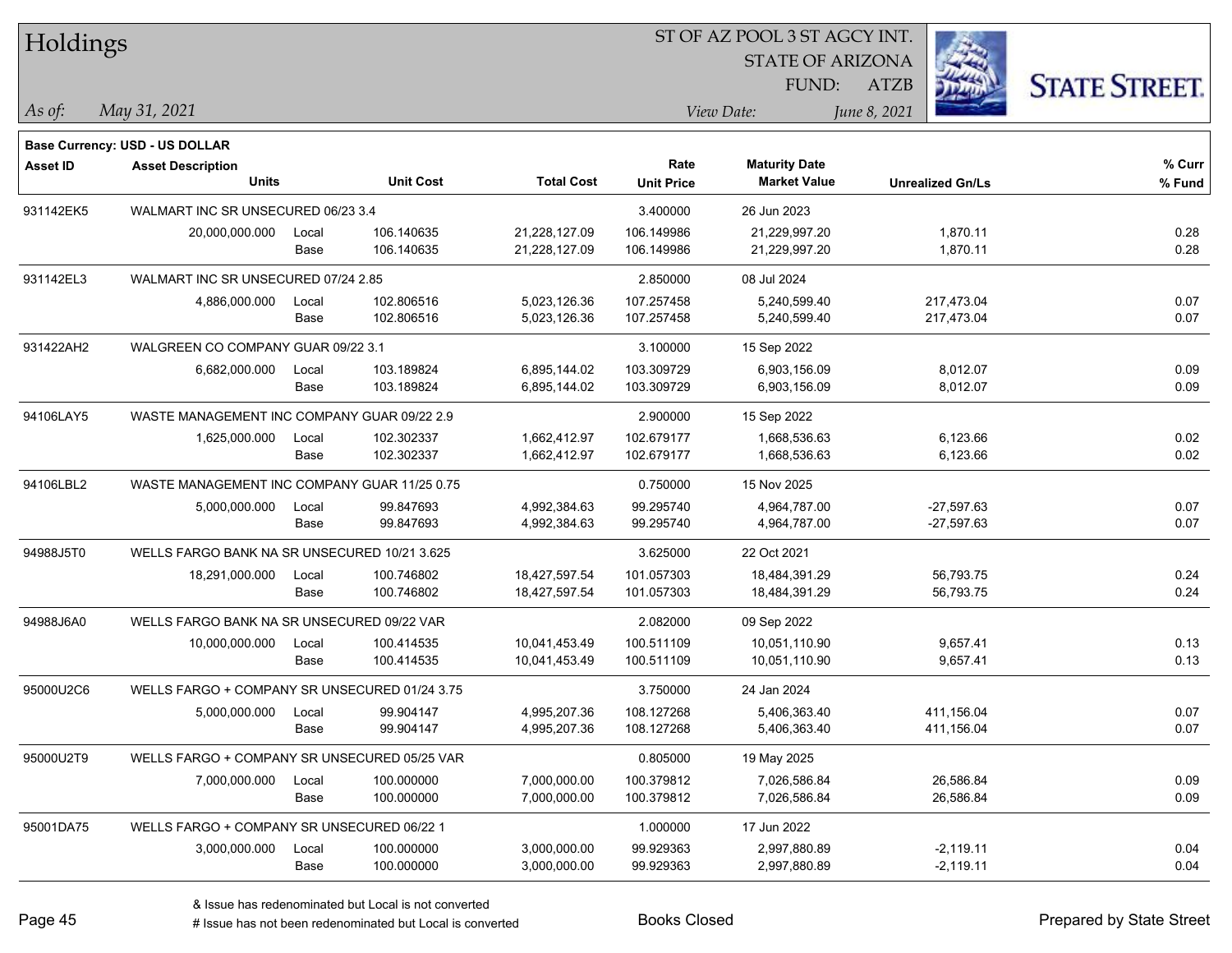| <b>STATE STREET.</b><br>FUND:<br><b>ATZB</b><br>May 31, 2021<br>As of:<br>View Date:<br>June 8, 2021<br><b>Base Currency: USD - US DOLLAR</b><br>% Curr<br>Rate<br><b>Maturity Date</b><br><b>Asset ID</b><br><b>Asset Description</b><br><b>Unit Cost</b><br><b>Total Cost</b><br><b>Market Value</b><br><b>Units</b><br><b>Unit Price</b><br>% Fund<br><b>Unrealized Gn/Ls</b><br>98163LAA8<br>WORLD OMNI AUTO RECEIVABLES TR WOART 2021 B A1<br>0.110250<br>16 May 2022<br>0.11<br>8,750,000.000<br>100.000000<br>8,750,000.00<br>100.002290<br>8,750,200.38<br>200.38<br>Local<br>200.38<br>0.11<br>Original Face:<br>8,750,000.000<br>Base<br>100.000000<br>8,750,000.00<br>100.002290<br>8,750,200.38<br>98163LAB6<br>WORLD OMNI AUTO RECEIVABLES 07/24 0.20<br>0.490000<br>15 Jul 2024<br>99.996809<br>100.047100<br>2,640.26<br>0.07<br>5,250,000.000<br>5,249,832.49<br>5.252.472.75<br>Local<br>0.07<br>Original Face:<br>99.996809<br>2,640.26<br>5,250,000.000<br>Base<br>5,249,832.49<br>100.047100<br>5,252,472.75<br>98164EAA3<br>WORLD OMNI AUTO RECEIVABLES TR WOART 2021 A A1<br>0.138570<br>15 Feb 2022<br>$-20.32$<br>0.02<br>1,721,961.600<br>100.000000<br>1,721,961.60<br>99.998820<br>1,721,941.28<br>Local<br>Original Face:<br>$-20.32$<br>0.02<br>6,000,000.000<br>Base<br>100.000000<br>1,721,961.60<br>99.998820<br>1,721,941.28<br><b>US DOLLAR Total</b><br>29.59<br>2,246,216,161.12<br>6,853,571.28<br>2,232,300,354.800<br>2,253,069,732.40<br>Local<br>Original Face:<br>29.59<br>581,699,328.000<br>Base<br>2,246,216,161.12<br>2,253,069,732.40<br>6,853,571.28<br><b>FIXED INCOME Total</b><br>2,232,300,354.800<br>Base<br>2,246,216,161.12<br>2,253,069,732.40<br>6,853,571.28<br>29.59 | Holdings       |                 |  |  | ST OF AZ POOL 3 ST AGCY INT.<br><b>STATE OF ARIZONA</b> |  |  |  |
|---------------------------------------------------------------------------------------------------------------------------------------------------------------------------------------------------------------------------------------------------------------------------------------------------------------------------------------------------------------------------------------------------------------------------------------------------------------------------------------------------------------------------------------------------------------------------------------------------------------------------------------------------------------------------------------------------------------------------------------------------------------------------------------------------------------------------------------------------------------------------------------------------------------------------------------------------------------------------------------------------------------------------------------------------------------------------------------------------------------------------------------------------------------------------------------------------------------------------------------------------------------------------------------------------------------------------------------------------------------------------------------------------------------------------------------------------------------------------------------------------------------------------------------------------------------------------------------------------------------------------------------------------------------------------------------------------------------------------------|----------------|-----------------|--|--|---------------------------------------------------------|--|--|--|
|                                                                                                                                                                                                                                                                                                                                                                                                                                                                                                                                                                                                                                                                                                                                                                                                                                                                                                                                                                                                                                                                                                                                                                                                                                                                                                                                                                                                                                                                                                                                                                                                                                                                                                                                 |                |                 |  |  |                                                         |  |  |  |
|                                                                                                                                                                                                                                                                                                                                                                                                                                                                                                                                                                                                                                                                                                                                                                                                                                                                                                                                                                                                                                                                                                                                                                                                                                                                                                                                                                                                                                                                                                                                                                                                                                                                                                                                 |                |                 |  |  |                                                         |  |  |  |
|                                                                                                                                                                                                                                                                                                                                                                                                                                                                                                                                                                                                                                                                                                                                                                                                                                                                                                                                                                                                                                                                                                                                                                                                                                                                                                                                                                                                                                                                                                                                                                                                                                                                                                                                 |                |                 |  |  |                                                         |  |  |  |
|                                                                                                                                                                                                                                                                                                                                                                                                                                                                                                                                                                                                                                                                                                                                                                                                                                                                                                                                                                                                                                                                                                                                                                                                                                                                                                                                                                                                                                                                                                                                                                                                                                                                                                                                 |                |                 |  |  |                                                         |  |  |  |
|                                                                                                                                                                                                                                                                                                                                                                                                                                                                                                                                                                                                                                                                                                                                                                                                                                                                                                                                                                                                                                                                                                                                                                                                                                                                                                                                                                                                                                                                                                                                                                                                                                                                                                                                 |                |                 |  |  |                                                         |  |  |  |
|                                                                                                                                                                                                                                                                                                                                                                                                                                                                                                                                                                                                                                                                                                                                                                                                                                                                                                                                                                                                                                                                                                                                                                                                                                                                                                                                                                                                                                                                                                                                                                                                                                                                                                                                 |                |                 |  |  |                                                         |  |  |  |
|                                                                                                                                                                                                                                                                                                                                                                                                                                                                                                                                                                                                                                                                                                                                                                                                                                                                                                                                                                                                                                                                                                                                                                                                                                                                                                                                                                                                                                                                                                                                                                                                                                                                                                                                 |                |                 |  |  |                                                         |  |  |  |
|                                                                                                                                                                                                                                                                                                                                                                                                                                                                                                                                                                                                                                                                                                                                                                                                                                                                                                                                                                                                                                                                                                                                                                                                                                                                                                                                                                                                                                                                                                                                                                                                                                                                                                                                 |                |                 |  |  |                                                         |  |  |  |
|                                                                                                                                                                                                                                                                                                                                                                                                                                                                                                                                                                                                                                                                                                                                                                                                                                                                                                                                                                                                                                                                                                                                                                                                                                                                                                                                                                                                                                                                                                                                                                                                                                                                                                                                 |                |                 |  |  |                                                         |  |  |  |
|                                                                                                                                                                                                                                                                                                                                                                                                                                                                                                                                                                                                                                                                                                                                                                                                                                                                                                                                                                                                                                                                                                                                                                                                                                                                                                                                                                                                                                                                                                                                                                                                                                                                                                                                 |                |                 |  |  |                                                         |  |  |  |
|                                                                                                                                                                                                                                                                                                                                                                                                                                                                                                                                                                                                                                                                                                                                                                                                                                                                                                                                                                                                                                                                                                                                                                                                                                                                                                                                                                                                                                                                                                                                                                                                                                                                                                                                 |                |                 |  |  |                                                         |  |  |  |
|                                                                                                                                                                                                                                                                                                                                                                                                                                                                                                                                                                                                                                                                                                                                                                                                                                                                                                                                                                                                                                                                                                                                                                                                                                                                                                                                                                                                                                                                                                                                                                                                                                                                                                                                 |                |                 |  |  |                                                         |  |  |  |
|                                                                                                                                                                                                                                                                                                                                                                                                                                                                                                                                                                                                                                                                                                                                                                                                                                                                                                                                                                                                                                                                                                                                                                                                                                                                                                                                                                                                                                                                                                                                                                                                                                                                                                                                 |                |                 |  |  |                                                         |  |  |  |
|                                                                                                                                                                                                                                                                                                                                                                                                                                                                                                                                                                                                                                                                                                                                                                                                                                                                                                                                                                                                                                                                                                                                                                                                                                                                                                                                                                                                                                                                                                                                                                                                                                                                                                                                 |                |                 |  |  |                                                         |  |  |  |
|                                                                                                                                                                                                                                                                                                                                                                                                                                                                                                                                                                                                                                                                                                                                                                                                                                                                                                                                                                                                                                                                                                                                                                                                                                                                                                                                                                                                                                                                                                                                                                                                                                                                                                                                 |                |                 |  |  |                                                         |  |  |  |
|                                                                                                                                                                                                                                                                                                                                                                                                                                                                                                                                                                                                                                                                                                                                                                                                                                                                                                                                                                                                                                                                                                                                                                                                                                                                                                                                                                                                                                                                                                                                                                                                                                                                                                                                 |                |                 |  |  |                                                         |  |  |  |
|                                                                                                                                                                                                                                                                                                                                                                                                                                                                                                                                                                                                                                                                                                                                                                                                                                                                                                                                                                                                                                                                                                                                                                                                                                                                                                                                                                                                                                                                                                                                                                                                                                                                                                                                 |                |                 |  |  |                                                         |  |  |  |
|                                                                                                                                                                                                                                                                                                                                                                                                                                                                                                                                                                                                                                                                                                                                                                                                                                                                                                                                                                                                                                                                                                                                                                                                                                                                                                                                                                                                                                                                                                                                                                                                                                                                                                                                 |                |                 |  |  |                                                         |  |  |  |
|                                                                                                                                                                                                                                                                                                                                                                                                                                                                                                                                                                                                                                                                                                                                                                                                                                                                                                                                                                                                                                                                                                                                                                                                                                                                                                                                                                                                                                                                                                                                                                                                                                                                                                                                 |                |                 |  |  |                                                         |  |  |  |
|                                                                                                                                                                                                                                                                                                                                                                                                                                                                                                                                                                                                                                                                                                                                                                                                                                                                                                                                                                                                                                                                                                                                                                                                                                                                                                                                                                                                                                                                                                                                                                                                                                                                                                                                 | Original Face: | 581,699,328.000 |  |  |                                                         |  |  |  |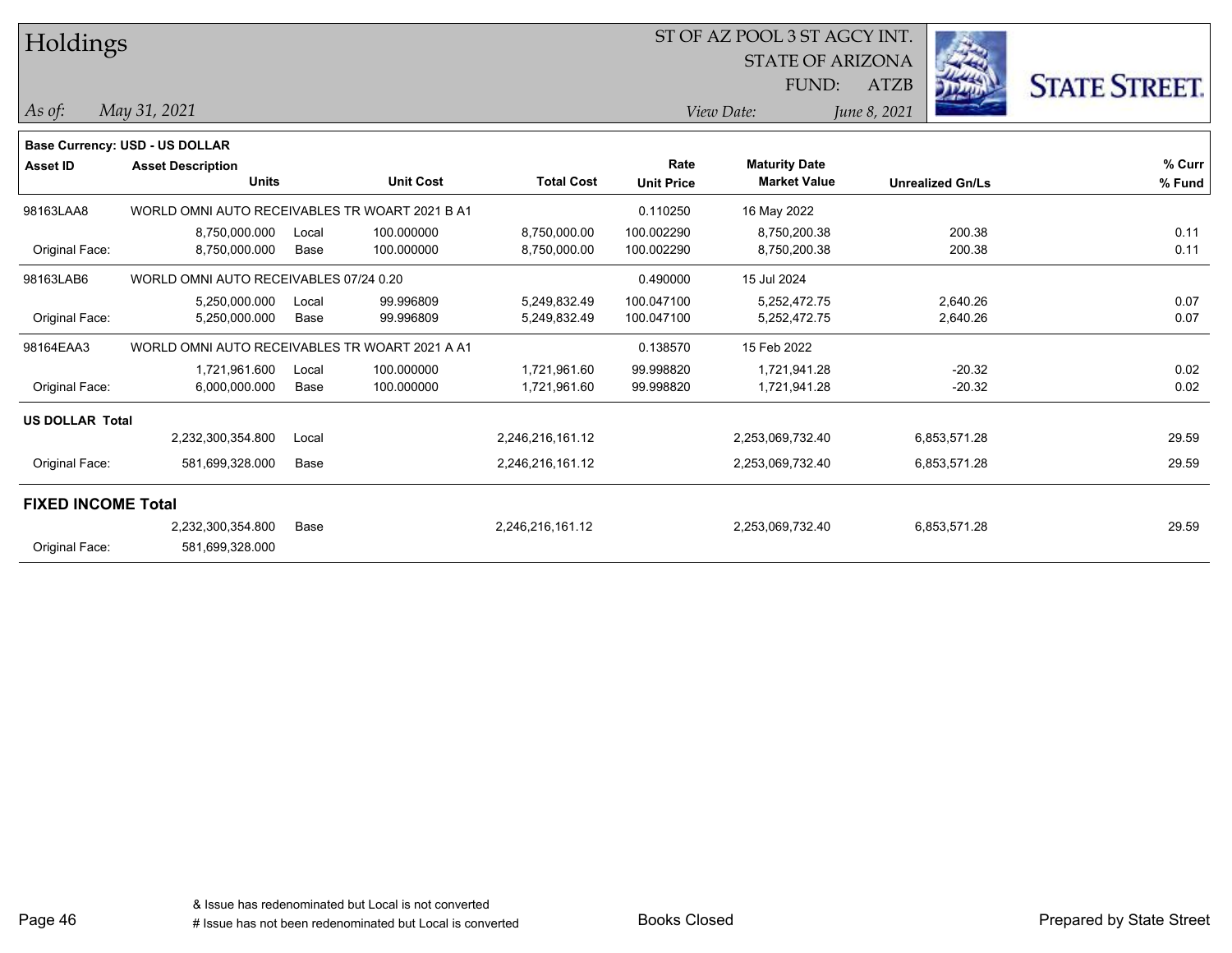| Holdings          |                                |      |                  |                         | ST OF AZ POOL 3 ST AGCY INT. |                      |              |                         |                      |
|-------------------|--------------------------------|------|------------------|-------------------------|------------------------------|----------------------|--------------|-------------------------|----------------------|
|                   |                                |      |                  | <b>STATE OF ARIZONA</b> |                              |                      |              |                         |                      |
|                   |                                |      |                  |                         |                              | FUND:                | <b>ATZB</b>  |                         | <b>STATE STREET.</b> |
| $\vert$ As of:    | May 31, 2021                   |      |                  |                         |                              | View Date:           | June 8, 2021 |                         |                      |
|                   | Base Currency: USD - US DOLLAR |      |                  |                         |                              |                      |              |                         |                      |
| <b>Asset ID</b>   | <b>Asset Description</b>       |      |                  |                         | Rate                         | <b>Maturity Date</b> |              |                         | % Curr               |
|                   | <b>Units</b>                   |      | <b>Unit Cost</b> | <b>Total Cost</b>       | <b>Unit Price</b>            | <b>Market Value</b>  |              | <b>Unrealized Gn/Ls</b> | % Fund               |
| <b>FUND Total</b> |                                |      |                  |                         |                              |                      |              |                         |                      |
|                   | 7,594,281,618.580              | Base |                  | 7,607,476,835.88        |                              | 7,614,454,396.43     |              | 6,977,560.55            | 100.00               |
| Original Face:    | 581,699,328.000                |      |                  |                         |                              |                      |              |                         |                      |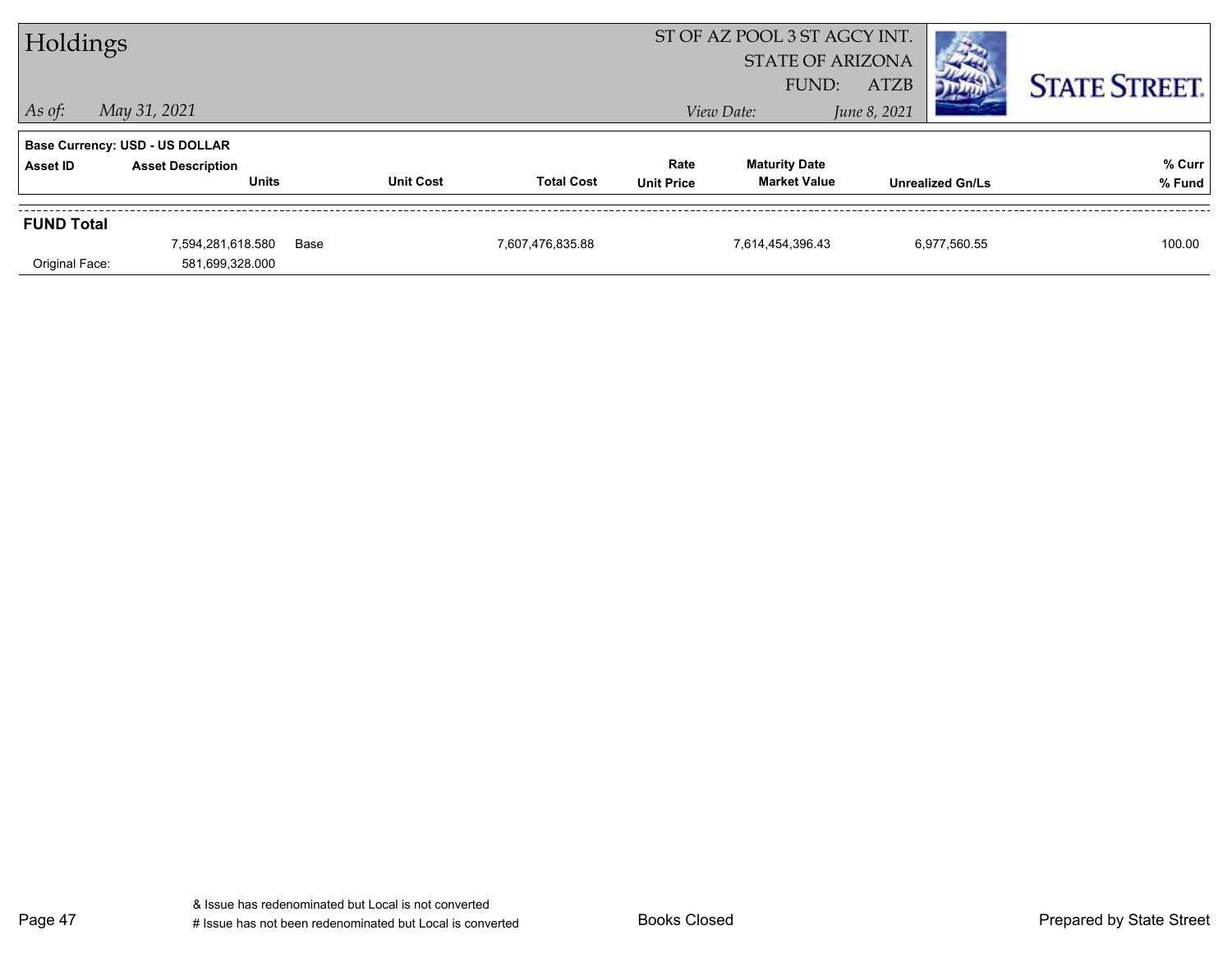## Holdings

Currency Summary

*As of: May 31, 2021*

## ST OF AZ POOL 3 ST AGCY INT.

STATE OF ARIZONA

FUND: ATZB



*View Date:June 8, 2021*

|                        |                   |       |                   |                     | % Currency |                         |                          |                           |
|------------------------|-------------------|-------|-------------------|---------------------|------------|-------------------------|--------------------------|---------------------------|
|                        | <b>Units</b>      |       | <b>Total Cost</b> | <b>Market Value</b> | % Fund     | <b>Unreal Sec Gn/Ls</b> | <b>Unreal Curr Gn/Ls</b> | <b>Total Unreal Gn/Ls</b> |
| <b>US DOLLAR</b>       |                   |       |                   |                     |            |                         | Exchange Rate:           | 1.000000                  |
| <b>CASH</b>            |                   |       |                   |                     |            |                         |                          |                           |
|                        | 2,284,750.970     | Local | 2,284,750.97      | 2,284,750.97        | 0.03       | 0.00                    |                          | 0.00                      |
|                        |                   | Base  | 2,284,750.97      | 2,284,750.97        | 0.03       | 0.00                    | 0.00                     | 0.00                      |
| <b>CASH EQUIVALENT</b> |                   |       |                   |                     |            |                         |                          |                           |
|                        | 5,359,696,512.810 | Local | 5,358,975,923.79  | 5,359,099,913.06    | 70.38      | 123,989.27              |                          | 123,989.27                |
|                        |                   | Base  | 5,358,975,923.79  | 5,359,099,913.06    | 70.38      | 123,989.27              | 0.00                     | 123,989.27                |
| <b>FIXED INCOME</b>    |                   |       |                   |                     |            |                         |                          |                           |
|                        | 2,232,300,354.800 | Local | 2,246,216,161.12  | 2,253,069,732.40    | 29.59      | 6,853,571.28            |                          | 6,853,571.28              |
| Original Face:         | 581,699,328.000   | Base  | 2,246,216,161.12  | 2,253,069,732.40    | 29.59      | 6,853,571.28            | 0.00                     | 6,853,571.28              |
| <b>US DOLLAR Total</b> |                   |       |                   |                     |            |                         |                          |                           |
|                        | 7,594,281,618.580 | Local | 7,607,476,835.88  | 7,614,454,396.43    | 100.00     | 6,977,560.55            |                          | 6,977,560.55              |
| Original Face:         | 581,699,328.000   | Base  | 7,607,476,835.88  | 7,614,454,396.43    | 100.00     | 6,977,560.55            | 0.00                     | 6,977,560.55              |
| <b>FUND Total</b>      |                   |       |                   |                     |            |                         |                          |                           |
|                        | 7,594,281,618.580 | Base  | 7,607,476,835.88  | 7,614,454,396.43    | 100.00     | 6,977,560.55            | 0.00                     | 6,977,560.55              |
| Original Face:         | 581,699,328.000   |       |                   |                     |            |                         |                          |                           |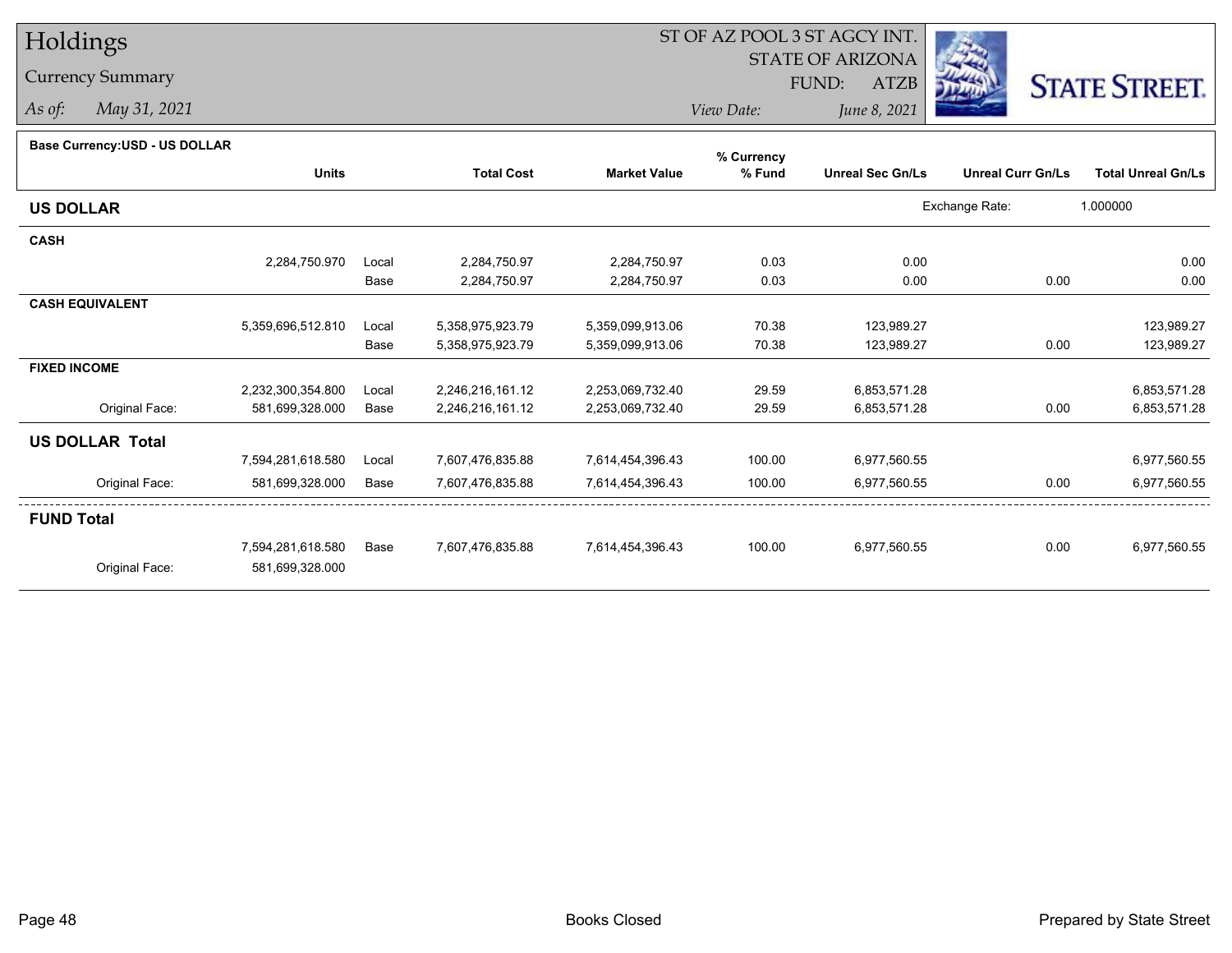| Holdings               |                                       |                   |                                                          |                            | ST OF AZ POOL 3 ST AGCY INT.                    |                           |                      |  |
|------------------------|---------------------------------------|-------------------|----------------------------------------------------------|----------------------------|-------------------------------------------------|---------------------------|----------------------|--|
| <b>Asset Summary</b>   |                                       |                   |                                                          |                            | <b>STATE OF ARIZONA</b><br>FUND:<br><b>ATZB</b> |                           |                      |  |
| May 31, 2021<br>As of: |                                       |                   |                                                          | June 8, 2021<br>View Date: |                                                 |                           | <b>STATE STREET.</b> |  |
|                        |                                       |                   |                                                          |                            |                                                 |                           |                      |  |
|                        | <b>Base Currency: USD - US DOLLAR</b> |                   |                                                          |                            |                                                 |                           |                      |  |
|                        | <b>Units</b>                          | <b>Total Cost</b> | % Fund<br><b>Unreal Sec Gn/Ls</b><br><b>Market Value</b> |                            | <b>Unreal Curr Gn/Ls</b>                        | <b>Total Unreal Gn/Ls</b> |                      |  |
| <b>CASH</b>            |                                       |                   |                                                          |                            |                                                 |                           |                      |  |
| <b>US DOLLAR</b>       |                                       |                   |                                                          |                            |                                                 |                           |                      |  |
|                        | 2,284,750.970                         | 2,284,750.97      | 2,284,750.97                                             | 0.03                       | 0.00                                            | 0.00                      | 0.00                 |  |
| <b>CASH Total</b>      |                                       |                   |                                                          |                            |                                                 |                           |                      |  |
|                        | 2,284,750.970                         | 2,284,750.97      | 2,284,750.97                                             | 0.03                       | 0.00                                            | 0.00                      | 0.00                 |  |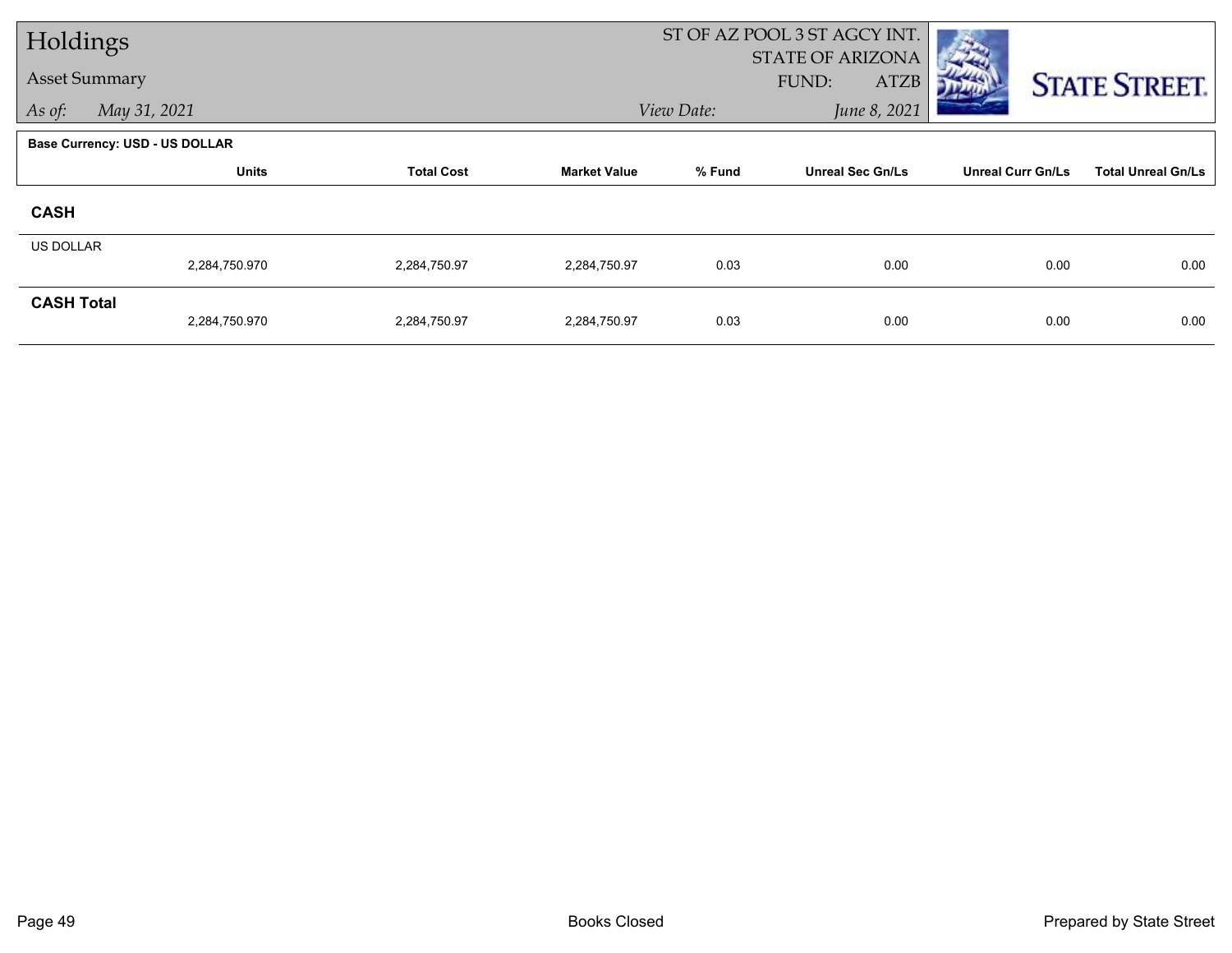| Holdings  |                                |                   |                     | ST OF AZ POOL 3 ST AGCY INT. |                         |                          |                           |
|-----------|--------------------------------|-------------------|---------------------|------------------------------|-------------------------|--------------------------|---------------------------|
|           |                                |                   |                     |                              | <b>STATE OF ARIZONA</b> |                          |                           |
|           | <b>Asset Summary</b>           |                   |                     |                              | <b>ATZB</b><br>FUND:    |                          | <b>STATE STREET.</b>      |
| As of:    | May 31, 2021                   |                   |                     | June 8, 2021<br>View Date:   |                         |                          |                           |
|           | Base Currency: USD - US DOLLAR |                   |                     |                              |                         |                          |                           |
|           | <b>Units</b>                   | <b>Total Cost</b> | <b>Market Value</b> | % Fund                       | <b>Unreal Sec Gn/Ls</b> | <b>Unreal Curr Gn/Ls</b> | <b>Total Unreal Gn/Ls</b> |
|           | <b>CASH EQUIVALENT</b>         |                   |                     |                              |                         |                          |                           |
| US DOLLAR |                                |                   |                     |                              |                         |                          |                           |
|           | 5,359,696,512.810              | 5,358,975,923.79  | 5,359,099,913.06    | 70.38                        | 123,989.27              | 0.00                     | 123,989.27                |
|           | <b>CASH EQUIVALENT Total</b>   |                   |                     |                              |                         |                          |                           |
|           | 5,359,696,512.810              | 5,358,975,923.79  | 5,359,099,913.06    | 70.38                        | 123,989.27              | 0.00                     | 123,989.27                |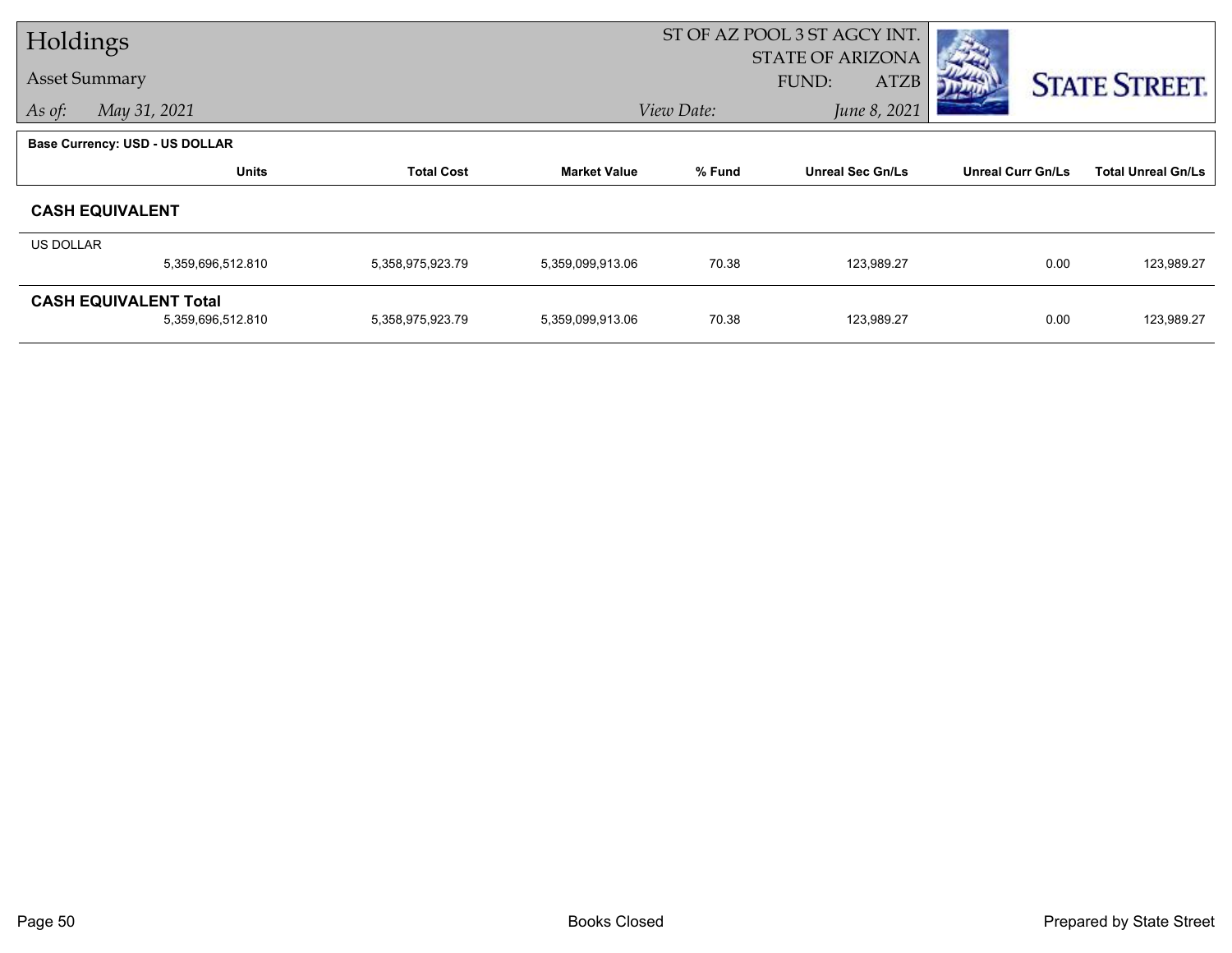| Holdings  |                                       |                   |                     |            | ST OF AZ POOL 3 ST AGCY INT.             |                          |                           |
|-----------|---------------------------------------|-------------------|---------------------|------------|------------------------------------------|--------------------------|---------------------------|
|           | <b>Asset Summary</b>                  |                   |                     |            | <b>STATE OF ARIZONA</b><br>FUND:<br>ATZB |                          |                           |
| As of:    | May 31, 2021                          |                   |                     | View Date: | June 8, 2021                             |                          | <b>STATE STREET.</b>      |
|           |                                       |                   |                     |            |                                          |                          |                           |
|           | <b>Base Currency: USD - US DOLLAR</b> |                   |                     |            |                                          |                          |                           |
|           | <b>Units</b>                          | <b>Total Cost</b> | <b>Market Value</b> | % Fund     | <b>Unreal Sec Gn/Ls</b>                  | <b>Unreal Curr Gn/Ls</b> | <b>Total Unreal Gn/Ls</b> |
|           | <b>FIXED INCOME</b>                   |                   |                     |            |                                          |                          |                           |
| US DOLLAR |                                       |                   |                     |            |                                          |                          |                           |
|           | 2,232,300,354.800                     | 2,246,216,161.12  | 2,253,069,732.40    | 29.59      | 6,853,571.28                             | 0.00                     | 6,853,571.28              |
|           | <b>FIXED INCOME Total</b>             |                   |                     |            |                                          |                          |                           |
|           | 2,232,300,354.800                     | 2,246,216,161.12  | 2,253,069,732.40    | 29.59      | 6,853,571.28                             | 0.00                     | 6,853,571.28              |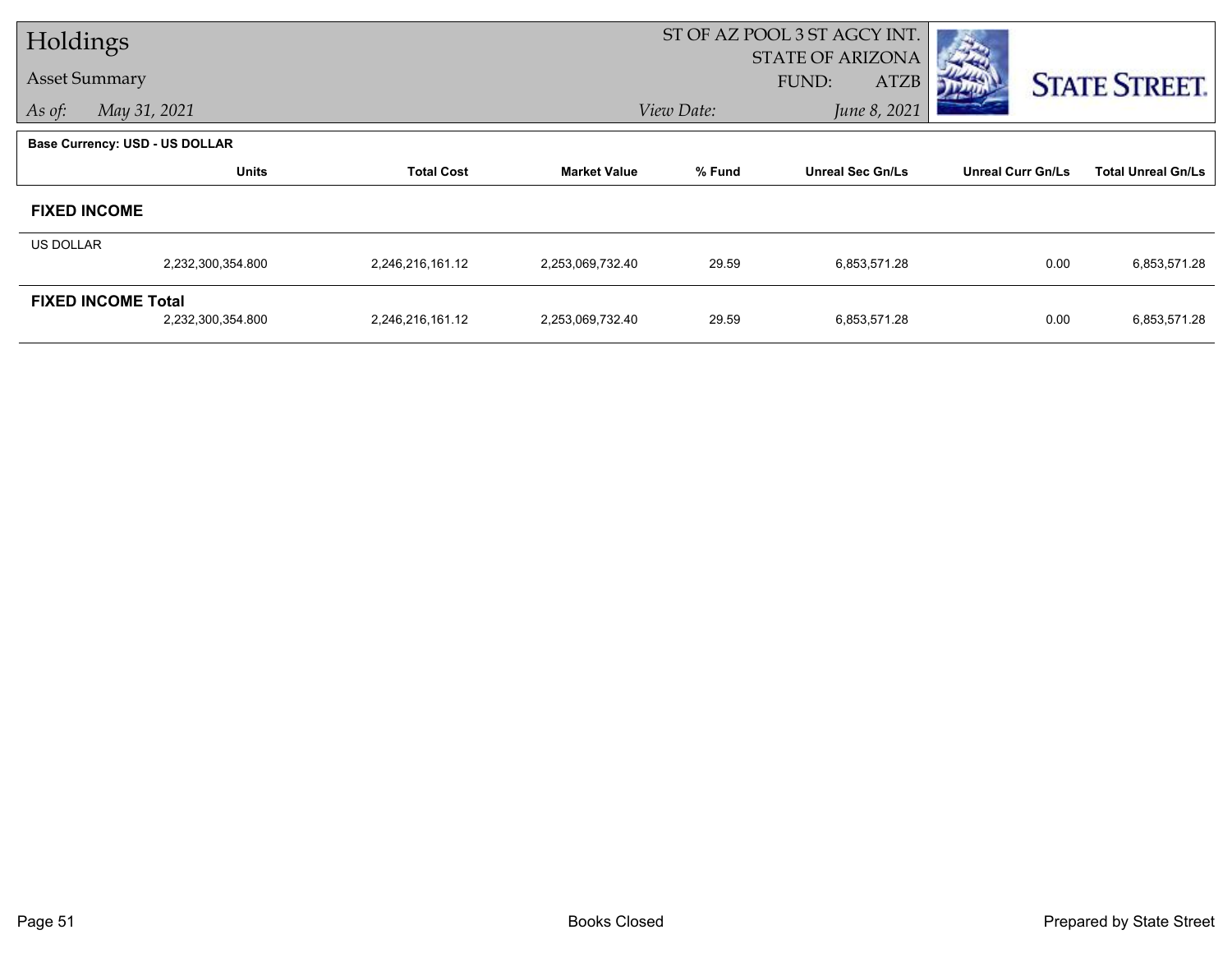| Holdings             |                                       |  |                     | ST OF AZ POOL 3 ST AGCY INT.                    |                         |                   |                           |  |
|----------------------|---------------------------------------|--|---------------------|-------------------------------------------------|-------------------------|-------------------|---------------------------|--|
| <b>Asset Summary</b> |                                       |  |                     | <b>STATE OF ARIZONA</b><br><b>ATZB</b><br>FUND: |                         |                   | <b>STATE STREET.</b>      |  |
| As of:               | May 31, 2021                          |  |                     | View Date:                                      | June 8, 2021            |                   |                           |  |
|                      | <b>Base Currency: USD - US DOLLAR</b> |  |                     |                                                 |                         |                   |                           |  |
|                      | <b>Units</b><br><b>Total Cost</b>     |  | <b>Market Value</b> | % Fund                                          | <b>Unreal Sec Gn/Ls</b> | Unreal Curr Gn/Ls | <b>Total Unreal Gn/Ls</b> |  |
| <b>FUND Total</b>    |                                       |  |                     |                                                 |                         |                   |                           |  |
|                      | 7,594,281,618.580<br>7,607,476,835.88 |  | 7,614,454,396.43    | 100.00                                          | 6,977,560.55            | 0.00              | 6,977,560.55              |  |